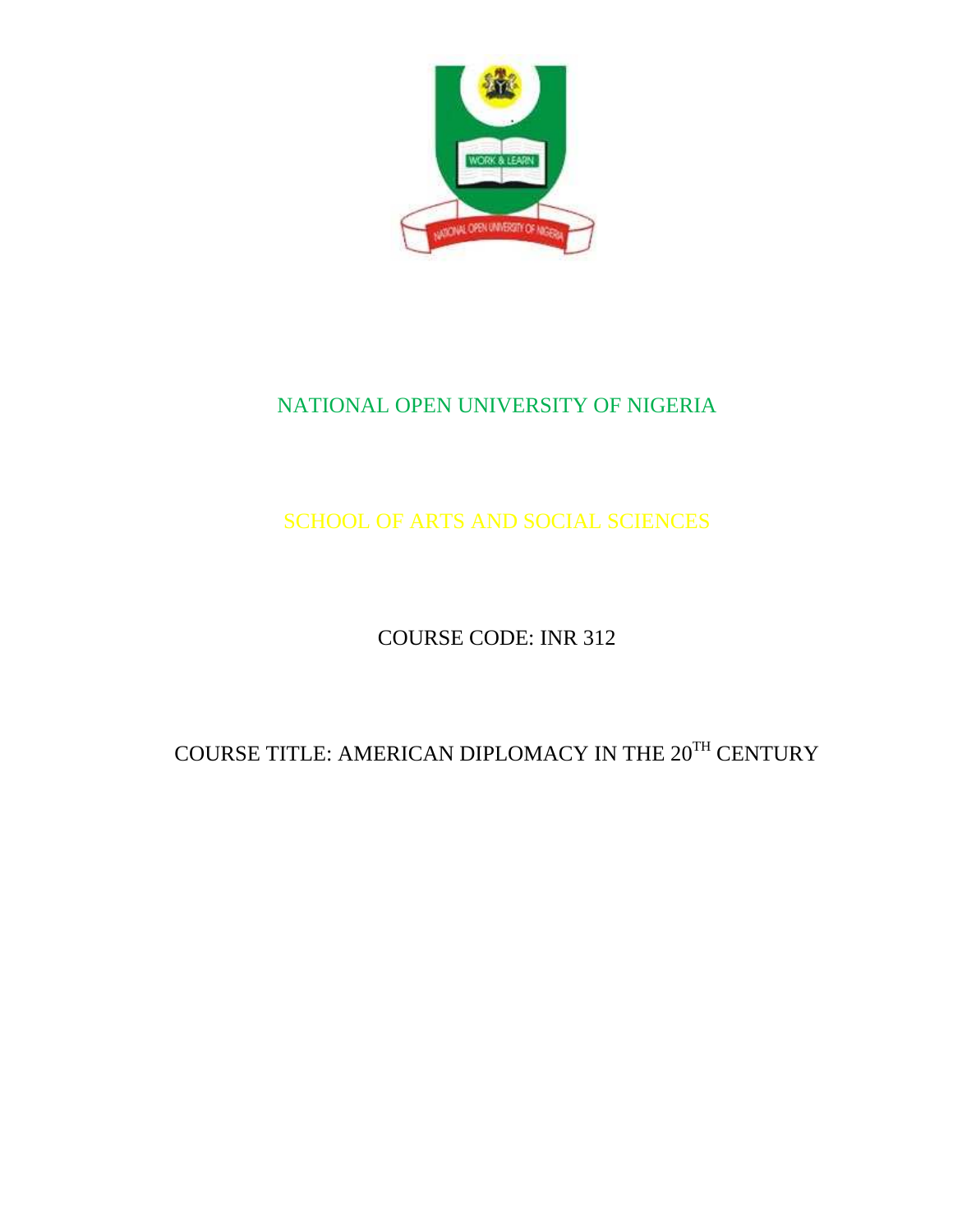# **COURSE GUIDE**

# **INR 312 AMERICAN DIPLOMACY IN THE 20TH CENTURY**

| <b>Course Team</b> | Arinze Ngwube (Course Writer/Developer) –    |
|--------------------|----------------------------------------------|
|                    | <b>Satellite Town Lagos</b>                  |
|                    | Barnabas Anger Ph.D (Course Editor) – Benue  |
|                    | State University, Makurdi                    |
|                    | Olu Akeusola Ph.D (Programme Leader) – NOUN  |
|                    | Terhemba Nom Ambe-Uva (Course Coordinator) – |
|                    | <b>NOUN</b>                                  |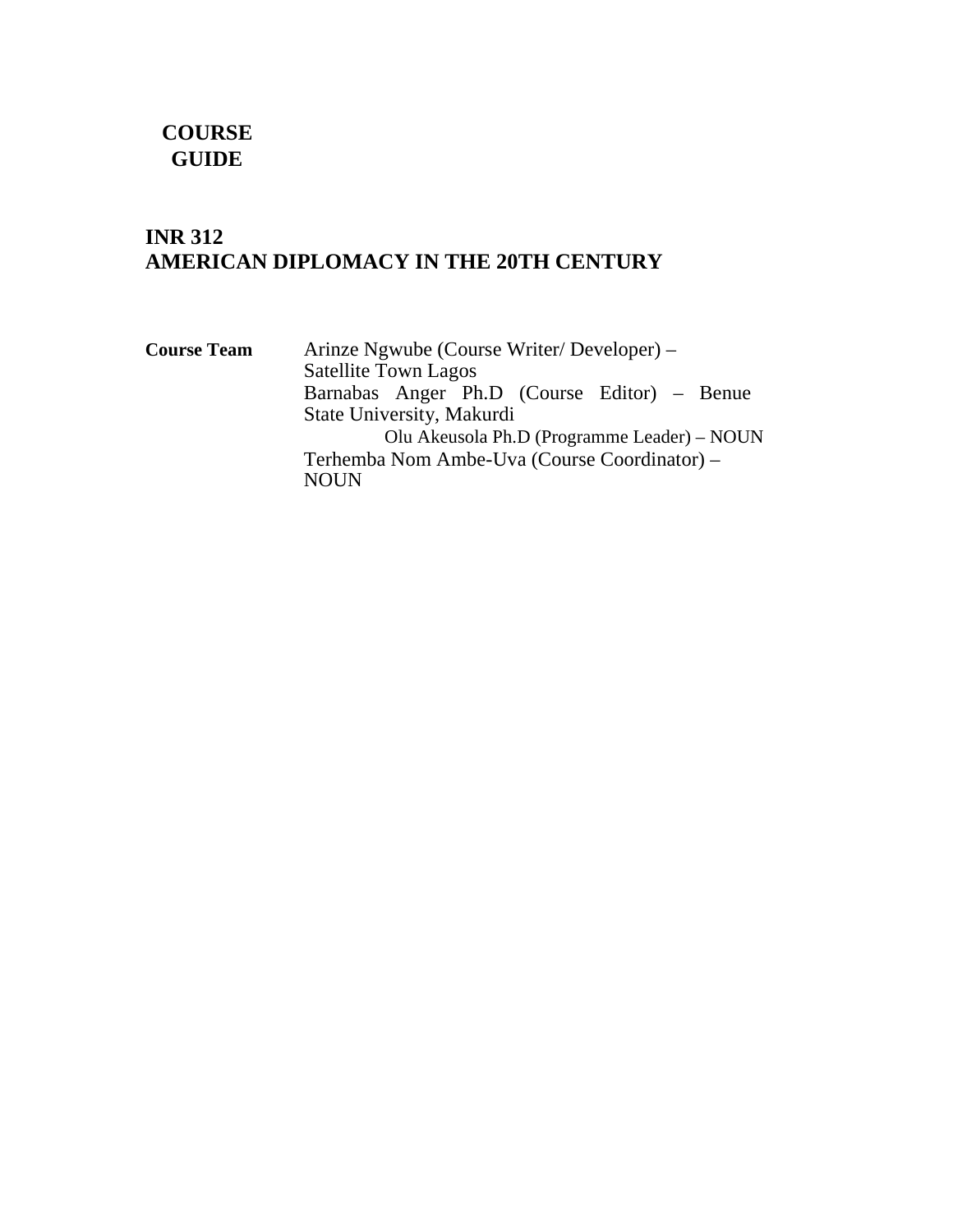National Open University of Nigeria **Headquarters** 14/16 Ahmadu Bello Way Victoria Island Lagos

Abuja Office 5, Dar es Salaam Street Off Aminu Kano Crescent Wuse II, Abuja

e-mail: centralinfo@noun.edu.ng URL: www.noun.edu.ng

Published by National Open University of Nigeria

Printed 2012

ISBN:

All Rights Reserved

Printed by: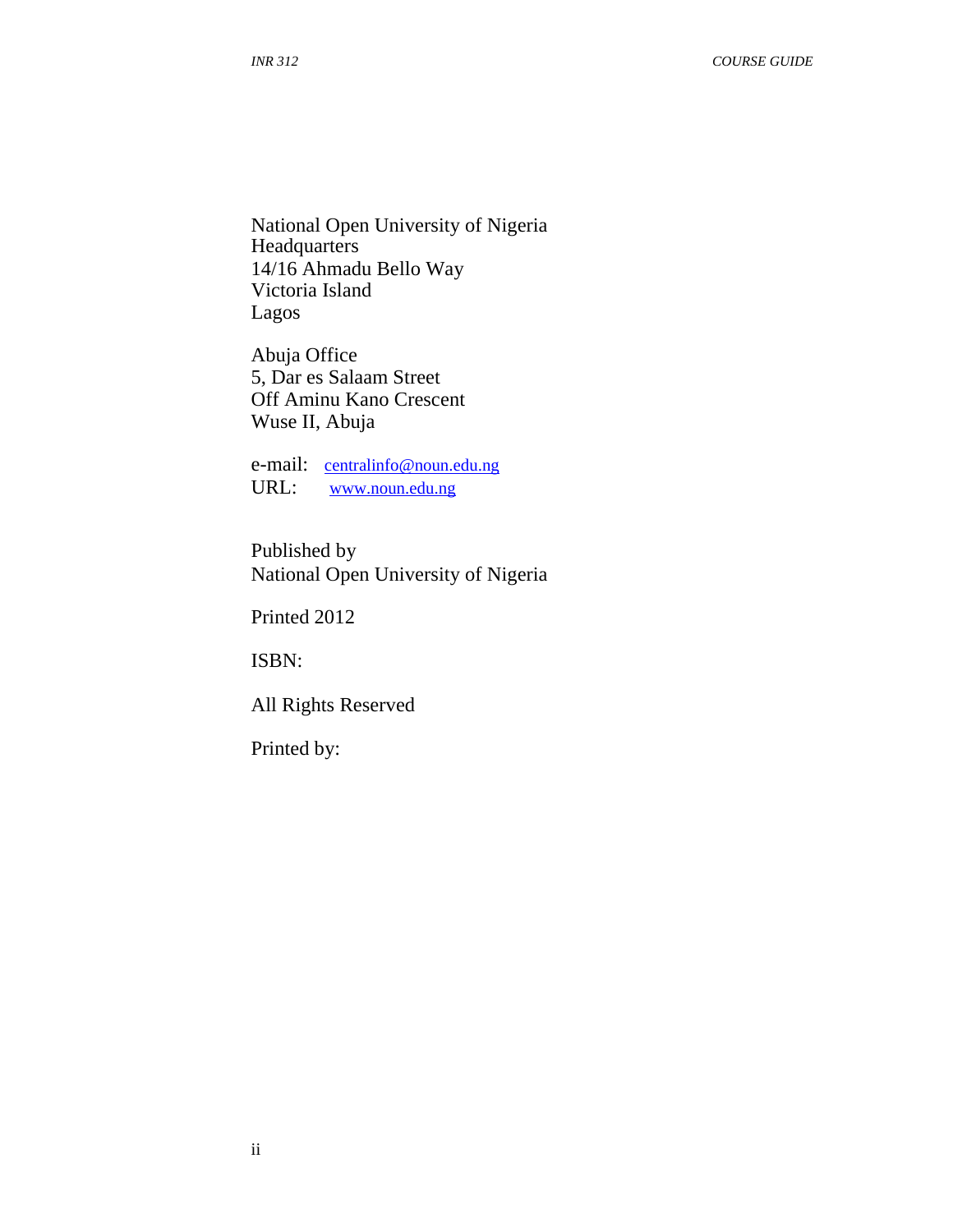# **CONTENTS**

# **PAGE**

|  | v   |
|--|-----|
|  | v   |
|  | V   |
|  | V   |
|  | V11 |
|  | vii |
|  |     |
|  |     |
|  |     |
|  |     |
|  |     |
|  |     |
|  |     |
|  | 1X  |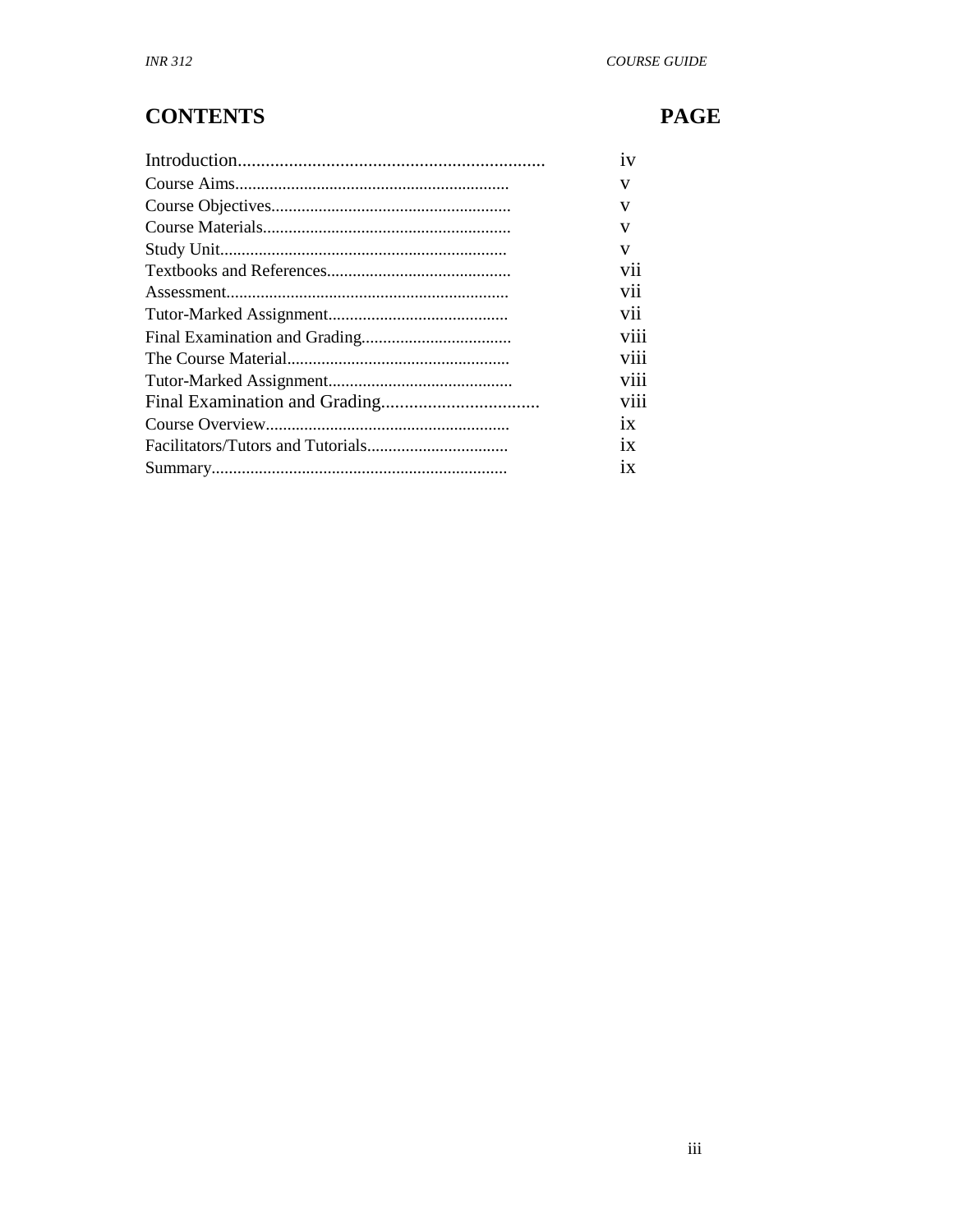### **INTRODUCTION**

*INR 312: American Diplomacy in the 20th Century* is a one-semester course in the third year of B.A (Hons) degree in French and International Studies. It is a two-unit credit course designed to introduce you to how American diplomacy was shaped in the 20th century. The course prepares you for a basic understanding of the principles underlying international diplomacy. It is designed to help you understand and reflect independently on contemporary debates about the structure and dynamics of change in American diplomacy. INR 312 provides a survey of the key events in American's relations with the rest of the world, with specific focus on the inter play between domestic pressures and external threats.

The United States (US) was founded as an exceptional nation. It was founded in a world of other nations. Her founding fathers wanted the United States to be and remain an example of liberty for the world .They also created institutions of civilisation. It was expected that these institutions would allow the US in advancing their interests and ideas in an uncertain world. For them, diplomacy, like a domestic legal system or an elected legislature was a civilised institution seen as protecting American interests and a way of conducting international affairs. The fundamental American interest is to ensure that America remains independent and governed by the American people. However, America is a land of liberty founded on universal principles. American diplomats have the responsibility to speak for freedom around the world. Diplomacy is not an end itself. It is seen as a tool to advance America's interest. It gives the US some of the instruments it needs to lead likeminded nations and provide a means, by which government learns about, speaks to and negotiates with other powers.

This Course Guide provides you with the necessary information about the contents of the course and the materials you will need for a proper understanding of the subject matter. It is designed to help you get the best of the course by enabling you to think productively about the principles underlying the issues you study and the projects you execute in the course of your study and thereafter. It also provides some guidance on the way to approach your tutor-marked assignments (TMA). You will of course receive on-the-spot guidance from your tutorial classes, which you are advised to approach with all seriousness.

Overall, this course will fill an important niche in the study of French and International studies, especially as it is interested in knowing the objectives, principles, evolution and practice of American diplomacy in the 20th Century, and the impact this has on world politics. The course has both a theoretical and practical component.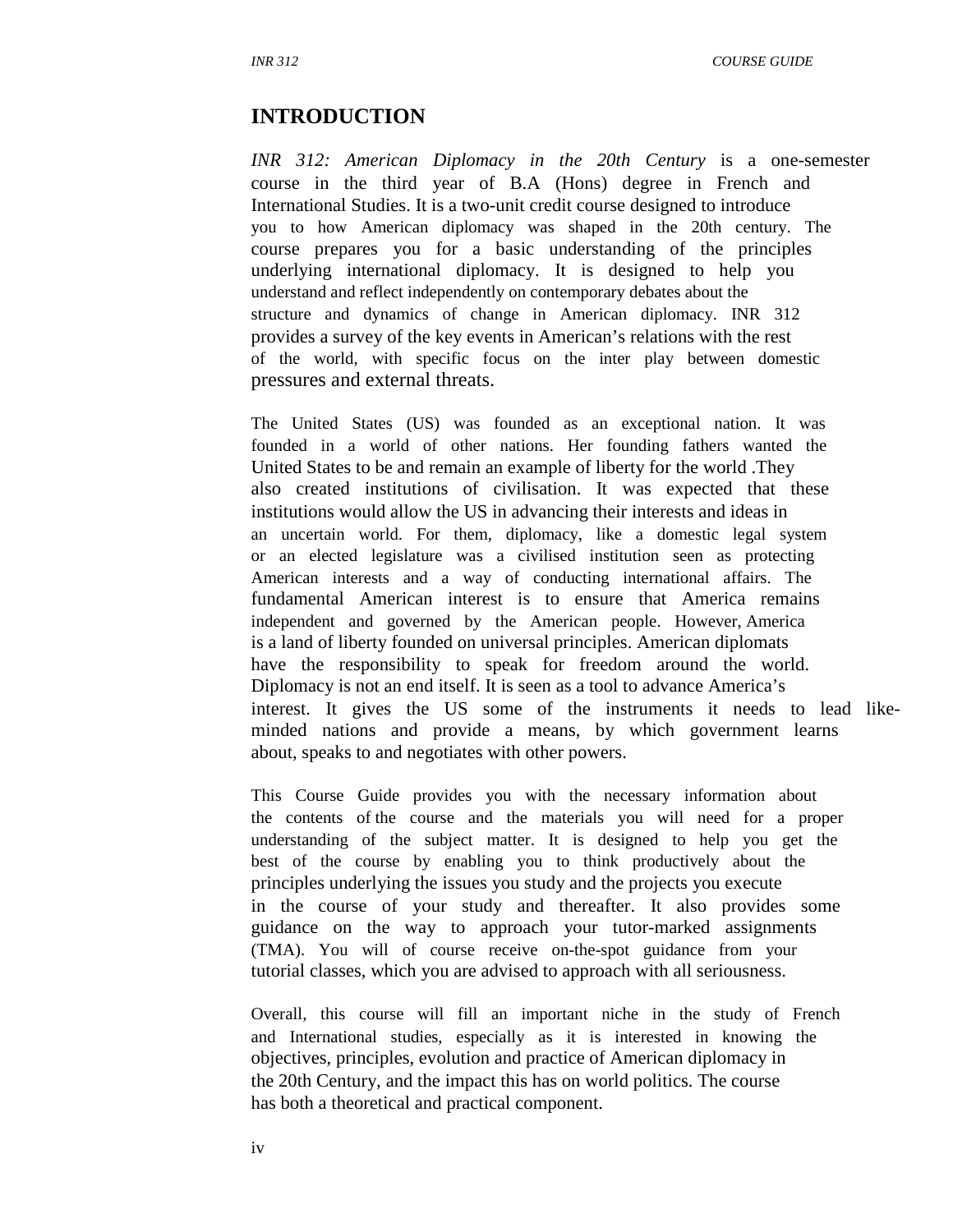# **COURSE AIMS**

The aims of this course are to:

- explicate the concept of American diplomacy
- discuss broadly-based survey knowledge of the US foreign policy in the 20th Century
- provide a survey of key events in American relation with the world
- provide a sharp critical perspective in dealing with contemporary geopolitics
- discuss how American diplomacy is shaped by a variety of factors: social, political, economic and military.

# **COURSE OBJECTIVES**

At the end of this course, you should be able to:

- explain the conceptual basis of American diplomacy
- identify the factors that shape American diplomacy such as national interest, domestic policy, international environment and so on
- reflect on contemporary debates about the structure and dynamics of change on American diplomacy
- discuss American diplomacy and her interactions among states and more broadly, the working of the international system as a whole.

# **COURSE MATERIALS**

- 1. Course guide
- 2. Study units
- 3. Textbooks
- 4. Assignment file
- 5. Presentation schedule

# **STUDY UNIT**

There are four modules in this course made up of 19 study units. Some units may be longer and/or more in depth than others, depending on the scope of the course that is in focus. The four modules in the course are as follows.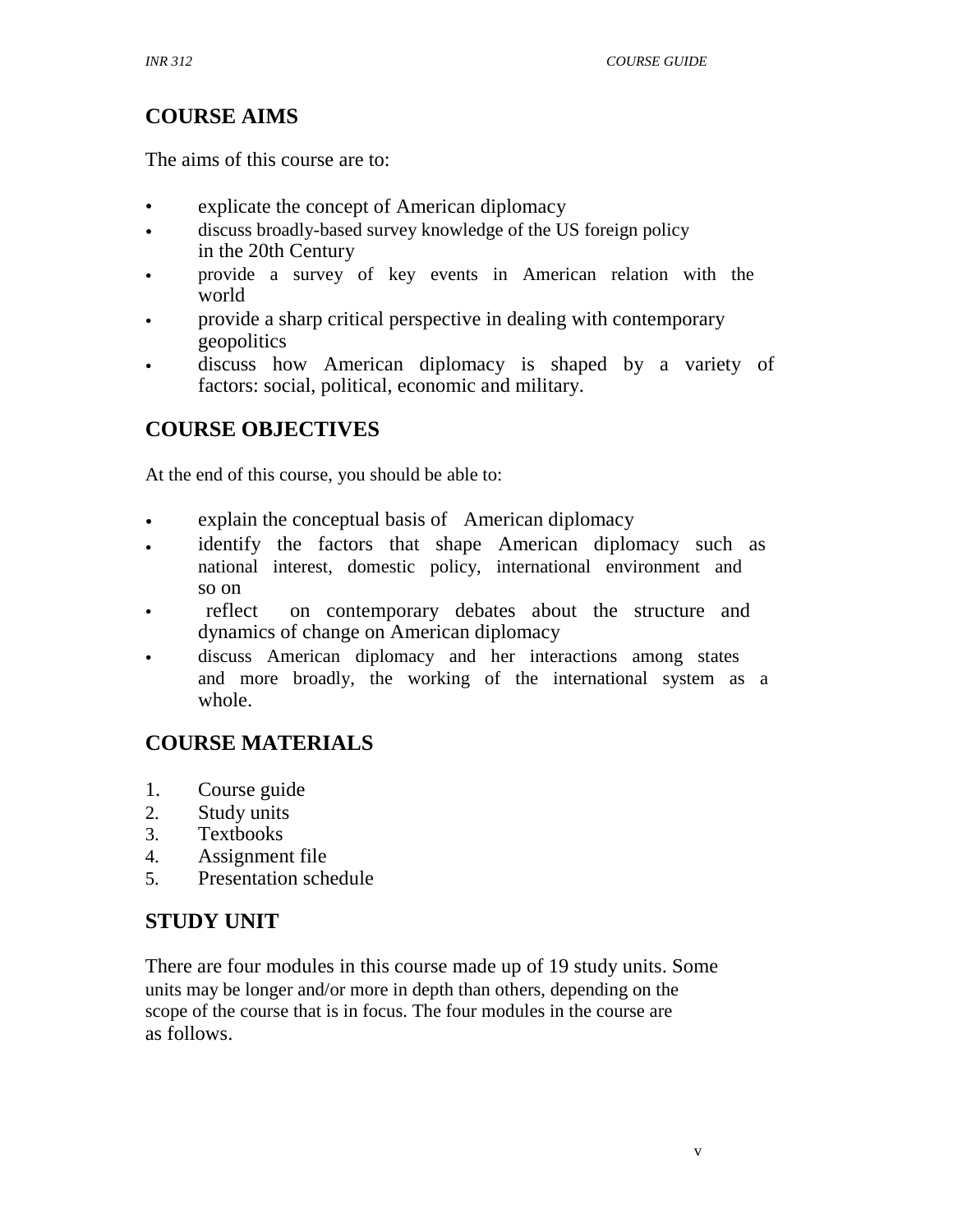#### **Module 1 Introduction to Diplomacy**

- Unit 1 The Concept of Diplomacy
- Unit 2 Evolution of Diplomacy
- Unit 3 Types of Diplomacy
- Unit 4 Actors on the Diplomatic Stage
- Unit 5 Privileges and Immunities

### **Module 2 Understanding American Diplomacy**

- Unit 1 The Context of American Diplomacy
- Unit 2 The United States of American and the First World War
- Unit 3 The United States of American and the Second World War
- Unit 4 The Rise of the United States of America

### **Module 3 Hegemonic exploits of America in the** 20th **Century**

- Unit 1 The Concept of National Interest
- Unit 2 National Interest and American Diplomacy in the Cuba Missile Crisis
- Unit 3 National Interest and American Diplomacy in the Vietnam War
- Unit 4 National Interest and American Diplomacy in Afghanistan War
- Unit 5 America and the Cold War Era

# **Module 4 The Role of the United States of America in International Organisations**

- Unit 1 The Contribution of the United States of America in the Establishment of International Organisations
- Unit 2 Global Institutions
- Unit 3 Regional Institutions
- Unit 4 Sub-Regional Institution

Each module is preceded with a listing of the units contained in it, and a table of contents, an introduction, a list of objectives and the main content in turn precedes each unit, including Self-Assessment Exercises (SAEs). At the end of each unit, you will find one or more Tutor-Marked Assignment (TMA) which you are expected to work on and submit for marking.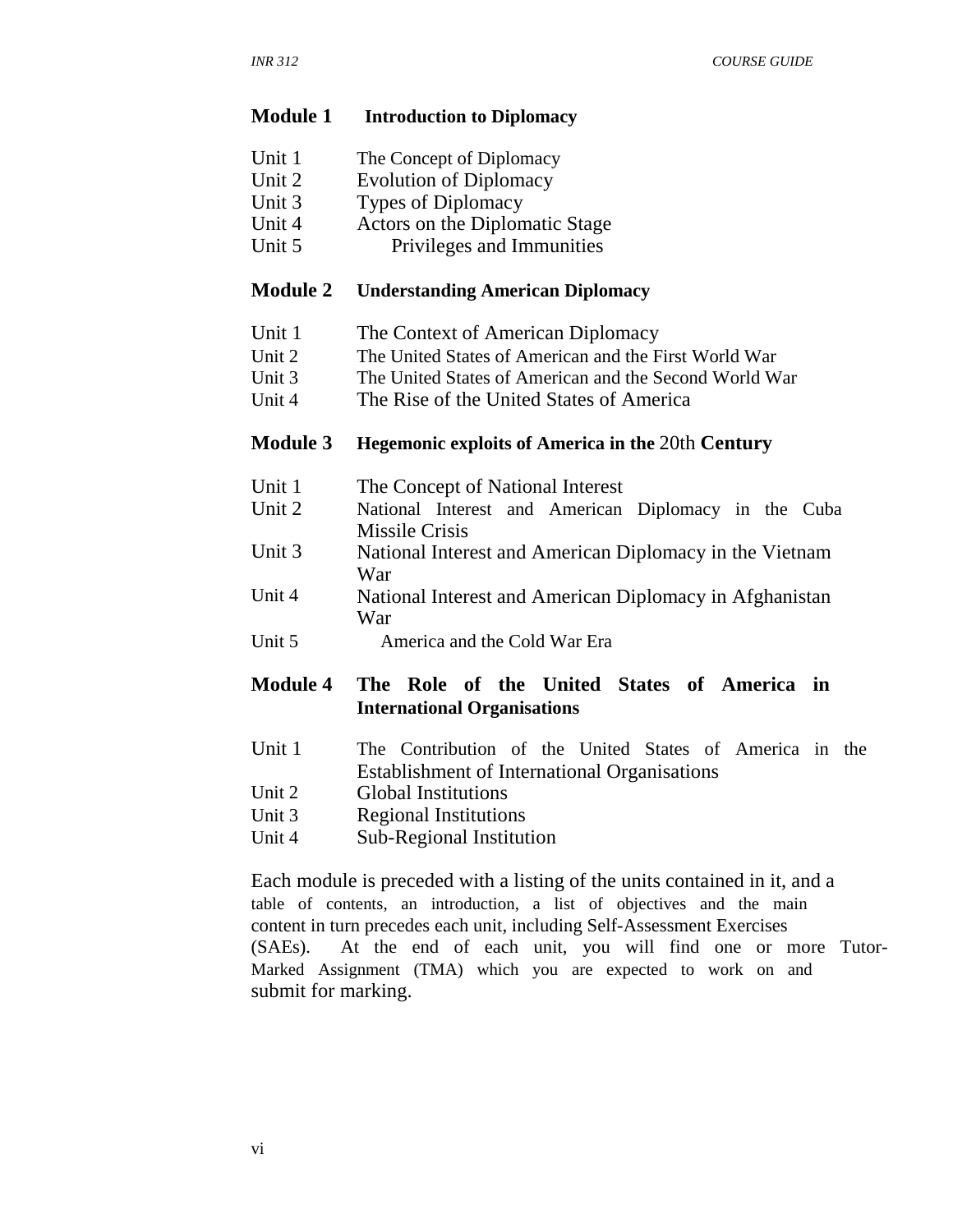### **TEXTBOOKS AND REFERENCES**

Zakaria, F. (1999). *From Wealth to Power: The Unusual origins of America's World Role.* Princeton: Princeton University Press. Kissinger, H. (1994). *Diplomacy.* New York: Simon &Schuster.

- Morgenthau, H. (1948). *Politics among Nations: The Struggle for Power and Peace*. Brief Edition. Revised by Kenneth Thompson. New York: McGraw Hill Inc.
- Norman, P. & Perkins, H. (2010). *International Relations and the World Community in Transition*. Third revised edition. New Delhi: A.I.T.B.S Publishers India.
- Stephen E.A. & Douglas, G. B. (1997). Eight revised edition. New York: Penguin.
- Thomas, G.P. & Dennis, M. (Ed.). (2000). *Major Problems in American Foreign Relations*. Volume 11: Since 1914 Lexington, MA: D.C Health, Fifth edition.

At the end of each unit, you will find a list of relevant reference materials which you may wish to consult as the need arises, though I have made efforts to provide you with the most important information you need to pass this course. However, I would encourage you, as a third year student to cultivate the habit of consulting as many relevant materials as you are able to within the time available to you. In particular, be sure to consult whatever material you are advised to consult before attempting any exercise.

### **ASSESSMENT**

Two types of assessment are involved in the course: the Self-Assessment Exercises (SAEs), and the Tutor-Marked Assessment (TMA) questions. Your answers to the SAEs are not meant to be submitted, but they are also important since they give you an opportunity to assess your own understanding of course content. Tutor-Marked Assignments (TMAs) on the other hand, are to be carefully answered and kept in your assignment file for submission and marking. This will account for 30 per cent of your total score in the course.

### **TUTOR-MARKED ASSIGNMENT**

At the end of every unit, you will find a tutor-marked assignment which you should answer as instructed and put in your assignment for submission. However, this Course Guide does not contain any tutor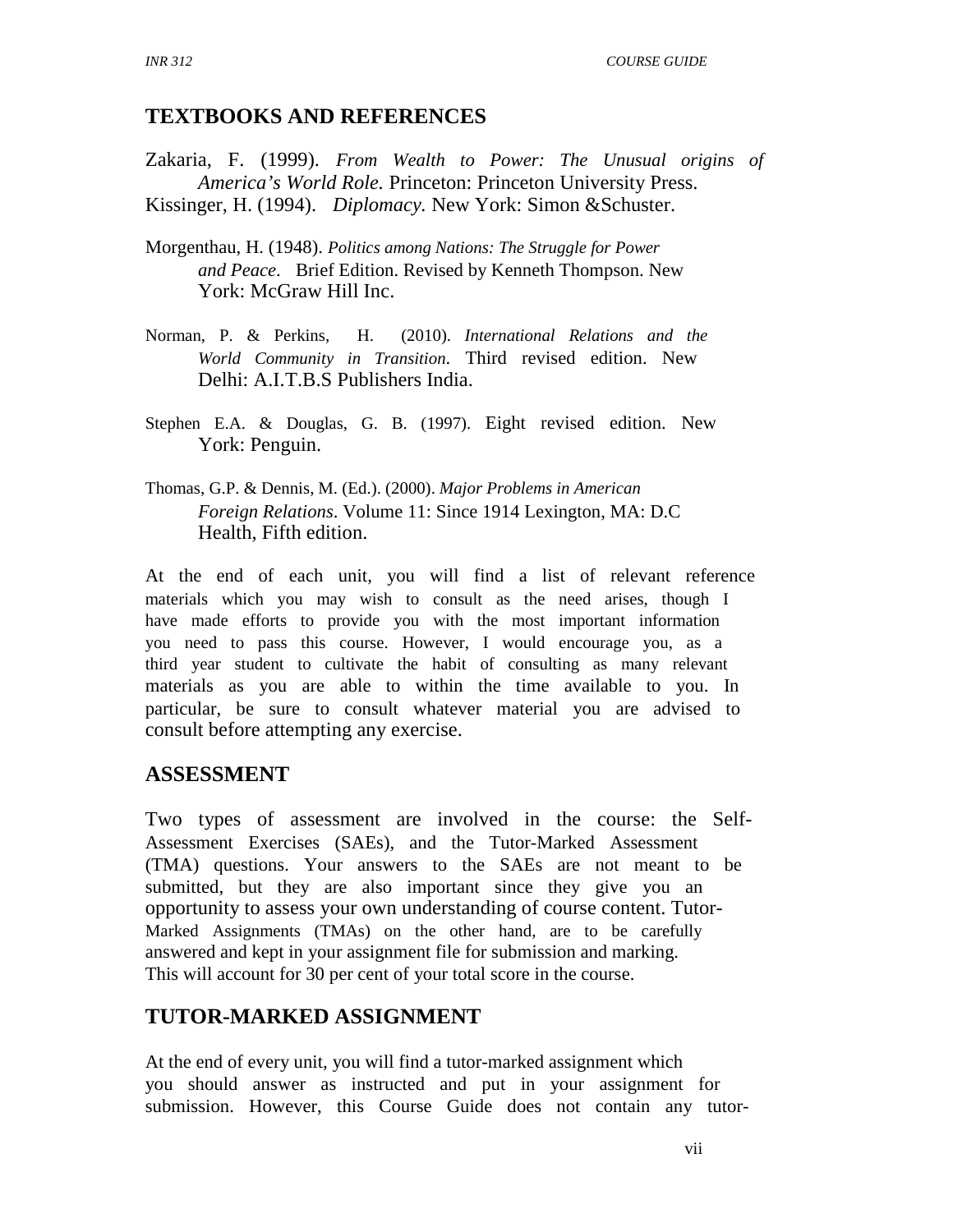marked assignment question. The tutor-marked assignment questions are provided from Unit 1 of Module 1 to Unit 4 of Module 4.

# **FINAL EXAMINATION AND GRADING**

The final examination for INR 312 will take two hours and make up 70 per cent of the total course grade. The examination questions will reflect the SAEs and TMAs that you have already worked on. I advise you to spend the time between your completion of the last unit and the examination revising the entire course. You will certainly find it helpful to also review both your SAEs and TMAs before the examination.

### **THE COURSE MATERIAL**

In all of the courses, you will find the major components thus: As you observe, the course begins with the basics i.e. the simple grounding and expands into a more elaborate complex and detailed form. The main body of this course guide is presented in the form of instructions. All you need do is to follow the instructions given in each of the units, which contains objectives, reading materials and explanations. This will be along with self-assessment exercise and tutor marked assignments. All these will assist you in achieving the objectives of each unit and a holistic understanding of American diplomacy in international relations.

### **TUTOR-MARKED ASSIGNMENT**

There is an assessment file containing tutor –marked assignments (TMAs) .There are 14 TMAs in this course you need to submit at least four assignments of which the highest three marks will be recorded. Each recorded assignment counts 10 per cent of your total course grade. Three assignments will thus count for 30 per cent. When you complete your assignments send them with your form to your tutor for formal assessment on or before the deadline.

Self-assessment exercises are provided in each unit. The exercises should help you evaluate your understanding of the materials so far. They are not to be submitted. However, answers are provided or directions given as to where to find the answers within the units.

### **FINAL EXAMINATION AND GRADING**

There will be a final examination at the end of the course .The examination carries a total mark of 70 per cent of the total course grade. The examination will reflect the contents of what you have learnt and the self-assessment and tutor-marked assignments. You therefore need to revise your course materials before the examination.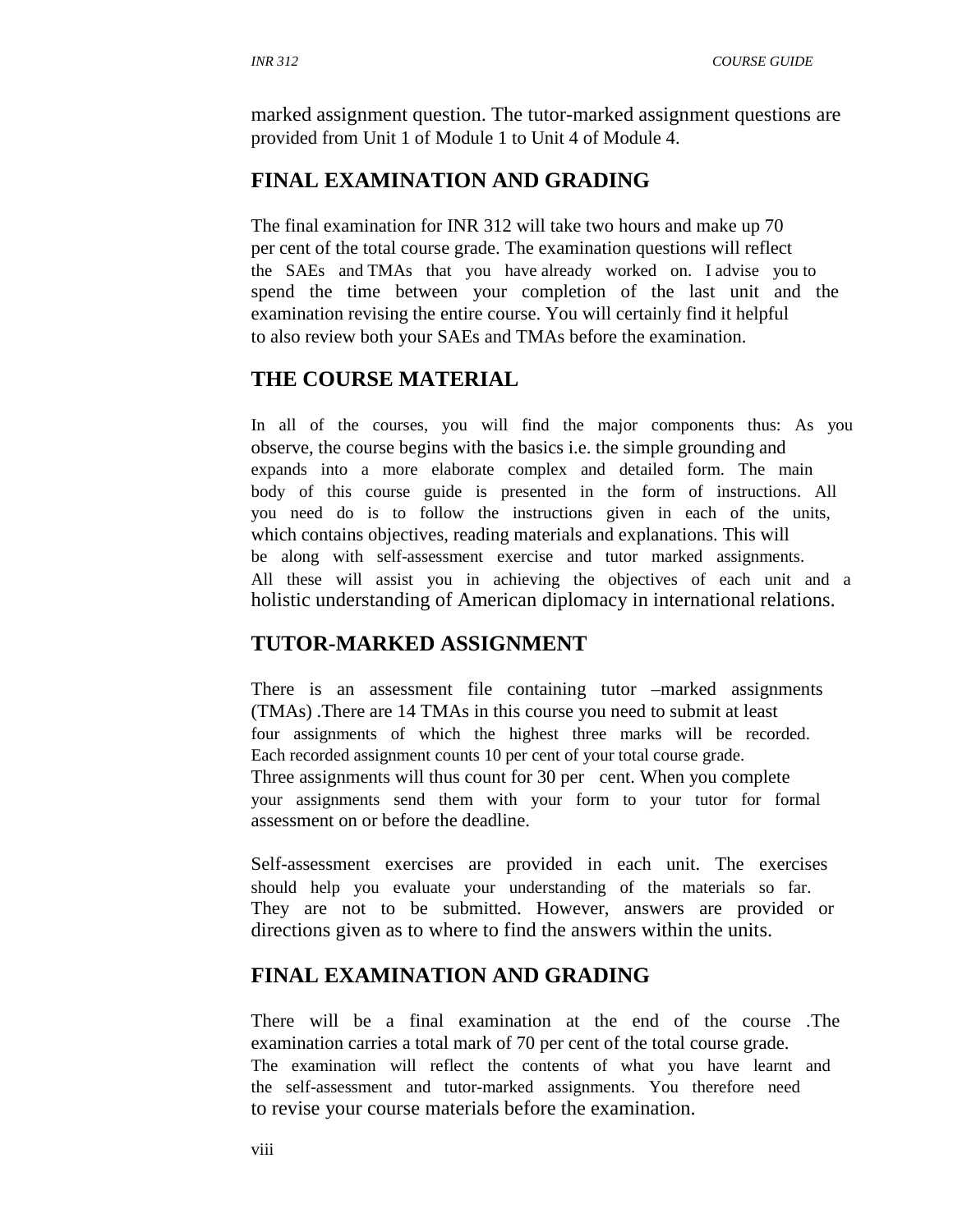# **COURSE OVERVIEW**

There are 19 units in this course. You are to spend one week on each unit. All units have common features. The first item is introduction to the subject matter of the unit and how a particular unit is integrated into the next and the course as a whole. There are sets of the learning objectives of the units. The objectives tell you what you should be able to know on completion of the units. The objectives tell you what you should be able to know on competition of the unit. You should always go back to the objectives and confirm whether you have achieved the objectives.

# **FACILITATORS/TUTORS AND TUTORIALS**

There are 15 hours of tutorials provided in support of the course. You will be notified of the dates and location of these tutorials, together with the name and phone number of your tutor as soon as you are allocated a tutorial group. Your tutor will mark and comment on your assignments, and keep a close watch on your progress. Be sure to send in your tutormarked assignments promptly, and feel free to contact your tutor in case of any difficulty with your self-assessment exercise, tutor-marked assignment or the grading of an assignment. In any case, I advise you to attend the tutorials regularly and punctually. Always take a list of such prepared questions to the tutorials and participate actively in the discussions.

# **SUMMARY**

The course is both a theoretical and practical course. American diplomacy is a dynamic sub field of study in international relations. Therefore you are expected to understand not only the theoretical and conceptual issues but also the practical expression of American national interest.

This Course Guide has been designed to furnish the information you need for a fruitful experience in the course. In the final analysis, how much you get from the course depends on how much you put into it in terms of time, effort and planning.

I wish you success in INR 312 and in the whole programme!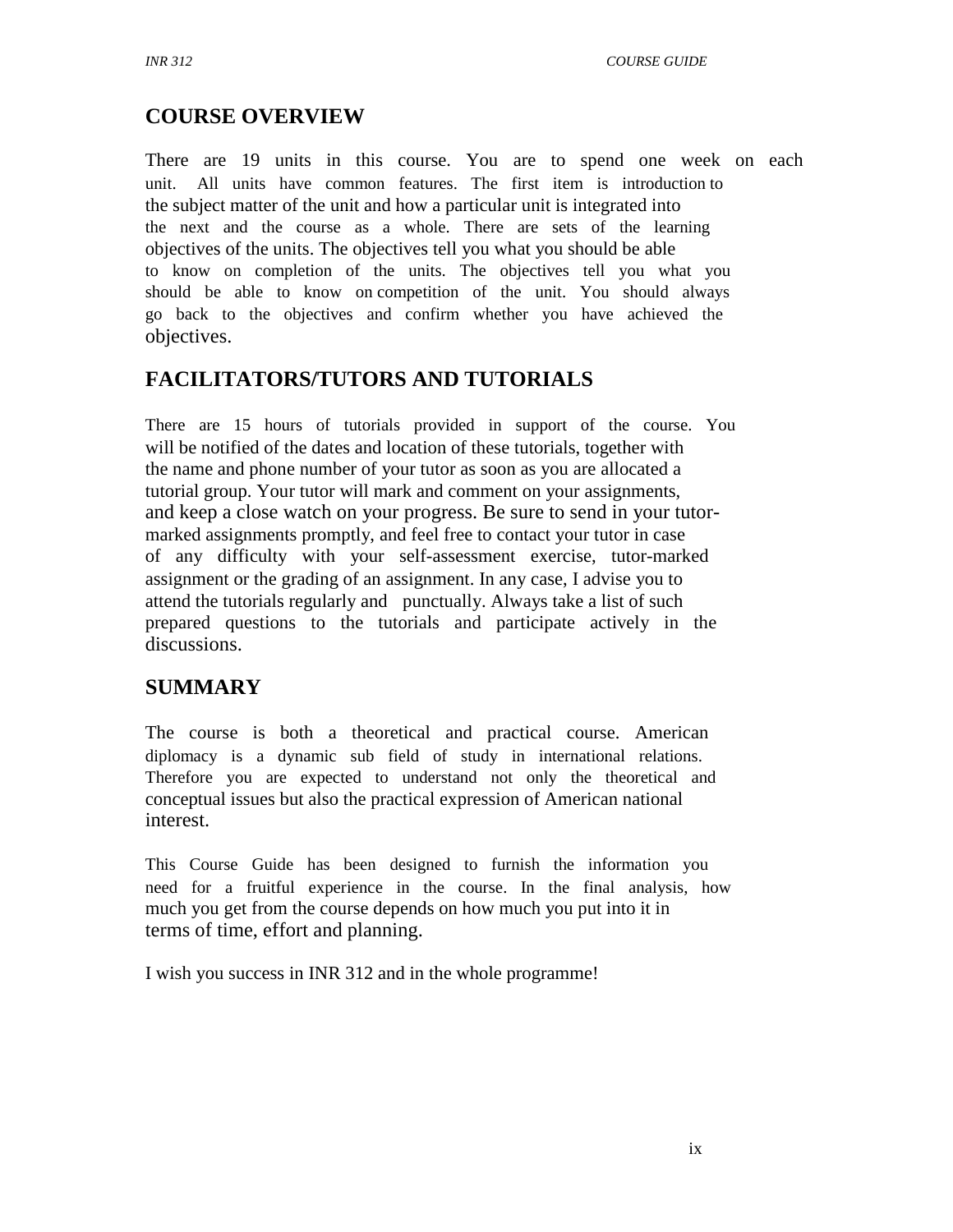# **MAIN COURSE**

# **CONTENTS PAGE**

| <b>Module 1</b> | <b>Starting Point: Introduction to Diplomacy</b>    | 1   |
|-----------------|-----------------------------------------------------|-----|
| Unit 1          |                                                     | 1   |
| Unit 2          |                                                     | 9   |
| Unit 3          |                                                     | 16  |
| Unit 4          | Actors on the Diplomatic Stage                      | 24  |
| Unit 5          |                                                     | 32  |
| <b>Module 2</b> | <b>Understanding American Diplomacy</b>             | 38  |
| Unit 1          | The Context of American Diplomacy                   | 38  |
| Unit 2          | The United States of American and the First         |     |
|                 |                                                     | 44  |
| Unit 3          | The United States of American and the               |     |
|                 |                                                     | 50  |
| Unit 4          | The Rise of the United States of America            | 56  |
| <b>Module 3</b> | <b>Hegemonic exploits of America in the</b>         |     |
|                 |                                                     | 63  |
| Unit 1          | The Concept of National Interest                    | 63  |
| Unit 2          | National Interest and American Diplomacy            |     |
|                 | Missile Crisis<br>in the Cuba                       | 70  |
| Unit 3          | National interest and American Diplomacy            |     |
|                 |                                                     | 77  |
| Unit 4          | National interest and American Diplomacy            |     |
|                 |                                                     | 84  |
| Unit 5          |                                                     | 90  |
| <b>Module 4</b> | The Role of the United States of                    |     |
|                 | <b>America in International Organisations</b><br>98 |     |
| Unit 1          | The Contribution of the United States of            |     |
|                 | America in the Establishment of                     |     |
|                 | International Organisations                         | 98  |
| Unit 2          |                                                     | 104 |
| Unit 3          |                                                     | 116 |
| Unit 4          |                                                     | 124 |
|                 |                                                     |     |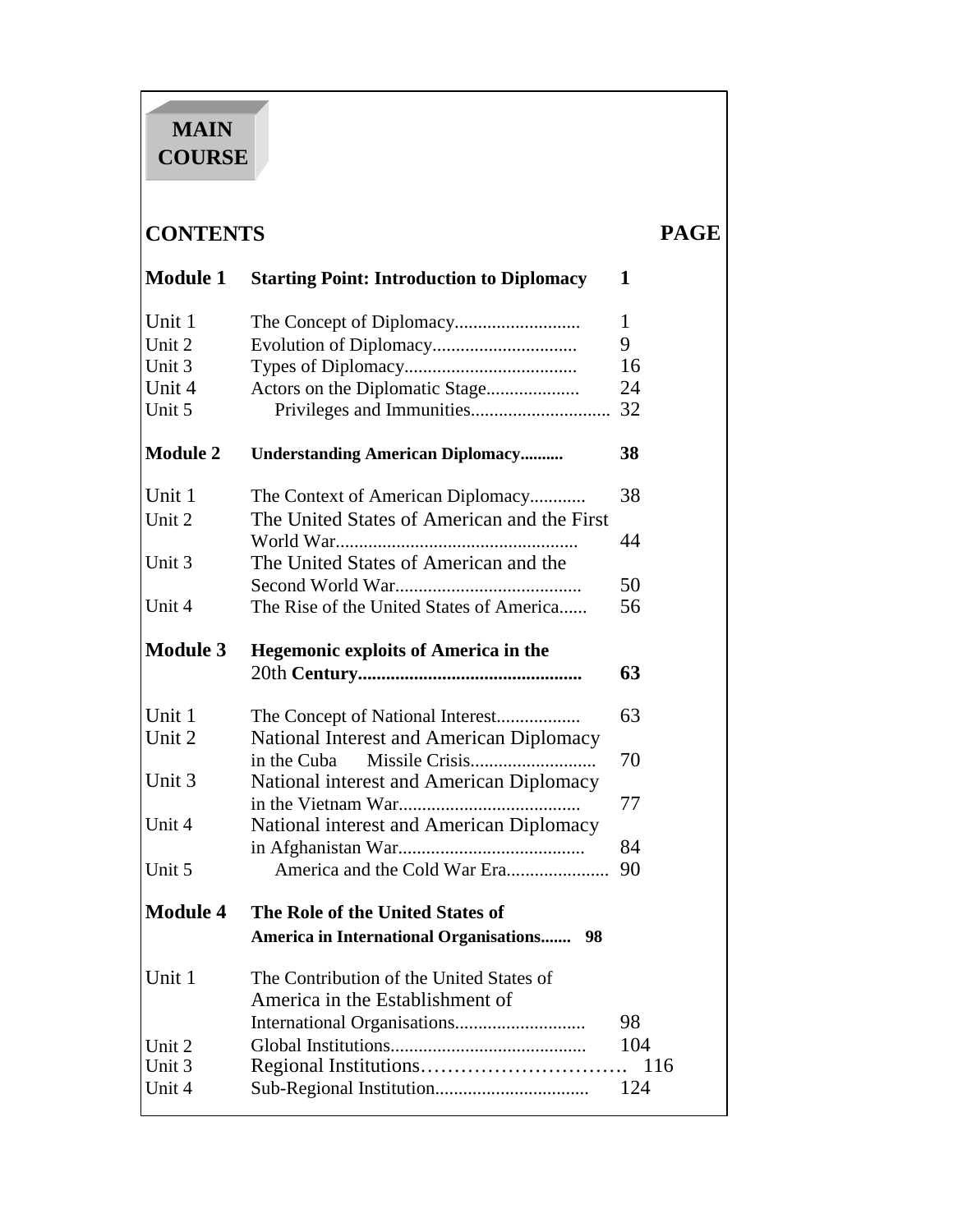#### **MODULE 1 INTRODUCTION TO DIPLOMACY**

- Unit 1 The Concept of Diplomacy
- Unit 2 Evolution of Diplomacy
- Unit 3 Types of Diplomacy
- Unit 4 Actors on the Diplomatic Stage
- Unit 5 Privileges and Immunities

# **UNIT 1 THE CONCEPT OF DIPLOMACY**

# **CONTENTS**

- 1.0 Introduction
- 2.0 Objectives
- 3.0 Main Content
	- 3.1 Nature of Diplomacy
	- 3.2 The Meaning of Diplomacy
- 4.0 Conclusion
- 5.0 Summary
- 6.0 Tutor-Marked Assignment
- 7.0 References/Further Reading

# **1.0 INTRODUCTION**

This unit forms the bedrock upon which subsequent units and modules in this course are hinged, and therefore demands that you give it the attention it deserves. Diplomacy is seen as the peaceful conduct of relations among political entities, their principals and accredited agents. It has served as an instrument for nations to interact among themselves. Diplomacy provides a means of advancing a country's national interest by applying power assets in an attempt to persuade other countries to give way. During the conduct of diplomacy, United States of America (US) puts into consideration the political, economic, social and technological factors. The US has been able to influence and transmit a position or negotiate on a given issue or situation for a mutually acceptable outcome. Usually, when the word "diplomacy" is mentioned, people think of the discipline of international relations and communications as this is the most common context in which the word is heard. In this unit, you will learn the definition of diplomacy; its scope and relevance.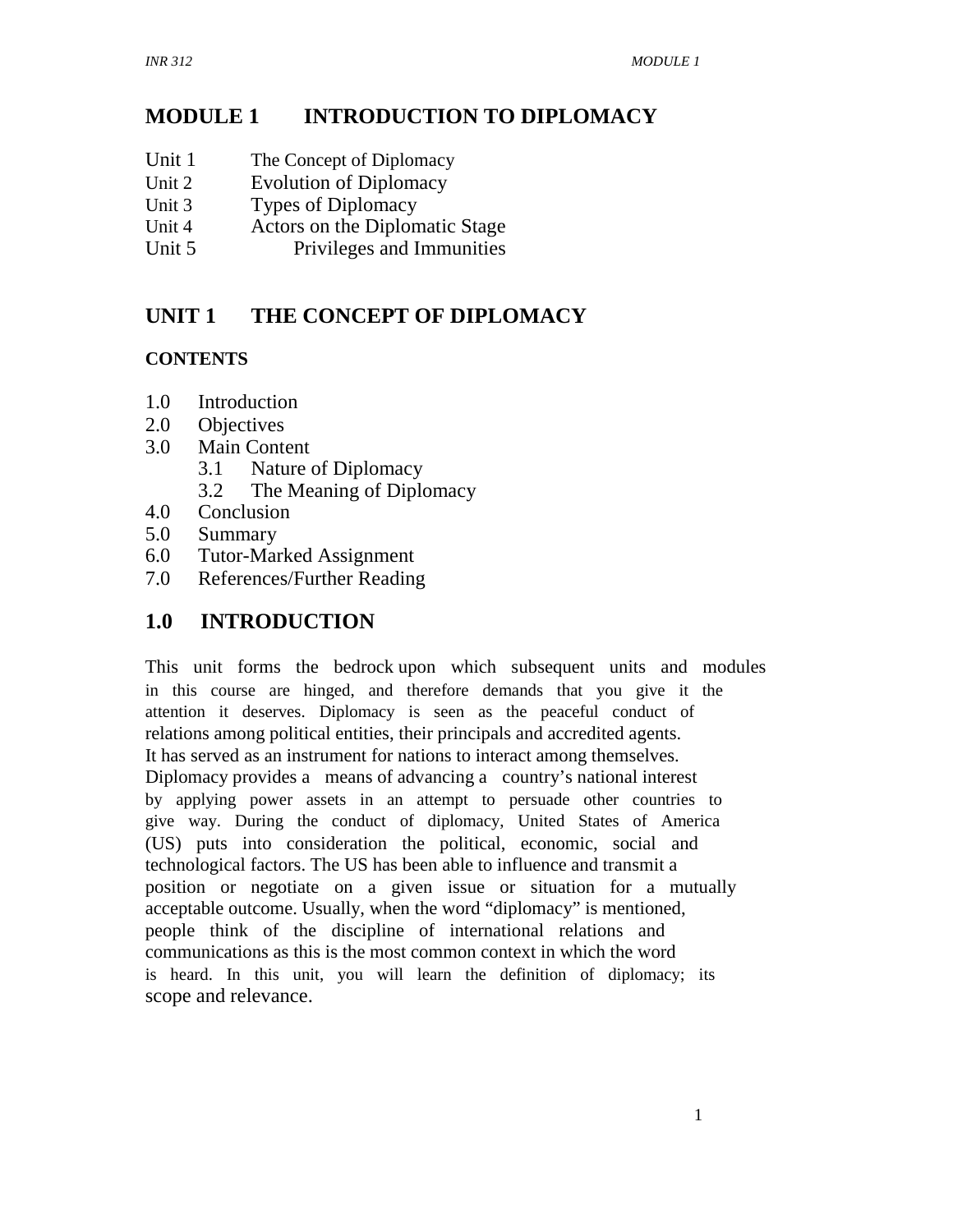# **2.0 OBJECTIVES**

At the end of this unit, you should be able to:

- define diplomacy as an activity conducted by a state to further its interest
- discuss the functions of diplomacy
- analyse power as the foundation of diplomacy
- describe the various settings of diplomacy.

# **3.0 MAIN CONTENT**

# **3.1 Nature of Diplomacy**

Diplomacy is a tool, which the US uses to gain and expand relations among nations in the international system. This is a vital instrument in the game nations play on one another to pursue their interest. The sentiments of Stilwell and Stalin have some justification; they do not suggest the real nature of diplomacy, which consists of the techniques and procedures for conducting relations among states. In itself, diplomacy, like any machinery, is neither moral nor immoral; its use and value depend upon the intentions and abilities of those who practice it.

Diplomacy functions through a web of foreign offices, embassies, legations consulates, and special missions all over the world. It is commonly bilateral in character, but because of the growing importance of international conferences, international organisations, regional arrangements and collective security measures, diplomacy multilateral aspects have become increasingly significant.

The dimensions of diplomacy have been widened by the rapid growth of informal relations between the US a development, which is new in scope although not in essence. The advent of informal access on a large scale adds an important new dimension to international politics. Important as these developments are, the convention forms of diplomacy provided the means by which the nations of the world continue to carry on much of their formal business and regulate most of their official contacts. Sometimes, as Sir William Hayter, a diplomat, observed, "…oppressed with the futility of much of diplomatic life, the fatiguing social round, the conferences that agree on nothing, the dispatches that nobody reads, you begin to think that diplomacy is meaningless…." However, it does seem to me that the US will always need to organise their relationship with each other.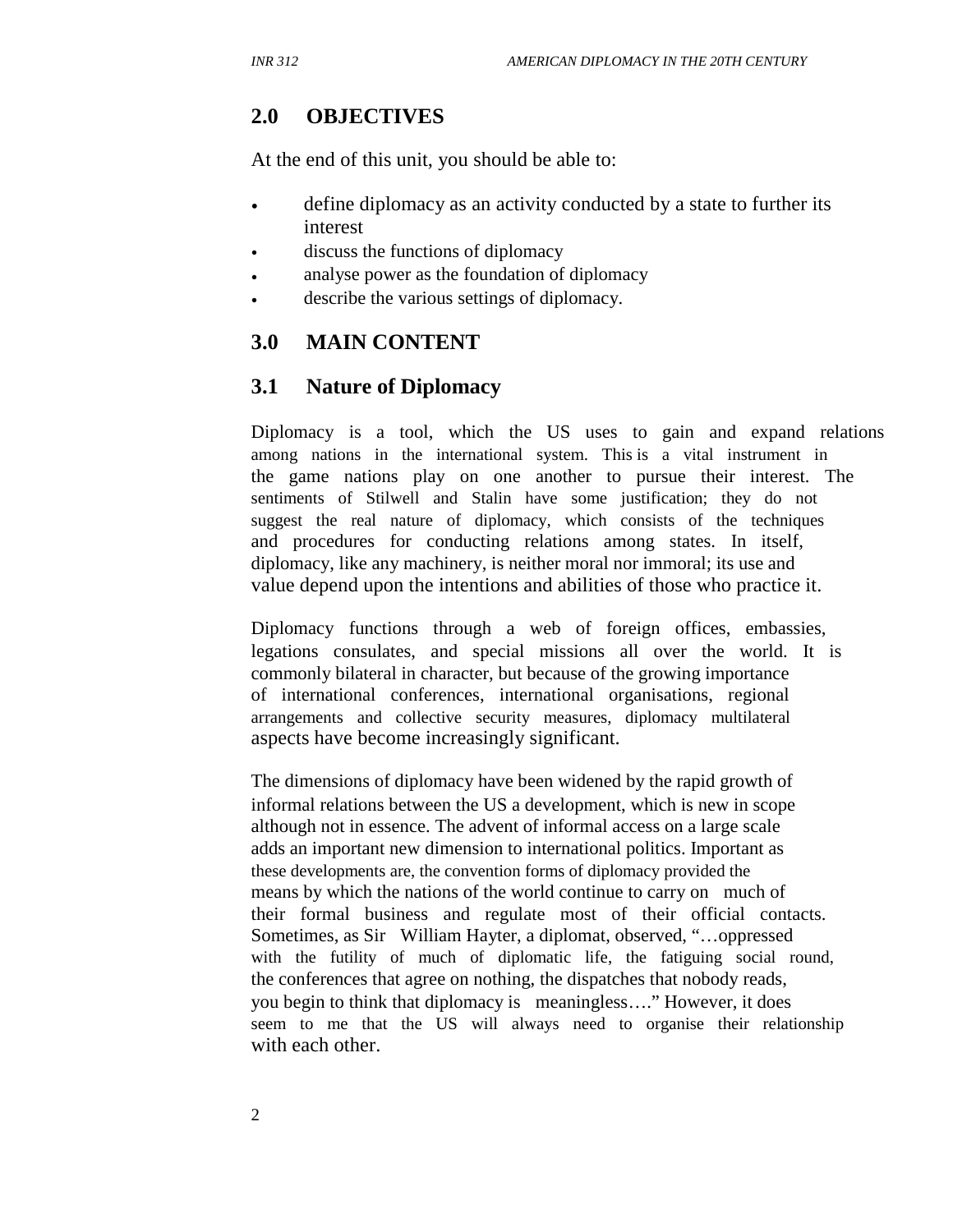Diplomacy continues to remain a central mechanism for conducting the world's work and as such, it is a major instrument of national policy and of international relations.

### **SELF-ASSESSMENT EXERCISE**

Is diplomacy a discipline? Discuss.

# **3.2 The Meaning of Diplomacy**

Diplomacy is the method in common use today of communication between governments. All governments, at all times and in all parts of the world have used envoys in communicating with other governments or authorities. There are traces of the practice recorded on Assyrian tablets in Greek and Roman history and in ancient China and India. The Republic of Venice was known to have founded diplomacy .In the 16th century, it maintained envoys in Switzerland, Naples, Turin, Milan and London as well as ambassadors at the courts of the emperor and of the Kings of France and of Spain. Later the Kings of France and of Spain maintained continuous representation in various cities. The practice of sending special missions for specific purposes continued to be prevalent until the 17th century. However, the business of government in earlier times did not require a system of intergovernmental relations and even when permanent contact between governments is found to be indispensable; diplomacy remained the practice in many cases to maintain abroad a subordinate class of envoys as distinguished from ambassadors with full rights and powers.

The method called diplomacy was practiced by temporary agents at all periods, the status and functions until of the diplomat were not recognised until the chief government came into continuous contact with agents residing abroad. The existing system first operated in Europe in the early 70th century; it has since become worldwide having proved itself essential to modern government.

No general definition of diplomacy can be very revealing. The Oxford English Dictionary calls it "the management of international relations by negotiation," or the "method by which these relations are adjusted and managed." Diplomacy is a basic human activity. One of the most astute Students and practitioners of diplomacy in the twentieth century Harold Nicolson For example, in his interesting study, The Congress of Vienna, Nicolson wrote: "Diplomacy is useful even when dealing with a remote historical episode to consider where diplomacy ends and foreign policy begins. Each of them is concerned with the adjustment of national to international requirements."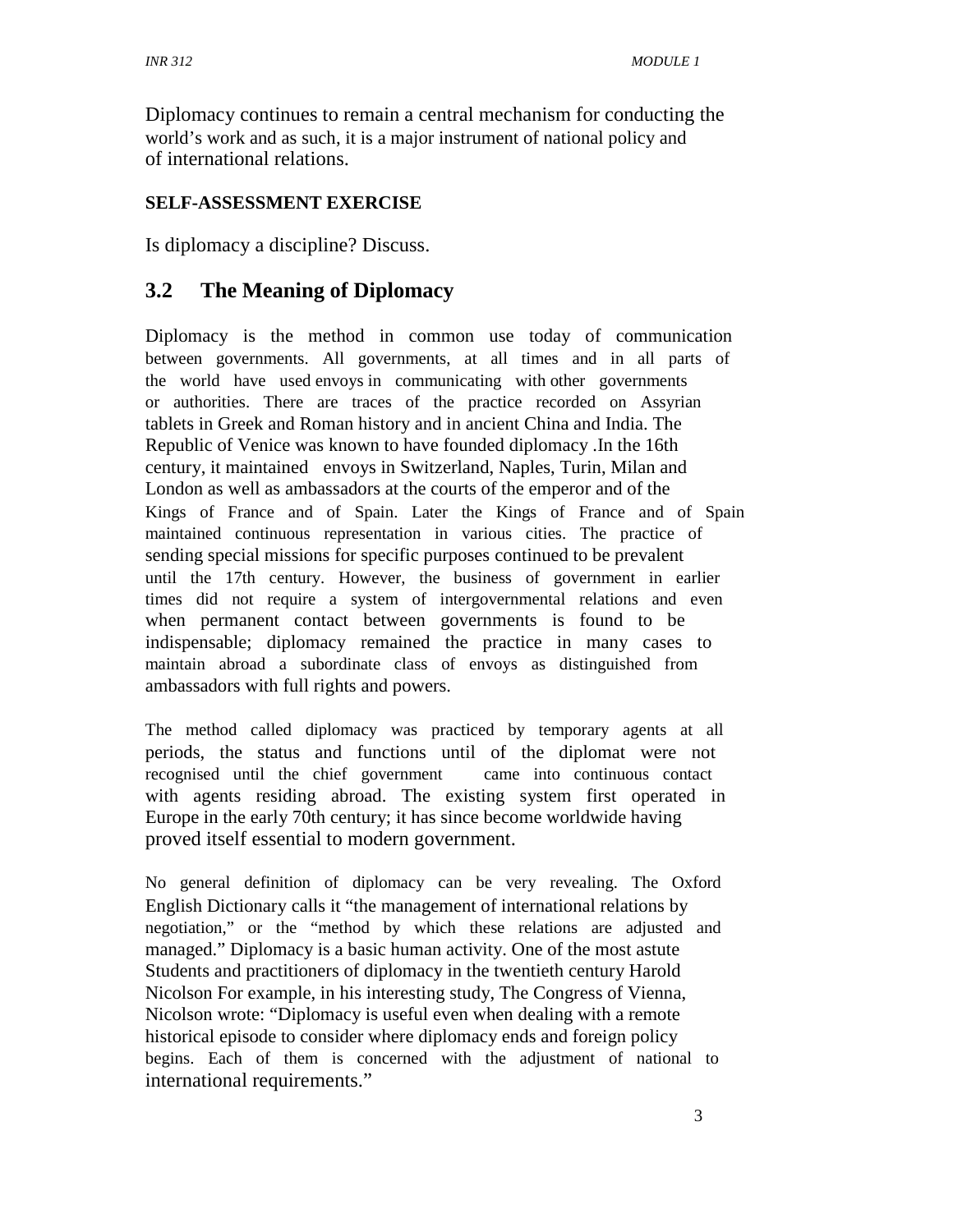Diplomacy, on the other hand, is not an end but a means; not a purpose but a method. It seeks, by the use of reason, conciliation and the exchange of interests, to prevent major conflicts arising between sovereign states. It is the agency through which foreign policy seeks to attain its purpose by agreement rather by war. Thus, when agreement becomes impossible, diplomacy, which is the instrument of peace becomes in operative and foreign policy, the final sanction of which is war alone becomes operative. Childs (1948) defines diplomacy as the process by which policy is carried out. Policy is made by different persons and agencies; but seemingly on major matters in any state, whatever its form of government. It is made at the highest levels, though subject to different kinds of controls. It is the function of diplomacy to provide the machinery and the personnel by which foreign policy is executed. Since foreign policy is seen to be the projection of state image in an external environment, some form of negotiation is required and this gives merit to the definition above. Diplomacy is considered an indispensable tool for directing both the domestic and foreign affairs of state.

Sometime during his services as the top American military commander in the China-Burma Theater, General "Vinegar Joe" Stillwell recorded his thoughts as a Deck-Hand Diplomat:

A brief experience with international politics confirms me in my preference for driving a garbage truck. This is admittedly not the proper approach to the matter of international politics. It is a very serious business. A lot of Big Figures indulge in it, and a host of little ones trail along. Those who make the grade are of course interested to dignify and even glorify the profession, which can be done in the wink of the eye by using the term "diplomacy"- a word we usually utter on a hushed and respectful note. The term "diplomat" to the average American evokes a vision of an immaculately dressed being-pin stripe pants, spats cutaway and topper-and a coldly severe and superior manner which masks the lightning like play of the intellect that guides the ship of state, moves the pieces on the board with unerring precision, and invariably turns up in Washington without his shirt or rather our shirt.

More than a quarter of a century before General Stilwell wrote these words, a man of a wholly different background, Joseph Stalin had paid his respects to the art of diplomacy in these words:

> A diplomat's words must have no relation to actions-otherwise what kind of diplomacy is it? Words are one thing actions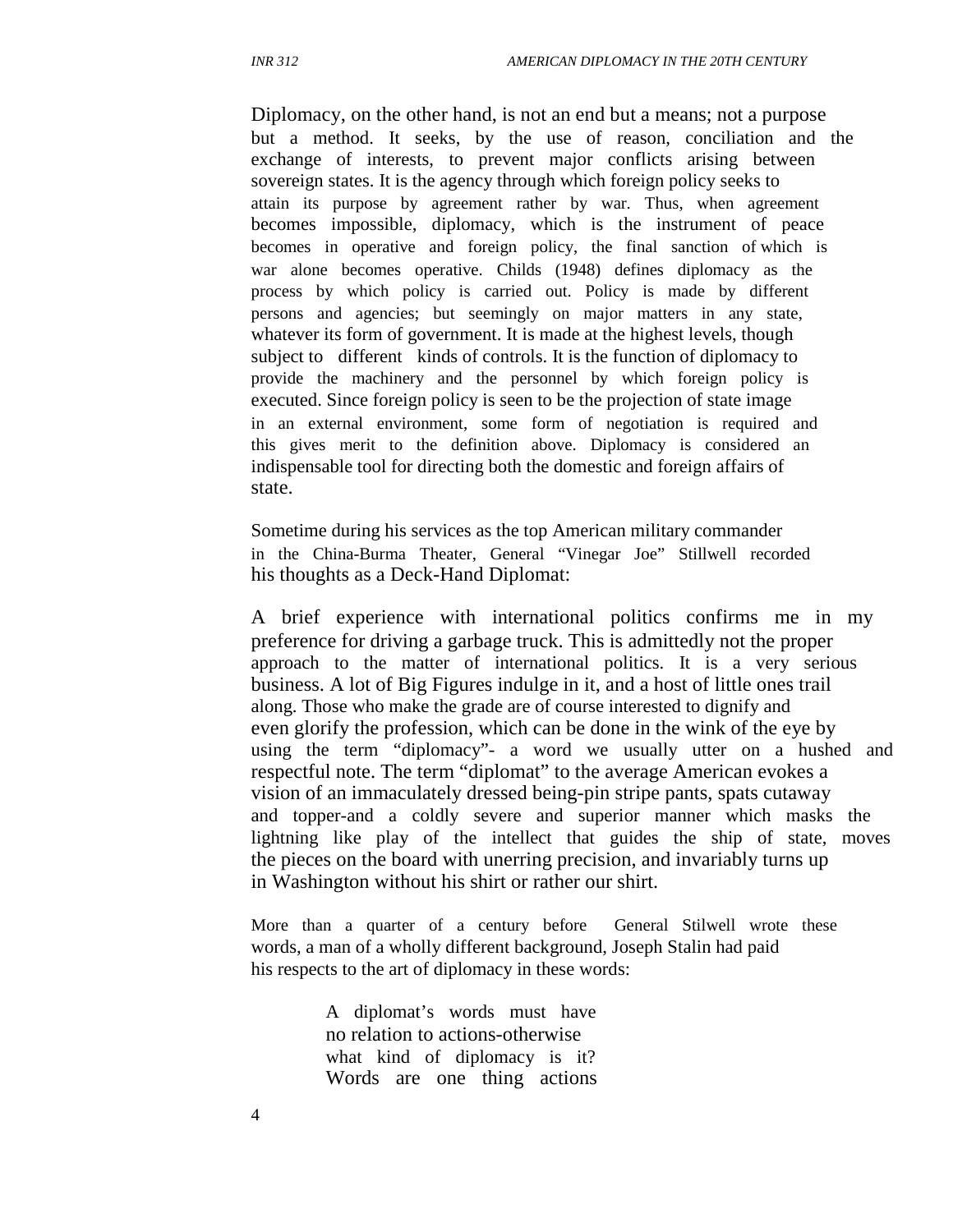another. Good words are a mask for the concealment of bad deeds. Since diplomacy is no more possible than dry water or wooden iron.

General Stilwell had encountered almost as many difficulties with American diplomatic representatives and Chinese officials as he had with the jungles of Burma or from the Japanese. Moreover, he also reflected a deep-rooted American conviction that whenever representatives of the US engage in negotiations with foreign diplomats, they come out on the short end of the deal. Stalin, on the other hand expressed the traditional attitude of modern dictators towards diplomacy, that it is a means of concealing a nation's real aims and providing a smoke screen for actions of a vastly different character.

The two Joe- Stilwell and Stalin took a cynical view of the art of diplomacy. The last sentence tends to destroy the nice distinction between diplomacy and foreign policy, which Mr. Nicolson makes. However, this sentence is misleading in that it suggests that diplomacy ceases to function when major international crises arise, especially if they lead to war. The object of diplomacy as foreign policy is to protect the security of a nation by peaceful means if possible, or by giving assistance to military operations, if war cannot be avoided. Diplomacy does not cease to function in time of war as Nicolson suggests; although diplomacy necessarily plays different role in wartime, the work of diplomats, as of foreign ministers may even expand. The diplomacy of the two world wars of this century provided convincing support for the contention.

Tunkin's definition of diplomacy is comprehensive and takes into consideration current trends in international diplomacy, in which modern states use different sophisticated means to attain their objectives. According to him, diplomacy means an activity (including content, modes and methods of the activity of general and special state agencies of foreign relations) of heads of states and governments, departments of foreign affairs, special delegation and missions and diplomatic representatives appertaining to the effectuation by peaceful means of the purpose and tasks of the foreign policy of the state.

Ian (1979) defines diplomacy as any means by which states establish or maintain mutual relations communicate with each other, or carry out politics or legal transaction in each case through their authorised agents. A cross section of definitions of diplomacy meets at one point –the crucial issues of negotiation and peace. It simply means that every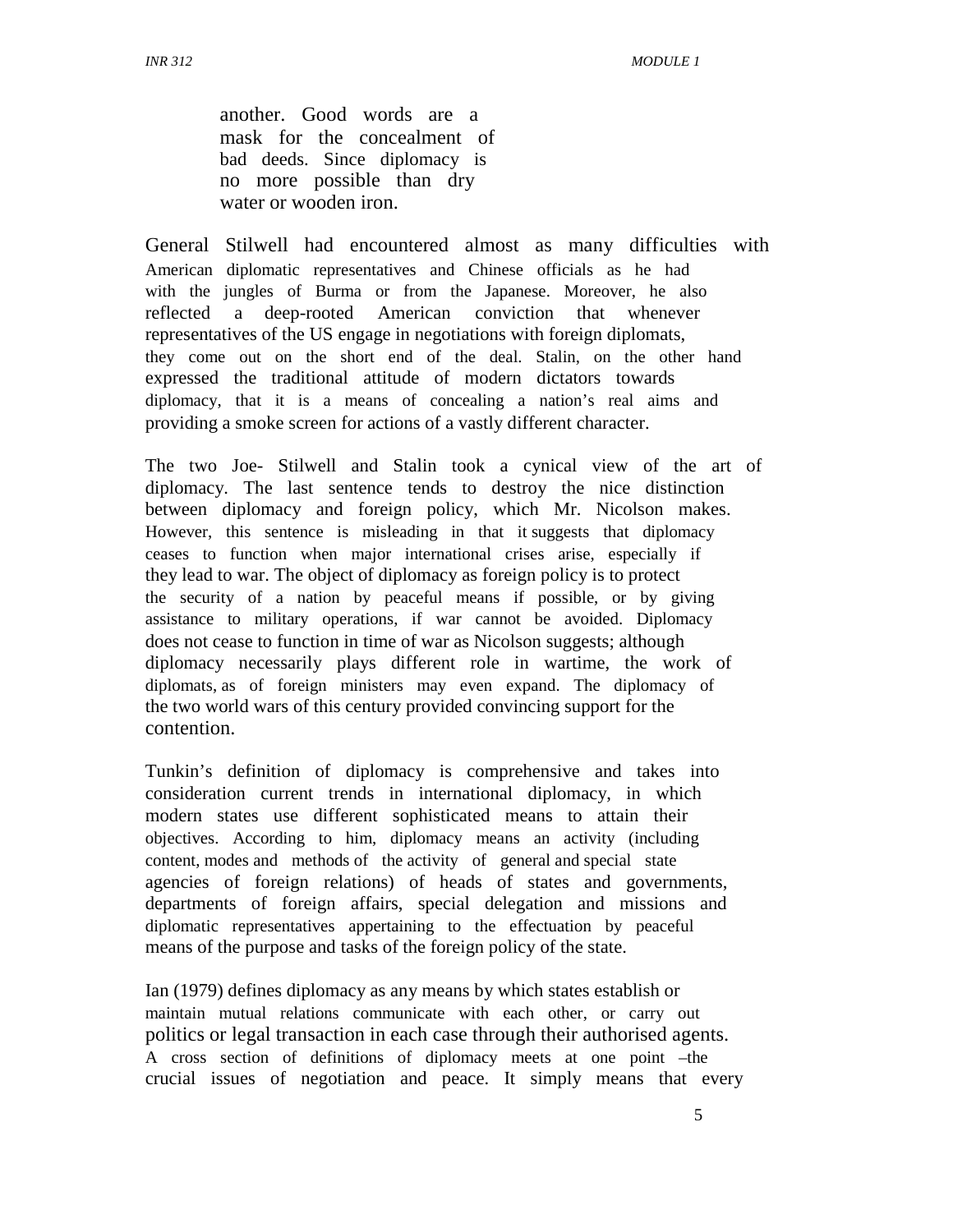diplomatic endeavour must have peace as an end result. It therefore encourages peaceful co-existence in the international system. This again means that when conflict degenerates to armed conflict then diplomacy may become increasingly more necessary, but at this stage, it has failed. The viewpoint that war is an aspect of diplomacy based on contributions of eminent scholars as already seen is not correct. Diplomacy is intended to prevent conflict from escalating to armed conflict.

As one study notes "the desire to resolve problems amicably pervades all arenas of social organisation. It is the function of negotiation to provide a channel for peaceful dispute resolution" (Starkey, Boyer & Wilkenfeld, 1999:1). If diplomacy is important, it is very old. Even the most ancient and comparatively most primitive societies required reliable means of communicating and dealing with their neighbours. The process was generally considered worthy to warrant a general agreement that the safety of diplomatic messengers be assured by divine sanction. Diplomacy is the art and practice of conducting negotiations between representatives of groups or states.

According to Barston (2006), diplomacy is the conduct of international relations through the intercession of professional diplomats with regard to issues of peace-making, trade, war, economics, culture, environment and human rights. International treaties are negotiated by diplomats pending endorsement by national politicians. In an informal sense, diplomacy is the employment of tact to find mutually acceptable solutions to a common challenge, one set of tools being the phrasing of statements in a non-confrontational or polite manner.

#### **SELF-ASSESSMENT EXERCISE**

In what ways do nations engage themselves in the international arena?

### **4.0 CONCLUSION**

You must note in this concluding section that diplomacy continues to remain a tool nations use in advancing their interest. It is a means through which government interact with other powers. The conduct of diplomacy is shaped by political, economic, social and technological goals. However, diplomacy continues to remain a tool in international politics.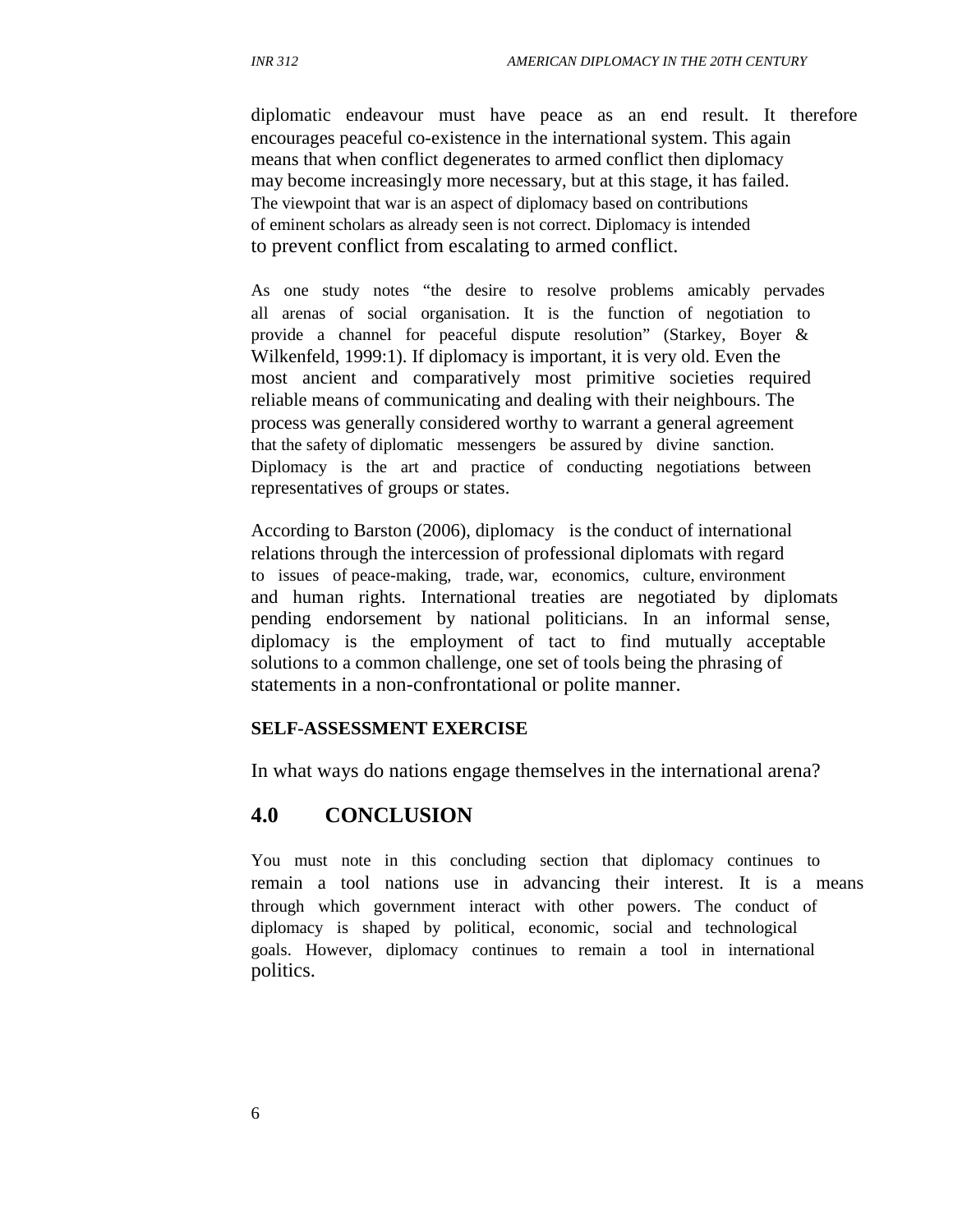# **5.0 SUMMARY**

In this unit, we have highlighted the numerous definitions of diplomacy. You learnt that diplomacy is the art of conducting negotiations, agreements and relations between two or more parties in a sensitive way. We also looked at various definitions of diplomacy by various authors. Briefly, diplomacy is conducted for its propaganda value. Even where there is little hope for settlement, it may benefit a country's image to appear reasonable or to make opponents seem stubborn.

# **6.0 TUTOR-MARKED ASSIGNMENT**

Discuss the relevance of the study of diplomacy to the student of international relation.

# **7.0 REFERENCES/FURTHER READING**

Brownlie, I. (1979). *Principles of Public International Law*. London: Oxford University Press.

Cambon, H. (1931). *The Diplomatist*. London: Oxford University Press.

Chhabra, H. (1981). *Relations of Nations*. Delhi: Subject Publications.

Childs, J. (1948). *American Foreign Service*. New York: Holt.

Denza, E. (1976). *Diplomatic Law*. New York: Oceana Publications Inc.

Ikle, F. (1964). *How Nations Negotiate*. New York: Harper &Row.

Ltham, R. (1988). *Diplomatic Handbook*. London: Longman Group.

Norman, D., et al. (2010.) International Relations. (3rd ed.). The World Community in Transition India: A.I.T.B.S Publishers.

Tunkin, G. I. (1972). *Theory of International Law*. London: George Allen and Unwin Limited.

Webster, C. (1952). *The Art and Practice of Diplomacy*. London.

- Wriston, H. (1956). *Diplomacy in a Democracy*. New York: Harper.
- Stilwell, J. (1948). The Stilwell Papers. Edited by Theodore N.White. New York: William Slone Associate.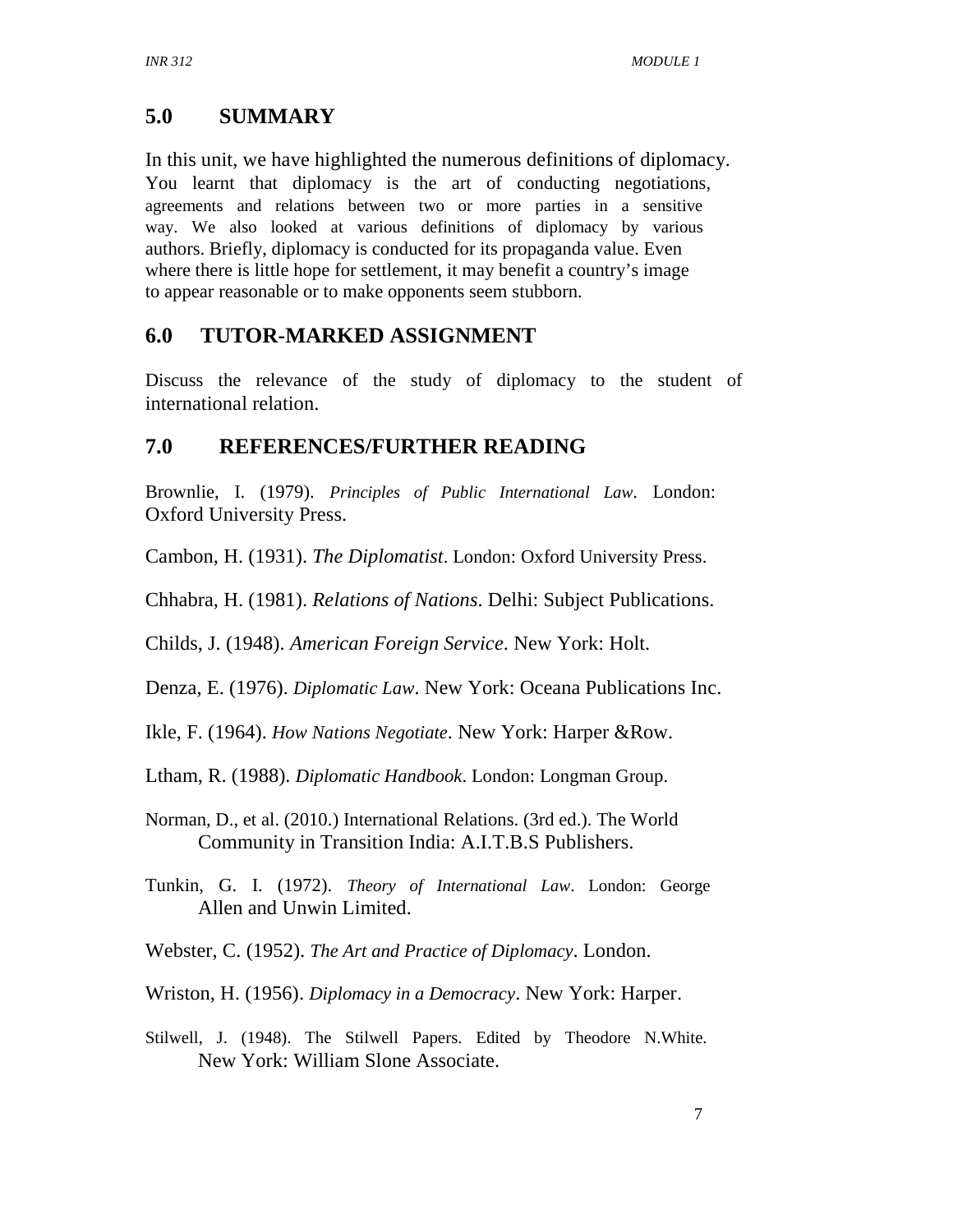- Dallin, D. (1944). *The Real Soviet Russian*. New Haven: Yale University Press.
- The congress of Vienna: A Study in Allied Unity, 1812-22. New York: Harcourt, Brace 1946.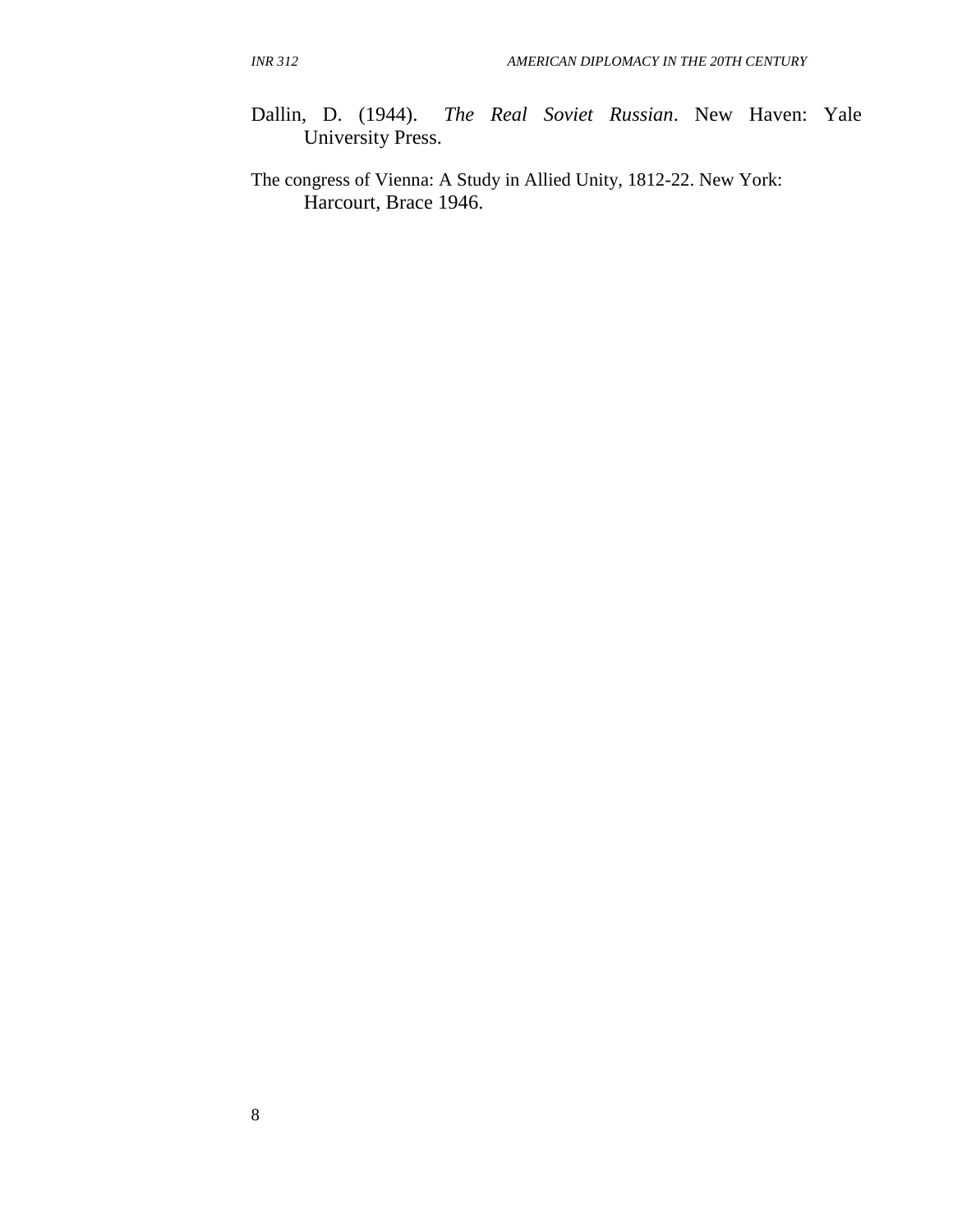# **UNIT 2 THE EVOLUTION OF DIPLOMACY**

### **CONTENTS**

- 1.0 Introduction
- 2.0 Objectives
- 3.0 Main Content
	- 3.1 Origin of Diplomacy
	- 3.2 Contemporary Diplomacy
- 4.0 Conclusion
- 5.0 Summary
- 6.0 Tutor-Marked Assignment
- 7.0 References/Further Reading

# **1.0 INTRODUCTION**

Definition of diplomacy was given in unit one. A topical question that the student of international relations tries to approach is the evolution of diplomacy. Therefore, our main thrust in this unit is to look at the evolution of diplomacy.

The term "diplomacy" is derived from the Greek word *diploma*, which means a double document. During the Greek City-State, and all passports, imperial letters were stamped on double metal plates folded and sewn together. The term was applied to all official documents. This conferred certain privileges and immunities. With the emergence of states, diplomacy took on a more multilateral level making it more complex and sophisticated and creating a basis for distinct clear rules to govern protect the class of people that are involved in diplomacy.

This unit attempts to look at how diplomacy emerges from antiquity to contemporary times.

# **2.0 OBJECTIVES**

At the end of this unit, you should be able to:

- define diplomacy in antiquity
- summarise the evolution of diplomacy from ancient Greece to 19th century Europe
- explain the dynamics of contemporary international relations, including forces for change and continuity
- analyse how actors conduct their roles in the international system.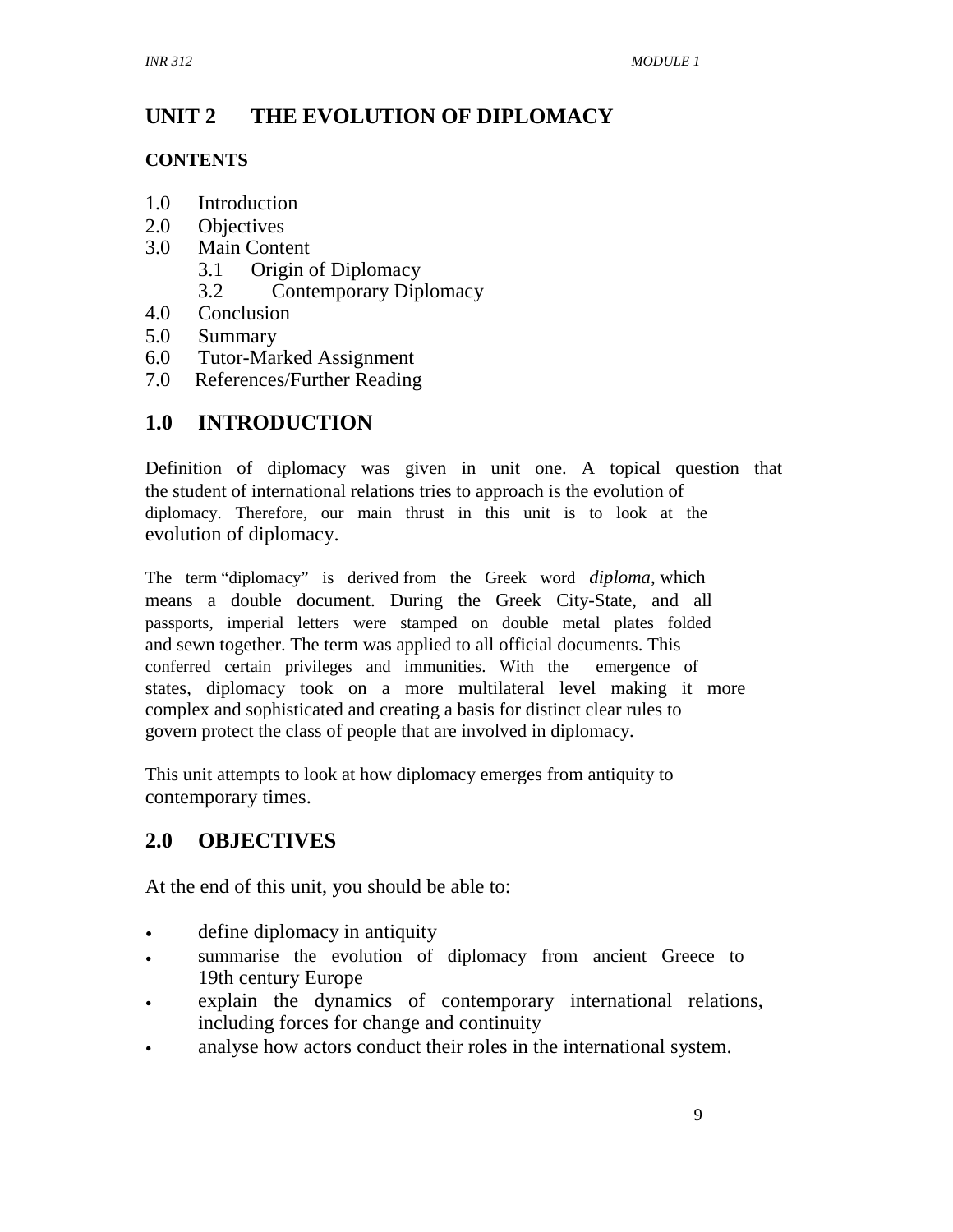# **3.0 MAIN CONTENT**

# **3.1 Origin of Diplomacy**

Diplomacy in antiquity means practice of diplomacy in ancient times. There was no documented evidence of practice of diplomacy in ancient history; men could not survive alone economically and politically, there was the desire to enter into friendly relations with their neighbours. According to Nascimento da Silva (1972), diplomacy must have originated once people of various background or culture made contact and sought to find a common ground for their dealings. Representation and negotiation from historical accounts can be said to be as old as families, clans, tribes, and people met one another and sought to regulate marriage customs and contracts hunting trade, navigation communications disagreements and wars.

Diplomacy then was modern diplomacy ad-hoc in nature. Evidence of history show that cases of negotiations, alliances and coalitions of various people existed since antiquity. Though there could been no legal norms regulating diplomatic relations, emissaries who were sent by communities for negotiation and settlement of disputes enjoyed privileges and special protection based on religion. Gasiokwu (1997) quoting Harold Nicolson says:

> Even in prehistory there must have common moments when one group of savages, if only for the purpose of indicating that they had enough of the day's battle, would like a pause in which to collect their wounded and bury their dead.

The above quote emphasised the need for negotiation in those days to save man from annihilation. Those who had to play those roles saw how dangerous they were and could never have accomplished them, if not given some sort of special protection.

The beginning of diplomacy dates to the Eastern Mediterranean and the region around the Tigris and Euphrates valleys. Diplomatic records in the region shows that what appeared to be embassies can be found in the region from as far back as the time of the great Babylonian Emperor, Hammurabi (1792-1750 BC). These beginnings found continuance and advancement in ancient Greece and Rome, which originated many of the concepts and practices used in modern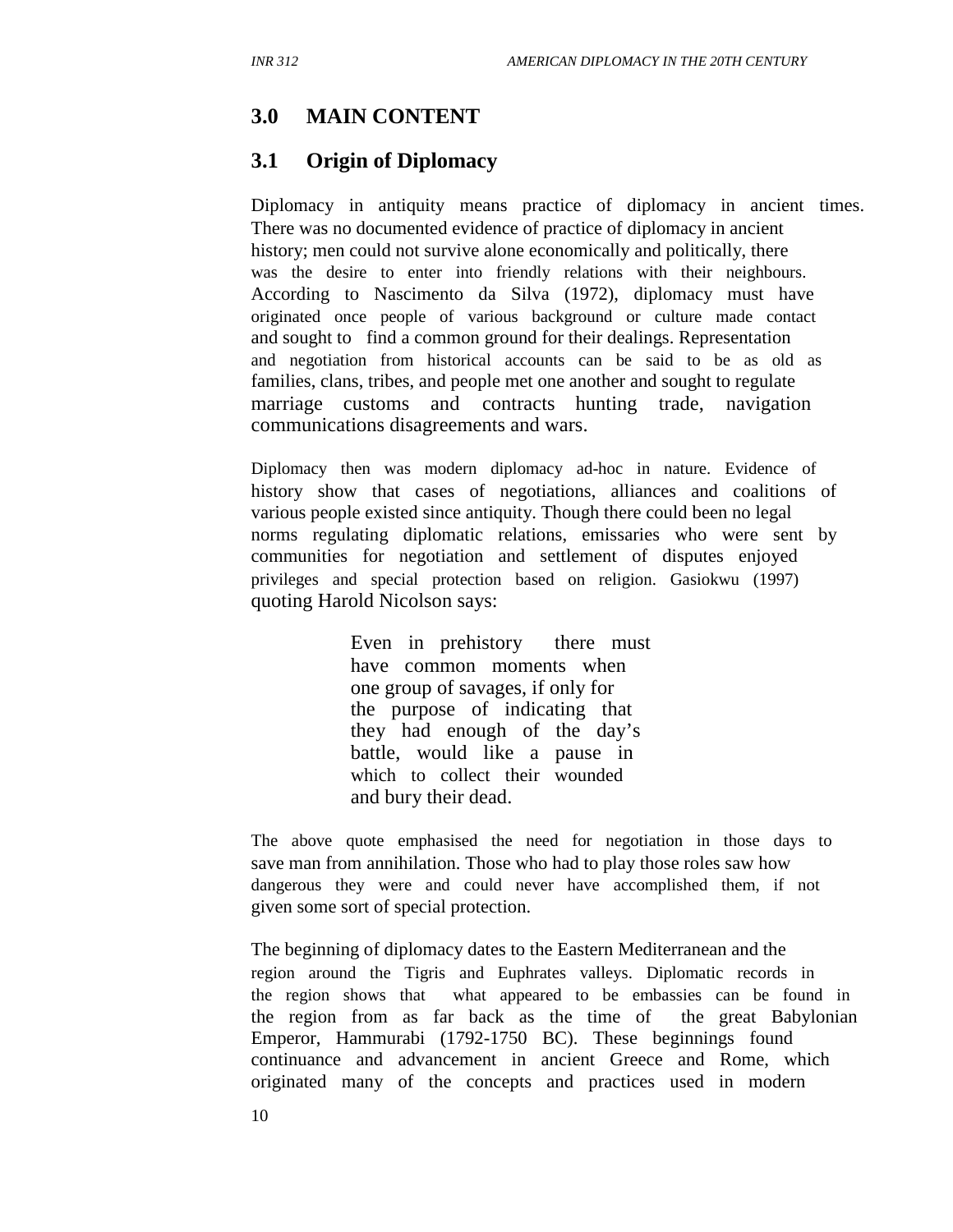diplomacy. Diplomatic missions are described in Homer's *Iliad* (about 850 BC) and the Greeks, followed by the Romans wrote treaties, established the rudiments of international law, initiated or revived other aspects of diplomatic practice, and used ambassadors to negotiate disputes. The Byzantine Empire, which flourished after Rome's collapse, added further to the beginning of diplomacy by training negotiators and by establishing the first department of foreign affairs.

The diplomacy of Italian city-states started in the 15th century contributed to the beginning of diplomacy through the establishment of first permanent diplomatic missions since Hammurabi's time, more than 3,000 years earlier. Italians also introduced summit meeting as a diplomatic practice and became practically known for diplomatic practice and for diplomatic artifice.

The French system is the direct predecessor of modern diplomacy. Cardinal Richelieu who served as chief minister (1624-1642) to King Louis XIII was the first to see diplomacy as an ongoing process rather than as an expedience, and he consolidated all foreign affairs functions under one ministry. Later during the reign of Louis XIV (1643-1715), the minister of foreign affairs became a member of the King's cabinet and permanent embassies were established in all major capitals, with lesser ranked missions in minor capitals. It was also at the end of this era that Francois de Callienes wrote the first diplomatic manual, on the manner of negotiating with sovereigns.

Ancient China during the Eastern Chou Dynasty (770-256 BC) made contacts with other parts of Asia. Problems were solved according to the accepted principles and envoys were given instructions on how to act to maintain peaceful relations with other heads of states.

Contribution to the development of diplomacy by Africans can be traced to ancient Egypt, which is said to have contributed more to diplomacy in antiquity. Egypt had contacts with the Mediterranean countries, Arab states, Babylon and India ever before the fourth century BC Egypt sent and received trade delegations from these states with which she had contact.

It seems earliest recorded diplomatic intercourse of "international" relevance took place in the Nile valley. The wealth of Egypt made it a focal point of commerce and thus brought it into contact with other people. The first treaty of which the full text was preserved was the one drawn up between Ramese II of Egypt and Hattusalis, the prince of the Hittites. This treaty among other things dealt with the extradition of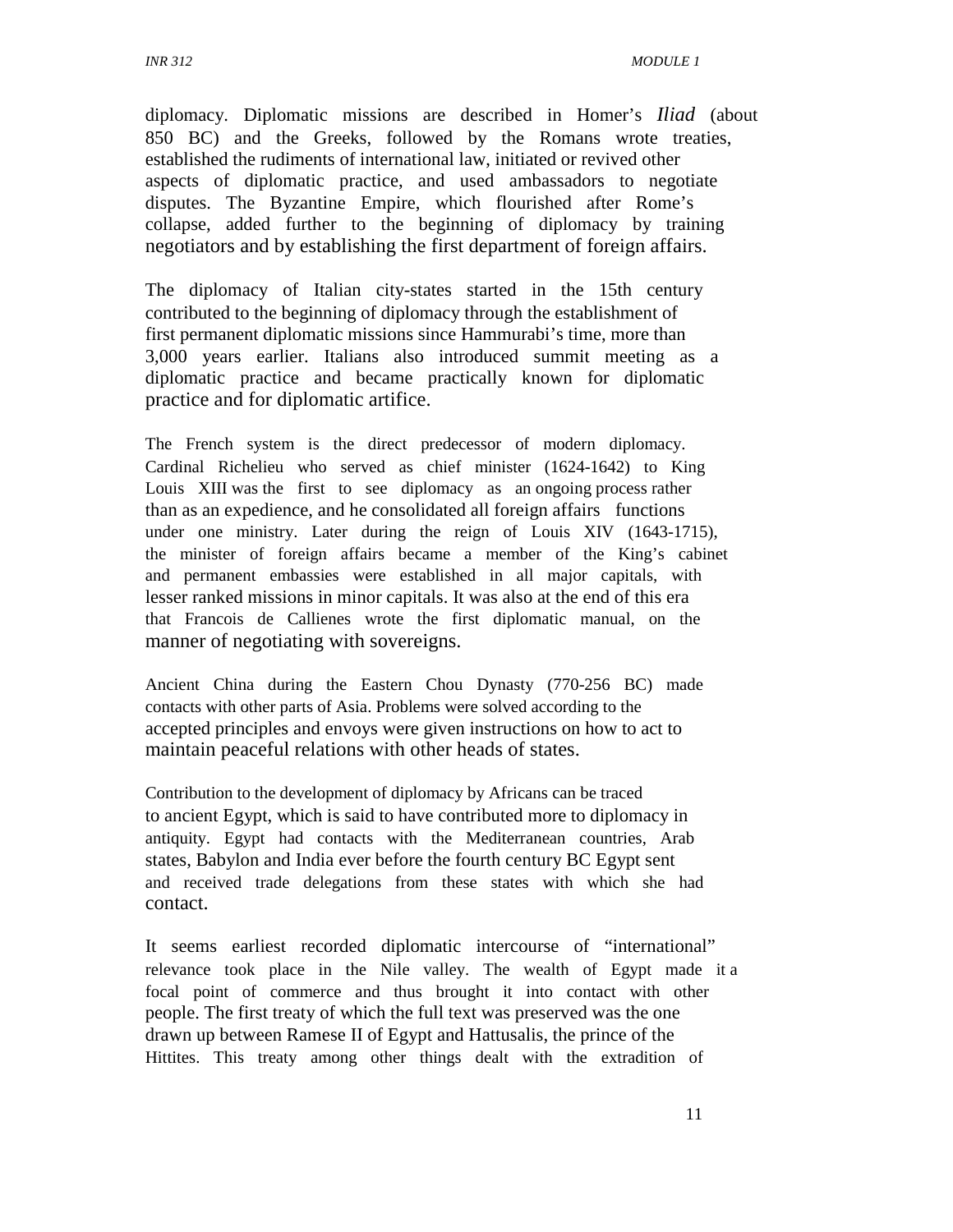deserters to their country of origin with the pledge that neither the guilty, nor their wives, mothers nor children will be put to death.

Finally, old diplomacy that developed mostly in Europe had several traits; one was elite domination. "L' etat c'est moi" (I am the state). Louis XIV supposedly proclaimed with some justification and true to that assertion, foreign policy was dominated by the monarch and ministers and diplomatic corps recruited from the nobility and gentry. Democracy had begun in a few places, but the saying of the people in foreign affair was still minimal. As conducted by the elite, diplomacy was further marked by secrecy; treaties were often secret. There were a few multilateral conferences such as the congress of Vienna (1815) but bilateral diplomacy (direct negotiations between two countries) was the normal form of negotiation.

In summary, diplomacy in antiquity was mainly by ad-hoc diplomacy, military diplomacy and the art of peace treaties.

### **SELF-ASSESSMENT EXERCISE**

Discuss the contribution of the Greeks to diplomacy.

# **3.2 Contemporary Diplomacy**

Contemporary diplomacy can be said to have started in the 17th century. From this period, diplomacy underwent series of revolutionary processes differing from the practice during the Greek period, antiquity in the era of Italian city-states. The sending of envoys and maintaining permanent legation was already an accepted tradition in Europe at this time. The treaty of Westphalia in 1648 was precisely the direct source of modern diplomacy. This treaty confirmed the principle of balance of power in Europe and thus obliged states to keep watch on one another. The treaty was seen to be the most important judicial instrument of the time, and most importantly, laid the foundation for the development of international law and diplomacy by its recognition of the existence of European states as separate sovereign kingdoms, thus the evolution of diplomacy based on peaceful co-existence of the monarchs.

Harold (1939) whose little book "Diplomacy" has been a classic on the subject has called attention to three developments of the 19th and 20th centuries, which have greatly affected the theory and practice of diplomacy. These are 1) the growing sense of the community of nations (2) the increasing appreciation of the importance of public opinion and 3) the rapid increase in communications. The first two developments have clearly enlarged the diplomat's functions and enhanced his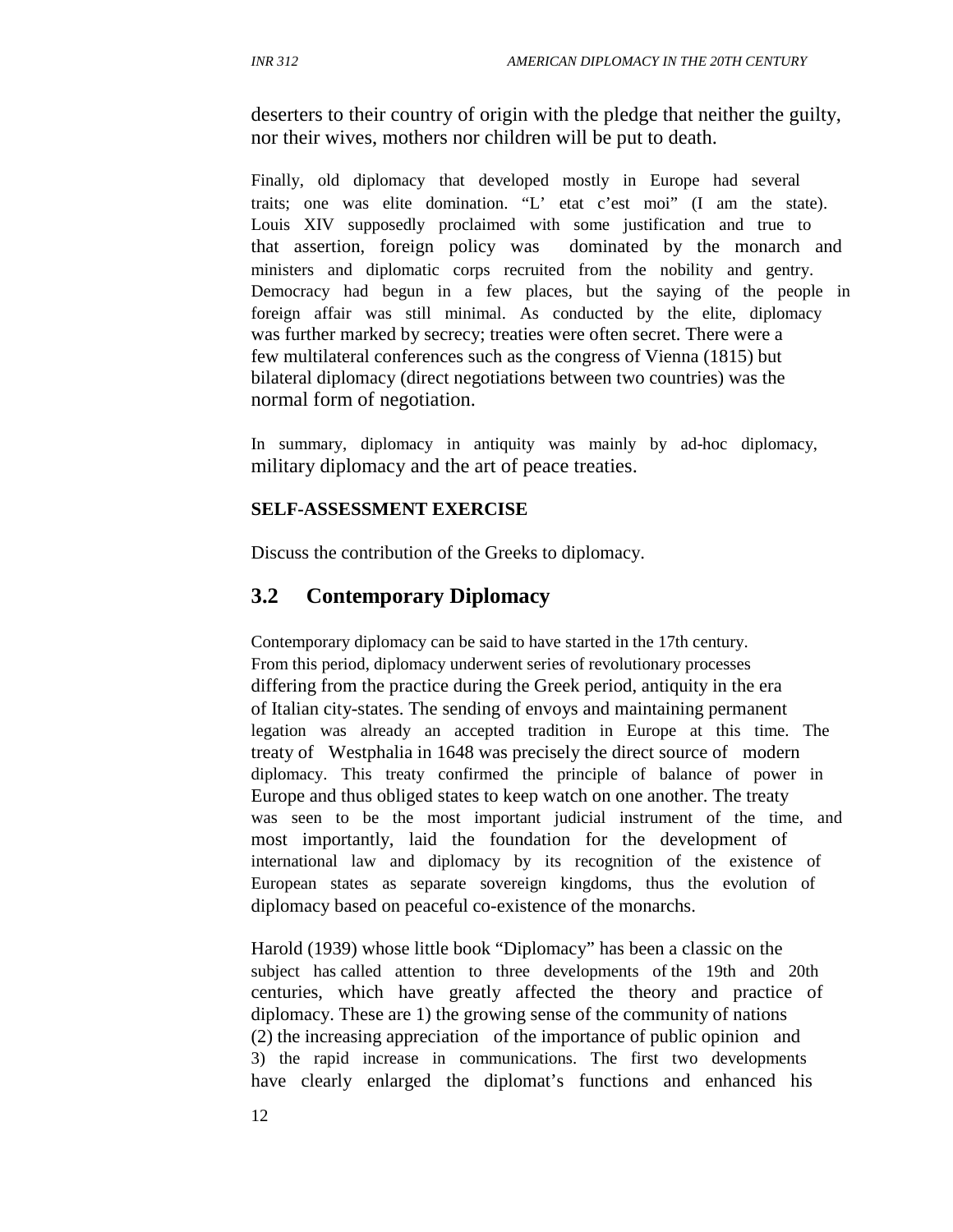importance. The result has been the "worldwide intermeshing" of foreign offices and diplomatic posts through which most of the formal contacts between states are now maintained.

As the number of international organisations, groupings, and conferences increased, multilateral diplomacy took on added significance. The impact of public opinion on diplomacy is now generally recognised, but until the era of the new diplomacy, that impact seemed to be slight. Today it is demonstrable that the policy makers of all nations, including those of totalitarian states, are sensitive to currents of public sentiments: witness the time and effort that are devoted to educational and propaganda work. One of the main functions of diplomatic representatives is reporting on the attributes of the people in the country to which they are accredited. As Lord Gore –Booth (1979) puts it:

> Diplomacy in this period proceeded according to well-defined rules and civilised convention. It was personal and flexible and its style, while not without subtlety, was clear enough for all who took part in it to understand, not only what was explicitly said, but also what was to be taken for granted. By 17th and 18th centuries European monarchs maintained missions abroad, they also made efforts to keep and improve on their diplomatic relations.

Modern diplomacy covers a wide range of human activities, involving state and non-state actors. These actors advance their interests through dialogue, correspondence, conferences, lobbying, negotiation, threats of war and even acts of violence. The 1961 Vienna Convention on Diplomatic Relations and the 1963 Convention on Consular Relations are important landmarks in contemporary times.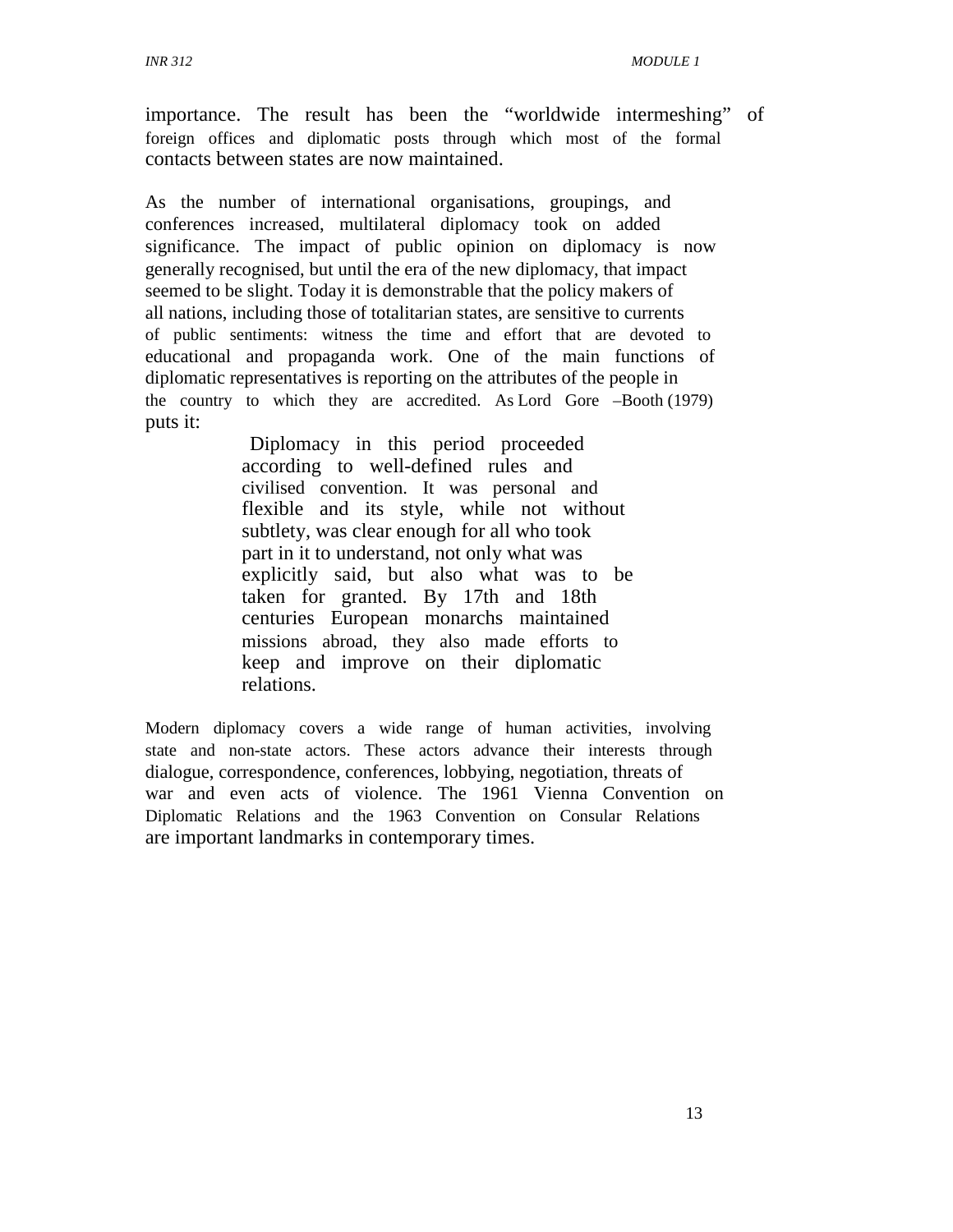#### **SELF-ASSESSMENT EXERCISE**

Discuss diplomacy in contemporary time.

### **4.0 CONCLUSION**

There was no documented evidence of practice of diplomacy in ancient history; men could not survive alone economically and politically, there was the desire to enter into friendly relations with their neighbours. Contemporary diplomacy can be said to have started in the 17th century; from this period, diplomacy underwent series of revolutionary processes differing from the practice during the Greek period, antiquity in the era of Italian city-states. The conduct of diplomacy is shaped by political, economic, social and technological goals. Modern diplomacy covers a wide range of human activities, involving state and non-state actors. These actors advance their interests through dialogue, correspondence, conferences, lobbying, negotiation, threats of war and even acts of violence.

# **5.0 SUMMARY**

In this unit, we have discussed the evolution of diplomacy. You have learnt how diplomacy emerged. We also look at how various states emerge in the conduct of diplomacy.

### **6.0 TUTOR-MARKED ASSIGNMENT**

What are the major factors that account for the shift from the old to the new form of diplomacy?

### **7.0 REFERENCES/FURTHER READING**

- Anger, B. (1992). Scope and Abuse of Privileges and Immunities by International Protected Persons. (Unpublished Thesis). Faculty of Law, University of Jos, Jos.
- Brownlie, I. (1979). *Principles of Public International Law* .London: Oxford.

Cambon, H. (1931). *The Diplomatist*. London: Oxford.

Chhabra, H. (1981). *Relations of Nations*. Delhi: Subject Publications.

Childs, J. (1948). *American Foreign Service*. New York: Holt.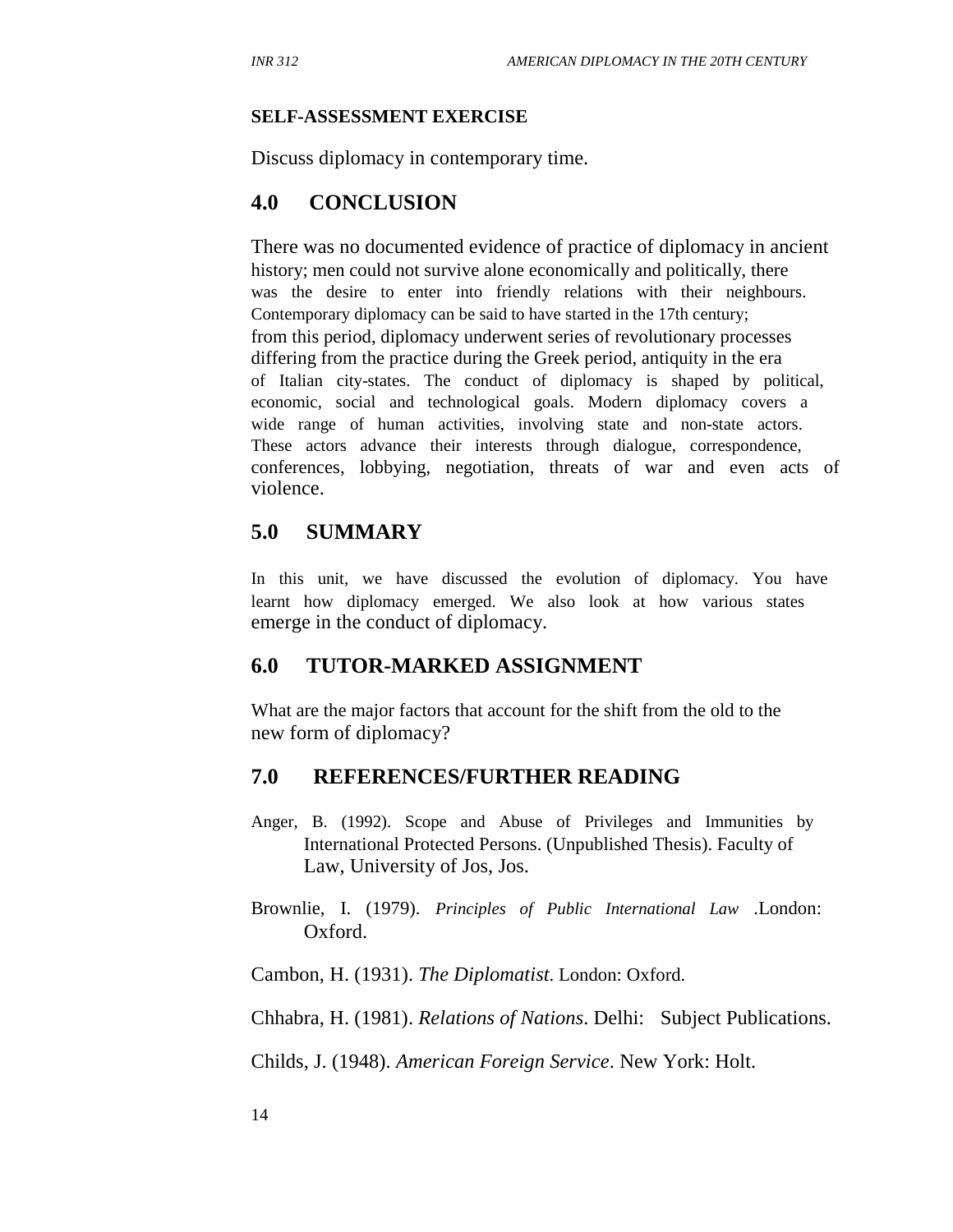- Denza, E. (1976). *Diplomatic Law*. New York: Oceana Publications Inc.
- Gasiokwu, M., et al. (1997). *Contemporary Issues and Basic Documents on Diplomatic and Consular Law*. Nigeria: Mono Expressions Limited.
- Ikle, F. (1964). *How Nations Negotiate*. New York: Harper &Row.
- Lord, G.(1979). *Satow's Guide to Diplomatic Practice*. London: Longman Group Limited.
- Ltham, R. (1988). *Diplomatic Handbook*. London: Longman Group.
- Nascimento, S. (1972). *Diplomacy in International Law.* A.W.Wijthoff Leyden: Rule of Law Press.
- Norman, D., et al. (2010). *International Relations third Revised Edition the World Community in Transition.* India: A.I.T.B.S Publishers.
- Satow, E. (1959). *Guide to Diplomatic Practice.* London: Longman Group Limited.
- Tunkin, G.I. (1972). *Theory of International Law*. London: George Allen and Unwin Limited.

Webster, C. (1952). *The Art and Practice of Diplomacy.* London.

Wriston, H. (1956). *Diplomacy in a Democracy*. New York: Harper.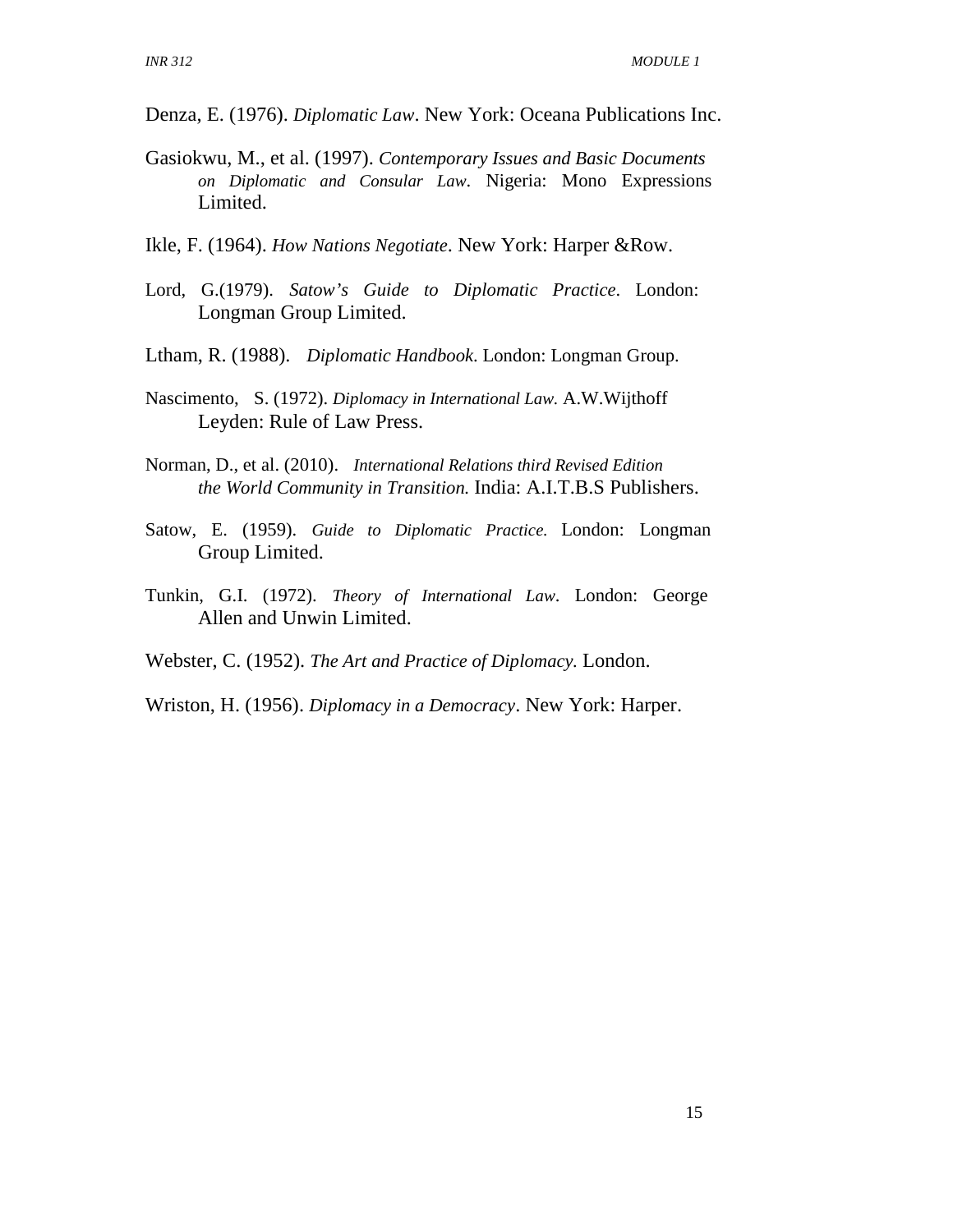# **UNIT 3 TYPES OF DIPLOMACY**

### **CONTENTS**

- 1.0 Introduction
- 2.0 Objectives
- 3.0 Main Content
	- 3.1 Leader- to- Leader Diplomacy
	- 3.2 Democratised Diplomacy
	- 3.3 Cultural Diplomacy
	- 3.4 Parliamentary Diplomacy
	- 3.5 Informal Diplomacy
	- 3.6 Gunboat Diplomacy
	- 3.7 Defence Diplomacy
	- 3.8 Multilateral Diplomacy
	- 3.9 Regional Diplomacy
	- 3.10 Public Diplomacy
- 4.0 Conclusion
- 5.0 Summary
- 6.0 Tutor-Marked Assignment
- 7.0 References/Further Reading

# **1.0 INTRODUCTION**

The previous unit described the evolution of diplomacy. This unit will look at types of diplomacy. The concern of this unit is to look at types of diplomacy, which actors in the international system are using in pursuing their interest. The unit will also look at the various types of diplomacy.

# **2.0 OBJECTIVES**

At the end of this unit, you should be able to:

- describe diplomatic practice in the modern era
- distinguish key events in relations among nations
- develop the vital skills employed in the study of diplomacy
- analyse types of diplomacy.

# **3.0 MAIN CONTENT**

# **3.1 Leader-to-Leader Diplomacy**

Modern transportation and communication have spawned an upsurge of high-level diplomacy. National leaders regularly hold bilateral or 16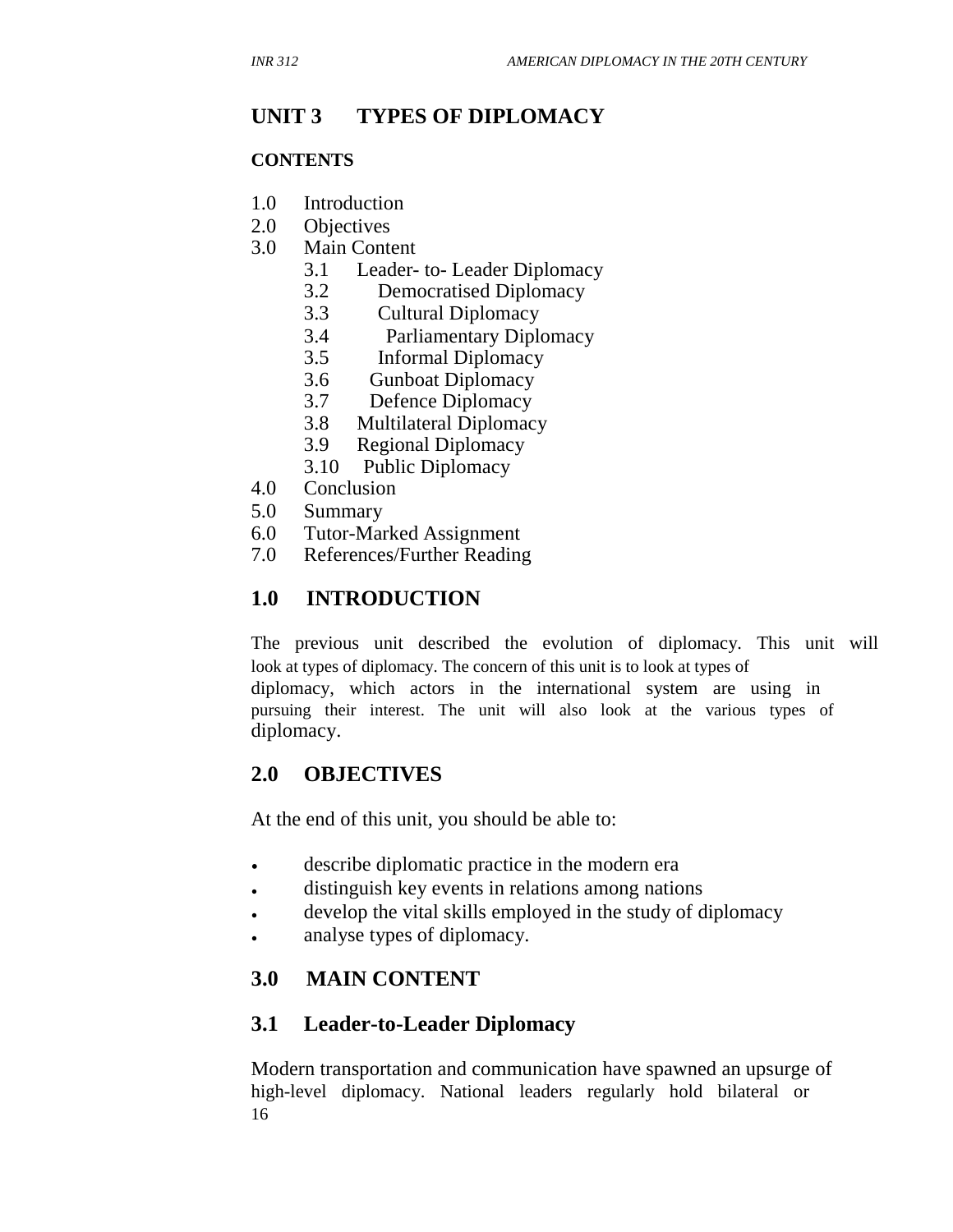multilateral summit conferences and foreign ministers and other high ranking diplomats jet between countries conducting shuttle diplomacy. The advent of globetrotting, leader-to-leader diplomacy and the increased frequency of telecommunications diplomacy are mixed blessings. Meeting between leaders can demonstrate an important symbolic shift in relations. For 50 years after the outbreak of the Korean War, relationship between Pyongyang and Seoul was antagonistic. This changed in June 2000 when President Kim Jong II of North Korea and his South Korean counterpart met in Pyongyang. Some agreements were reached. A clerk in Seoul however noted wisely that "maybe nothing dramatic will happen right away." Most people would have agreed that a surprising amount of progress and understanding has been achieved already.

Some leaders can sometimes make dramatic breakthroughs. The 1978 Camp David Accord saw the process of normalising Egyptian-Israeli relations after decades of hostility and three wars. The Accord was produced after US President Jimmy Carter, Egyptian President Anwar Sadat, and Israeli Prime Minister Menachem Begin isolated themselves at the presidential retreat in Maryland, United States.

### **SELF-ASSESSMENT EXERCISE**

Is leader-to-leader diplomacy still relevant in world politics? Discuss.

# **3.2 Democratised Diplomacy**

The elite and executive domineering character has changed in several ways. One result of democratised diplomacy is that diplomats are drawn from wider range of society and thus, more representatives of their nations. It also means, though they have lost the common frame of reference once provided by this similar cosmopolitan, elite backgrounds. Diplomats have their attitudes rooted in their cultures and are more apt to suffer from antagonisms. The diplomats conduct public diplomacy aimed at influencing not just leaders but also the legislatures, interest groups, and public opinion in other countries. The former United Nations (UN) Secretary General has reportedly said if I can get the support of governments, then I get the support of the people. People move governments."

### **SELF-ASSESSMENT EXERCISE**

Discuss the relevance of democratic diplomacy.

# **3.3 Cultural Diplomacy**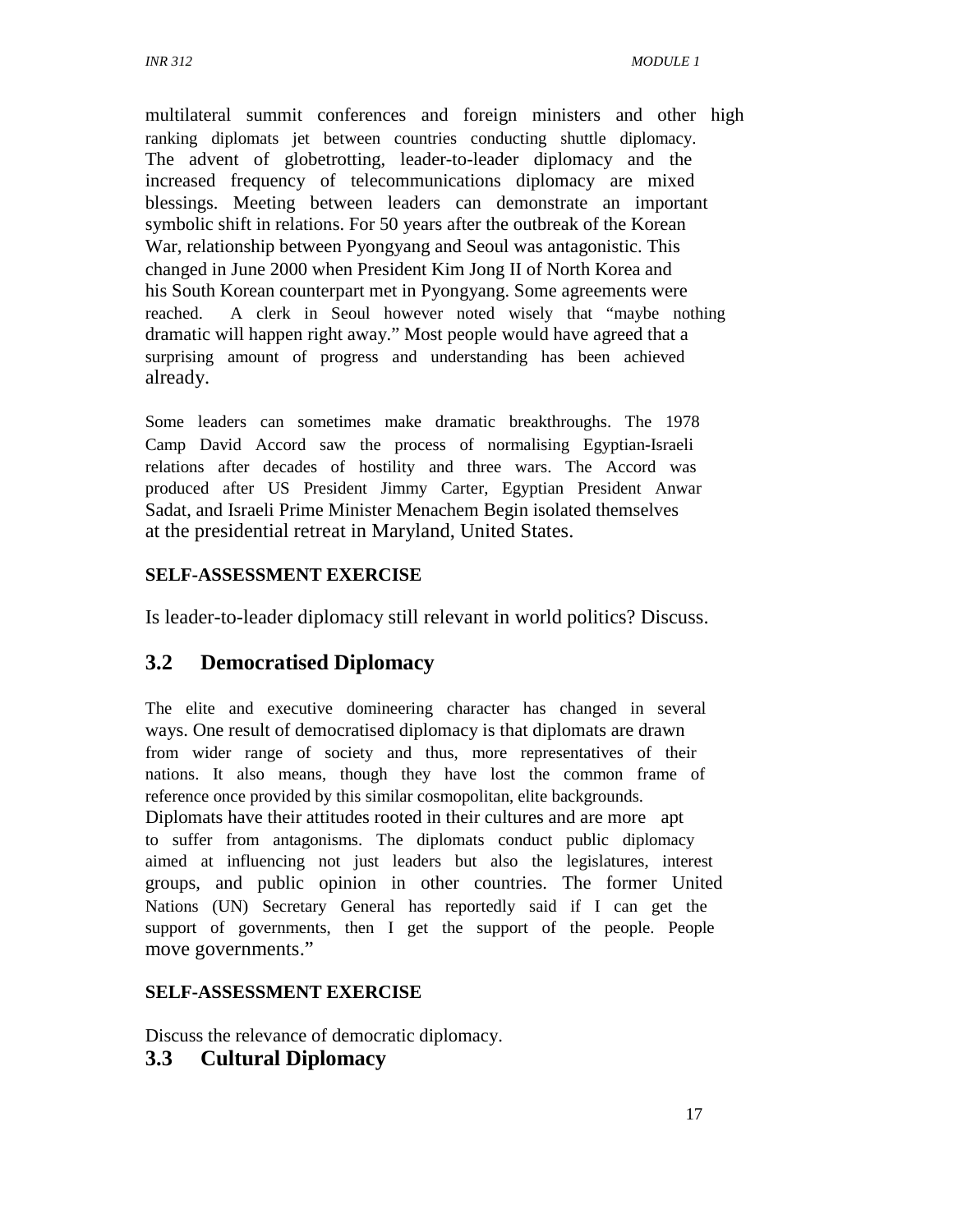The phrase "citizen diplomacy" was first coined by David Hoffman in an article about Dr Fuller's work, which appeared in *Co-Evolution* quarterly in 1981. Cultural diplomacy can be defined as a new way of making diplomacy by the involvement of nongovernmental and nonprofessional actors in the making of diplomacy. Through the structure of globalisation, culture plays a major role in the definition of identity and in the relations between people. Joseph Nye points out the importance of having a soft power besides a hard power. When conventional diplomacy fails, a better knowledge can help bridge the gap between different cultures. One of the pioneers of citizen diplomacy, physicist, Robert W. Fuller travelled frequently to the Soviet Union in the 1970s and 1980s in the effort to alleviate the Cold War. .After the collapse of the Soviet Union, Dr Fuller continued this work around the world and developed the idea of reducing rankism to promote peace. It has become a subject of academic studies based on historical essays on the United States (US), Europe and the Cold War.

#### **SELF-ASSESSMENT EXERCISE**

Is cultural diplomacy still relevant in the 21st century? Discuss.

### **3.4 Parliamentary Diplomacy**

Parliamentary diplomacy refers to debate and voting in international organisations. These sometimes supplant negotiation and compromise. The manoeuvering involved in parliamentary diplomacy was strongly evident in the UN with regard to North Korea during 1993 and 1994 .The US had to proceed with care. With threats of UN-endorsed sanctions against North Korea because China and Russia were averse to sanctions and each possessed a veto "What will the Chinese do." Assistant Secretary Gallucci rhetorically asked reporters at a briefing "Will you be able to pass a sanctions resolution?" If there is anybody in this room who knows things they know, if they are willing to give me odds, and I do not care in which direction, I'll take them. I do not know what the Chinese are going to do."

In May 1994, the five permanent members of the Security Council issued a joint statement calling on North Korea to provide evidence that it was not reprocessing spent nuclear reactor fuel rods into plutonium for weapons. Among other benefits, this statement indicated to Pyongyang that the five permanent members (P5) of the Security Council were united in opposition to a North Korean nuclear-weapons capability and that even Chinese and Russian patience was not vast. Parliamentary diplomacy was used by Dean Rusk to describe the negotiations and discussions carried out in international organisation in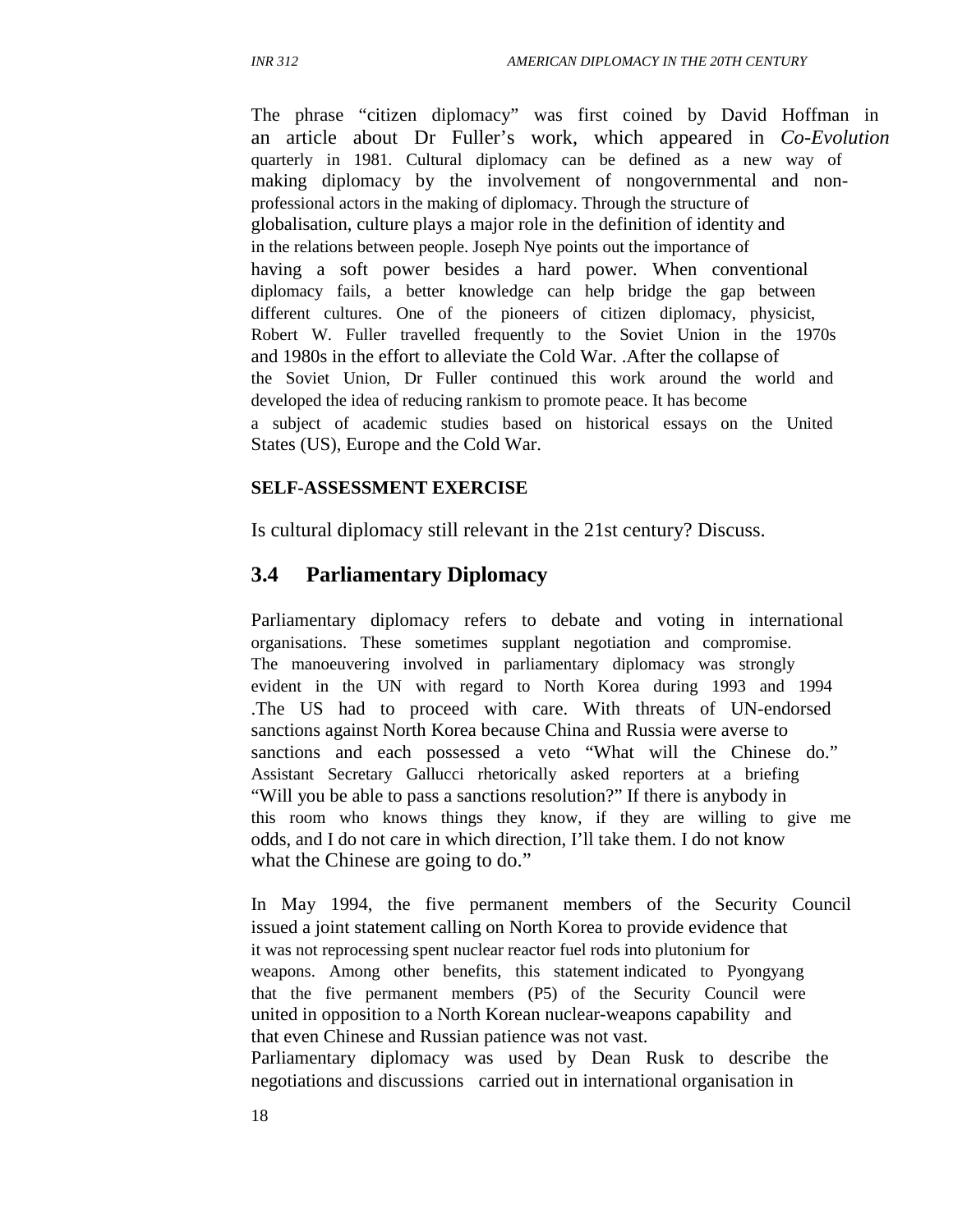accordance with its rule of procedure, but with special reference to the General Assembly and the security of the United Nations .Subsequently, Dean Rusk developed the basis idea and defined the term in details. It is a type of multilateral negotiations, which involves at least four factors.

First, a continuing organisation with interest and responsibilities, which are broader than the specific items that happen to appear upon the agenda at the particular conference in other words more than a traditional international conference, called to cover specific agenda. Second, a regular public debate expose to the media of mass communication and in touch, therefore with public opinion around the globe. Thirdly, there are rules of procedure which govern the process of debate, and which are subject to tactical manipulation to advance or oppose a point of view. And lastly, formal conclusions ordinarily expressed in resolution, which are reached by the majority votes of some description on a simple or two-third majority based on a financial contribution or economic stake-some and some without a veto.

### **SELF-ASSESSMENT EXERCISE**

How relevant is the practice of parliamentary diplomacy in the international system?

# **3.5 Informal Diplomacy**

Informal diplomacy has been used for centuries to communicate between powers. Most diplomats work to recruit figures in other nations who might be able to give informal access to a country's leadership. In some situations, the United States of America (US) and the People's Republic of China at a point adopted these using interlocutors such as academic members of think-tank. This occurs in situations where governments wish to express intentions or suggest methods of resolving a diplomatic situation, but do not wish to express a formal position. Informal diplomacy is known as Track II Diplomacy in which nonofficials (academic scholars, retired civil and military officials, public figures, and social activists) engage in dialogue with the aim of conflict resolution or confidence building.

### **SELF-ASSESSMENT EXERCISE**

Briefly state the importance of informal diplomacy.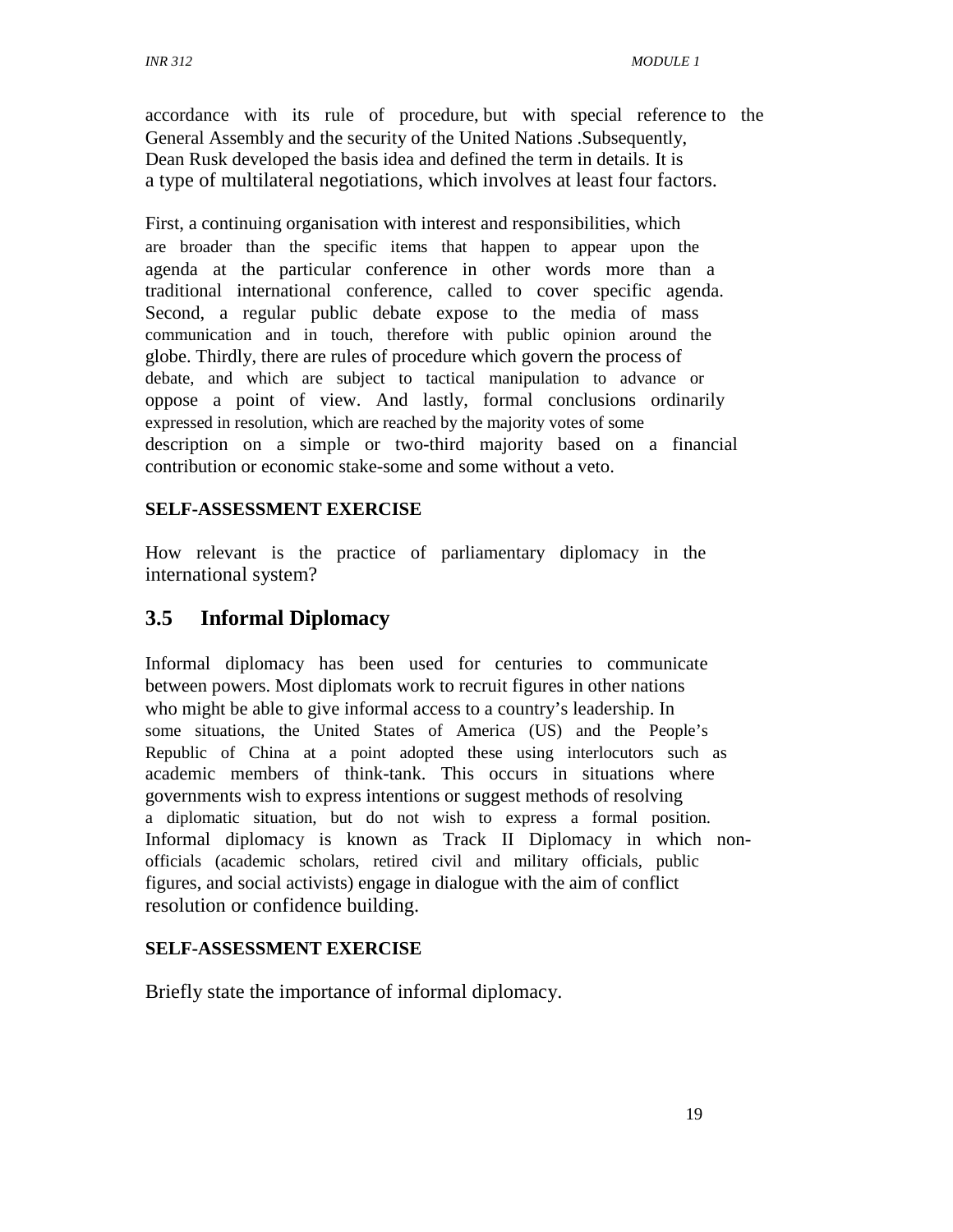# **3.6 Gunboat Diplomacy**

This refers to the pursuit of foreign policy objectives with the aid of conspicuous display of military power implying or constituting a direct threat of warfare should terms not be agreeable to the superior force. The term comes from the period of colonial imperialism where the European powers would intimidate other states integrating trade through a demonstration of their superior military power. A country negotiating with a European power would notice that a warship has appeared off its coast.

The mere sight of such power usually had a considerable effect and it was rarely necessary for such boats to use other measures such as demonstrations of cannon fire. The British diplomat and naval thinker, James Cable, spelled out the nature of gunboat diplomacy in a series of works published between 1971 and 1994. In these, he defined the phenomenon as "the use or threat of limited naval force, otherwise than an act of war, in order to secure advantage or to avert loss, either in the furtherance of an international dispute or else against foreign nationals within the territory or the jurisdiction of their own state."

He further broke down the concept into four key areas:

**Definitive Force**: the use of gunboat diplomacy to create or remove a fait accompli,

**Purposeful Force**: application of naval force to change the policy or character of the target government or group,

**Catalytic Force**: a mechanism designed to buy a breathing space or present policy makers with an increased range of options,

**Expressive Force:** use of navies to send a political message interestingly this aspect of gunboat diplomacy is undervalued and almost dismissed by cable.

Diplomatic points were made by the Clinton administration in the Yugoslav wars of the 1990s ( in alliance with the United Kingdom [UK] during the Blair administration) using sea launched Tomahawk missiles and E-3 AWACS airborne surveillance aircraft in a more passive display of military presence. Gunboat diplomacy in the post Cold War world is still based mostly on naval forces; owing to the US Navy's overwhelming sea power. US administrations have frequently changed the disposition of their major naval fleets to influence opinion in foreign capitals.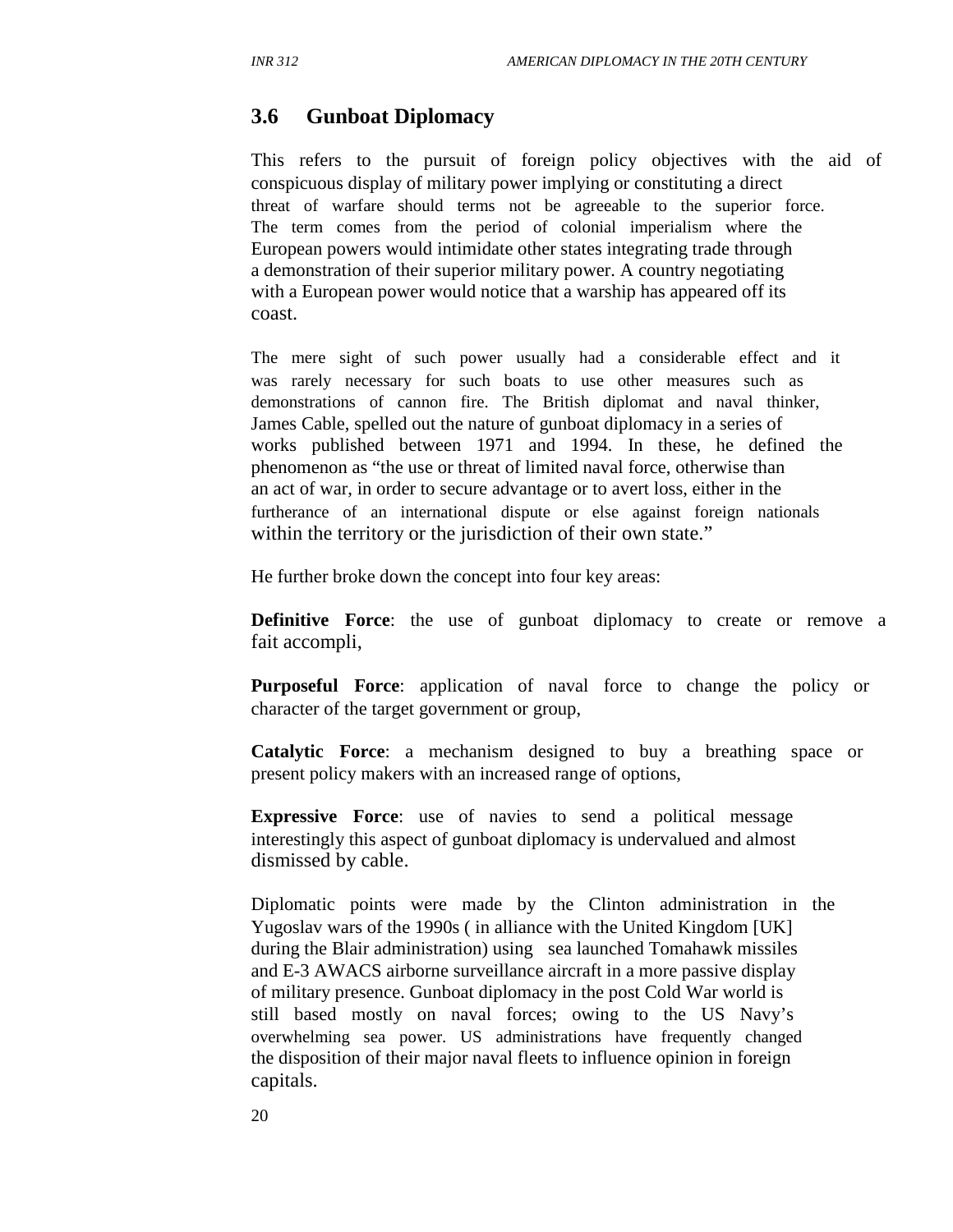### **SELF-ASSESSMENT EXERCISE**

What are the arguments for and against gunboat diplomacy?

# **3.7 Defence Diplomacy**

It is the peaceful application of resources from across the spectrum of defence to achieve positive outcomes in the development of bilateral and multilateral relationships. It does not include military operations, but subsumes such other defence activity as international personnel exchanges, ship and aircraft visits, high-level engagement (for example ministers, and senior defence personnel) training and exercises, security sector reformed, bilateral military staff talks, and so on.

### **SELF-ASSESSMENT EXERCISE**

Compare and contrast defence diplomacy with parliamentary diplomacy.

# **3.8 Multilateral Diplomacy**

Conferences involving a number of nations occurred during the 19th Century; the practice has expanded in the modern era .Woodrow Wilson call for League of Nations symbolises the rise of multilateral diplomacy. There are a number of permanent world and regional international organisations. Ad-hoc conferences and treaties are also more apt to be multilateral. Multilateral diplomacy has increased for several reasons. Technological progress is one. Advances in travel and communications technology allow faster and more frequent contacts among countries. More countries and leaders realise that many global concerns, such as the environment cannot be solved by any one country. It is attractive to smaller countries as a method of influencing world politics beyond individual world power.

### **SELF-ASSESSMENT EXERCISE**

Is multilateral diplomacy still relevant? Discuss.

# **3.9 Regional Diplomacy**

It refers to the conduct of relations between states that belong to a specialised geographic region. It has become a strong force in international relations. Globalisation and interdependence have made all states aware that neighbourhood cooperation works to mutual benefit. Small countries see the benefit of numbers, for economic and political advantage.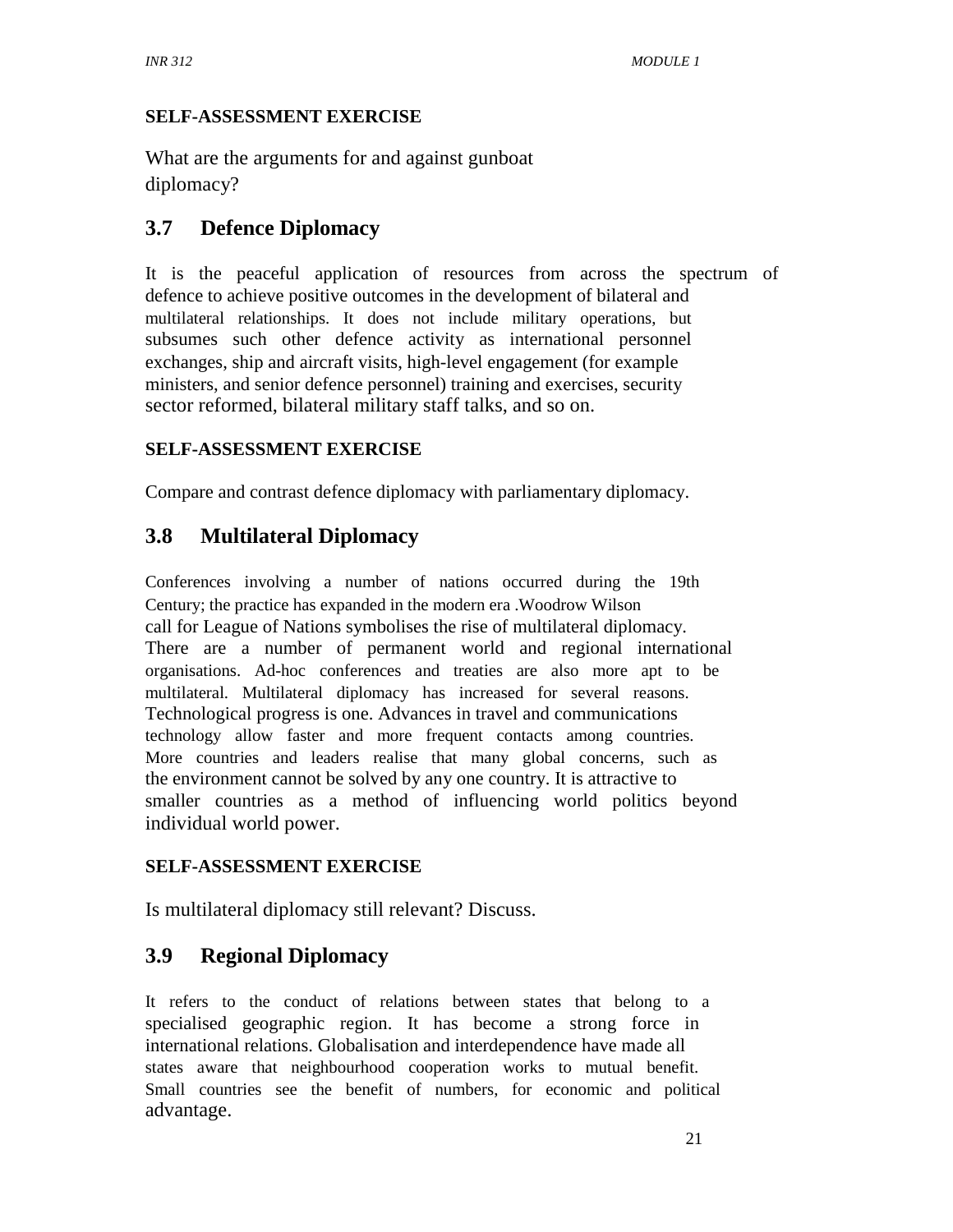#### **SELF-ASSESSMENT EXERCISE**

Do nations still adopt regional diplomacy? Discuss.

### **3.10 Public Diplomacy**

It uses every available means of communication including cultural and educational exchanges, distribution of publications, press, and radio and television lectures. It is the task of public diplomacy to analyse the similar activity of foreign governments and see its influence on public opinion and on the formulation and carrying out of foreign policy.

#### **SELF-ASSESSMENT EXERCISE**

Compare and contrast leader- to -leader diplomacy with multilateral diplomacy.

### **4.0 CONCLUSION**

You must note in this concluding section that types of diplomacy continue to remain a tool actors used in advancing their interest. It is a means through which actors interact with other powers.

### **5.0 SUMMARY**

In this unit, we have discussed types of diplomacy. You learnt how actors have been able to use diplomacy to achieve their various aims. You also learnt that types of diplomacy explain how actors have been able to interact with one another.

### **6.0 TUTOR-MARKED ASSIGNMENT**

Compare and contrast leader -to- leader diplomacy with gunboat diplomacy.

### **7.0 REFERENCES/FURTHER READING**

- Best, G. (1999). Peace Conferences and the Century of Total War: The 1899 Hague Conference and What came After." *International Affairs*, 75:619-634.
- Cable, J. (1971). *Gunboat Diplomacy Political application of Limited Naval Forces*. London: Oxford University Press.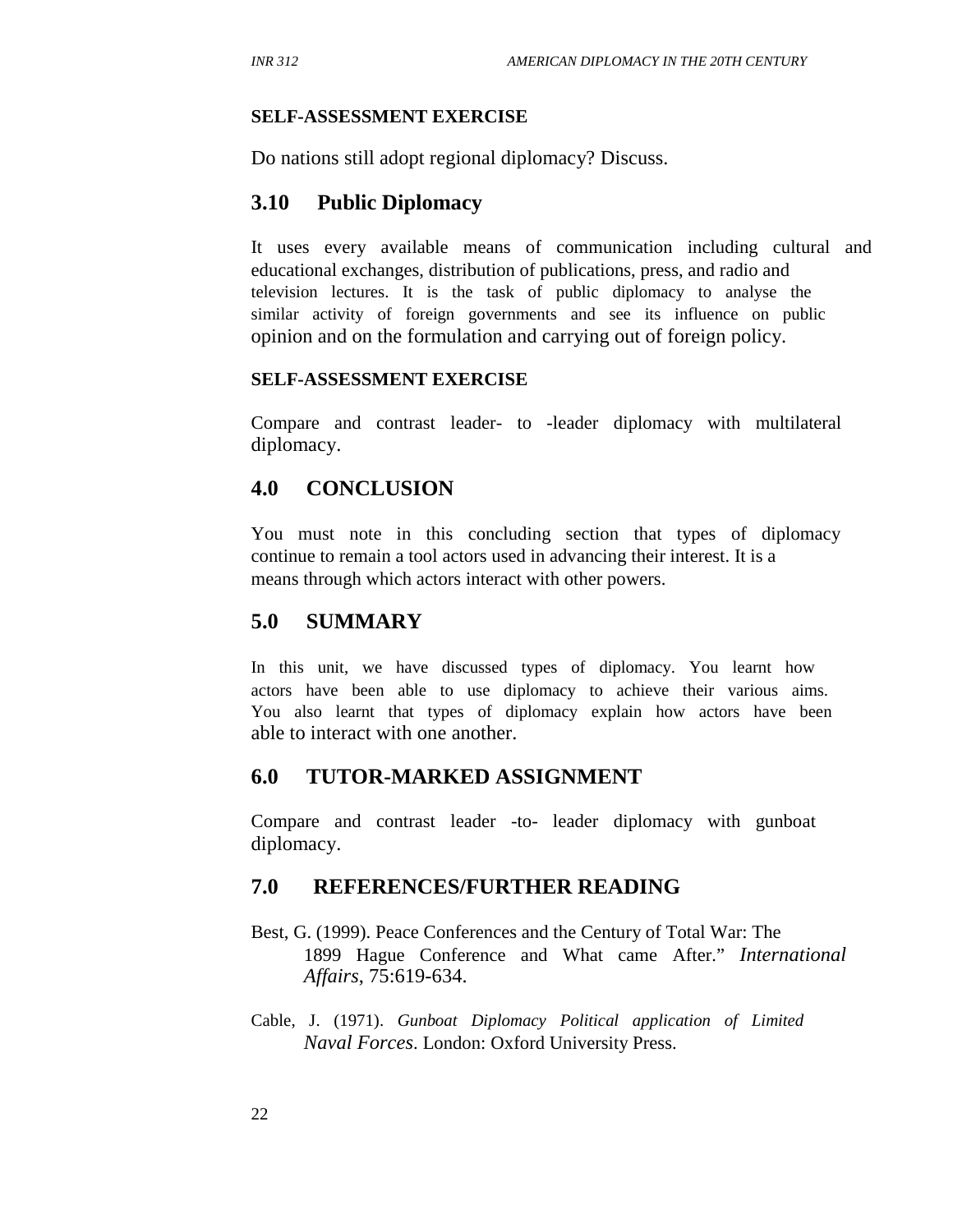- Dunn, H., (Ed.). (1996). *Diplomacy at the Highest Level: The Evolution of International Summitry.* New York: St Martin's.
- Kissinger, H. (1979) .*The White House Years*. Boston: Little Brown.
- Nascimento, S. (1972). *Diplomacy in International Law*. A.W.Wijthoff Leyden: Rule of Law Press.
- *New York Times*. Feb 3 1996, P.A11.
- *New York Times.* March 3, 1998 p.E3.
- *New York Times.* April 9, 1990, p.39.
- *New York Times.* June 15 2000.
- Norman, D., et al. (2010). *International Relations third Revised Edition the World Community in Transition*. India: A.I.T.B.S Publishers.
- Rusk, D. (1955). Parliamentary Diplomacy: Debate versus Negotiation." *Journal of World Affairs*, Vol. 26.
- Tunkin, G. I. (1972). *Theory of International Law*. London: George Allen and Unwin Limited.

Washington Post, April 13, 1990, p.A7.

Webster, C. (1952). *The Art and Practice of Diplomacy*. London.

Wriston, H. (1956). *Diplomacy in a Democracy*. New York: Harper.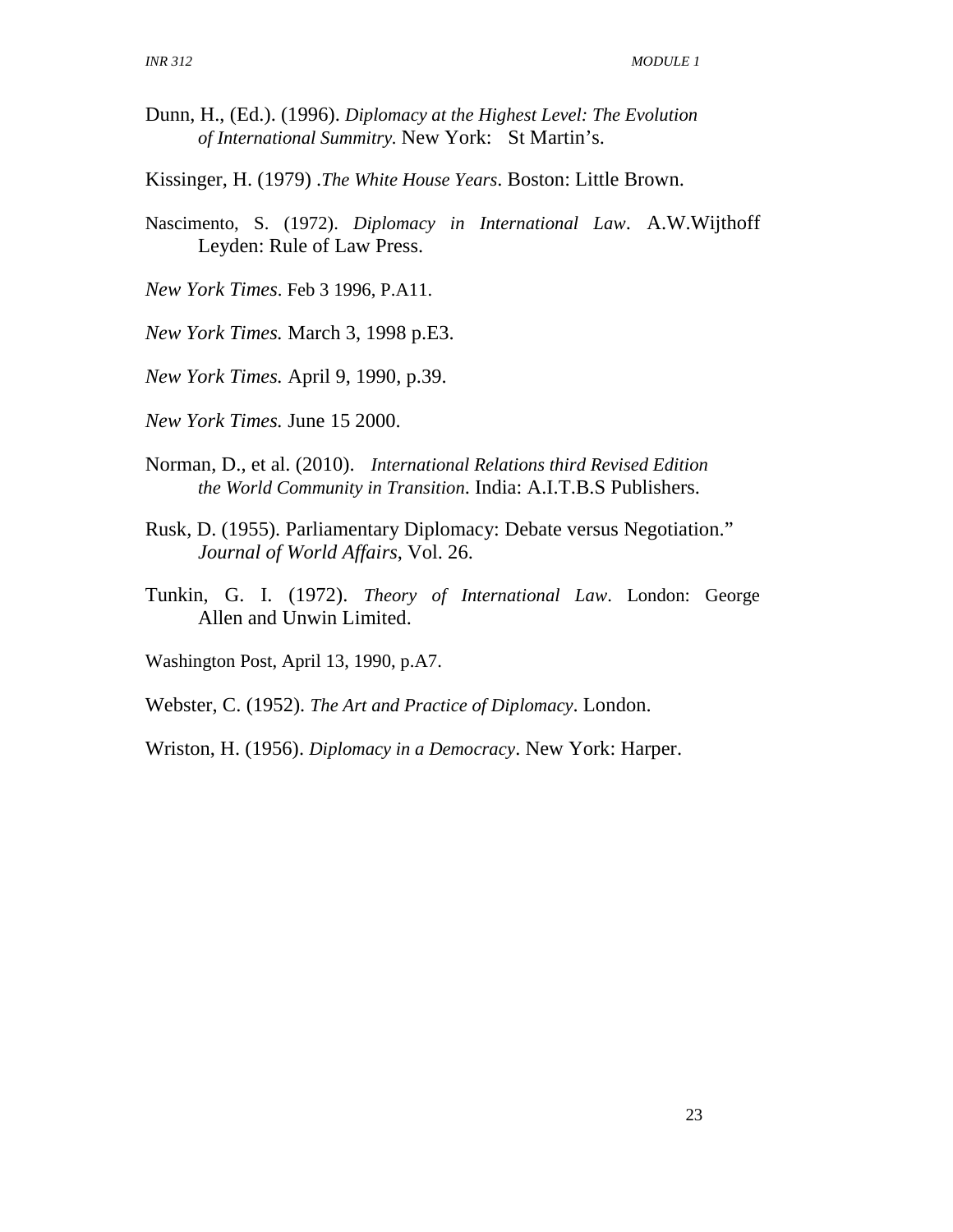# **UNIT 4 ACTORS ON THE DIPLOMATIC STAGE**

#### **CONTENTS**

- 1.0 Introduction
- 2.0 Objectives
- 3.0 Main Content
	- 3.1 State
	- 3.2 State Foreign Minister
	- 3.3 Multinational Corporation
	- 3.4 Nongovernmental Organisation
	- 3.5 Liberation Movement
	- 3.6 Intergovernmental Organisation
	- 3.7 Individual
	- 3.8 Diplomatic and Consular Officers
- 4.0 Conclusion
- 5.0 Summary
- 6.0 Tutor-Marked Assignment
- 7.0 References/Further Reading

# **1.0 INTRODUCTION**

International politics is a narrower field than international relations owing to the fact that the former entails the struggle for power .The latter connotes the sum total of relationships that take place in the international system. These relations include scientific, military economic, cultural, social and political relationships. Various actors play these roles on the diplomatic stage. This unit examines who these actors are, how they play these roles and why the roles are necessary. Actors on the stage of international diplomacy can be identified as any group of persons, individuals or entities that through their activities influence the operation of diplomatic practices on the international scene. Ojo (1988) suggested that they should be regarded as actors; all individuals, groups and other non-state entities, which independently enter into transactions that have political consequences and at the same time are international in scope.

# **2.0 OBJECTIVES**

At the end of this unit, you should be able to:

- define the role of actors on the diplomatic stage
- explain the interconnections between political ,economic and legal dimensions of diplomacy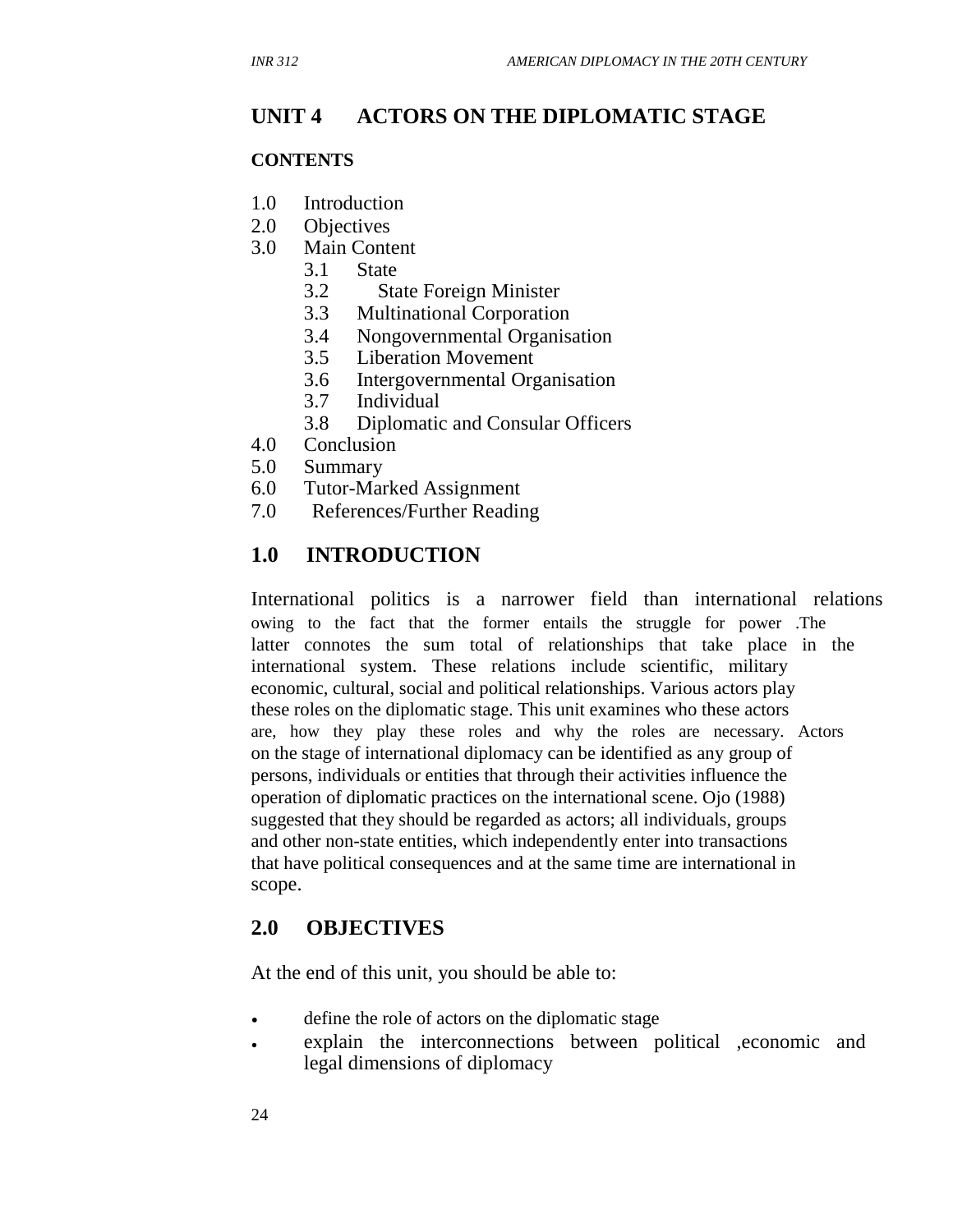- explore the dynamics of contemporary international relations, including forces for change and continuity
- analyse how actors conduct their roles in the international system.

# **3.0 MAIN CONTENT**

# **3.1 State**

It was until recently states were thought to be the only actors of international diplomacy. This is so because diplomacy as earlier noted comprises any means by which states establish or maintain mutual relationships, communicate with each other. Brownlie 1979 maintains that diplomacy involves the exchange of permanent or at least regular representative that are necessary for states to give substance to their membership of the United Nations (UN) and other major intergovernmental organisations and these representative are in their own right actors since they personify the states.

States personified by the heads are the principal actors of international diplomacy because they are always at the head of any diplomatic intercourse but when they are not so doing, they send individuals who act as embodiment of the head and states as their delegates and representatives. The head appends his signature to, commits the generality of the country. He is assumed a legitimate actor, being an embodiment of the whole people.

# **SELF-ASSESSMENT EXERCISE**

Is state a major factor in the diplomatic stage? Discuss.

# **3.2 State's Foreign Minister**

A State's foreign minister is a highly regarded actor on the diplomatic stage. Though he works in consultation with the head of state and others as the case maybe, he is also a principal actor. In traditional autocratic forms of government, he is a trained official belonging to the diplomatic service. He could commit his country into agreements and treaties or even sign laws that govern diplomatic conduct. The foreign minister however deals with normal intercourse between governments; and in this, if he is an amateur or untravelled, he comes easily under the influence of the caste of diplomatists inside his office and his group abroad. Examples of permanent officials such as Sir Eyre Crowe in the British Foreign Office and Baron Von Holstein in the pre war German foreign office often dominated foreign policy was revealed from published foreign office documents. A foreign minister however may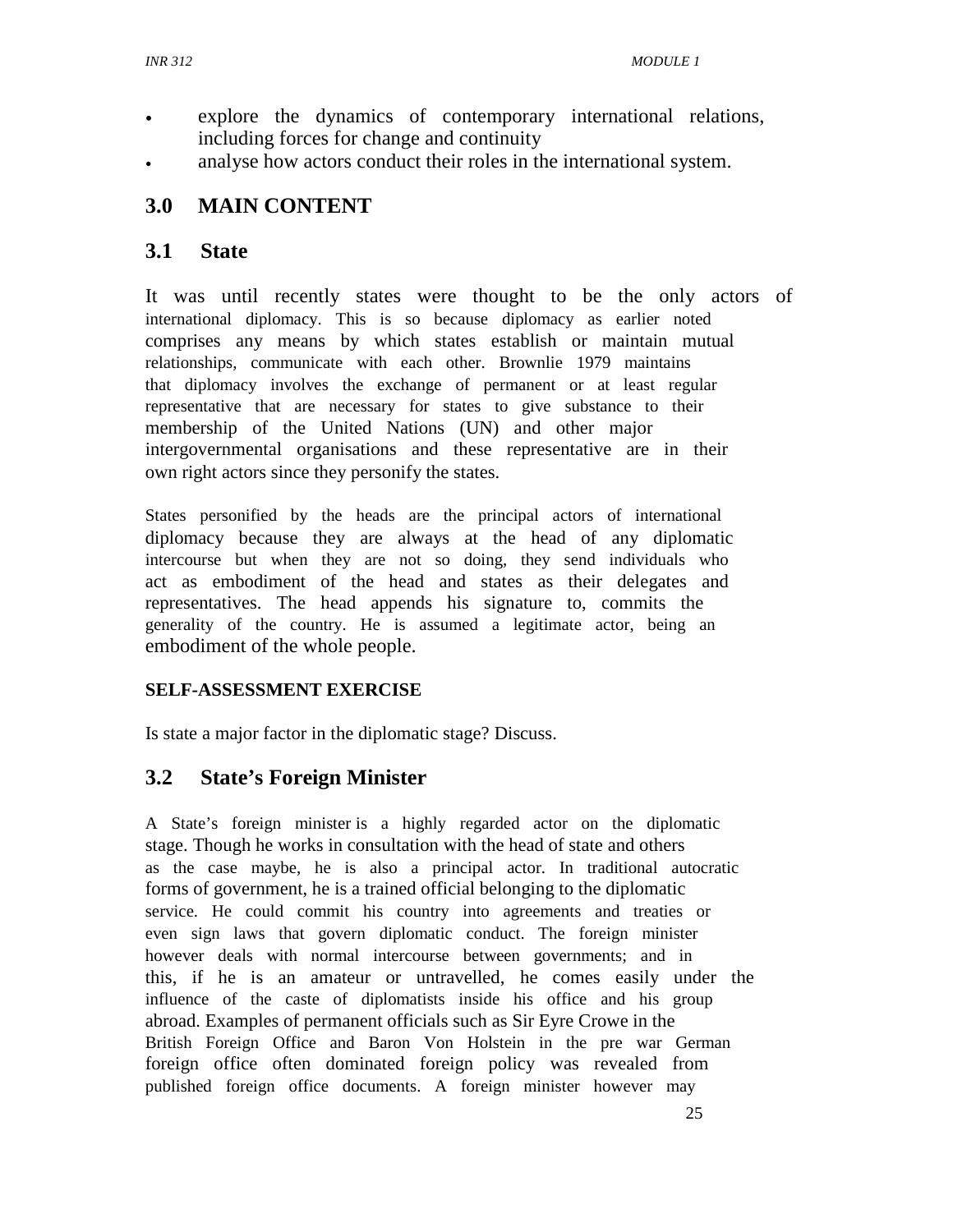resist or even control such influences if he has political power outside the world of officials. The policy of each minister is delimited not only by influence of professional officials and diplomatists but also by existing treaties and even current negotiations begun by a predecessor even when a change of party in control of the government takes place, the so called continuity of foreign policy holds good to a considerable degree. Other cabinet ministers are also actors when they are entrusted with the responsibility to act in that capacity. In such situations when they enter into agreements, it is assumed to be binding on their states because they are legitimately delegated. Other cabinet ministers are also actors when they are entrusted with the responsibility to act in that capacity. In such situations, whatever they bind is assumed to be binding on their states because they are legitimately delegated.

Other cabinet ministers are also actors who are entrusted with responsibility to act in that capacity. In such situations, what they sign is assumed to be binding on their states because they are legitimately delegated.

#### **SELF-ASSESSMENT EXERCISE**

Define the role of the state's foreign minister on the diplomatic stage.

#### **3.3 Multinational Corporation**

Multinational corporations are also actors on the diplomatic stage. They are transnational units that have continued to have significant impact on the international system. These corporations are according to Vernon (1977), clusters of corporations of different nationalities joined together by a parent company through the bonds of common ownership, which respond to a common strategy and draw from a common pool of financial and human resources. They spread across national boundaries linking the assets and activities of different national jurisdictions with an intimacy that seems to threaten the concept of the nation state as a sovereign unit. The amount of wealth these companies have, the magnitude of their operations and their near monopoly of the sensitive technology give them a lot of influence in the world, even more than exerted by many nations' states. They have played significant roles in the strengthening of relations between states. According to Gilpin (1987), American multinational corporations have also been regarded as a tool of diplomacy in most cases to the displeasure of their business leaders. The US government has tried to manipulate the activities of American corporations in order to induce or coerce other government to do its bidding.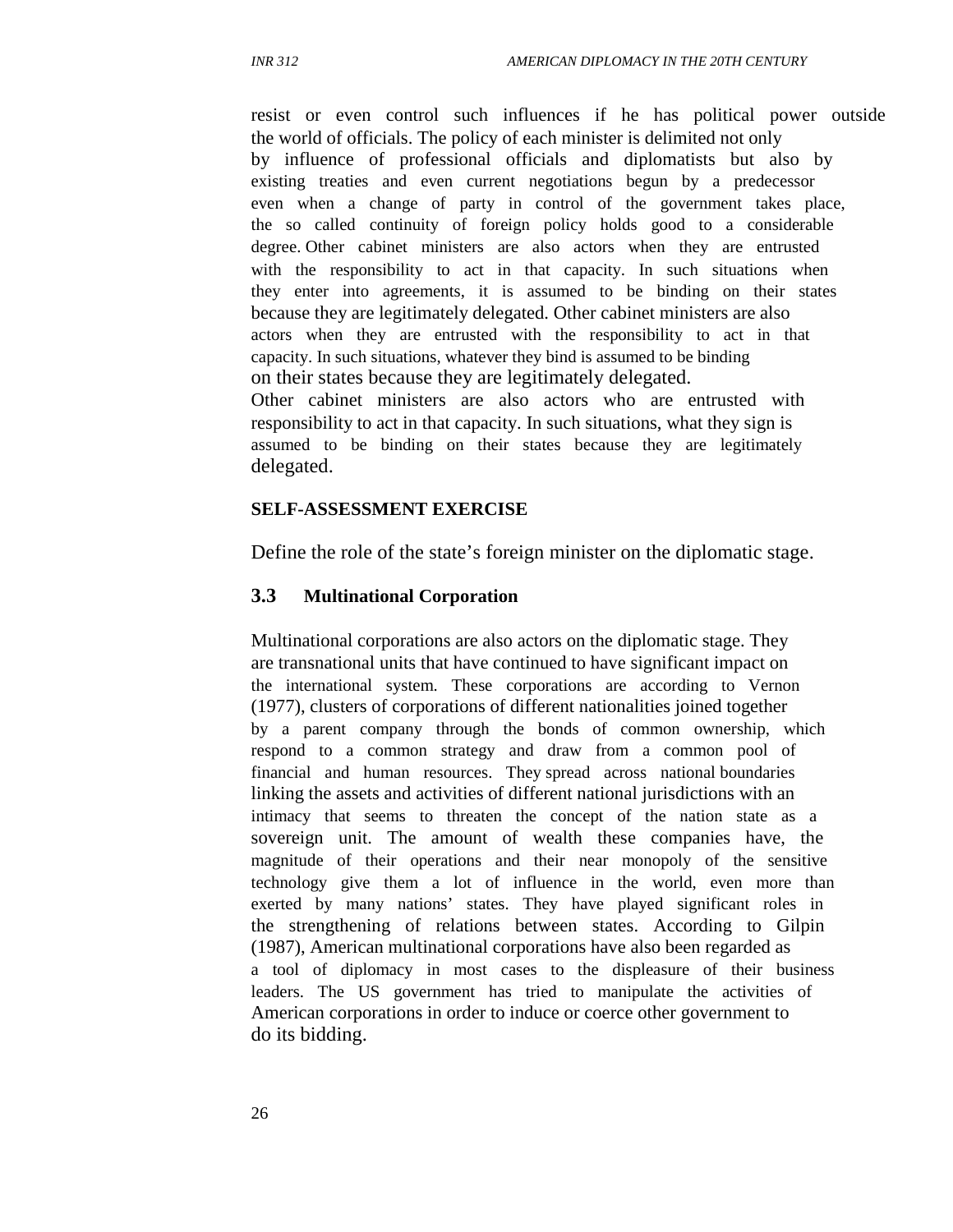The above quotation shows the ability of these corporations to play their part from behind the scenes and use diplomatic subtlety to further their good. Any government that ignores their behind-the-scene influence during certain negotiations does so at her own risk.

### **SELF-ASSESSMENT EXERCISE**

Are multinationals influential in the diplomatic stage? Discuss.

### **3.4 Liberation Movement**

Liberation movement are in fact classed as subjects of international law .They have been directly and indirectly involved in diplomatic deals and they can never be ignored. They are not directly involved with the government they want to liberate themselves from, there is always a third (government) sympathetic to their cause who is directly involved. They carry their struggle everywhere and seek diplomatic recognition. For long, the PLO has been accorded observer status at the UN and her representatives accorded some diplomatic privileges. Similarly, the ANC representative enjoyed diplomatic privileges in Africa and some other countries around the world during the Apartheid. They have played a larger role in world politics than is usually acknowledged.

### **SELF-ASSESSMENT EXERCISE**

How relevant are liberation movements in the international arena?

## **3.5 Non-Governmental Organisation**

Non-government organisations (NGOs) of international repute such as Red Cross, Amnesty International, Ford Foundation, Rockefeller foundation and so on are also actors on the diplomatic stage because their reports and activities have caused governments to do something to retrace their steps and actions against their citizens and those of other states. These organisations consist of individuals from various countries who share common interests and concerns. These institutions are nonpolitical; their activities have on several occasions affected the political behaviour of states and other actors in the international system.

#### **SELF-ASSESSMENT EXERCISE**

How influential are NGOs as non-state actors in the international system?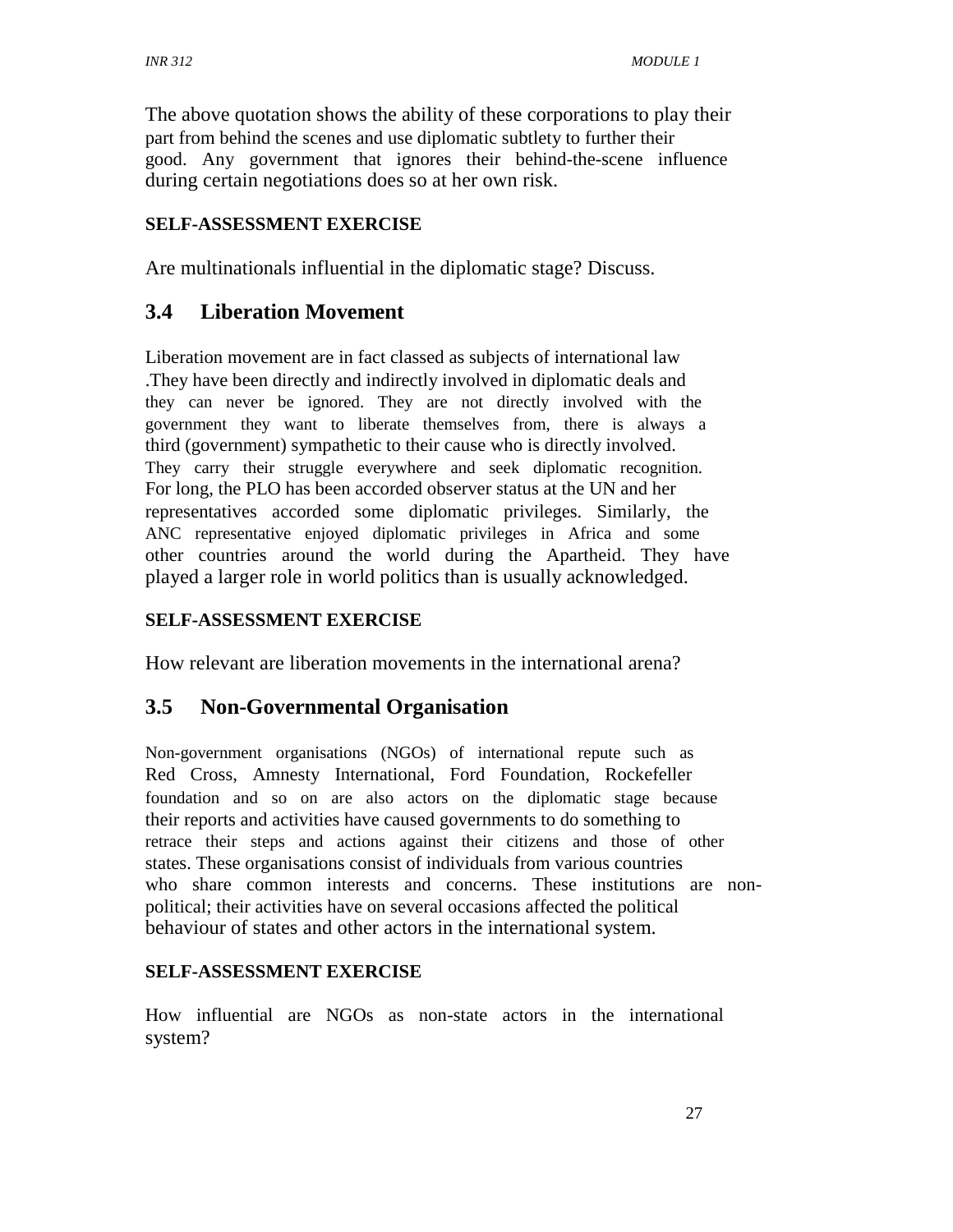### **3.6 Intergovernmental Organisation**

Intergovernmental organisations include such bodies as the UN, African Union (AU), and Organisation of America States. These bodies play major roles in the course of relationship between nations and their representatives are accorded immunities, privileges and protection due for any other diplomat. For instance, the Secretary-General of the UN is a powerful actor on the diplomatic stage. When conventions are fashioned by the body, the instrument of ratification is always deposited by every state with the secretary-general.

#### **SELF-ASSESSMENT EXERCISE**

How influential are the intergovernmental organisations in the international system?

#### **3.7 Individuals**

Individuals sometimes undertake certain actions without reference to their national government, aimed at influencing the behaviour of other actors. It is on record that James Donovan, a New York Attorney, negotiated the exchange of US pilot, France Gray Powers a convicted spy. The black American activist and Democratic Party nomination contender for the 1984 and 1988 US presidential elections Jesse Jackson negotiated the release of an American pilot whose plane was shot down over Syria controlled positions in Lebanon in early 1984.

The role played by Nelson Mandela in resolving the problem involving Libya, when she was under sanction for refusal to hand over two of her nationals for trial over bombing of an American airliner over Lockerbie is worthy of mention. The suspects were eventually handed over after Mandela's intervention while, he was no longer president of South Africa.

These talented individuals can be regarded as actors on the diplomatic stage because they are capable of influencing diplomatic opinion, which equally depends on the status, granted them by their states and other states.

#### **SELF-ASSESSMENT EXERCISE**

Are individuals regarded agents of diplomatic stage? Discuss.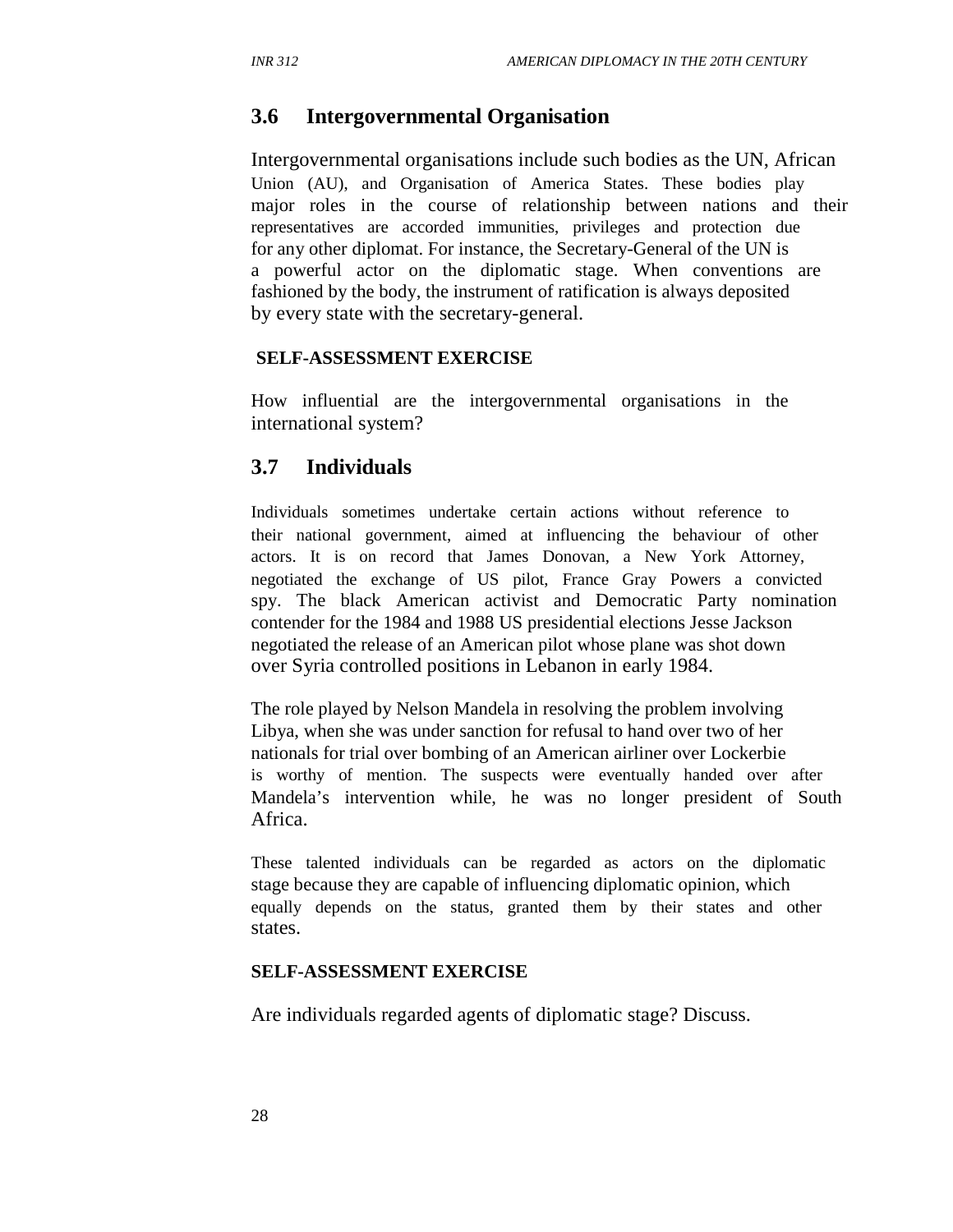# **3.8 Diplomatic and Consular Officers**

Diplomatic and consular officers are also actors on diplomatic stage. A diplomatic agent and his legation personify the state he represents; an act against him is assumed an action against his state. In his position and according to the Vienna Convention on Diplomatic Relations of 1961, he represents, protects, negotiates, ascertains by lawful means, and promotes the interests of the state. Diplomatic and consular officers play a major role on the diplomatic stage and most often, they have been a target of assassination attempts, kidnap and even murder and thus a subject of diplomatic tussle between nations. For an actor on the diplomatic stage to be able to carry out the functions stated above, he needs some protection.

In furtherance of this, both the 1961, and 1963 Vienna Conventions on Diplomatic and Consular Relations all have entries for his privileges and immunities but strictly for the efficient performance of his duties or functions. In this regard, Articles 22,29,30,31 and 33 of the 1961 convention and Articles 27, 31 and 40 of the 1963 convention are relevant. Besides, steps have been taken as to the protection of the international actor especially in the New York Convention on Special Missions 1969 and the Convention on the Punishment of Crimes against Internationally Protected Persons Including Diplomatic Agents, 1973.

In an address before the American-Japan Society in Tokyo, on November 22, 1938, Joseph C. Grew, US Ambassador to Japan, commenting on the work of the professional diplomat, thus explained the supreme purpose and duty of an ambassador:

> He must be, first and foremost, an interpreter, and this function of interpreting acts both ways. First of all he tries to understand the country which he serves –its conditions, its mentality, its actions, and its underlying motives, and to explain these things clearly to his own government. And then, contrariwise, he seeks means of making known to the government and the people of the country to which he is accredited the purposes and hopes and desires of his native land. He is an agent of mutual adjustment between the ideas and forces upon which nations act.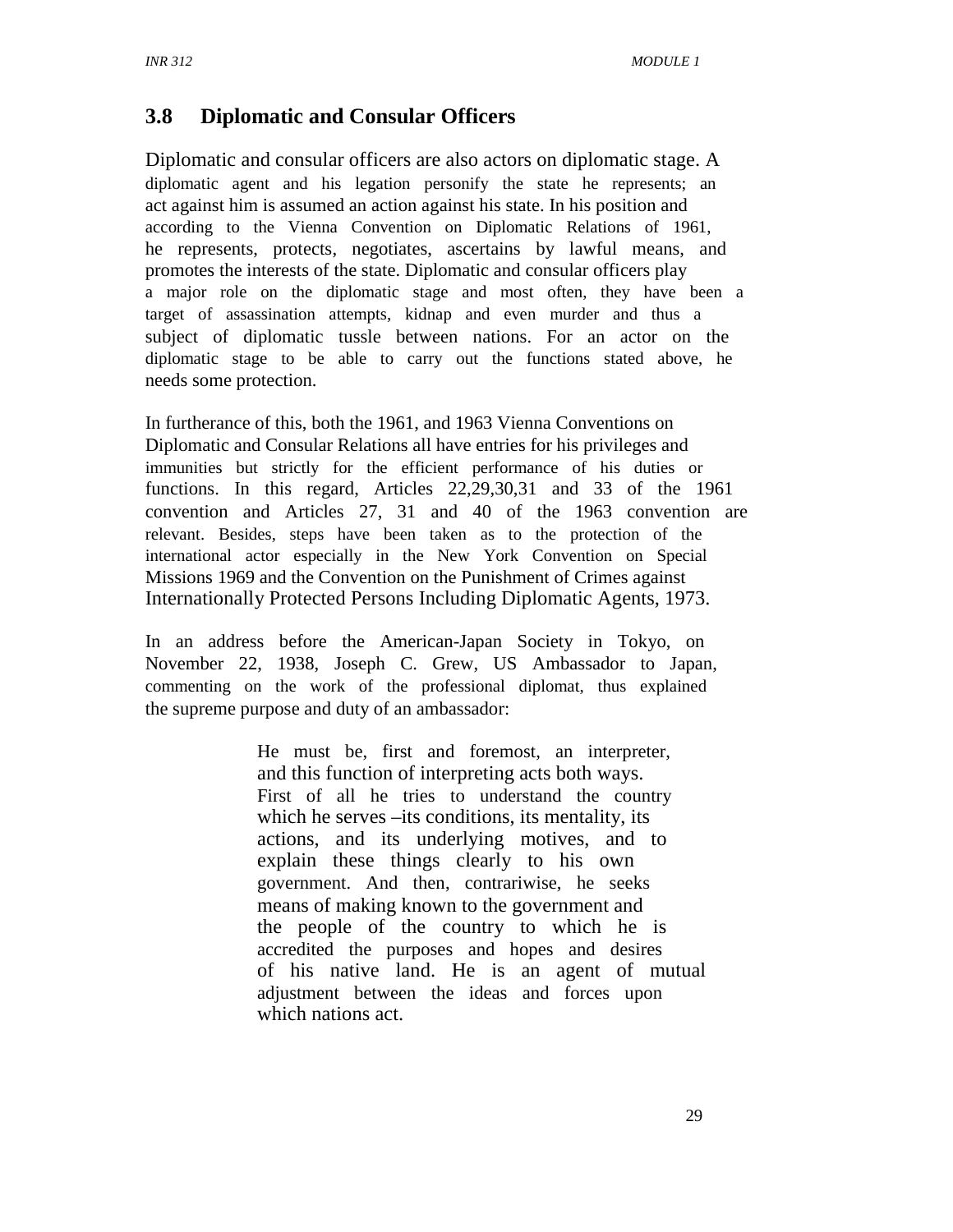From this statement, it can be held that diplomatic and consular officers have the eyes and ears of their government in other countries. Their functions are to execute the policies of their own country, to protect its interest and nationals, and to keep their government informed of major developments in the world. It is expected that they must have cultivated a wide variety of social contacts, with the ranking officials of the foreign office and of the foreign government in general, with their fellow diplomats, with influential persons in all walks of life, with articulate groups in the country.

#### **SELF-ASSSEMENT EXERCISE**

Compare and contrast the role of states and diplomatic officers in the international system.

### **4.0 CONCLUSION**

Actors in the diplomatic stage continue to remain a subject of discourse in the international system. They influence the operation of diplomatic practices on the international scene.

### **5.0 SUMMARY**

In this unit, efforts have been made to illustrate few examples of the contemporary individual manoeuvres in their private capacities to influence the course of world politics. The state remains the most consistent and important factor in the international system, the increasing role played by other actors cannot be ignored. It is also true that actions of most of these non-state actors are directly primarily at influencing the actions of government and are therefore important to the extent to which they are able to achieve their aim.

### **6.0 TUTOR-MARKED ASSIGNMENT**

Who are actors on the diplomatic stage?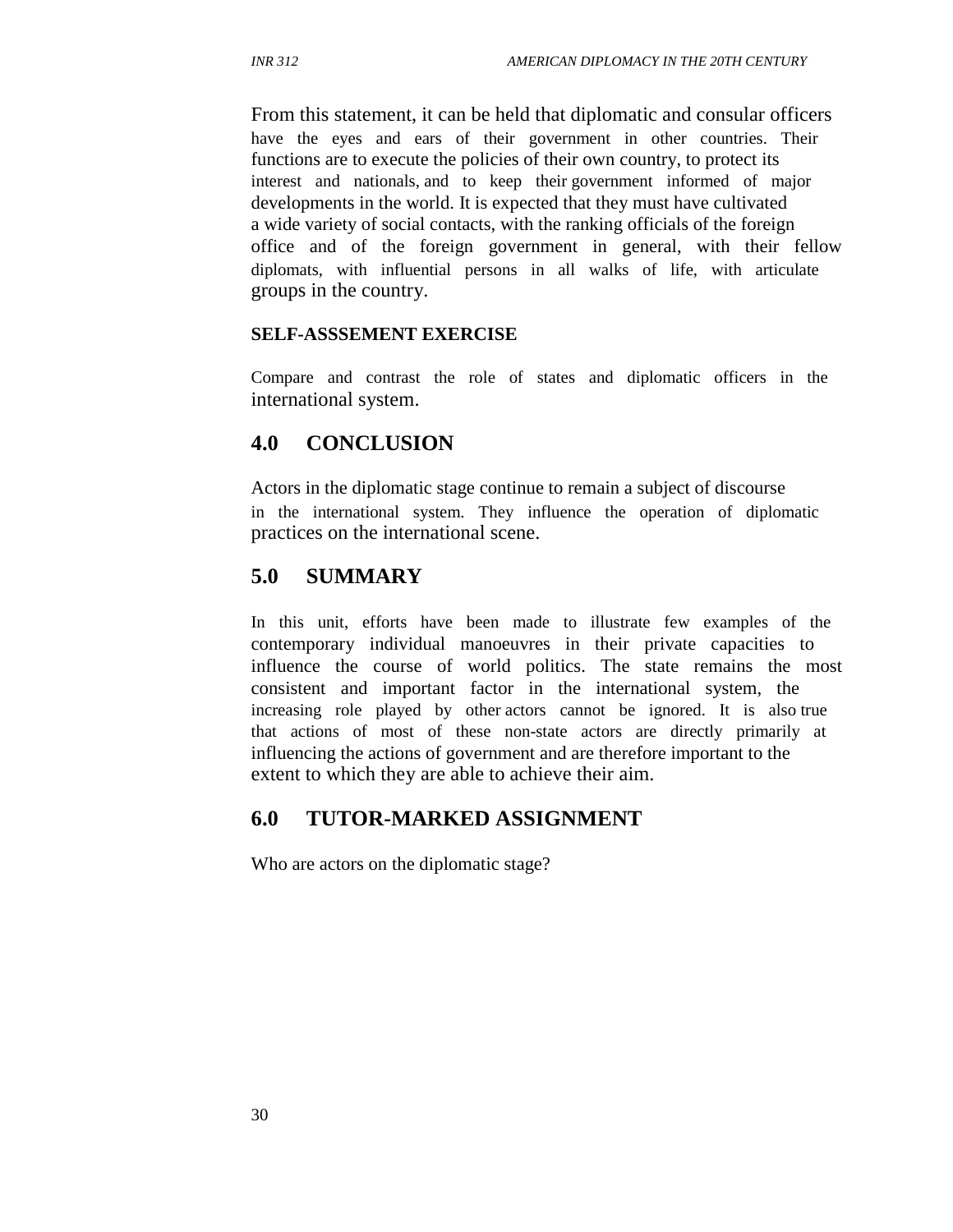#### **7.0 FURTHER READING/REFERENCE**

- Brownlie, I. (1979). *Principles of Public International Law*. London: Oxford Press.
- Gilpin, R. (1987.) *The Political Economy of International Relations*. Princeton: Princeton University Press.
- Joseph, G. (1944). *Ten Years in Japan*. New York: Simon and Schuster.
- Ojo, O. (1988). *African International Relations*. New York: Longman.
- Sen, B. (1979). *A Diplomatic Handbook of International Law and Practice*. London: Nighoff Publication.
- Vernon, R. (1977). *Multinational Business and National Economic Goal*. Middlesex: Penguin Books.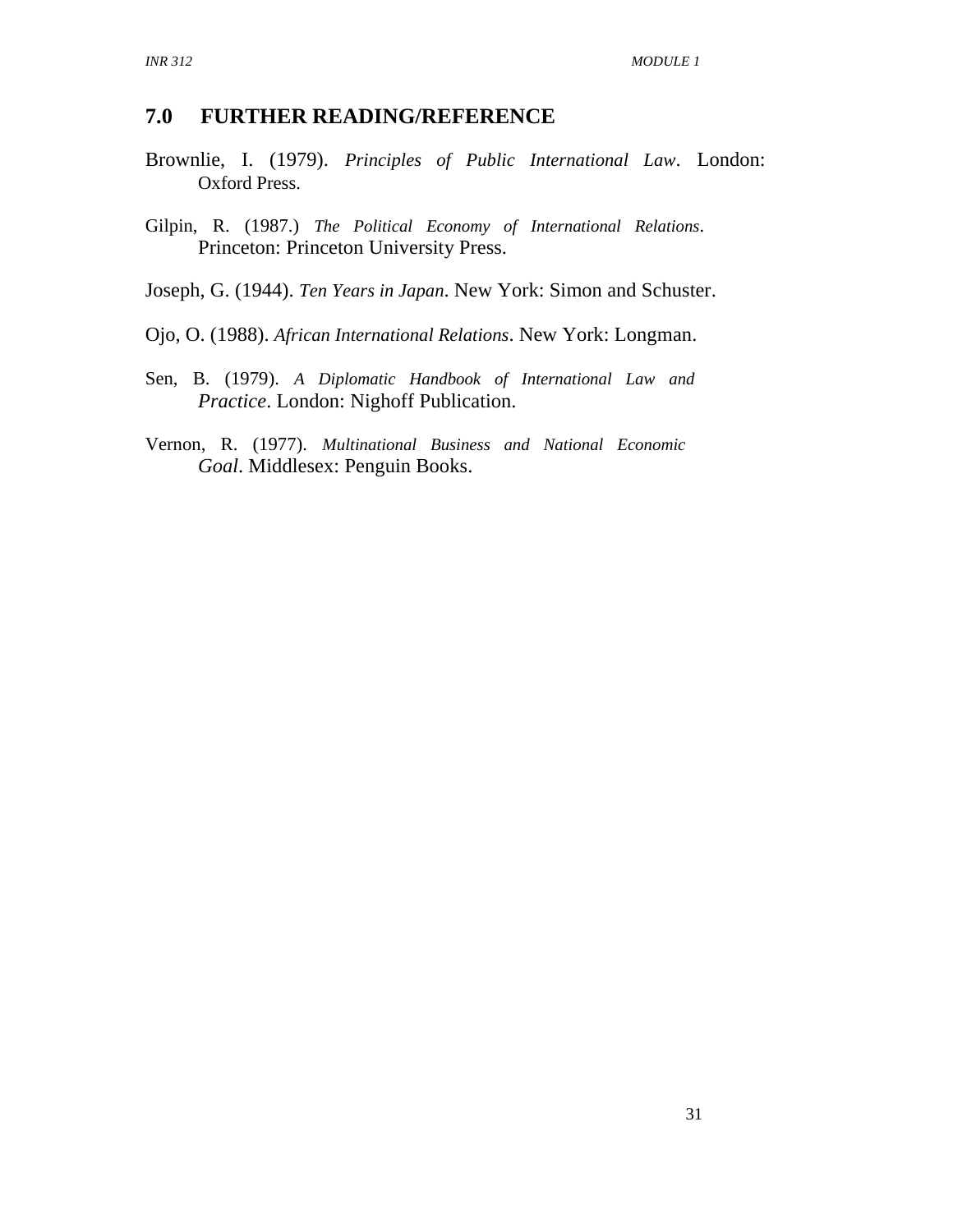# **UNIT 5 PRIVILEGES AND IMMUNITIES**

#### **CONTENTS**

- 1.0 Introduction
- 2.0 Objectives
- 3.0 Main Content
	- 3.1 Privileges and Immunities
- 4.0 Conclusion
- 5.0 Summary
- 6.0 Tutor- Marked Assignment
- 7.0 References/Further Reading

## **1.0 INTRODUCTION**

The previous unit described the role of actors on the diplomatic stage. This unit will look at privileges and immunities of diplomacy. The concept of privileges and immunities is an ancient one as can be seen indicated in the legal opening paragraph of the Vienna Convention on Diplomatic Relations of 1961, which is, "Recalling that people of all nations from ancient times have recognised the status of diplomatic agents."

These privileges and immunities as mentioned in paragraph four of the preamble of the same convention is not meant to be benefit of individuals but to ensure efficient performance of their functions. The development of socio-political and economic relations among nations also necessitated the emergence of appropriate law and regulations to guide the actions of diplomats and the receiving states.

The guiding laws of diplomatic and consular relations clearly define, among others, what constitutes immunities and privileges of diplomatic agents and consular officers, as well as their obligation to the receiving states. These immunities and privileges include personal inviolability, immunity from civil and criminal jurisdiction and immunity from taxation and custom duties, among others.

### **2.0 OBJECTIVES**

At the end of this unit, you should be able to:

• explain the difference between the concepts of immunities, privileges and facilities, providing examples of each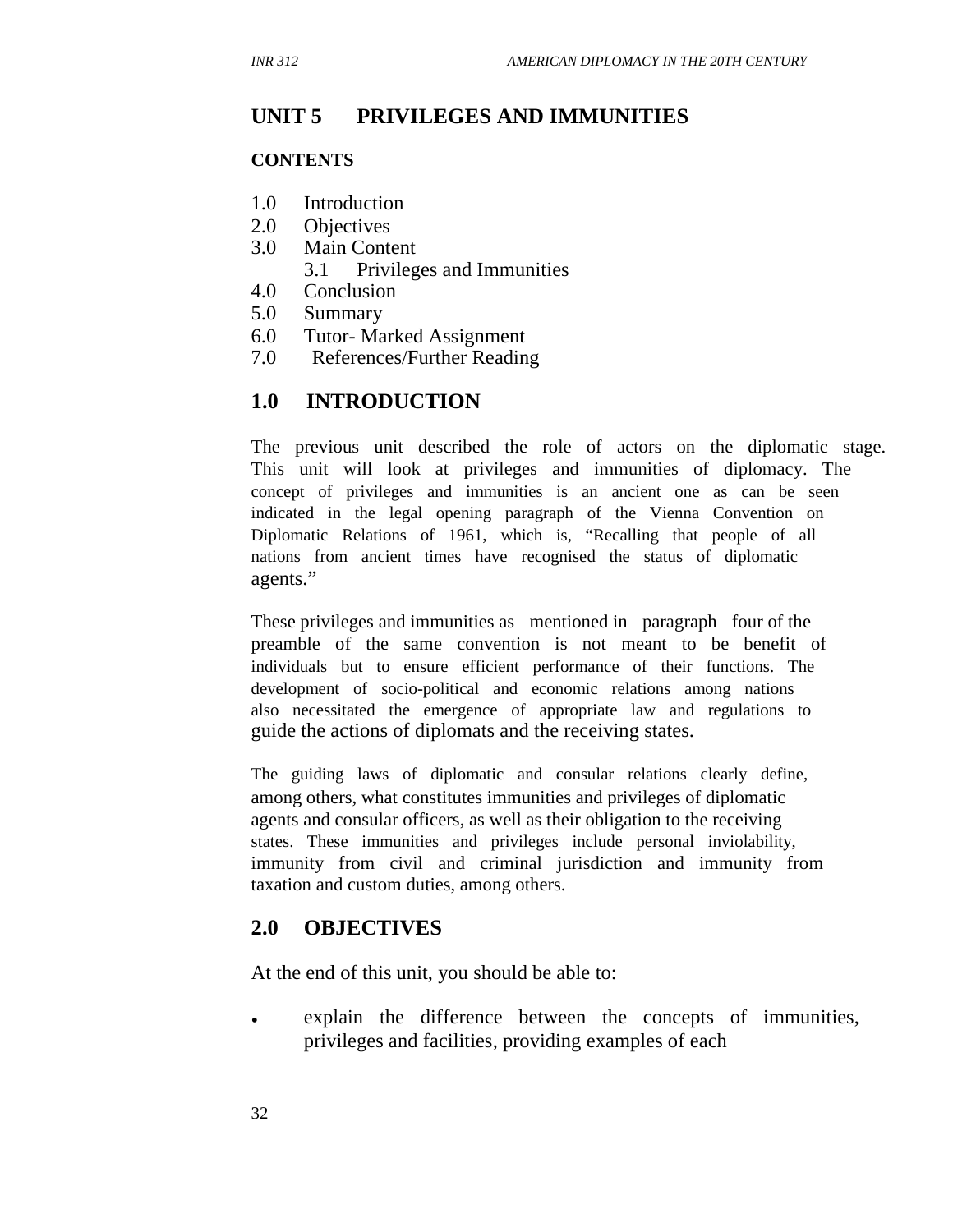- describe the legal basis of diplomatic privileges and immunities as it relates to individuals, states and representatives, diplomatic missions, and consular missions
- compare and contrast the privileges and immunities of diplomatic missions and agents with those of consular missions and agents
- explain the theoretical justifications for privileges and immunities and how regulation has evolved.

## **3.0 MAIN CONTENT**

## **3.1 Privileges and Immunities**

Indeed, it is a common saying that no man is an island .It is therefore true in the same vein, that no nation is an island. From these tow symbolical assertions, it can easily be seen why interactions among nations just like interpersonal interactions, are indispensable to human existence. It is this understanding that informed the establishment of diplomatic and consular relations among nations. This art of representation and negotiation is therefore ,as old as social relations which, in fact started as soon as families, clans, tribes and people came into contact with one another and sought to regulate marriage, customs and contracts, hunting trade, navigation communications, disagreements and wars. The 1961 Convention on Diplomatic Relations was created to enable diplomats conduct their duties to enjoy privileges and immunities to respect the laws and regulations of the receiving state and it is expected of them not to interfere in the internal affairs of the receiving state.

As stated in the preamble of the Vienna Convention on Diplomatic Relations 1961:

"The purpose of such privileges and immunities is not to benefit individuals but to ensure the efficient performance of the functions of diplomatic missions as representing states."

The above statement primarily means that these privileges and immunities are accorded diplomats not necessarily for who they are but for what they do. The justification for diplomatic immunity is because the diplomat is a representative of a sovereign or independent state or official of an international organisation. For this reason, he needs an atmosphere free of pressure to operate and negotiate. He may even serve in a country that is not necessarily friendly to his home country. The principles of privileges and immunities as early as 1883 became a principle in the decided case of Fisher vs. Berger; here it was held inter alia that the diplomatic documents were properly admitted in evidence.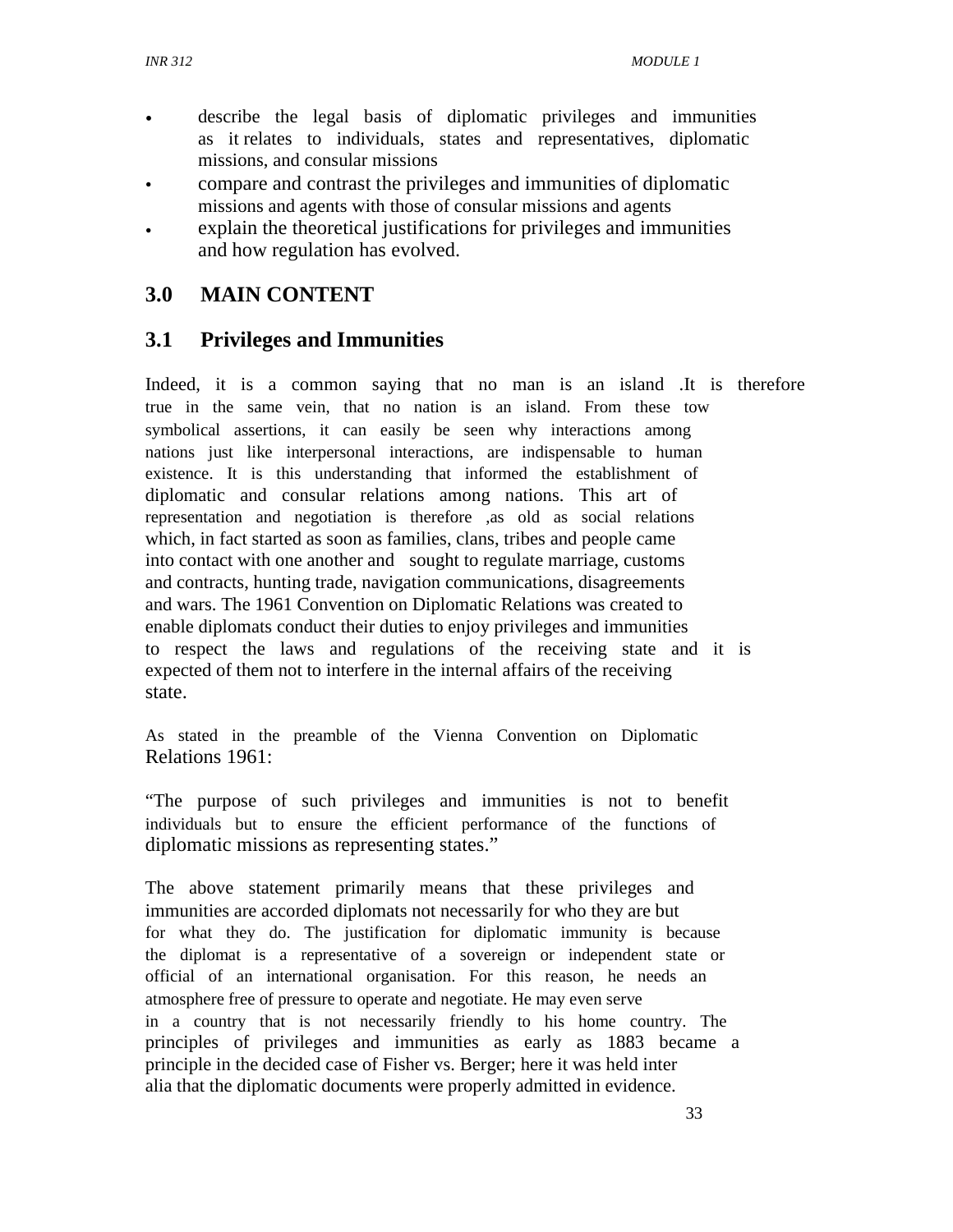Any diplomatic privilege that might attach to documents belongs to the ambassador and could not be raised by a Canadian citizen in a criminal proceeding brought against him by his government.

"Privilege" can be defined as a right or immunity granted as a special benefit, advantage or favour, special enjoyment or an exemption from an evil or burden. It can also be conceived as the legal concept of being entitled or authorised to do or not to do something as one pleases. Immunity on the other hand, has been defined by Walker to be "a state of freedom from certain legal rules." The tasks of the diplomats are such that they need an atmosphere free of pressure and undue interruption to be effective. Based on this, international law has vested on them certain privileges and immunities which states are bound to observe, to facilitate the performance of diplomats within their territories.

The duty, which the receiving state owes under international law as regards the inviolability of diplomatic premises and the jurisdictional immunity of foreign representatives, is definite enough; manifestation of that duty however, is to be found in a municipal context. In the event of a breach of the duty, the sending state may have recourse through diplomatic channels to an official protest, and even possibly submission of a claim for reparation. The receiving state is required to ensure that the standards set by international law are met and may employ for the purpose whatever means or combination of means it chooses, whether administrative, legislative or judicial. As Satow puts it, the immunities and privileges of diplomatic agents extend to exemption from criminal, civil police, fiscal and ecclesiastical jurisdiction.

The concept of privileges and immunities can be understood as explained by the following theories:

- 1) The theory of extra territoriality
- 2) The theory of representation
- 3) The theory of functional necessity

#### **The Theory of Extra Territoriality**

The theory of extra –territoriality emerged with the emergency of modern states in the international system. This was a time states set up permanent foreign missions. The implication is that the setting up of a foreign mission means the extension of a state's territory in the land. The police in the receiving state have no right to enter the premises except with the permission of the head of mission (Article 22 of the Vienna Convention on Diplomatic Relations 1961).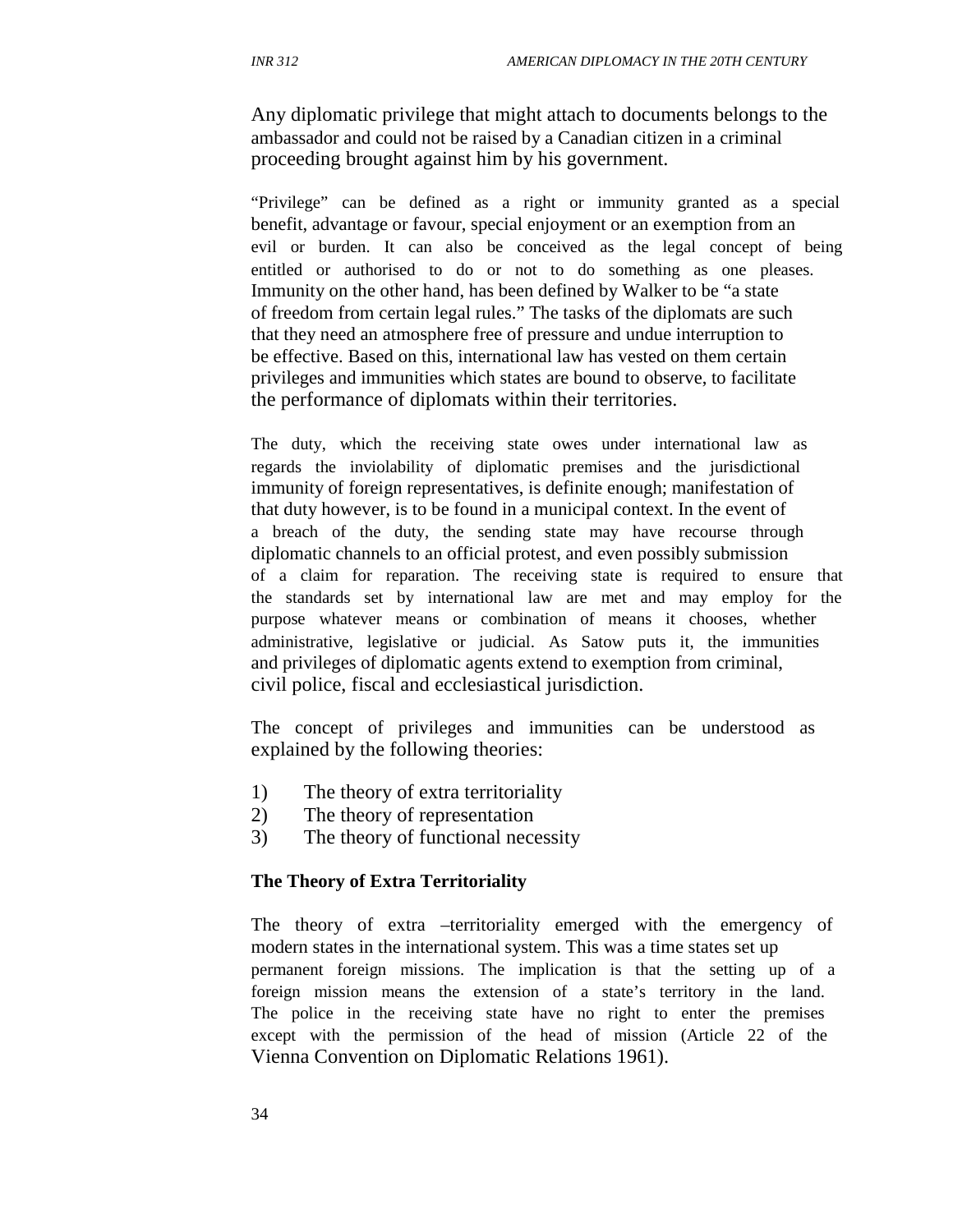This theory is based on two different and yet related legal fictions. These are:

- 1) The concept of territory where the diplomatic premises is considered as part and parcel of the territory of the sending state and
- 2) The concept of residence, which holds that the diplomat is not subject to local laws of the receiving state but he is residing in his own territory.

In the words of Satow, the term "extra –territoriality" is used to denote the immunities accorded to foreign sovereigns and to diplomatic agents…it is more in accordance with the actual position to interpret it as denoting that he is not subject to the authority or jurisdiction of the state to which he is accredited.

### **The Theory of Representation**

The theory of representation emphasises that a diplomat is a personification of a sovereign state and therefore, if attacked, a sovereign state is attacked. According to Satow, these immunities are founded on common usage and tacit consent; they are essential to the conduct of relations between sovereign independent states. They are given on the understanding that they are reciprocally accorded, and their infringement by a state would lead to protest by the diplomatic body resident therein and would prejudicially affect its own representation abroad.

Satow's view above does not only confirm the relevance of privileges and immunities in diplomatic and consular practice in a changing world but also introduces the concept of reciprocity, which is seen to be an effective tool for the enforcement of diplomatic and consular law. The theory of representation receives credence in the case of Bergman vs. Desieyes where it was held that a foreign minister enroute his post in another country is entitled to innocent passage through a third country, and is entitled to the same immunity from jurisdiction of the courts of a third country that he could have if he were resident therein.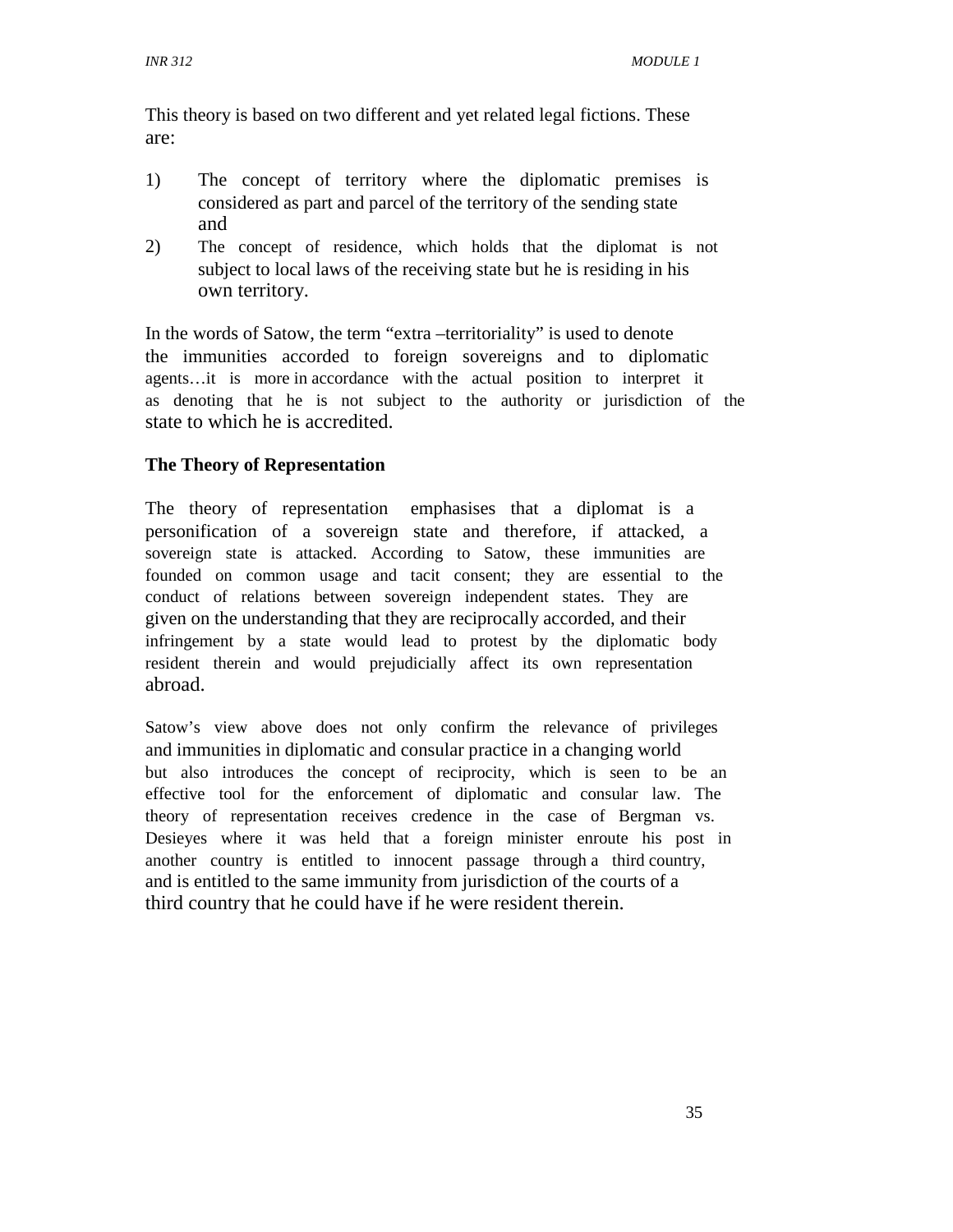#### **The Theory of Functional Necessity**

This theory is based on the fact that the independence of a state requires freedom of movement and communication for her diplomats in foreign territories to be effective. The interacting states are independent and sovereign, but far apart. According to Rebecca Wallace, diplomatic privileges and immunities have, as their *raison d'être* a functional objective the purpose of such privilege and immunities is not to benefit individuals but to ensure the efficient performance of the functions of diplomatic missions and representing states. This view emphasise that if states must interact, maintain their sovereignty and independence, diplomats will have to do it on their behalf. For them to be able to do this, they need privileges and immunities.

The duty, which the receiving state owes under international law as regards the inviolability of diplomatic premises and the jurisdictional immunity of foreign representatives, is definite enough; manifestation of that duty however, is to be found in a municipal context. Therefore, in the event of a breach of the duty, the sending state may have recourse through diplomatic channels to an official protest and even possibly the submission of a claim for reparation. The receiving state is required to ensure that the standards set by international law are met and may employ for the purpose whatever means or combination of means it chooses, whether administrative legislative or judicial. These restrictions placed on envoys to make up that body of international and national law known as diplomatic privileges and immunities.

The privileges and immunities of diplomats have been codified in several conventions some of these are:

- 1) The Vienna Convention on Diplomatic Relations 1961
- 2) The Vienna Convention on Consular Relations 1963
- 3) The Convention on Special Missions 1969
- 4) Privileges and Immunities of the UN 1946
- 5) Privileges and Immunities of Special Agencies 1947
- 6) Convention on the Prevention and Punishment of Crimes against Internationally Protected Persons including Diplomatic Agents 1973

International law has provided for the personal inviolability of diplomats who shall also not be liable to arrest or detention. This protection extends to his private residence, his papers, correspondence and his property.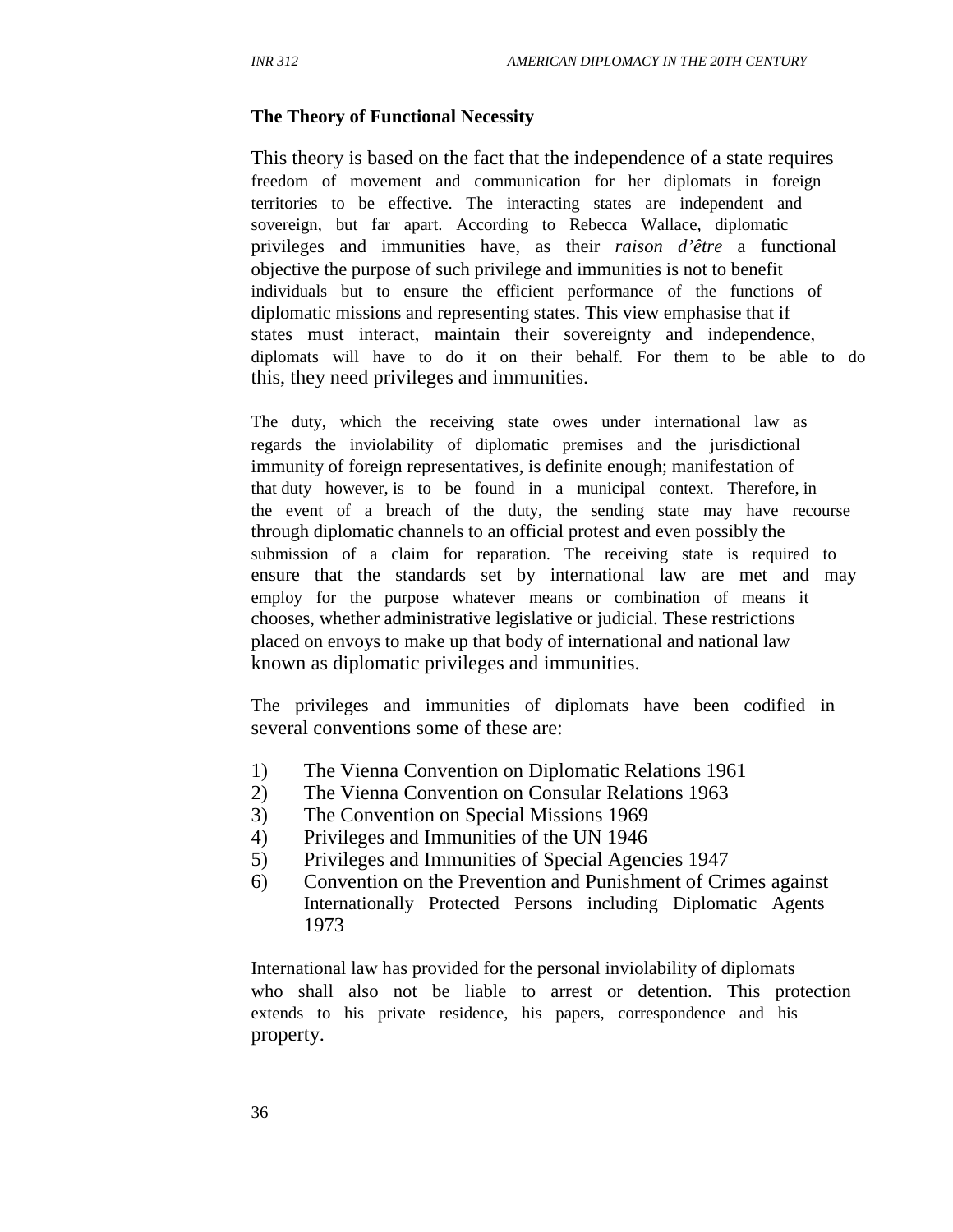### **SELF-ASSESSMENT EXERCISE**

Privileges and immunities are meant for diplomats. Discuss.

# **4.0 CONCLUSION**

Privileges and immunities are extending to diplomats and consular officers who enable them carry out their duties satisfactorily, they must be free of certain restrictions, which local laws would otherwise impose. They enjoy exemption from direct taxes and customs duties, from the civil and criminal jurisdiction of the countries to which they are accredited and in fact from the laws of the foreign state in general. They themselves their families and members of their staff are personally untouchable.

# **5.0 SUMMARY**

In this unit, we have discussed what privileges and immunities are in diplomacy. We have looked at the definitions given by some authors. This is an important aspect guides for the diplomat in the conduct of relations when serving abroad.

# **6.0 TUTOR-MARKED ASSIGNMENT**

Compare and contrast the Vienna Convention on Consular Relations of 1963 and the Convention on Special Missions 1969.

## **7.0 REFERENCES/FURTHER READING**

Encyclopedia Britannica (1968)

- Hardy, M. (1968). *Modern Diplomatic Law Great*. Britain: Butler and Tanner Limited.
- Satow, E (1959) .*Guide to Diplomatic Practice*. London: Longman Group.
- US District of Southern District of New York 30, 1946.
- Vienna Convention on Diplomatic Relations 1961.
- Walker, D. (1980). *The Oxford Companion to Law*. London: Clarendon Press.
- Wallace, R. (1986). *International Law*. London: Sweet &Maxwell. Webster New International Dictionary (3rd ed.).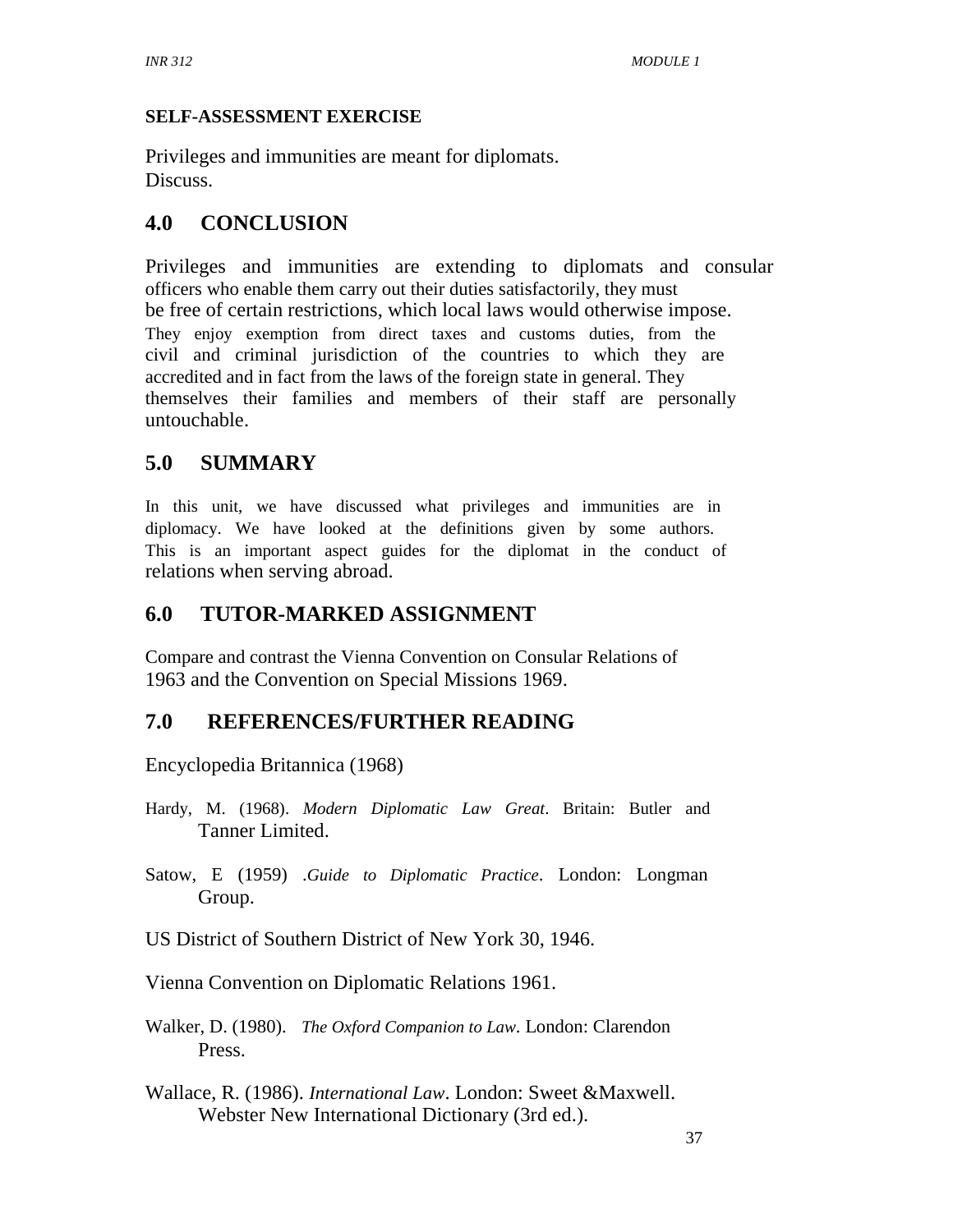#### **MODULE 2 UNDERSTANDING DIPLOMACY AMERICAN**

- Unit 1 The Context of American Diplomacy
- Unit 2 The United States of America and the First World War
- Unit 3 The United States of America and the Second World War
- Unit 4 The Rise of the United States of America

## **UNIT 1 THE CONTEXT OF AMERICAN DIPLOMACY**

#### **CONTENTS**

- 1.0 Introduction
- 2.0 Objectives
- 3.0 Main Content
	- 3.1 The Nature of American Diplomacy
	- 3.2 The Meaning of American Diplomacy
	- 3.3 The Scope of American Diplomacy
	- 3.4 Responsibility for the Conduct of American Diplomacy
- 4.0 Conclusion
- 5.0 Summary
- 6.0 Tutor-Marked Assignment
- 7.0 References/Further Reading

### **1.0 INTRODUCTION**

This unit forms the bedrock upon which other subsequent units and modules are hinged, and therefore demands that you give it the attention it deserves. Our major focus for this unit is American diplomacy. Diplomacy is a tool used by countries to advance their interest through peaceful means. Countries have used it as a form of instrument to interact among themselves. Diplomacy provides a means by which government learns about, speaks to, and negotiates with other powers. The diplomacy of the United States (US) like that of any state is shaped by political, economic, social and technological goals. America's past leaders see diplomacy as the proper way for independent nations to interact with each other. While this is true, America also believes in permanent and ad-hoc diplomacy, which is carried out by competent people and not left in the hands of every citizen. In this unit, you will be exposed to the meaning of American diplomacy in the 20th century; its scope and relevance.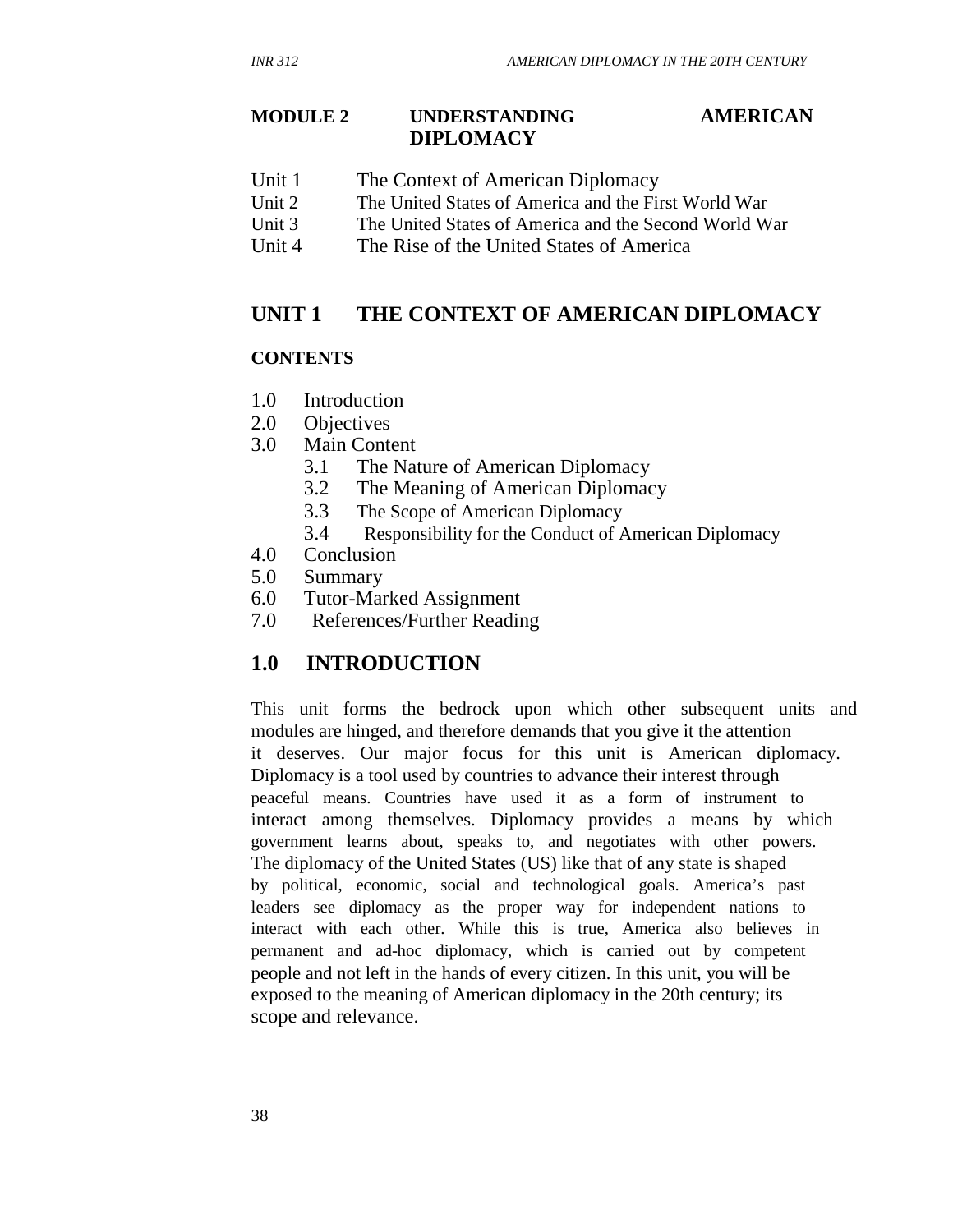# **2.0 OBJECTIVES**

At the end of this unit, you should be able to:

- analyse how nations conduct their relations
- discuss the present state of the world and embark on the general survey of existing conditions and trends
- discuss the paradoxes, inconsistencies and conflicting trends that confront learners in international relations
- evaluate the basis of American diplomacy.

# **3.0 MAIN CONTENT**

# **3.1 The Nature of American Diplomacy**

American diplomacy is diplomacy like any other practiced in the world. It may enjoy peculiarities in approach but the result is usually the same. Diplomacy entails negotiation and the end result is achieving objectives through peaceful means.

# **3.2 The Meaning of American Diplomacy**

The foreign policy of the US is the policy by which she interacts with foreign nations and sets standards of interaction for its organisations, corporations and her citizens. The US is highly influential in the world. The US Secretary of State is the foreign minister and is officially charged with the state-to-state diplomacy. The president has ultimate authority over foreign policy, which includes defining the national interest of his country. Nicolson (1939) defines diplomacy as the process by which governments, act through official agents, communicate with one another; the second, of broader scope, refers to modes or techniques of foreign policy affecting the international system.

According to Satow (1917), "in the past it was believed that the narrower notion of diplomacy embraced all official contacts and connections of a peaceful nature between state units." Concisely, diplomacy refers specifically to the use of accredited officials for intergovernmental communication, not simply to communication links between states.

 According to Nicholson (1963), diplomacy is the management of international relations by negotiations. As soon as negotiation drops from such relations, diplomacy essentially takes a back seat. Very often, people confuse warfare with diplomacy of another kind. This perspective is erroneous. Admittedly, conflict is inevitable, and it is the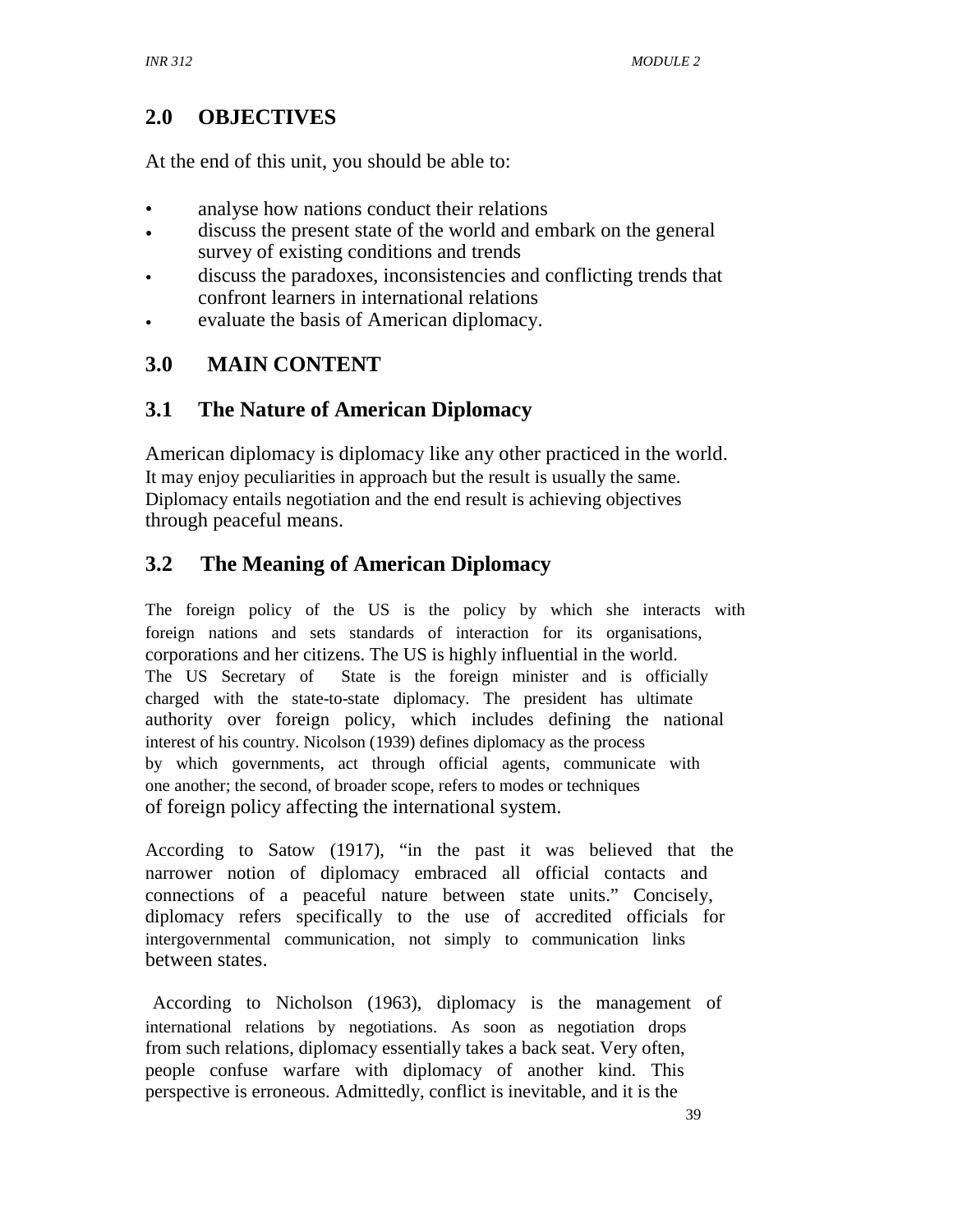very reason why diplomacy is relevant in international relations. Conflict creates a base for diplomacy on one hand, achieving objectives of states through peaceful means is another base on the other hand. Nations do not have the same strength: militarily, politically, economically and even culturally. To relate, equals and non-equals need to do so in peace and that is, negotiation being preferred to aggression and warfare.

When negotiations breakdown and armed conflict takes over, diplomacy has failed. While armed conflict necessitates diplomacy at a very high level to resolve the crisis peacefully, armed conflict is not diplomacy and vice-versa. The UN charter provides for peaceful coexistence of member nations in its Articles 2 (3) and 2(4).This the charter says can be achieved by using peaceful means in international relations. This forms the basis for diplomacy in the charter. The charter specifically talks about pacific settlement of disputes. This is achieved through the instrumentality of diplomacy. International law is aware of this provision and accordingly gives a lot of protection to those chosen by states to play these vital roles of representation and negotiation both in permanent and ad-hoc diplomacy. Diplomacy can involve formal or informal negotiations. These negotiations can be conducted with the full knowledge of the world or in secret. It can be conducted on a bilateral basis between states, or on a multilateral basis involving three or more states.

National diplomats serve as communication links between their country and the rest of the world. As one scholar puts it, "Diplomats not only seek to represent their states to the world, but also seek to represent the world back to their respective states with the objective of keeping the whole ensemble together" (Sharp 1999:33).

Traditional diplomacy focused on the national interest. Writing in the 1400s Venetian Ambassador Ermola .O Barbaro asserted that "the first duty of an ambassador is …to do, say, advice and think whatever may best serve the preservation and aggrandisement of his own state" (Craig and George 1995). According to Barston (2006) in *Modern Diplomacy*, "Diplomacy is the art and practice of conducting negotiations between representatives of groups or states. It usually refers to international diplomacy, the conduct of international relations through the intercession of professional diplomats with regard to issues of peacemaking, trade, war, economics, culture, environment and human rights"*.*  Diplomacy does not occur in a vacuum; rather, it is set in the international system in a specific diplomatic environment (hostile adversarial, coalition and mediation diplomacy) and in a domestic context. Diplomacy is a communication process that has three main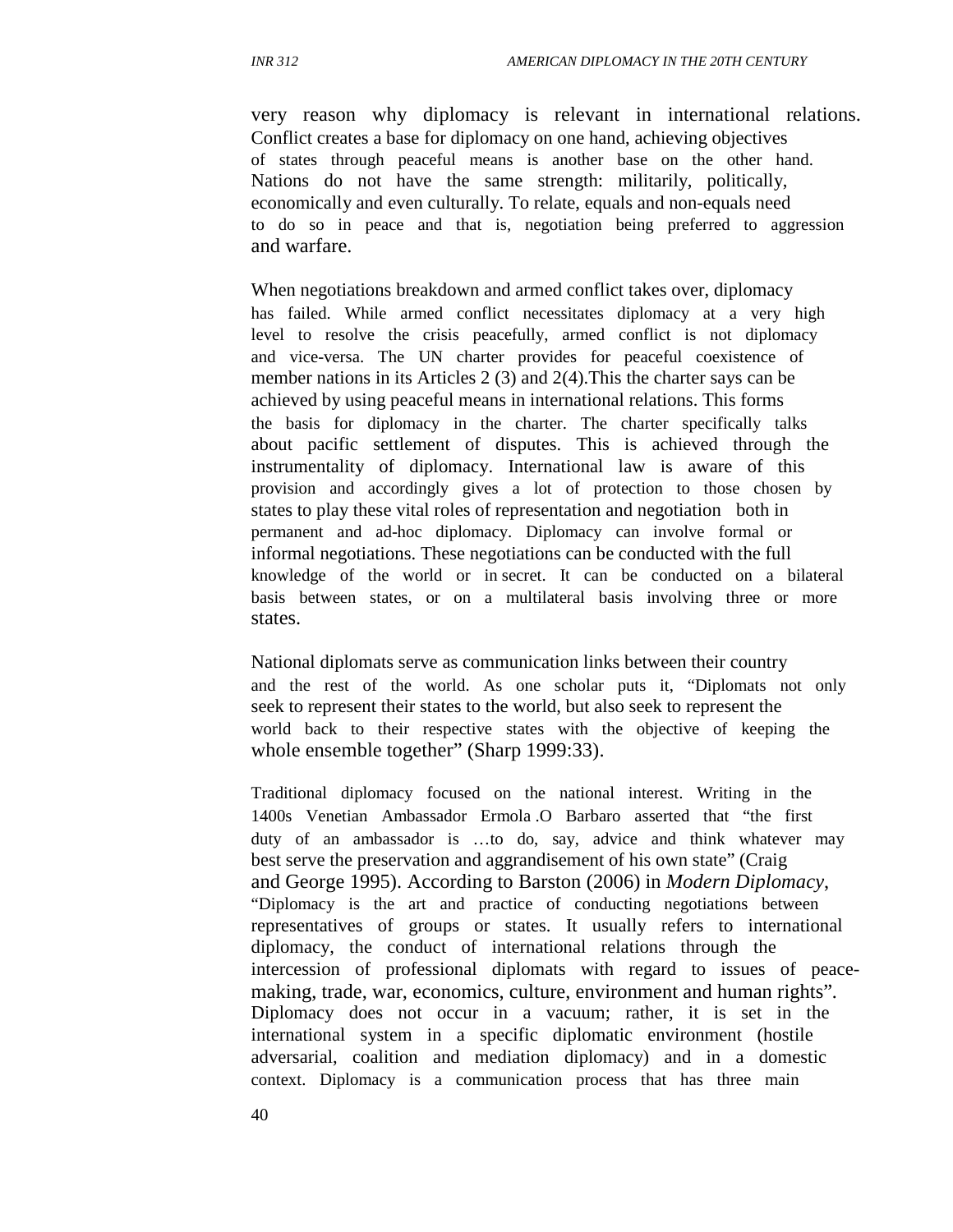elements. The first is negotiating through direct or indirect discussions between two or more countries. The second is signaling. The third is public diplomacy.

### **SELF-ASSESSMENT EXERCISE**

Define American diplomacy.

### **3.3 The Scope of American Diplomacy**

The US practices diplomacy by sending ambassadors abroad and making treaties with nations. Her first priority is to preserve and strengthen the position of her country as an independent and sovereign nation. In the Declaration of Independence, the US staked its claim "to assume among the powers of the earth, the separate and equal station to which the laws of nature and God entitled to them." Who is responsible in the conduct of American diplomacy?

### **SELF-ASSESSMENT EXERCISE**

Write brief notes on the scope of American diplomacy that you have learnt.

## **3.4 Responsibility for the Conduct of American Diplomacy**

There is the shared responsibility between the president and the senate giving them shared authority over the making of treaties and the extension of diplomatic recognition to other nations. The US constitution gives the Senate the power of advice and consent on treaties, which the president is responsible for negotiating. The Senate has the power of "advice and consent" in the appointment of ambassadors nominated by the president.

The president is thus the nation's chief diplomat and the state department is his executing agency in the conduct of American diplomacy.

#### **SELF-ASSESSMENT EXERCISE**

How do nations engage themselves in the international system?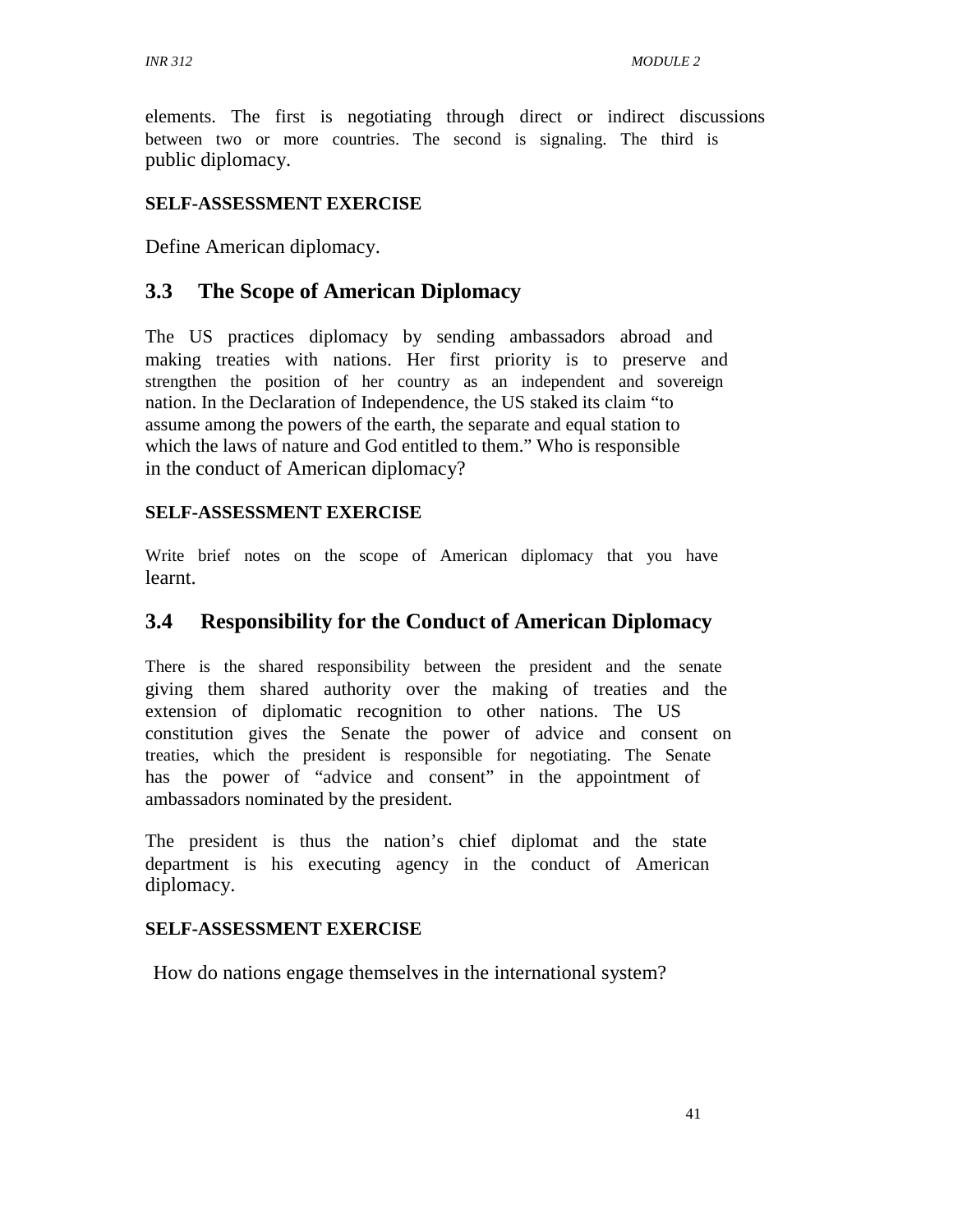## **4.0 CONCLUSION**

Diplomacy remains a tool, which countries use to advance their interest. Diplomacy continues to prove a means through which governments interacts with other powers. The Diplomacy of the US like that of any state is shaped by political, economic, social and technological goals. American leaders believe that diplomacy remains the tool for independent nations to interact with each other. America believes that diplomacy should not be left for diplomats but that her citizenry should also have a role to play in promoting her country's values. Many scholars move back and forth between on the definition of diplomacy. However, diplomacy will continue to remain a tool in international politics.

### **5.0 SUMMARY**

In this unit, we have discussed what American diplomacy is. You learnt that American diplomacy is the conducts of her relations with other nations. We also looked at different definitions of diplomacy by various authors. Diplomacy is the art and practice of conducting negotiations between representatives of groups. The US Congress and the president are involved in the conduct of American diplomacy. American diplomacy is not conducted in isolation her ambassadors are sent abroad to make treaties with other nations.

#### **6.0 TUTOR-MARKED ASSIGNMENT**

Discuss the relevance of the study of American diplomacy to you.

#### **7.0 REFERENCES/FURTHER READING**

- Arthur, A. (1966). *Ideas, Ideas and American Diplomacy: A History of Their Growth and Interaction*. New York: Meredith Publishing Co.
- Barston, R. (2006). *Modern Diplomacy*. (3rd ed.). London: Longman Group.
- Fareed, Z. (1999). *From Wealth to Power: The Unusual origins of America's World Role.* Princeton: Princeton University Press.
- Gasiokwu, M. U., et al. (1997). *Contemporary Issues and Basic Documents on Diplomatic and Consular Law*. Nigeria: Mono Expressions Limited.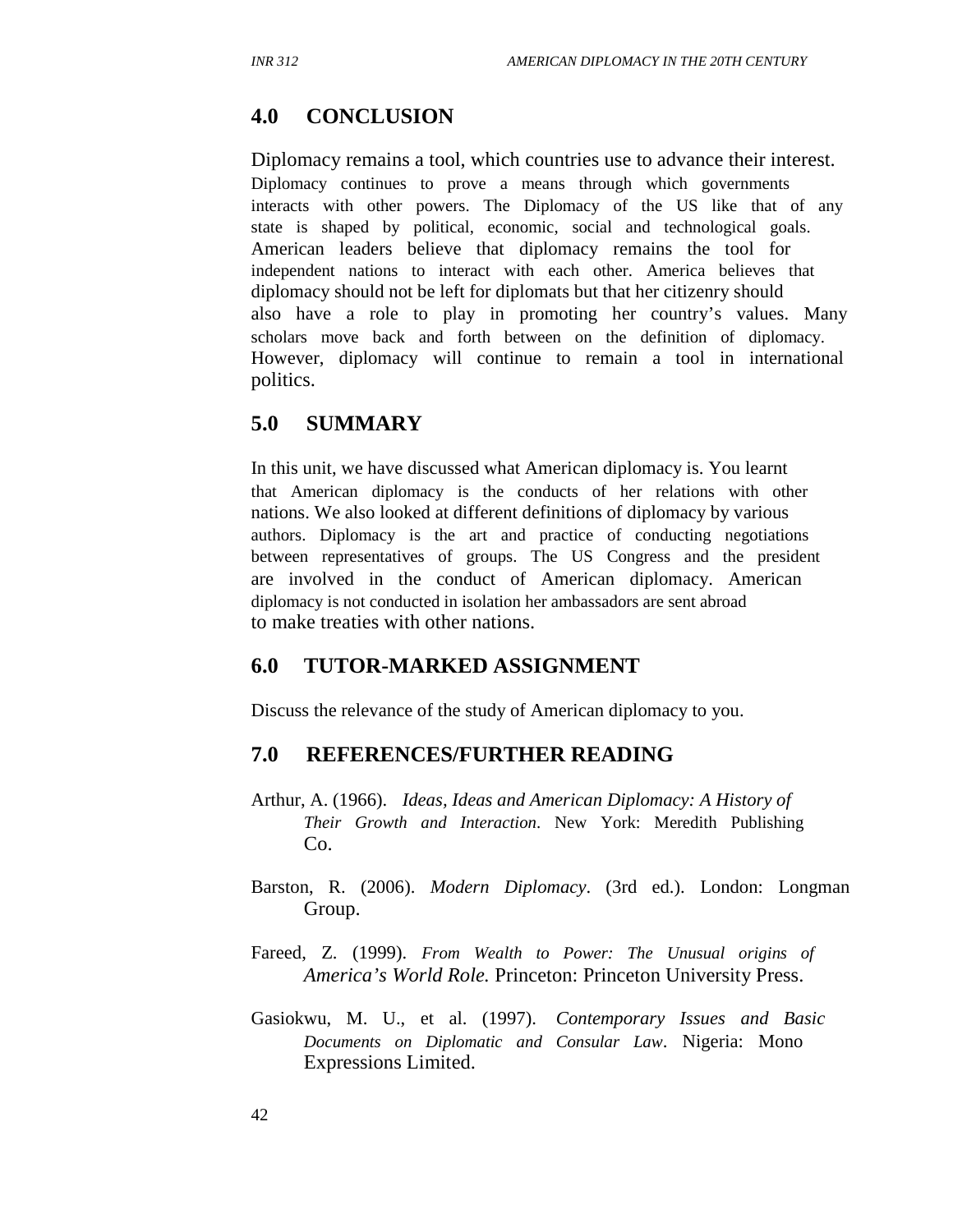- Glenn, P. (1996). *American Foreign Policy: Past Present, Future.* (3rd ed.). USA: Prentice Hall.
- Gordon, A. (1995). *Force and Statecraft: Diplomatic Problems of our Time*. (3rd ed.). New York: Oxford University.
- Gore-Booth (1979). *Satow's Guide to Diplomatic Practice*. London and New York: Longman.
- Hardy, M. (1968). *Modern Diplomatic Practice*. Great Britain: Butler and Tanner Limited.
- Johnson, E. A. (1967). *The Dimension of Diplomacy*. Baltimore: John Hopkins Press.
- Kissinger, H. (1994. *Diplomacy.* New York: Simon &Schuster.
- Mccormick, J. (2010). *American Foreign Policy and Process*. (5th ed.). USA: Wadsworth Cengage Learning.
- Nicholas, O. (2008). *The New World of International Relations* .(7th ed.). New Jersey: Pearson Hall.
- Nicholson, H. (1963). *Diplomacy*. (3rd ed.). London: Oxford University Press.
- Nicolson, H. (1939). *1964 Diplomacy*. (3rd ed.). New York: Oxford University Press.
- Nicolson, H. (1962). *Evolution of Diplomatic Methods.* New York: Stevens and Sons Limited.
- Rourke, J. (2001). *International Politics on the world Stage.* (8th ed.). USA: McGraw-Hill Dushkin.
- Satow, M. (1917). *1962 A Guide to Diplomatic Practice.* (4th ed.). Edited by Neville Bland .London: Longman
- Sen, B. (1979). *Diplomatic Handbook of International Law and Practice.* London: Longman Group.
- Sharp, P. (1999). "For Diplomacy: Representation and the Study of International Relations" *International Studies Review*, 1:33-58.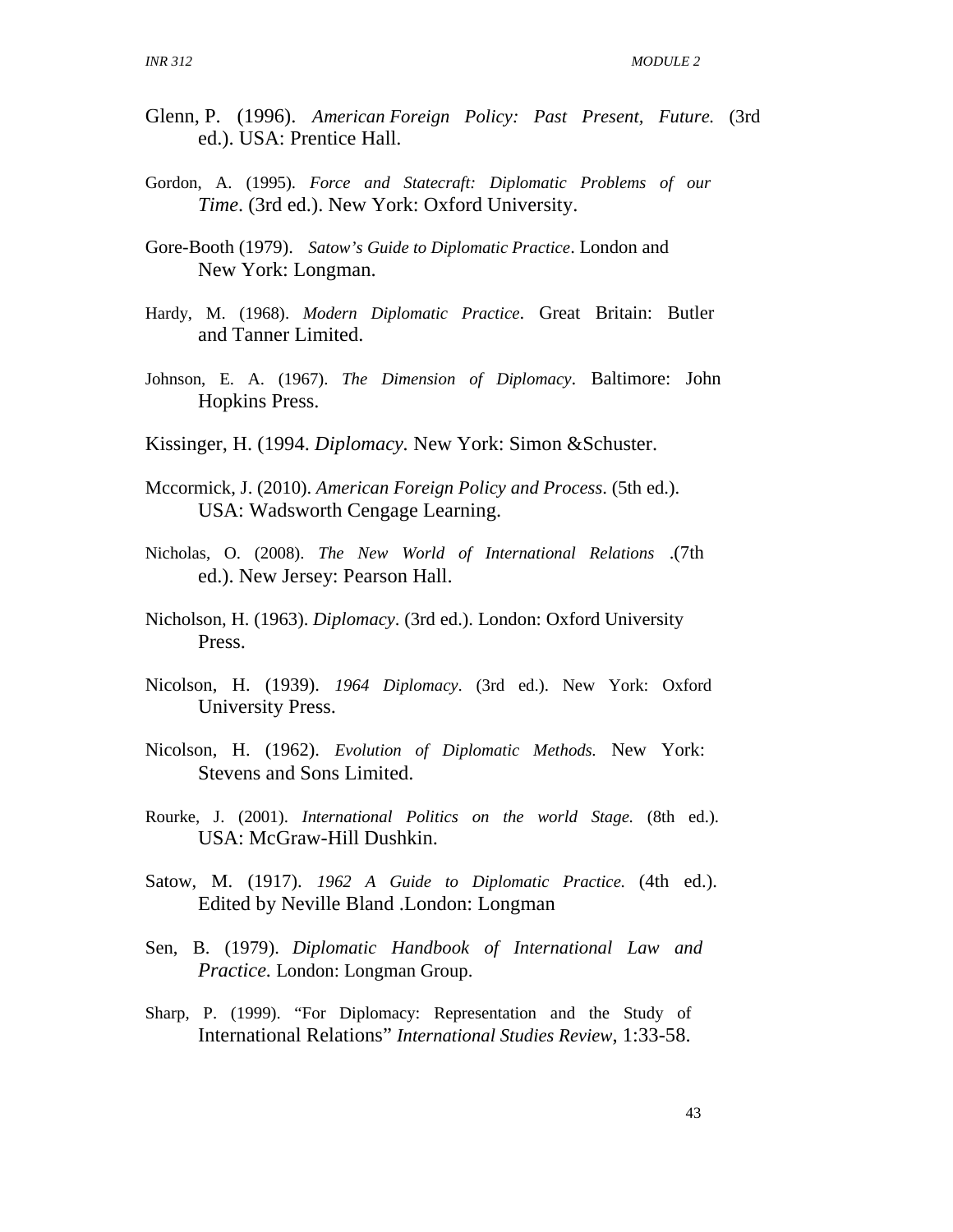### **UNIT 2 THE UNITED STATES OF AMERICA AND THE FIRST WORLD WAR**

#### **CONTENTS**

- 1.0 Introduction
- 2.0 Objectives
- 3.0 Main Content
	- 3.1 The Meaning of the First World War
	- 3.2 The Role of the United States of American in the First World War
- 4.0 Conclusion
- 5.0 Summary
- 6.0 Tutor- Marked Assignment
- 7.0 References/Further Reading

## **1.0 INTRODUCTION**

You must have read the second unit of this module. If you have, then I believe you must have known what American diplomacy is. This unit is the third among the four constituent units of this module. Our discussion in this unit focuses on how America worked to stop the war through negotiation and other peaceful means. It is important to note that diplomacy is a foreign policy tool used by states to resolve conflict.

The US was unprepared for its entrance into the First World War (World War I). When the European continent erupted in conflict in 1914, President Wilson declared Americans' neutrality. He proposed an even – handed approach towards all the belligerents that was to be maintained in both "thought and deed." The president maintained his hope of a peaceful solution to the conflict despite protestations of those (including former President Roosevelt) convinced that events in Europe would draw America into the war. The First World War formerly called the Great War was a major war centered in Europe, which began in the summer of 1914 and lasted until November 1918. It involved all of the world's great powers at that time.

They were assembled in two opposing alliances; it involved all of the world's great powers assembled in two opposing alliances: the Allies (Centered on the Triple Entente) and the Central powers. More than 70 million military personnel including 60 million Europeans were mobilised in one of the largest wars in history. More than nine million combatants were killed largely because of great technological advances in firepower without corresponding advances in mobility. It was the second deadliest conflict in the Western history.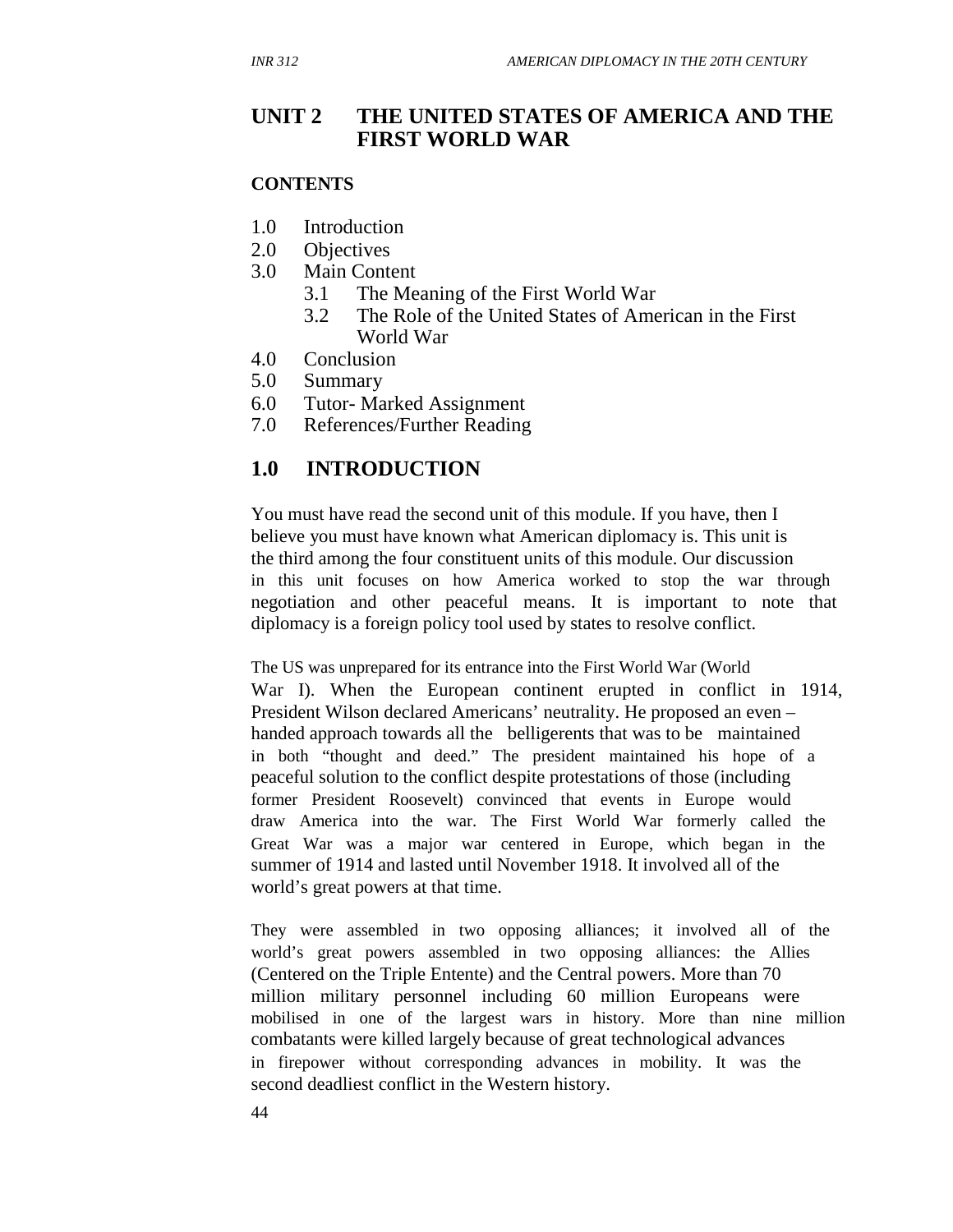# **2.0 OBJECTIVES**

At the end of this unit, you should be able to:

- develop and refine the vital skills employed in the study of international relations
- explain the interconnections between political, economic and legal institutional dimensions of war
- discuss ideas, theories and information by oral and written means
- explain a survey of key events in America's relations with the rest of the world, with specific focus on the interplay between domestic pressures and external threats.

### **3.0 MAIN CONTENT**

### **3.1 The Meaning of the First World War**

The First World War was a major war centered in Europe. It began on 28 July 1914 and lasted until November 11 1918. It involved all the world's powers, which were assembled in two opposing alliances: the Allies and the Central Powers .However 70 million military personnel including 60 million Europeans were mobilised, which was the largest wars in history. More than nine million combatants were killed because of great technological advances in firepower corresponding advances in mobility around the world. The assassination on June 28 1914 of Archduke Franz Ferdinand of Austria, the heir to the throne of Austria-Hungary, was the proximate trigger of the war.

### **3.2 The Role of the United States of America in the First World War**

The US during the course of First World War pursued a policy of nonintervention avoiding conflict while trying to broker a peace. A German U-boat sank the British Liner Lusitania in 1915 which carried 128 Americans aboard. The then US President, Woodrow Wilson vowed, "America is too proud to fight" and demanded an end to attacks on passenger ships. Germany complied. Wilson tried to mediate a settlement. He repeatedly warned that the US would not tolerate unrestricted submarine warfare in violation of international law and US idea of human rights. Wilson was under pressure from former President Theodore Roosevelt who denounced German acts as "Piracy." His desire to have a seat at negotiations at war end to advance the League of Nations also played a role.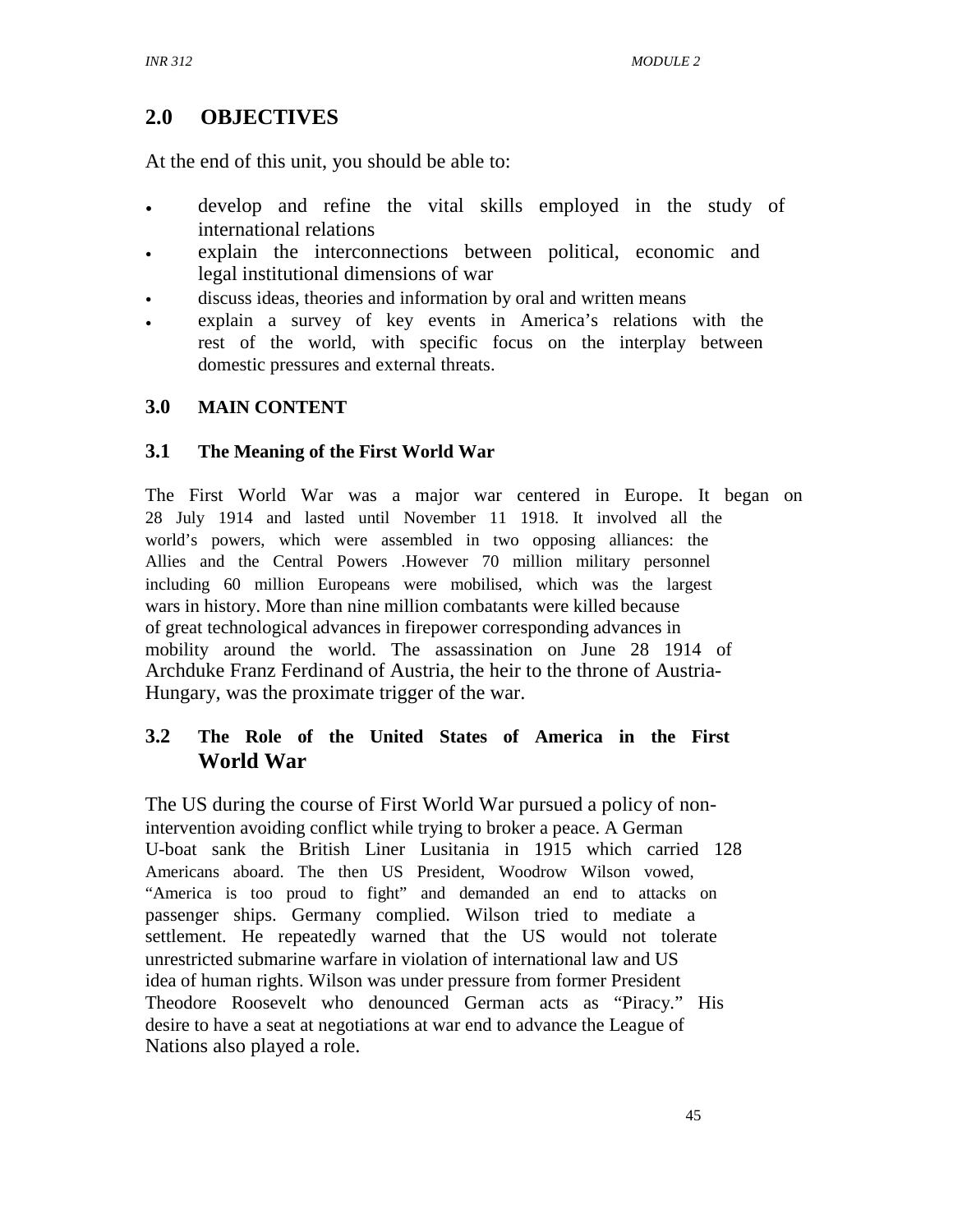In January 1917, Germany resumed unrestricted submarine warfare. The German Foreign Minister in his Zimmermann Telegram told Mexico that US entry was likely once unrestricted submarine warfare began; it thus invited Mexico to join the war as Germany's ally against the US. In return, the Germans would send Mexico money and help it recover the territories of Texas, New Mexico, and Arizona that Mexico lost during the Mexican America war 70 years earlier. The President released the note to the public and American saw it as a Casus belli- a cause of war. He went before the congress, announcing the break in official relations with Germany on February 3 1917. The sinking of seven US merchant ships by submarines and publications of the Zimmerman telegram triggered the war on Germany, which the US congress declared on 6 April 1917.

The Allies looked up to America with the expectation that the industrial strength of the US would replenish the supply of war material necessary for victory. In most cases, these expectations were unrealistic. The US has not up to 800 airplanes prior to 1917. The French Premier called on the US to produce 2,000 airplanes per month. In addition, the Allies expected US to provide manpower for various divisions. America finally accepted to lend its forces. The President appointed General John J. Pershing with the mandate to cooperate with Allied forces under the following provision that the forces of the US are a separate and distinct component of the combined forces the identity of which must be preserved.

This means there would be no interference of American soldiers into the British and French armies as the Allied Commanders had expected. The US would fight under its own flag and its own leadership. This proved to be a cause of disagreement among the Allies for the rest of the war. However, American troops never found it easy in terms of materials and men. They were able to send the Germans parking and the head of the German Army, General Ludendorff was forced to resign and fled to Sweden. On November 11 1918, Germany signed an armistice ending the war.

With the end of the war in 1918, Germany wished to forget Europe's troubles and return to "the good old days." Congress did reject Wilson's call for participation in the League of Nations. The nation turned inward again. This remained unchallenged until Hitler's grab for European domination some 20 years later.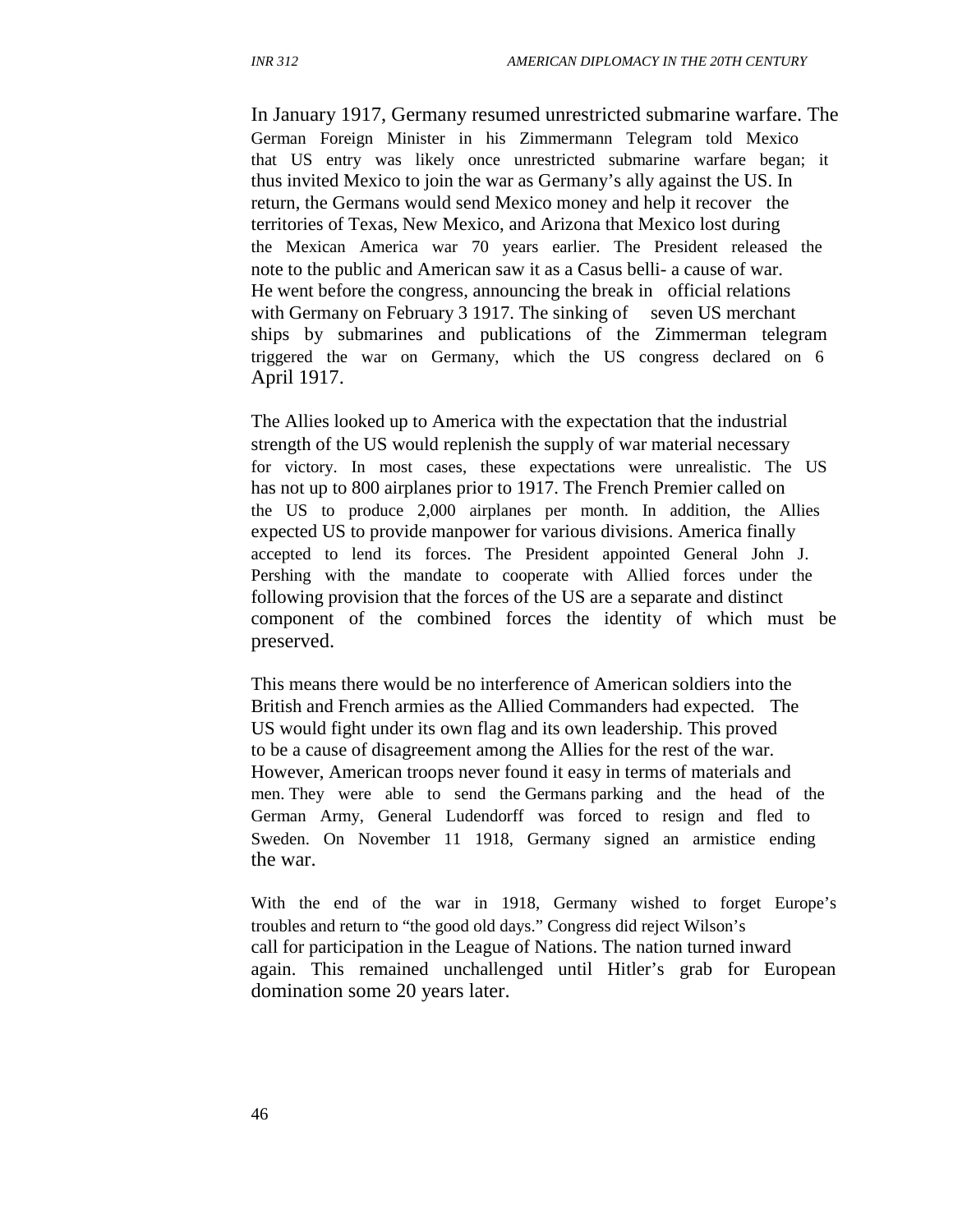# **3.3 The Aftermath of the War**

The effects of the war were the expansion of governmental powers and responsibilities in Britain, France, the US, and the dominions of the British Empire. In order to harness all the power of their societies, new government ministries and powers were created. New taxes were levied and laws enacted, all designed in France and Russia, in neutral Netherlands, and in the main three central powers. Britain was said to have cashed in its extensive investments in American railroads and borrowed extensively on Wall Street. President Wilson in late 1916 allowed a great increase in US government lending to the Allies.

The war had some economic consequences of the 60 million European soldiers who were mobilised from 1914-1918, eight million were killed, seven million were permanently disabled, and 15 million were seriously injured. Germany lost 15.1 per cent of its active male population, Austria Hungary lost 17.1 per cent and France lost 10.5 per cent.

### **SELF-ASSESSMENT EXERCISE**

Why did the US Congress support American participation in World War1?

## **4.0 CONCLUSION**

The US intervention in the war as well as the Wilson administration became unpopular. This reflected in the US Senate's rejection of the Versailles Treaty and membership in the League of Nations. In the interwar period, a consensus arose that US intervention was a mistake and congress passed laws in an attempt to preserve US neutrality in any future conflict. Polls taken in 1937 and the opening months of World War Two established 60 per cent regarding the intervention as a mistake with only 28 per cent opposing that view.

# **5.0 SUMMARY**

In this unit, you learnt that the First World War was a major war centered in Europe. It involved all the world's powers, which assembled in two opposing alliances: the Allies and the powers. You also learnt that 70 million personnel including 60 million Europeans, were mobilised which was the largest wars in history. However, more than nine million combatants were killed, because of great technological advances in firepower corresponding advances in mobility around the world.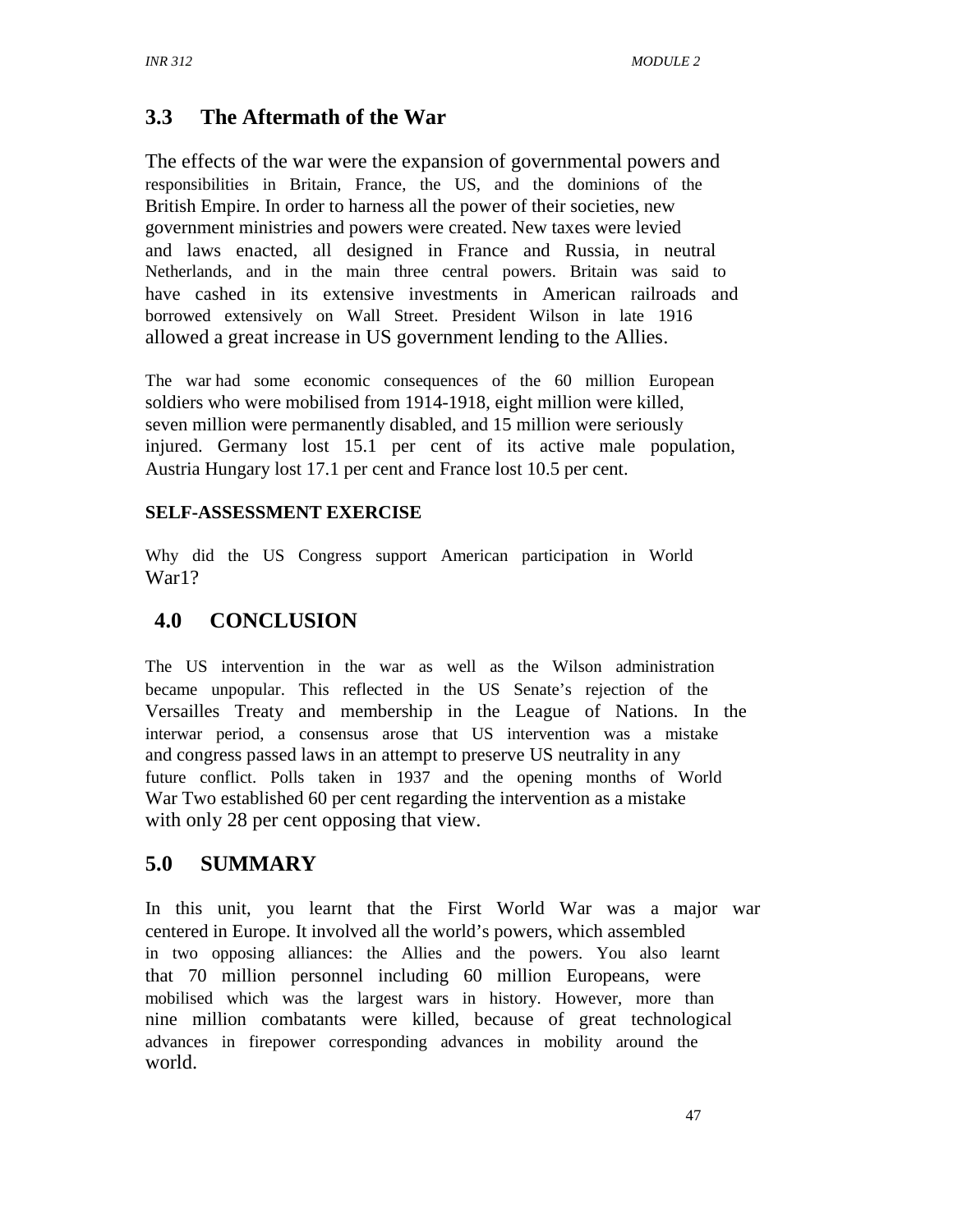The United States of America never had the intention of participating in the First World War, rather prefer to play a mediating role in the war. However when her citizens were killed in a British Liner Lusitania in 1915, the US became involved in the war. She led other allies against Germany and emerged victoriously.

#### **6.0 TUTOR-MARKED ASSIGNMENT**

What motivated American policy makers to abandon isolationism?

#### **7.0 REFERENCES/FURTHER READING**

Brands, H. (1997). *T. R.: The Last Romantic*. New York: Basic Books.

- Falls, C. (1960). *The First World War*. London: Longman Group.
- Gale, W. (1950). "American Foreign Policy: Using the Past to Move Forward." *The American Scholar Summer.*
- Gilbert, M. (2004). *The First World War: A Complete History*. Clearwater, Florida: Owl Books.
- Heyman, N. (1997). *World War I*: *Guides to Historic Events of the Twentieth Century*. Westport, Connecticut: Greenwood Press.
- Karp, W. (1979). *The Politics of War.*
- Keegan, J. (1998). *The First World War*. USA: Hutchinson.
- Kennedy, D. (2004). *Over Here: The First World War and American Society.* London: Oxford University Press.
- Lyons, M. (1999). *World War I: A Short History*. (2nd ed.). USA: Prentice Hall.
- Martel, G. (2003). *The Origins of the First World War*. London: Pearson Longman, Harlow.
- Meyer, G. (2006). *A World Undone: The Story of the Great War 1914 to 1918*. USA: Random House.
- Millett, A. R. & Murray, W. (1988). *Military Effectiveness*. Boston: Allen Unwin.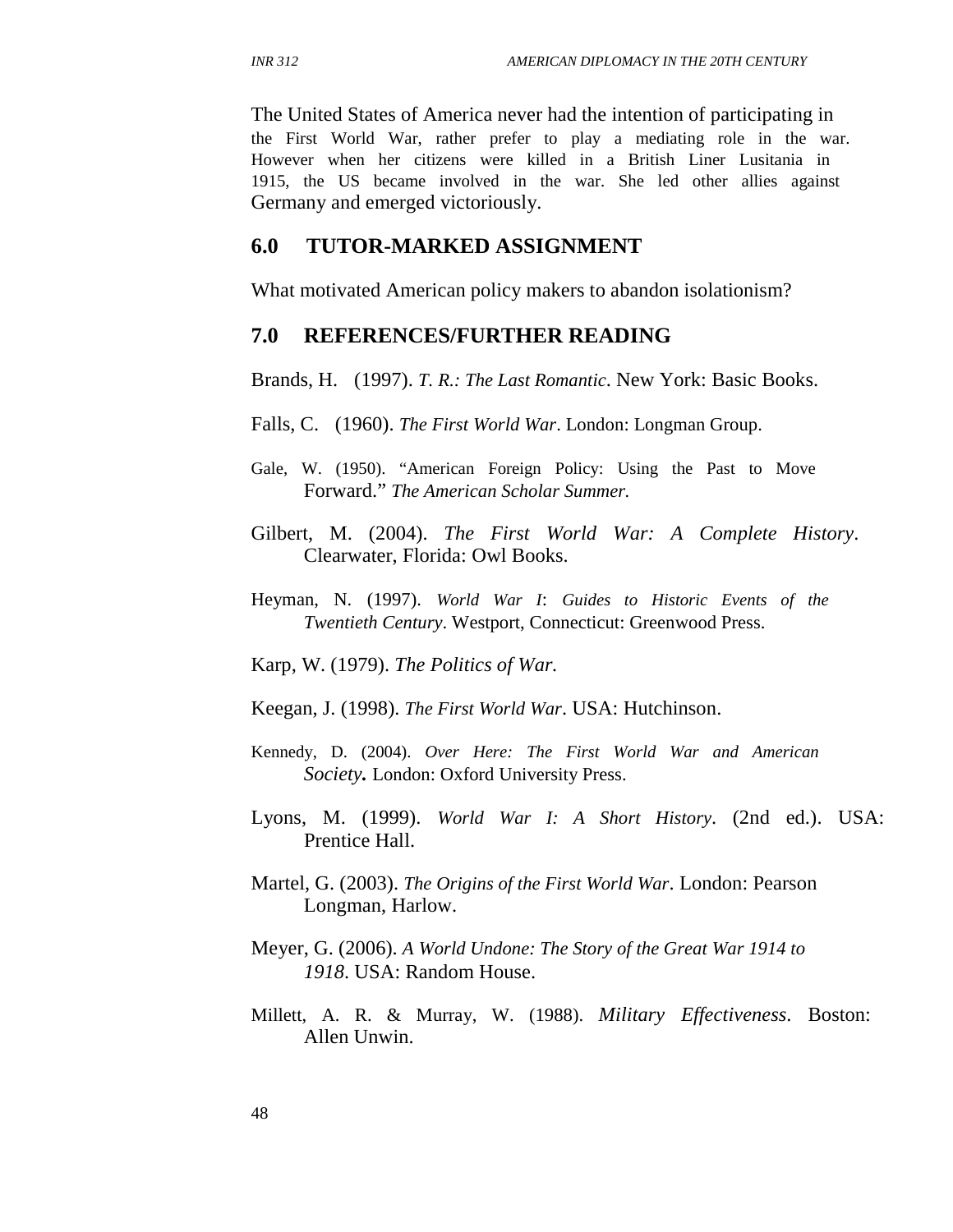- Norman, S., et al. (1947). *A Cutz Rebuilding the World Economy*. New York: The Twentieth Century Fund.
- Prior, R. (1999). *The First World War.* London: Cassel.
- Tuchman, B. W. (1966). *The Zimmerman Telegram.* (2nd ed.). New York: Macmillan.
- Wilmot, H. P. (2003). *World War 1*. New York: Dorling Kindersley.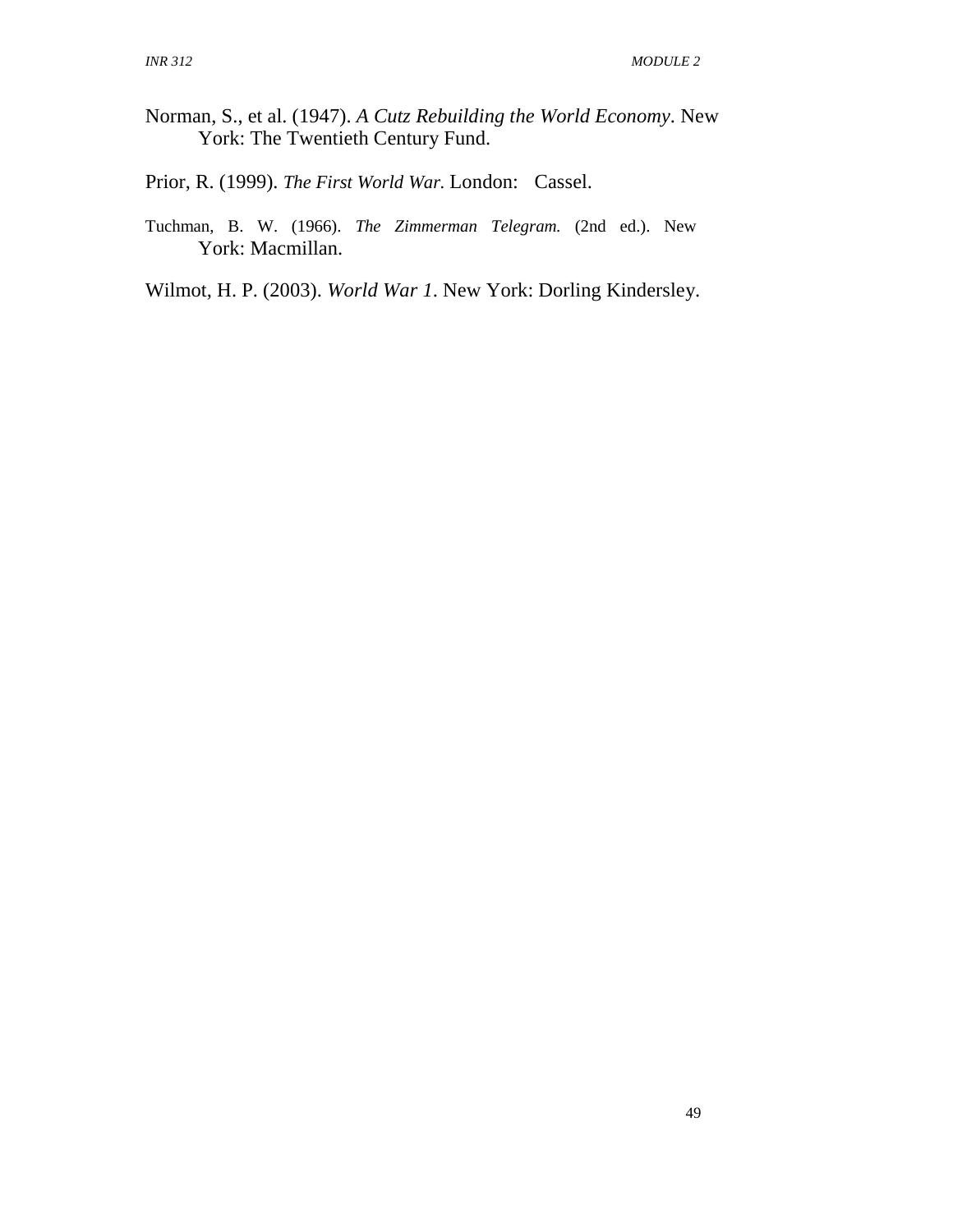### **UNIT 3 THE UNITED STATES OF AMERICA AND THE SECOND WORLD WAR**

#### **CONTENTS**

- 1.0 Introduction
- 2.0 Objectives
- 3.0 Main Content
	- 3.1 The Meaning of the Second World War
	- 3.2 The Role of the United States of America in the Second World War
	- 3.3 The Aftermath of the Second World War
- 4.0 Conclusion
- 5.0 Summary
- 6.0 Tutor- Marked Assignment
- 7.0 References/Further Reading

### **1.0 INTRODUCTION**

The previous unit described the role the United States of America (US) played in the First World War. This unit will look at the role of the US in the Second World War. Each of these wars exemplified the failure of diplomacy at least while they lasted.

Second World War (World War II) was a global military conflict, which started from 1939 to 1945. It involved most of the world's nations including all of the great powers: eventually forming two opposing military alliances, the Allies, which comprises of the Soviet Union, US, China, France Poland and the Axis, which comprises Germany, Japan, Italy, Hungary and Romania. It was the most widespread war in history, with more than 100 million military personnel mobilised. In a state of war, the major participants placed their entire economic, industrial, and scientific capabilities at the service of the war effort, erasing the distinction between civilian and military resources. This was marked by significant events involving the mass death of civilians, including the Holocaust and the use of nuclear weapons in warfare. It was the deadliest conflict in human history resulting in 50 million to over 70 million fatalities. In this unit, we will be able to know the US involvement in the Second World War.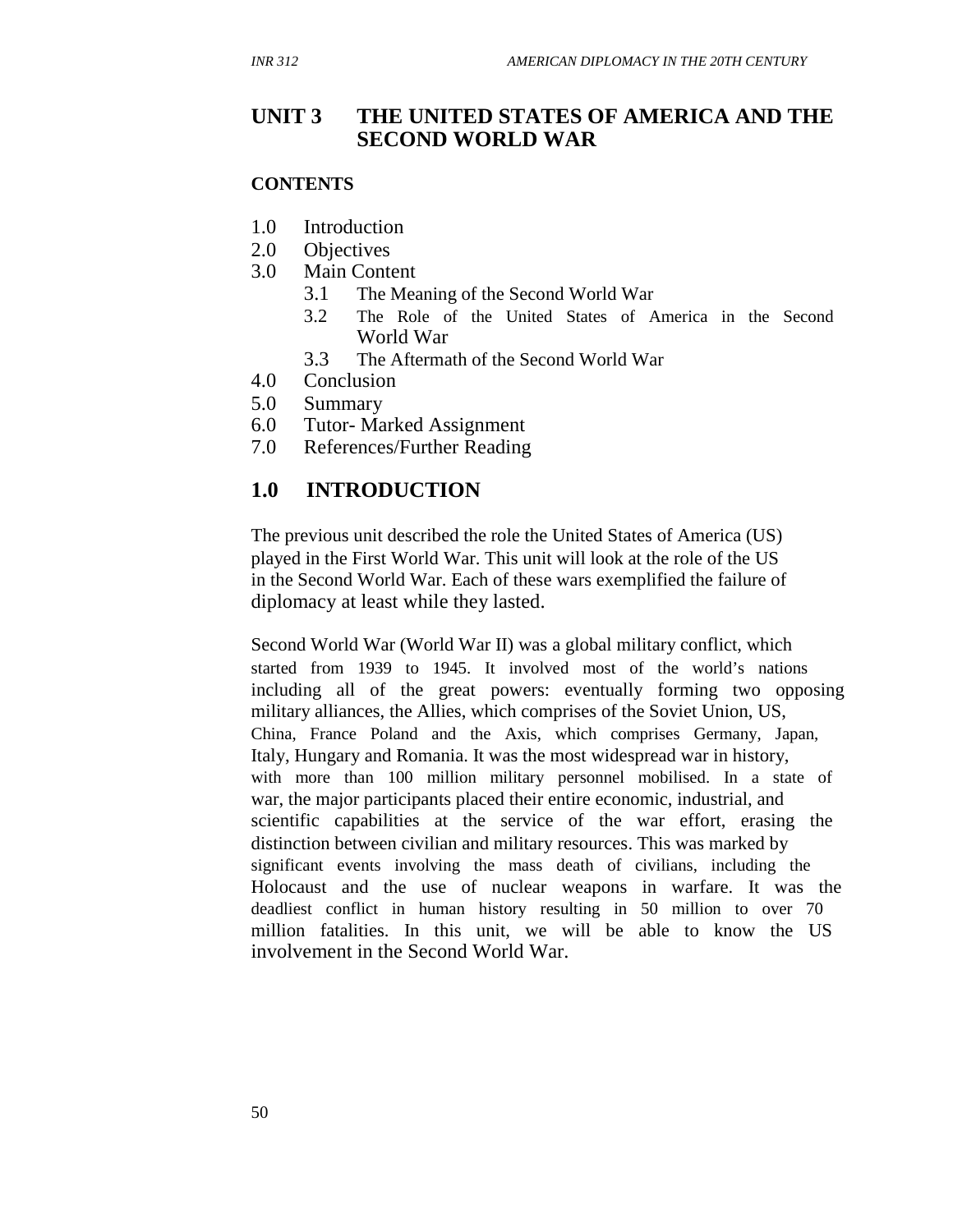# **2.0 OBJECTIVES**

At the end of this unit, you should be able to:

- discuss the political, social, economic and cultural history of the Second World War
- state the dynamics of contemporary international relations including forces of change and continuity
- explain ideas, theories and information by oral and written means
- distinguish key events in America's relations with the rest of the world with specific focus on the interplay between domestic pressures and external threats.

# **3.0 MAIN CONTENT**

## **3.1 The Meaning of the Second World War**

The Second World War was a global military conflict lasting from 1939 to 1945. It involved most of the nations including all of the great powers. There were two opposing military alliances, the allies and axis powers. Major participants placed their entire economic, industrial, and scientific capabilities at the service of the war effort, erasing the distinction between civilian and military resources.

### **3.2 The role of the United States of America in the Second World War**

The Second World War (World War II) is a good example of how war made diplomacy very necessary. Rather than fight, diplomacy makes more sense to negotiate to achieve yet peaceful results .It will be erroneous to assume that war is diplomacy. It is not, though it makes way for diplomacy to prevail. After the World War I, most Americans concluded that participating in international affairs had been a policy loss. They sought peace through isolation and throughout the 1920s advocated a policy of disarmament and non-intervention.

As Europe was becoming tensed, US continued to hold to its isolationist policy. The Congress, with the approval of Roosevelt and Secretary of the State, Cordell Hull, enacted a series of neutrality laws that legislated against the factors that took the US into World War I despite the role of other countries at that time. US congress passed the Neutrality Act of 1935, on the shipment of arms to either aggressor or victim. The Neutrality Act had been enforced until when the Japanese's aircraft sank a US gunboat in the Yangtze River, thoughts of reprisal were stifled by public apathy and by Japan's offer of apologies and indemnities. With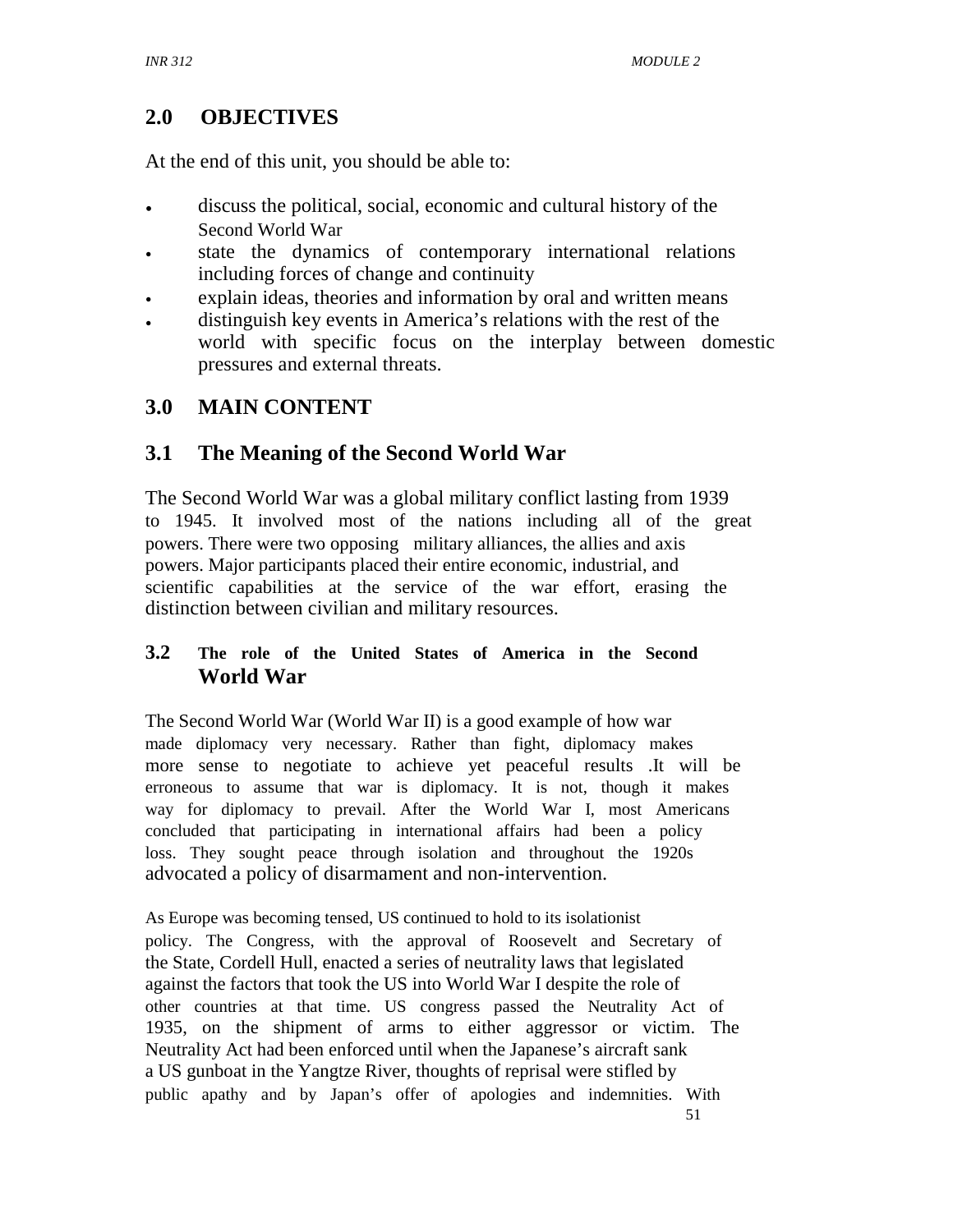strong public opposition to foreign interventions, the US focused on regional defence, with concentration on the navy and signing mutual security agreements with other governments in the North and South America.

The Second World War began on September 1, 1939, with the invasion of Poland by Germany and Slovakia. Germany's invasion of Poland sparked off World War II. Roosevelt called the congress into special session to revise the Neutrality Act to allow belligerents (Great Britain and France-both in the allied side) to purchase arms on a "cash and carry basis." With the fall of France to Germany in June 1940, Roosevelt with heavy public support threw the resources of the US behind the British. He ordered the war and navy departments to re-supply British divisions that had been rescued at Dunkirk, and in September of that year he agreed to exchange 50 obsolescent destroyers for 99 year leases on eight British naval and air bases in the western hemisphere.

The questions raised were how much and what type of additional aid should be given. It became a campaign issue in the election of 1940, in which Roosevelt ran for an unprecedented third term. With his return to office, Roosevelt continued to assist the allies in one way or the other but was careful enough not to participate in the war. US entry into World War II seemed inevitable in 1941 it was still the subject of great debate. Isolationism was a great political tool, and many influential individuals were determined that US aid policy stop war. Not until 1941 it became a subject of great debate that there was the need for the US to move from isolationism.

The war question was resolved with the events in the Pacific. The US was supporting China in its war against Japan, yet it continued to sell Japan products and commodities essential to the Japanese war effort. In July 1940, the US applied an embargo on the sale of aviation gas, lubricants, and prime scrap metal to Japan. When Japanese armies invaded French Indochina in September with the purpose of establishing bases for an attack on the East Indies, the US struck back by embargoing all types of scrap iron and steel and by extending a loan to China. Japan retailed by signing a limited treaty of alliance, the tripartite pact, with Germany and Italy.

Roosevelt extended a much larger loan to China and in December embargoed iron ore, pig iron, and a variety of other products. Japan and the US entered into complex negotiations in the spring of 1941. Neither of the two countries-Japan and Germany would compromise on China; however, Japan refusing to withdraw and the US insisting upon it. Believing that Japan intended to attack the East Indies, the US stopped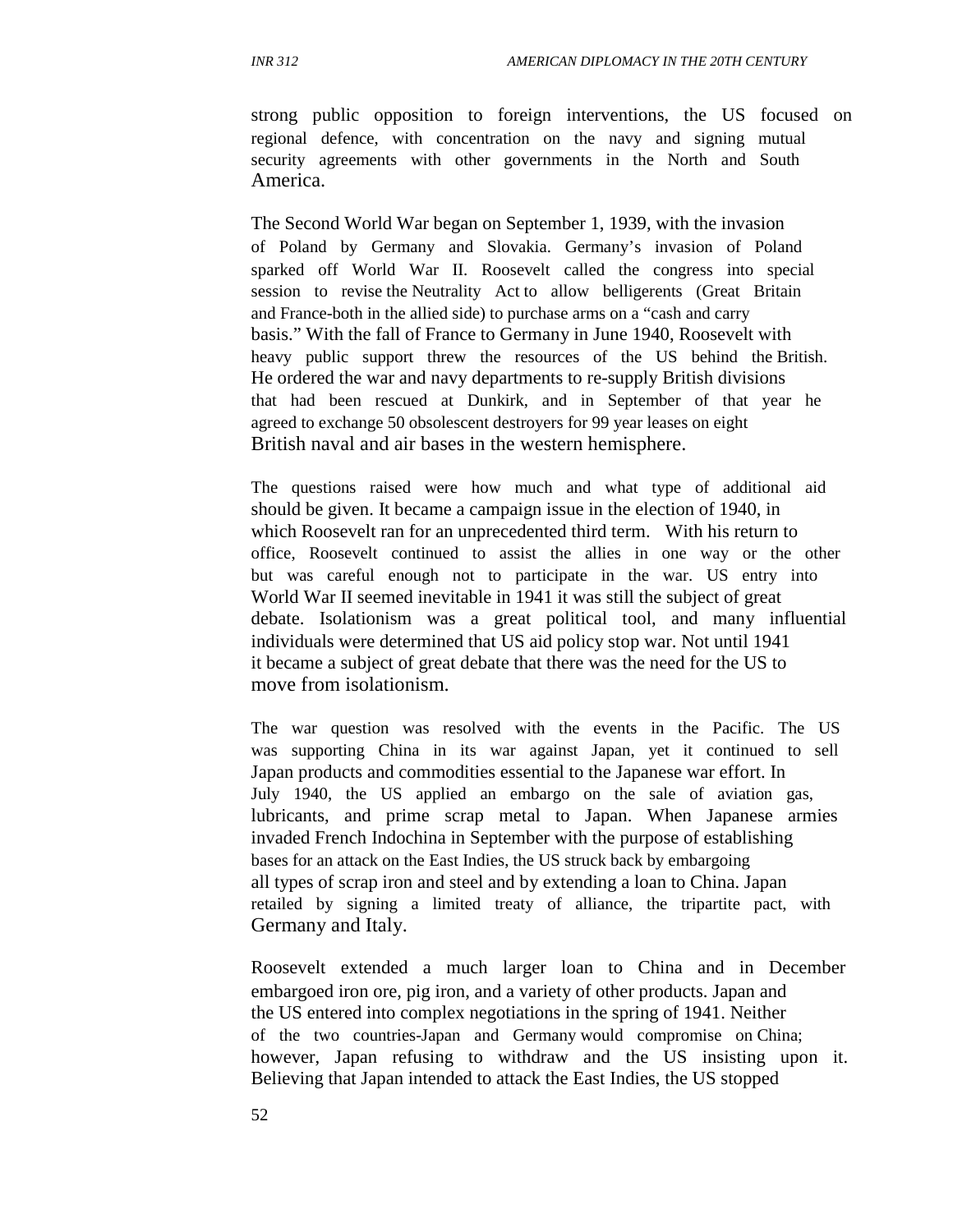exporting oil to Japan at the end of the summer. These resulted to Japan action in eliminating the US Pacific Fleet and conquered Southeast Asia, they becoming self- sufficient in crude oil and other vital resources.

In November 1941, Roosevelt and his military advisers got information of a possible military attack on her soil they expected it to be against the East Indies or the Philippines. To their astonishment, On December 7 Japan launched a surprise attack on the American naval and air base in Pearl Harbor, Oahu Island, Hawaii, citing America's recent trade embargo as justification.

In the attack, the Japanese aircraft destroyed 18 ships of war at Pearl Harbor, including the entire battleship force and 347 planes. Total US causalities amounted to 2,403 dead and 1,178 wounded making the failure of all negotiations. The following day, Franklin Roosevelt successfully urged a joint session of the Congress to declare war on Japan, calling December 7, 1941 "a date which will live in infamy." Following the attack on Pearl Harbor, on December 8, 1941, the Congress with one dissenting vote declared war against Japan. Three days later, Germany and Italy declared war against US. The bombing of the Pearl Harbor signaled the death of isolationism for the US. The US dropped the atomic bomb during World War II on Hiroshima, Japan, August 6, 1945. In the following months, the German armed forces collapsed and on 7 May, all German forces surrendered.

The war ended with the total victory of the Allies over Germany and Japan in 1945. World War II altered the political alignment and social structure of the world. The United Nations (UN) was established to foster international cooperation and prevent future conflicts. The Soviet Union and the US emerged as rival superpowers, setting the stage for the Cold War, which lasted for the next 46 years. Meanwhile, the influence of European great powers started to decline, while the decolonisation of Asia and Africa began. Most countries whose industries had been damaged moved towards economic recovery. Political integration, especially in Europe emerged as an effort to stabilise postwar relations.

# **3.3 The Aftermath of the Second World War**

The Second World War provided the impetus for change. It was truly a global and brutal war, and one of its major "innovations" was to extend what the American General, William Tecumseh Sherman called "the hard hand of war" during the civil war to civilian populations. The allies discussed the problem throughout the war. The first formal subject was the Moscow declaration of 1943, which stated that Nazi officials guilty of atrocities, massacres and executions would be sent to the countries in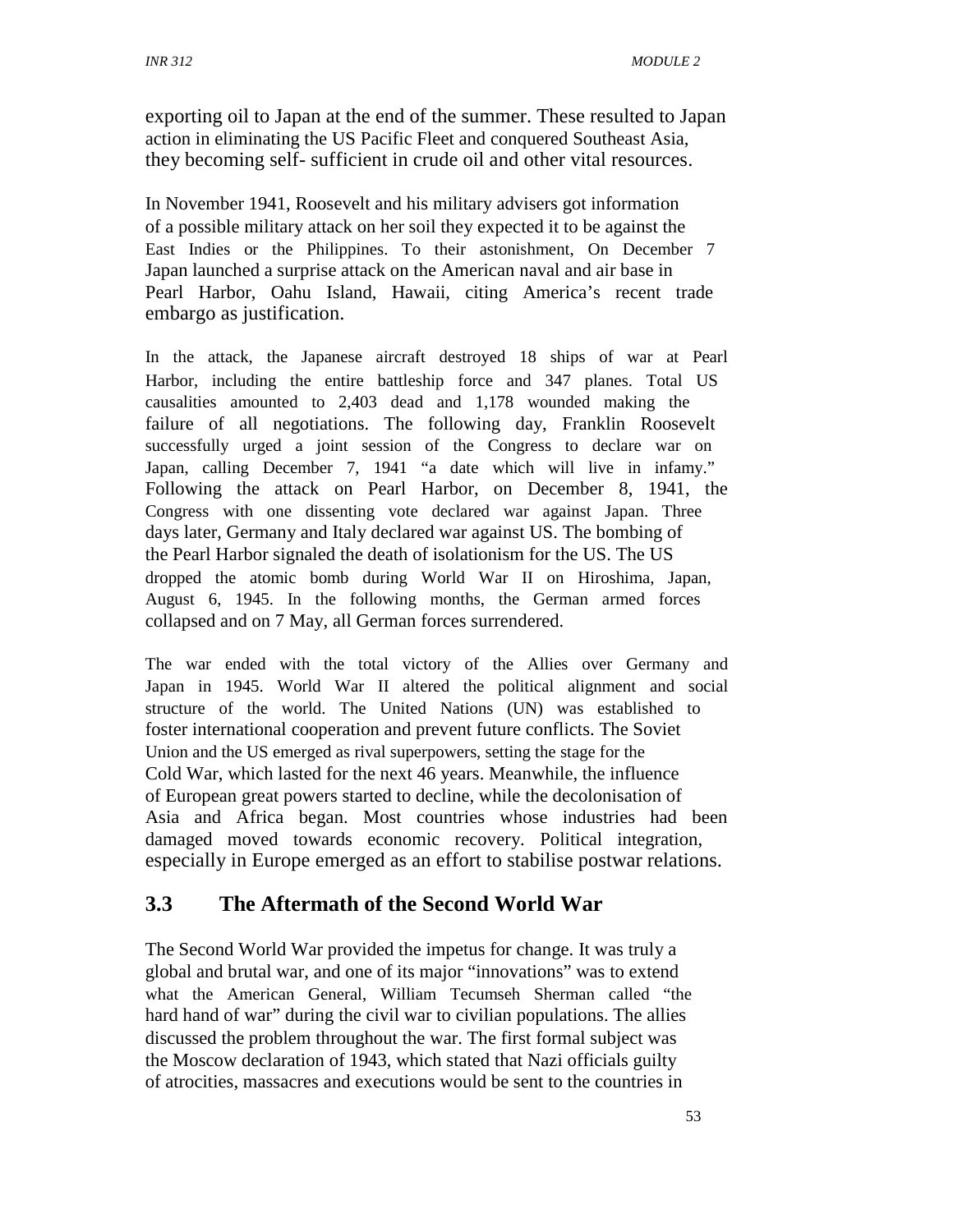which they committed their crimes for trial and appropriate punishment. The global economy suffered heavily from the war; however, the World War II participants were affected differently. The US emerged much richer than any other nation; it had a baby boom and by 1950, its gross domestic product (GDP) per person was much higher than that of any of the other powers; thus, the US dominated the world economy.

The UK and United States pursued a policy of industrial disarmament in Western Germany in the years 1945-1948. Dependency on international trade led to European economic stagnation and delayed European recovery for several years. Recovery started in the mid-1948 currency reform in Western Germany, and was fastened up with the liberalisation of European economic policy that the Marshall plan (1948-1951) both directly and indirectly caused.

The post 1948 West Germany was called the German economic miracle. In addition, the Italian and French economies picked up. However, the UK was in a state of economic ruin, and continued relative economic decline for decades. The Soviet Union, despite enormous human and material losses, also experienced rapid increase in production in the immediate post-war era. The war can be identified to varying degrees as the catalyst for many continents, national and local phenomena such as the redrawing of European borders, the birth of the UK welfare state, the communist revolution in China and Eastern Europe, the creation of Israel and the division of Germany and Korea and Vietnam. In addition, many international organisations have roots in the Second World War, for example the UN, the World Bank and the International Monetary Fund (IMF). A multi-polar world was replaced by a bipolar one dominated by the two powerful victors, the US and Soviet Union which became known as super powers.

#### **SELF-ASSESSMENT EXERCISE**

Discuss the role of public opinion on US involvement in the Second World War.

#### **4.0 CONCLUSION**

The US was able to emerge victorious after the Second World War. She became richer than any other nation. The US experienced a baby boom during this period and by 1950, her GDP per person was higher than that of any other nations. It dominated world economy.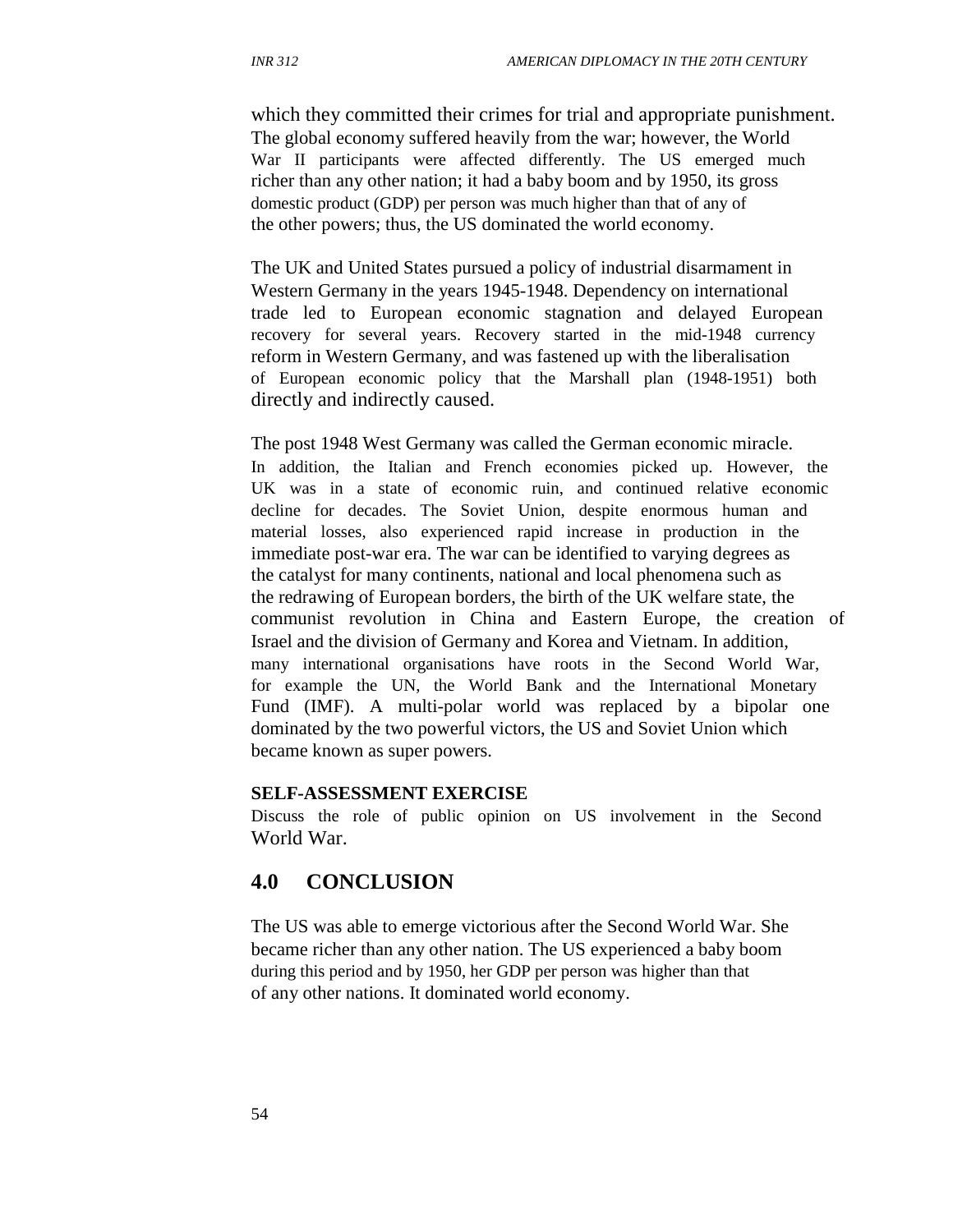## **5.0 SUMMARY**

In this unit, you have learnt that Second World War was a global military conflict lasting from 1939 to 1945, which involved most of the nations including all of the great powers eventually forming two opposing military alliances, the Allies and Axis. Major participants placed their entire economic, industrial and scientific capabilities during this period.

Most Americans felt that participating in international affairs had been a policy loss with the experience of the First World War. Taken into consideration the number of men and materials lost during the war. The US government saw the need to focus more on rebuilding their country then external engagement. The attack from Japan resulted to policy shift of isolation to engagement.

## **6.0 TUTOR-MARKED ASSIGNMENT**

Explain the actions of the USA in the Second World War.

# **7.0 REFERENCES/FURTHER READING**

- Adamthwaite, A. (1992). *The Making of the Second World War*. New York: Routledge.
- Bradley, J. et al. (2000). *Flags of Our Fathers.* New York: Bantam.
- Bullock, A. A. (1962). *Hitler: A Study in Tyranny.* United Kingdom: Books.
- Dornbusch, R., et al. (1993). *Postwar Economic Reconstruction and Lessons for the East Today*. Massachusetts Institute of Technology Press.
- James S., et al. (2000). (Eds.). *The Good War: Readings in the History of World War II.* New York: Forbes Publishing.
- Kitson, A. (2001). *Germany 1858–1990: Hope, Terror, and Revival*. Oxford: Oxford University Press.
- Murray, W., et al. (2001). *A War to be Won: Fighting the Second World War*. Harvard University Press.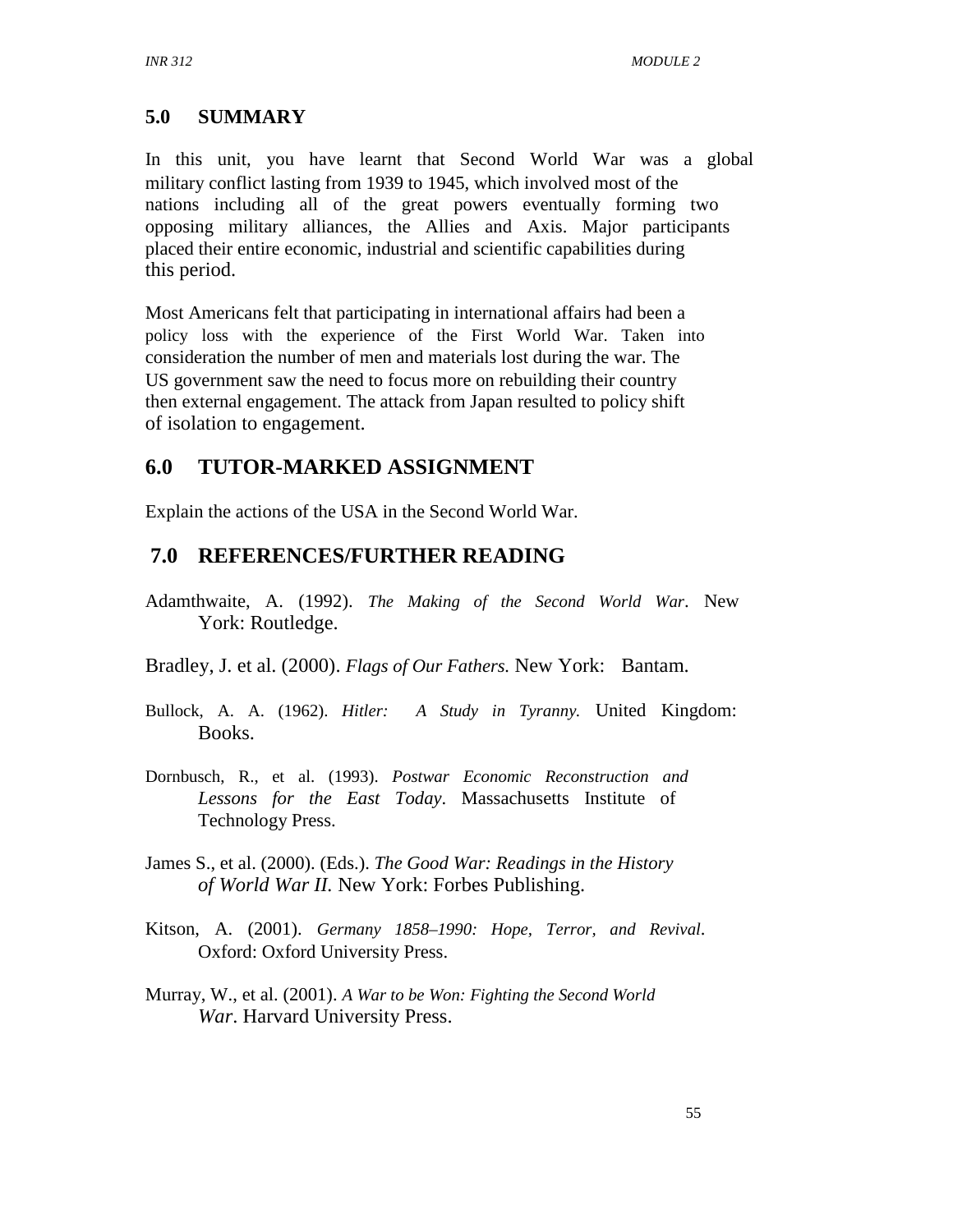- Nicholas, B. (1964) "Germany under Direct Controls: Economic Aspects of Industrial Disarmament 1945-1948", New York: Rutgers University Press.
- Shaw, A. (2000). *World War II Day by Day*. USA: MBI Publishing Company.
- Somerville, D. (2008). *The Complete Illustrated History of World War Two: An Authoritative Account of the Deadliest Conflict in Human History with Analysis of Decisive Encounters and Landmark Engagements*. United Kingdom: Lorenz Books.
- Vladimir, P. (1967). *Money and Conquest; Allied Occupation Currencies in World War II*. Baltimore: Johns Hopkins Press.
- Weinberg, G. L. (1995). *A World at Arms: A Global History of World War II.* Cambridge University Press.
- Zalampas, M. (1989). *Adolf Hitler and the Third Reich in American magazines, 1923–1939*. Bowling Green University Popular Press.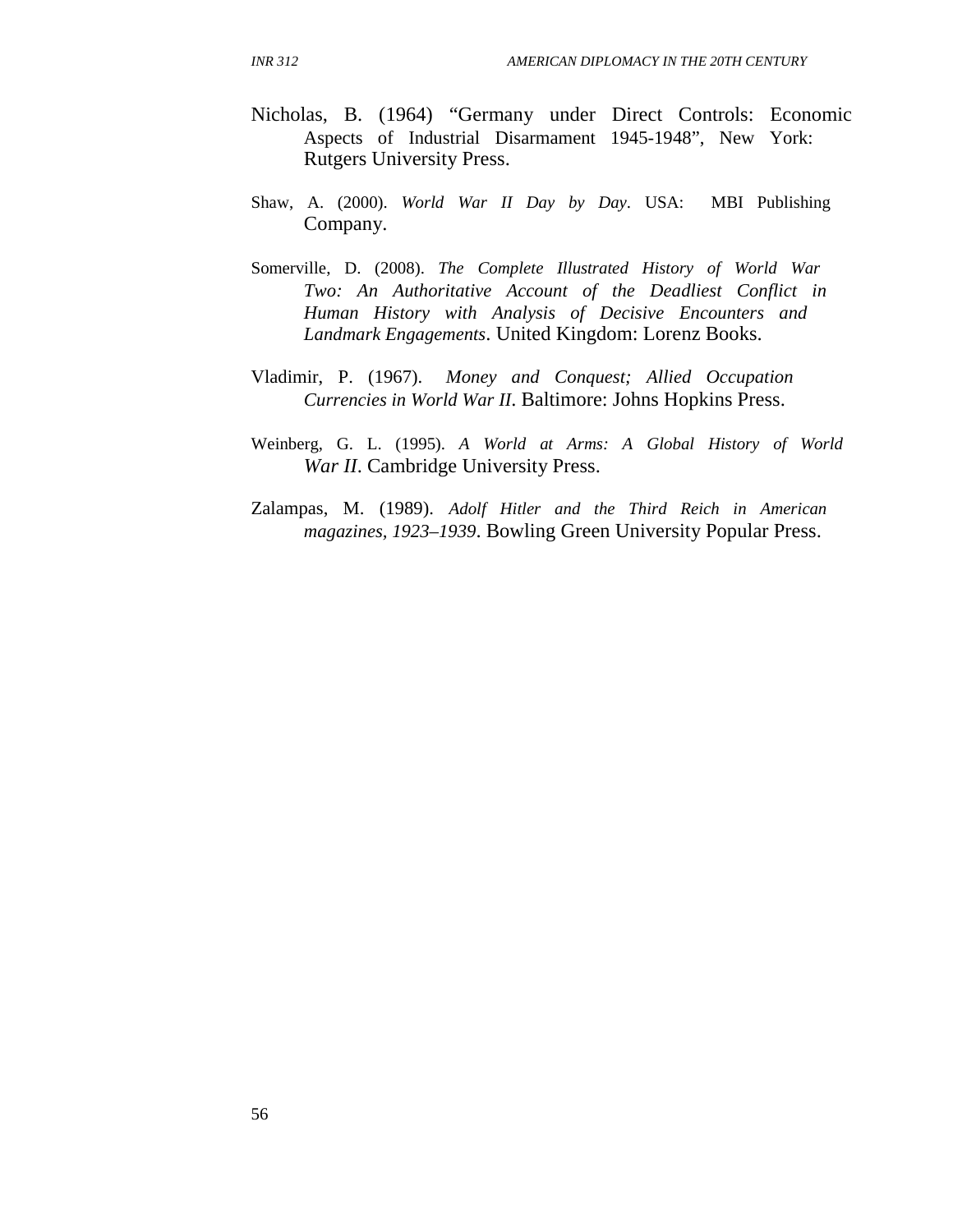#### **UNIT 4 THE RISE OF THE UNITED STATES OF AMERICA**

#### **CONTENTS**

- 1.0 Introduction
- 2.0 Objectives
- 3.0 Main Content
	- 3. 1 The Rise of the United States of America
- 4.0 Conclusion
- 5.0 Summary
- 6.0 Tutor- Marked Assignment
- 7.0 References/Further Reading

# **1.0 INTRODUCTION**

In the previous unit, you were introduced to the role of the United States of America (US) in the Second World War. This unit will further look at how America emerged as a super power after the First and Second World War. The focus of this unit is to examine the factors that contribute to US as a super power.

In its earliest years, the US has behaved as a global power, keeping an eye on the evolution of the global system and serving the world internationally with its military even though it has not always been capable of dispatching great fleets and mighty armies to every corner of the planet. The US has not always boasted about being the world's largest or most influential economy. She has always regarded trade in global terms, generally nudging the world towards economic integration. The US ideology has always been global, which is why the poet Ralph Waldo Emerson wrote of the first shot in the American Revolution as "the shot heard round the world" and as such, Americans have always thought that their religion and political value should prevail over the globe. In this unit, we will look at the factors that contribute to the rise of the US.

## **2.0 OBJECTIVES**

At the end of this unit, you should be able to:

- explain the factors that contributed to the US becoming a super power in the 20th century
- discuss the importance of political, economic, technology, military goals in accessing how powerful a nation is
- develop critical thinking skills, relating to decision making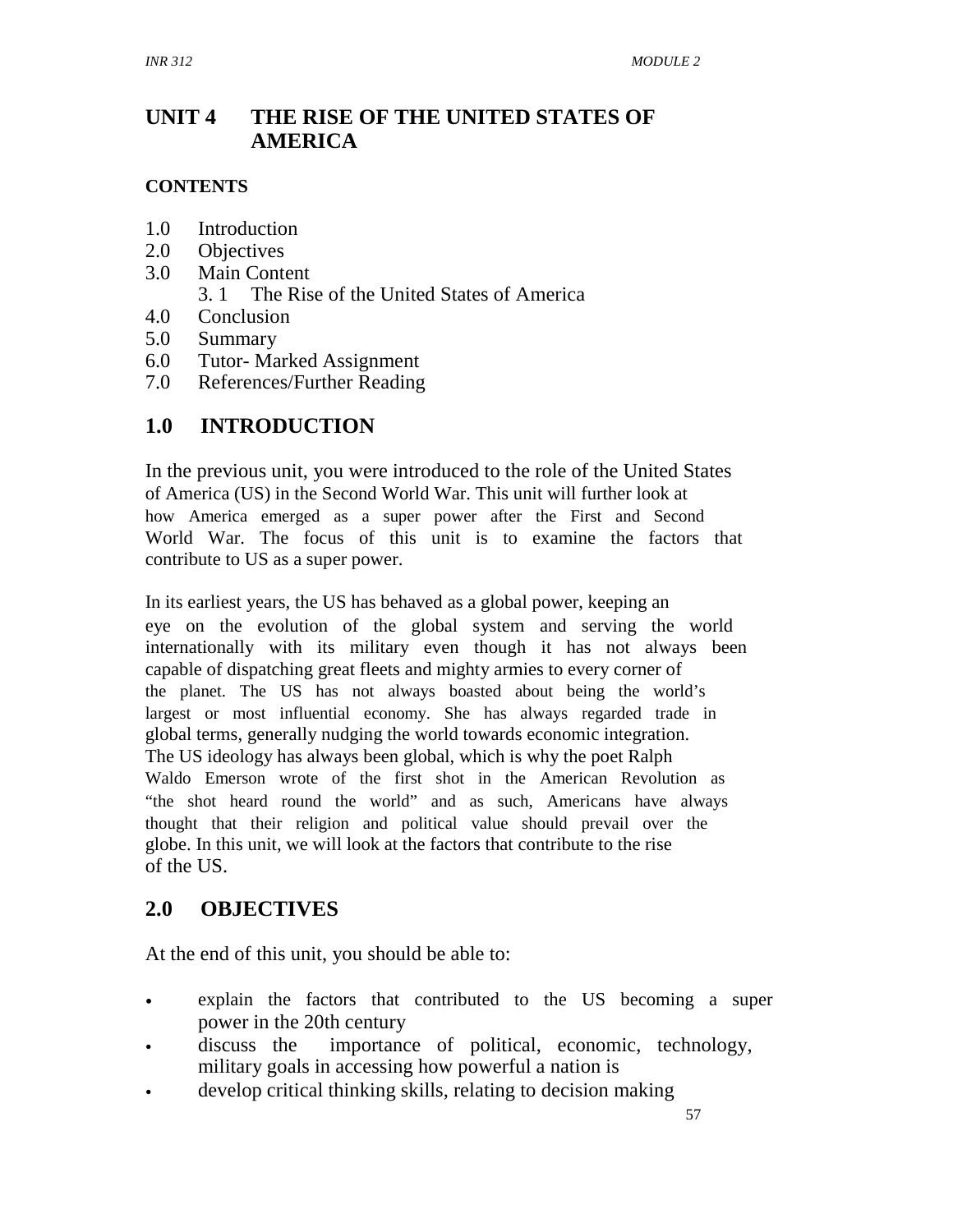define the US relation with the world.

### **3.0 MAIN CONTENT**

#### **3.1 The Rise of the United States of America**

The end of the Second World War saw the collapse of the British Empire. The US foreign policy makers were faced with three options, 1) assist the British Empire, 2)ignore the problem and let the rest of the world go about its business 3) replace Britain and take on the task of enforcing world order. The US tried all the three options, ultimately taking Britain's place as the next super power, therefore shifting from "Pax Britannica" to "Pax Americana."

The US emerged as hegemony at the end of the end of the Second World War. After the Second World War, the US promoted a diversity of institutions spanning the political, economic and security fields; a project that has been described as "remarkable and unprecedented". US officials, we are told, made a self-conscious effort to infuse their creation with a sense of legitimacy and reciprocal consent. This effort can be discerned in particular strategies of delegation, for example under the Marshall plan, when "the US self-consciously attempted to hand over its planning initiative to the European themselves" (Calleo, 1987).

It was not the series of institutions created in the second half of the 1940s possible only because a group of states had already accepted hegemony as the basic organising principle for their sphere of international society. It was within this constituency of allies and only there that the US hegemony came to enjoy reasonable certainly not absolute consent and acceptability. There remains something very distinctive about American action within this post-1945 Western system; it enjoyed recognition not by all the other great powers or by international society in general but only from within its coalitional group.

The rise of the US to superpower status followed from this global outlook. Super power can be defined as a state of a dominant position in the international system, which has the ability to influence events, and its own interests and project power on a world scale to protect their interests. Professor Alice Lyman Miller (Professor of National Security Affairs at the Naval Postgraduate School), defines a superpower as a country that has the capacity to project dominating power and influence anywhere in the world, and sometimes, in more than one region of the globe at a time, and so may plausibly attain the status of global hegemony. In the opinion of Professor Paul Dukes (2010), "a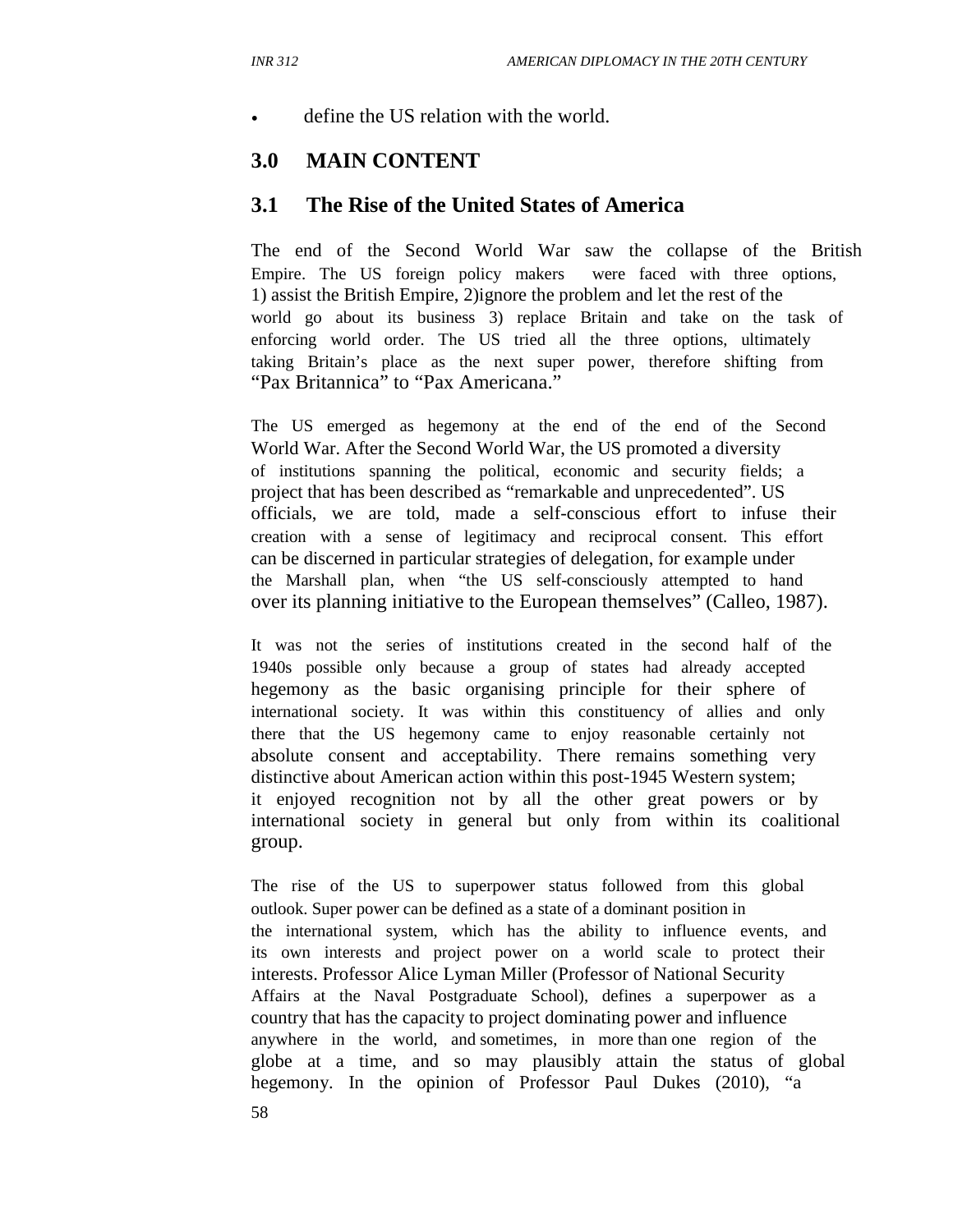superpower must be able to conduct a global strategy including the possibility of destroying the world; to command vast economic potential and influence; and to present a universal ideology."

The rise of the US can be measured along five axes of power: military, economic, political, Technology and cultural.

### **Political**

As a political power, the US exerted her influence as the founding nation of the UN which came into existence on October 24, 1945 when the Charter was ratified by the Republic of China, France, the Soviet Union, the UK, the US as well as a majority of other signatories.

The US is a permanent member of the United Nations Security Council. One of her states hosts the United Nations headquarters. Almost all countries have embassies in Washington and consulates around the country. The US is a superpower with influence in most international organisations around the world. The US also has strong ties with the Western Europe, Latin America, Commonwealth of Nations, and several East Asian countries. She is also home to many large global corporations.

The US also contributed to the Bretton Woods Conference. The goal of the conference was to create a new international monetary and trade regime, which would be stable and predictable. The new system opened world markets, promoted a liberal economy and was implemented through different institutions such as the World Bank and International Monetary Fund. As already mentioned, the US political goals include the acquisition of statehood and independence, legal recognition by others security and survival, peace power and influence. The US is the fourth largest country in the world (after the Soviet Union, Canada & China), with an area of approximately 9.37 million km² .Her democracy had constitutional guarantees for freedom of speech and she allowed the existence of private mass media organs in the hands of civil society where virtually everything is published.

### **Economic**

The US economic relations include, among other things, trade, aid, loan investments, money, balances of payments, trade and other forms of economic activity. Her economy is based on free market economic theory based on supply and demand .She believes that the subsistence of a people is the primary economic goal of her government. She has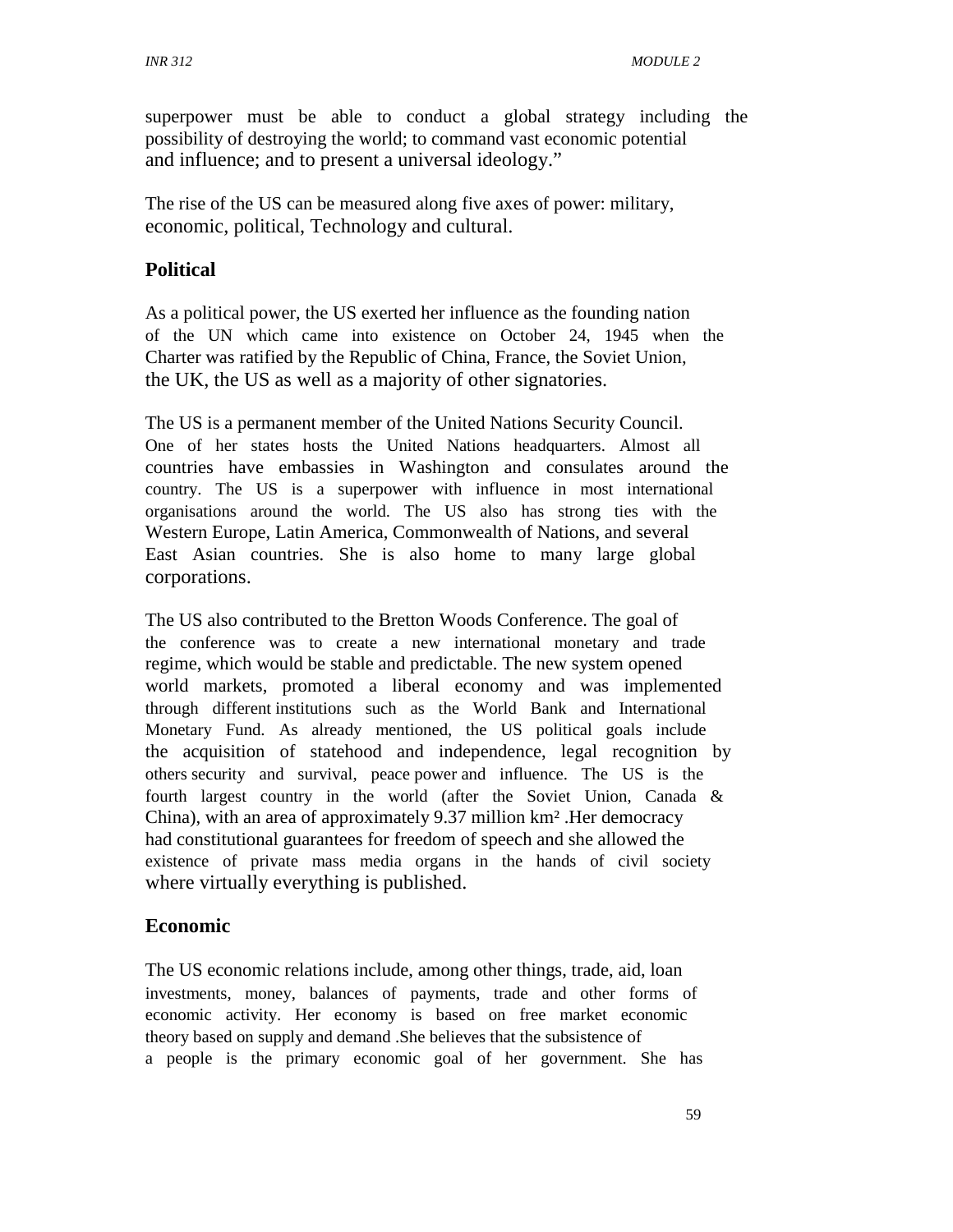sought economic cooperation with other nation in order to enhance her economic status. Her production is determined by customers' demands.

In conclusion, the US is by far the largest economy in the world. She has large resources of minerals, energy resources, metals and timber. Her economy boasts of a larger industrial base. The US dollar was the world dominant reserve currency under Bretton Woods Conference. She supported allied countries' economies via such programmes as the Marshal Plan.

#### **Military**

Military goals are part of the larger political and economic strategy of nations. It is of interest to note that the US is the world's formidable military power. Her military power has the ability to project power around the world. In reality, this requires not only a strong land army but also the air and sealift capabilities to deploy and supply that military in furtherance of national interests as well as public support for doing so. The US has a strong land army. She can boast of both air and sealift capabilities to deploy and supply her military .The emergence of the US as a military power can be traced to the Cold War era, when her army launched an artificial earth satellite in 1958 second to the Soviet Union who launched theirs in 1957. She was the first country to have nuclear weapons and used atomic bombs as seen during the Second World War where US bombed Japan. It went ahead to develop a new kind of atomic bomb called the hydrogen bomb. This was more powerful than the regular atomic bombs.

The creation of NATO (North Atlantic Treaty Organisation) in 1949 during the Cold War period was a major step for the US towards becoming a military power. The US has one of the largest army in the world, one of the two largest and most advanced, air forces in the world. She has military allies in Western Europe (NATO) with their own nuclear weapons.

#### **Cultural**

Cultural relations take place not only because of direct and conscious policies formulated by government but also because people wish to interact with each other in a number of ways. Private citizens, business and governments relate to each other within a transitional community. Among the mutual communications among people and states are the ideological, behavioural, ethical, and value patterns transmitted by international contact through governmental programmes, cross-cultural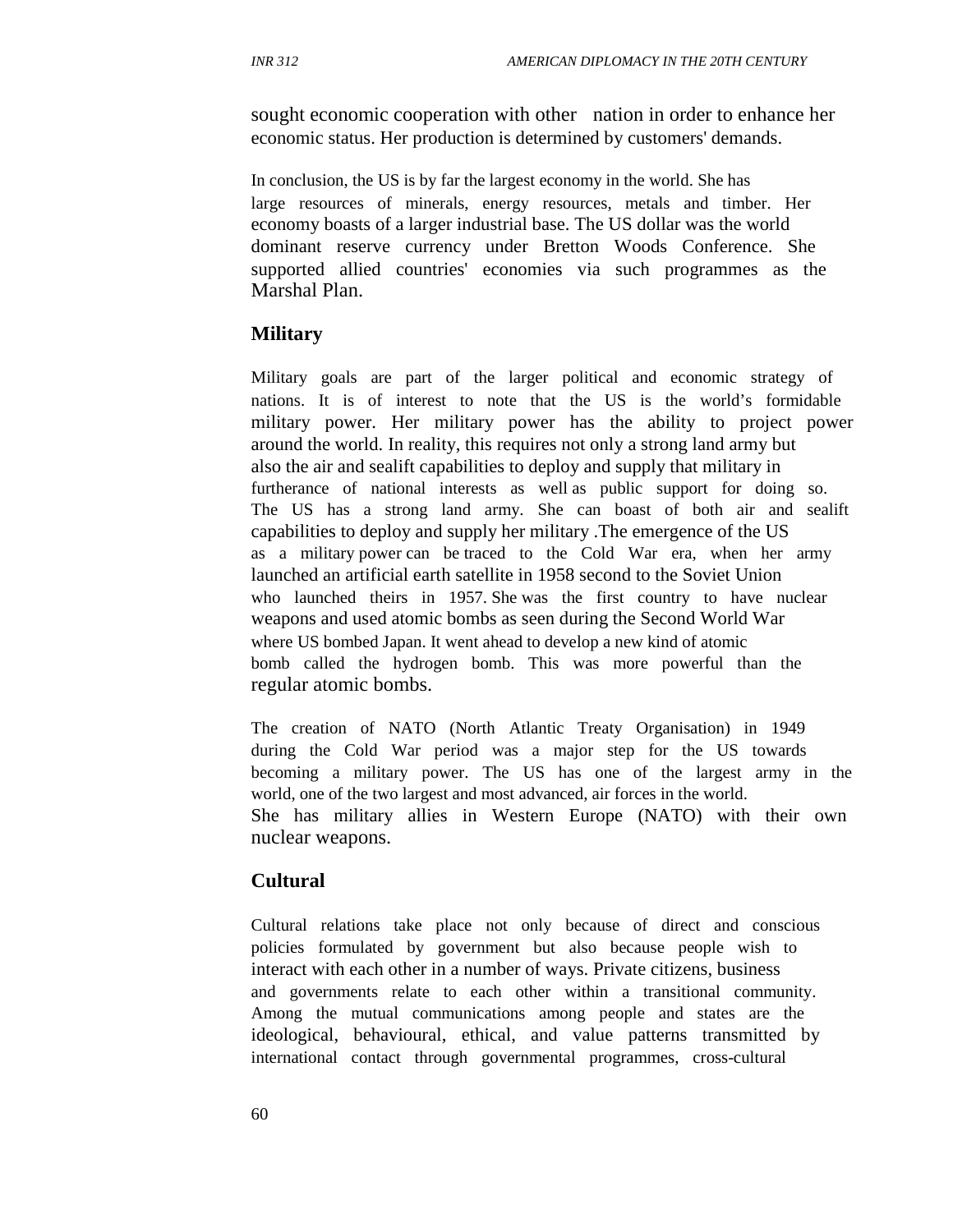relations among those in the arts, the humanities, sciences business and religion.

Clearly among the cultural goals of the US are mutual friendship, understanding, prestige and emulation. The US has been able to pursue them with vigor.

### **Technology**

The US has for long had a reputation as a pioneer ingenious technology from incandescent lights, sewing machines, and cotton gins to telephones, television equipment, computers, airplanes and spaceships. She has contributed to the world body of scientific and technological knowledge range from discoveries about subatomic particles. Earthquake prediction, clues to the origin and evolution of the sun and the planets to breakthroughs in the fight against cancer and heart disease, organ transplantation and substitution, genetic research and new sources of energy. Over the years, the US has been known for her contributions to research in basic and applied science.

#### **SELF-ASSESSMENT EXERCISE**

Is the US a super power? Discuss.

## **4.0 CONCLUSION**

The US was able to emerge as a global power after the Second World War. She was able to achieve this through the development of her political, economic, and social, technological factors. This assisted her to impose and maintain a stable globe order among states in the international system. She created and strengthens leading international institutions in cooperative solutions to economic matters and security threats.

## **5.0 SUMMARY**

In this unit, you have learnt that the US was able to take advantage of her position in the international arena. The US was able to emerge as a super power after the Second World War. She was able to use her position in the international system to influence events and its own interests and project her power on a world scale to protect their interest. The US continues to enjoy substantial, albeit qualified, primacy in international affairs, but without this currently translating into hegemony in any of the above forms. Indeed, most analysts would probably dismiss any idea of an American hegemony-understood as a condition of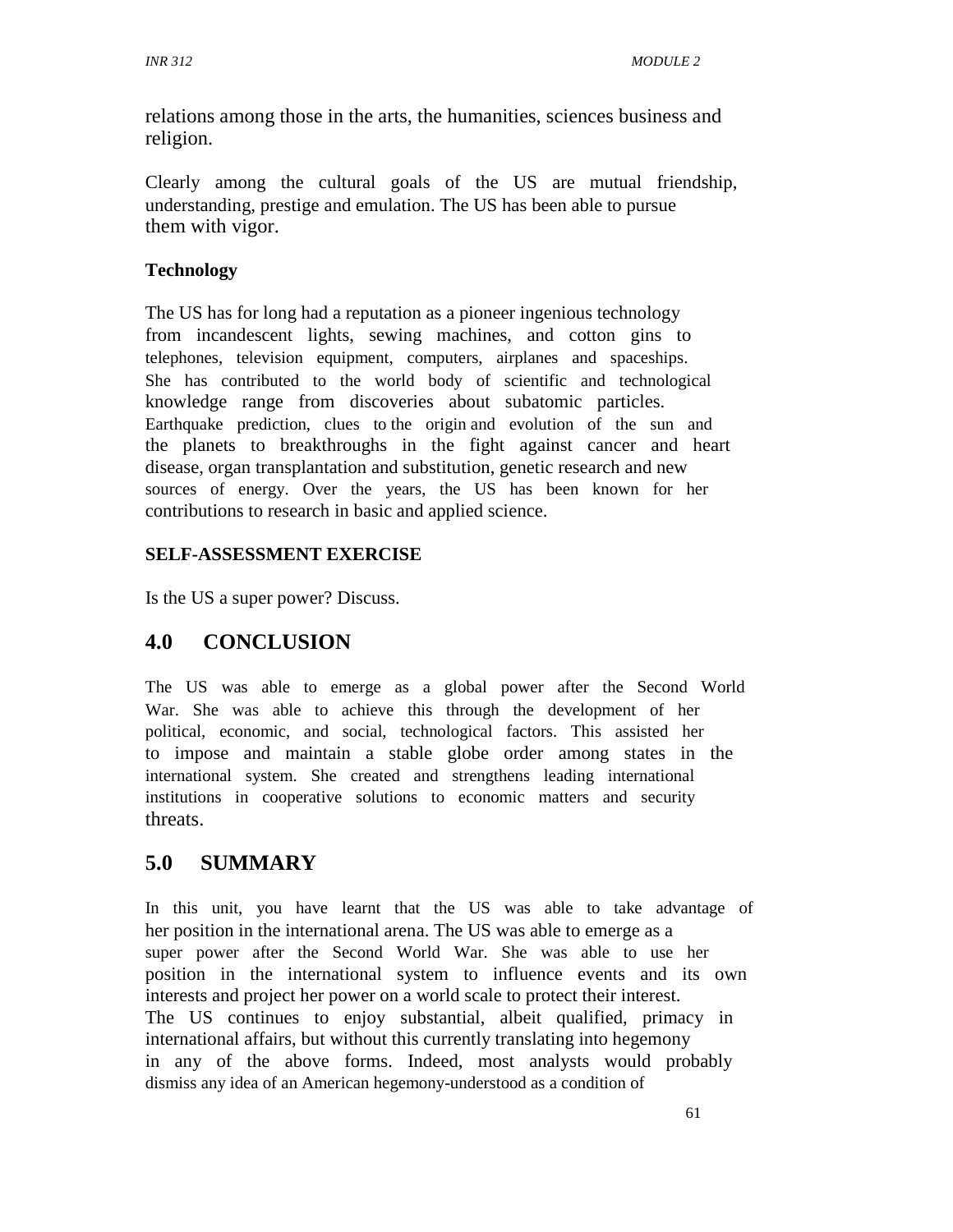legitimate US leadership within international society-as largely unattainable in present conditions.

### **6.0 TUTOR-MARKED ASSIGNMENT**

Is economic might responsible for the rise of America in the 20th Century?

### **7.0 REFERENCES/FURTHER READING**

- Aaron, R. (1974). *The Imperial Republic: The United States and the World, 1945-1973* .Cambridge: Wintherop.
- Bennett, R. (1972). *Behind US Foreign Policy*. New York: Mentor Books.
- Brzezinski, Z. (1997). *The Grand Chessboard: American Primacy and Its Geostrategic Imperatives.* New York: Basic Books.
- Callahan, P. (2004). *Logic of American Foreign Policy: Theories of America's world Role.* New York: Pearson Longman.
- Calleo, D. (1987). *Beyond American Hegemony: The Future of America Alliance*. Brington: Wheatsheaf.
- Geoffrey, B. (1978). *The Rise of the United States to World Power 1867to 1917.* London: Oxford Press.
- Ikenberry, J. (2001). *After Victory: Institutions, Strategic Restraint, and the Rebuilding of Order after Major Wars*. Princeton NJ: Princeton University Press.
- Ikenberry, J. (2006). *Liberal Order and Imperial Ambition*. Cambridge: Polity.
- Dumbbell, J. (1997). *American Foreign Policy: Carter to Clinton*. New York: Palgrave Macmillan.
- Kennedy, P. (1988). *The Rise and Fall of the Great Powers*. USA: Random House.
- Ogonor, M. (1998). *The Power of the Republic Strategic Policies and International Relations Volume One*. Nigeria: Rivers State Newspaper Corporation.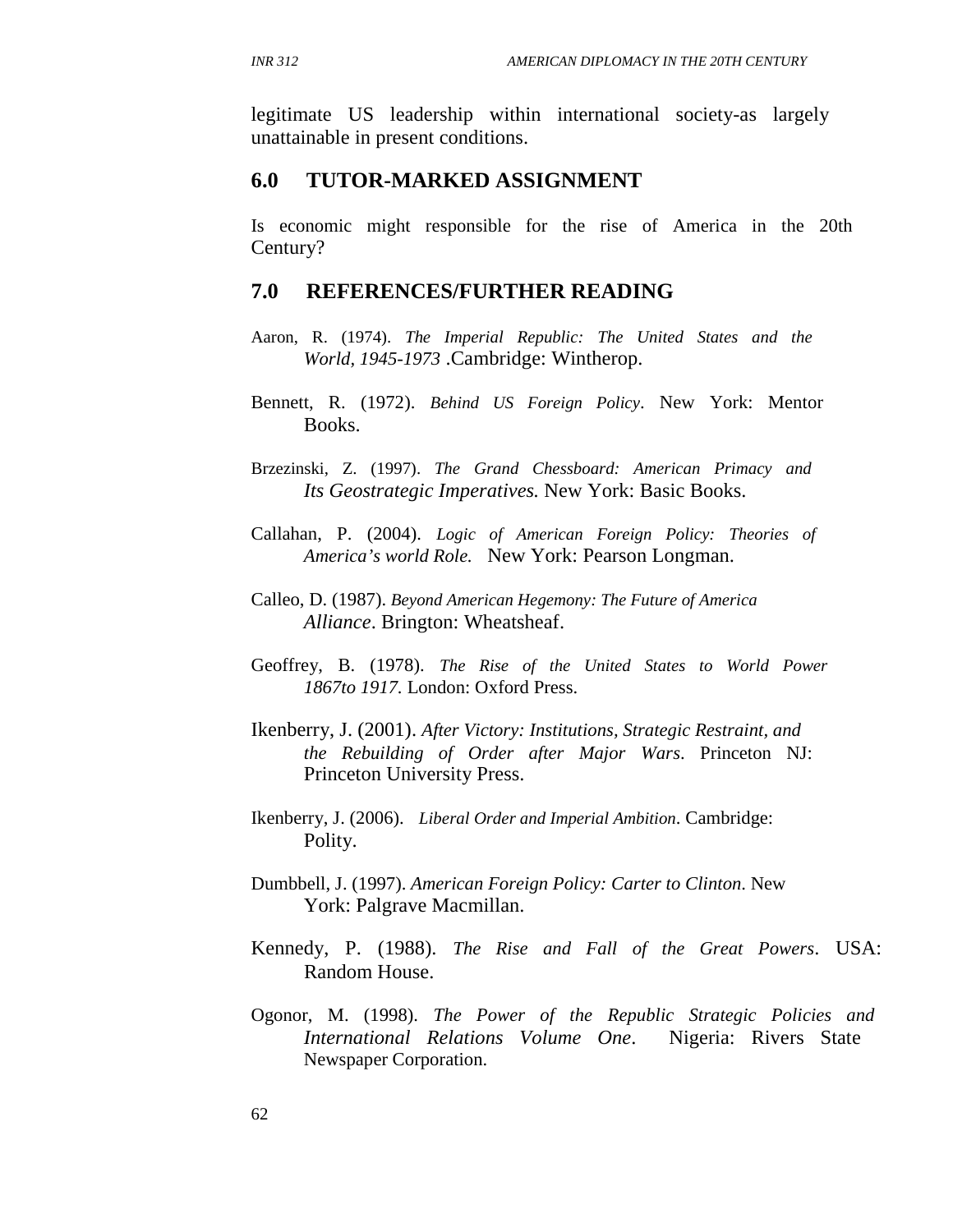### **MODULE 3 HEGEMONIC EXPLOITS OF AMERICA IN THE 20TH CENTURY**

Unit 1 Unit 2 Unit 3 Unit 4 The Concept of National Interest National Interest and American Diplomacy in the Vietnam War National Interest and American Diplomacy in the Afghanistan War National Interest and American Diplomacy in Cuban Missile Crisis Unit 5 America and the Cold War Era

# **UNIT 1 THE CONCEPT OF NATIONAL INTEREST**

## **CONTENTS**

- 1.0 Introduction
- 2.0 Objectives
- 3.0 Main Content
	- 3.1 The Concept of National Interest
- 4.0 Conclusion
- 5.0 Summary
- 6.0 Tutor- Marked Assignment
- 7.0 References/Further Reading

# **1.0 INTRODUCTION**

In this unit, our focus would be on what national interest is. It also believed that independent state must serve its national interest even as others are also seeking to do the same thing. National interest, often referred to in French as *tuison d'état* can be defined as a country's goal and ambition, it could be economic, military/political or cultural. The overriding primary objective is the survival of the state and security with pursuit of wealth, economic growth and power. In this unit, we will look at what national interest is.

# **2.0 OBJECTIVES**

At the end of this unit, you should be able to:

- define national interest
- differentiate between contrasting perspectives within political actors who engage themselves in the international system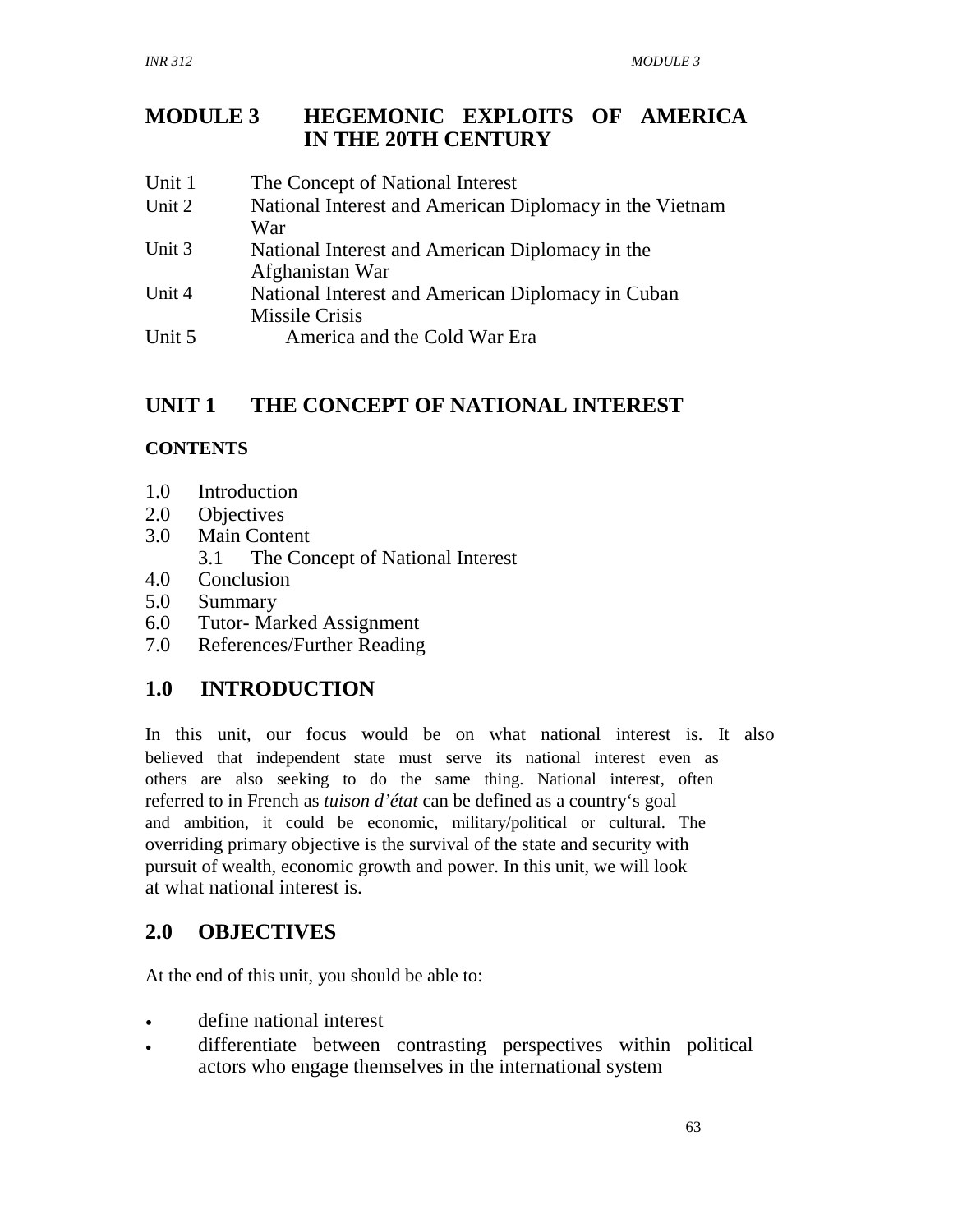- explain how contemporary international politics has influenced decisions nations take on behalf of their population
- discuss the dynamics of contemporary international politics as well as forces for change and continuity.

# **3.0 MAIN CONTENT**

# **3.1 The Concept of National Interest**

The history of the concept of national interest can be traced to Niccolo Machiavelli who first elevated the interest of the state above that of religion or morality upon which rulers earlier justified their actions. However, the history of the practice is traced to France under Chief Minister, Cardinal Richelieu during the 30 years war. In this war, France intervened on the side of the Protestants, sacrificing its own Catholicism just to block the increasing power of the holy Roman Emperor. With Richelieu's prompting, Jean de Silhon upheld and defended the concept *of raison d'état* as "a means between what conscience permits and affairs required." However, the concept and practice of national interest took over the justification of actions of rulers, as the state then ceased to be derived from the divine order, but instead became subject to its own particular necessities. States began to embark on aggression, wars and imperial ventures in the national interest, and soon the Realist School engaged in propagating the idea of pursuing foreign policy based on national interest, instead of the old basis of religion, morality or tradition.

The concept of national interest is used in both political analysis and political action. As an analytical tool, it is employed to describe, explain or evaluate the sources or the adequacy of a nation's foreign policy. As an instrument of political action, national interest serves as a means of justifying, denouncing or proposing policies. Both usages in other words, refer to what is best for a national society. They also share a tendency to confine the intended meaning to what is best for a nation in foreign affairs. In a democracy, the national interest is simply the set of shared priorities regarding relations with the rest of the world .It is broader than strategic interests though they are part of it. It can include values such as human rights and democracy, if the public feels that those values are so important to its identity that is willing to pay a price to promote them.

National interest has longer history as an instrument of action than as a tool of analysis. According to a historian who traced past use of the term, political actors made claims on behalf of the national interest as early as the 16th century in Italy and the 17th century in England. Bear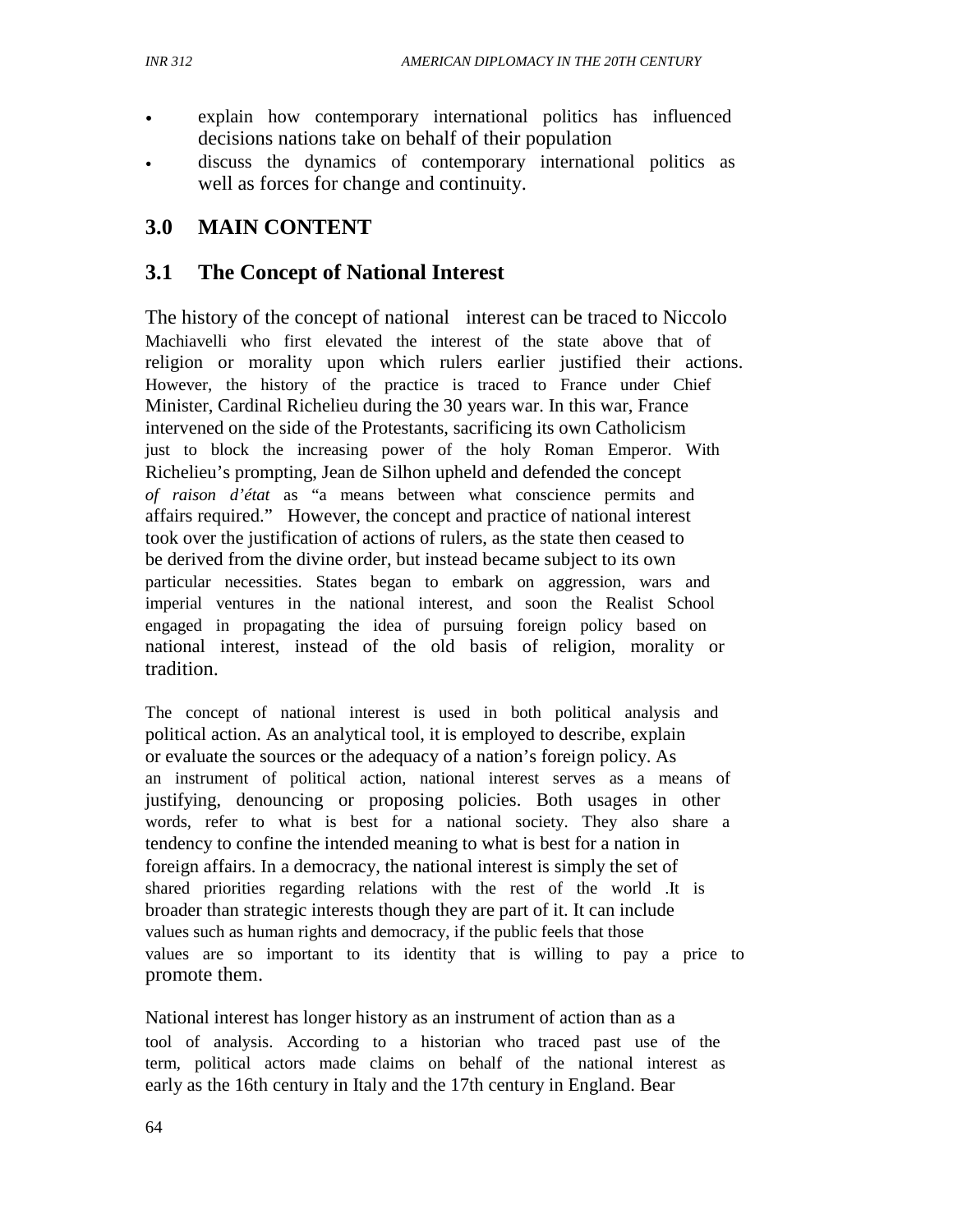(1934) also found that the term "national interest" has been extensively employed by Americans since the establishment of the constitution.

Hans Morgenthau whose works advance a realist theory of international politics founded on the concept of national interest. Interest is the perennial standard by which political action must be judged and directed. Morgenthau (1948) therefore emphasised that the objectives of a foreign policy must be defined in terms of the national interest. National Interest is whatever the officials of a nation seek to preserve and enhance. As two leading spokesmen for this approach put it, "national interest is what the nation, that is, the decision maker decides it is." (Furniss & Snyder, 1955).

Mac Ogonor (1998) defines national interest as the goals and ambitions a country pursues in the international system. It is multi-faceted; primary is the state's survival and security. Also important is the pursuit of wealth and economic growth and power. Most states especially in modern times, regard the preservation of the nation's culture as of great importance. Momoh (2005) simply posits, "National interest is the interest of the nation." He added that national interest is not to be determined by a government official or an outfit in the president's office, or by the judiciary, or even the legislature. The national interest of a state at present is a multi-faceted conception; primary is the state's survival and security. Also important is the pursuit of wealth and economic growth and power. Many states especially in modern times regard the preservation of the nation's culture as of great importance. From this simple definition, it is obvious as earlier noted that the national interest of a nation coordinates and systematically integrates the nation's domestic and foreign policies.

For Brookings Institute, national interest is the general and continuing ends for which a nation acts. However, not all state actions qualify as national interest. Dudley was of the view that national interest is whatever the professionals who manage the state's external relations say it is. This is an abandonist conceptualisation, dangerously leaving everything to the bureaucrats, forgetting public opinion, the intelligentsia, the private sector, ruling elite and so on, in a democratic setting.

National interest can be conceived as being the aggregation of the primary demands of a nation's citizens abroad on its political leaders, introducing core values as security, welfare and social justice. National interest constitutes core values such as social welfare of citizens, national survival and security as well as social justice emphasises ethical values as critical components of the national interest of a nation. Roy Jones sees national interest as …a term used in political debate within a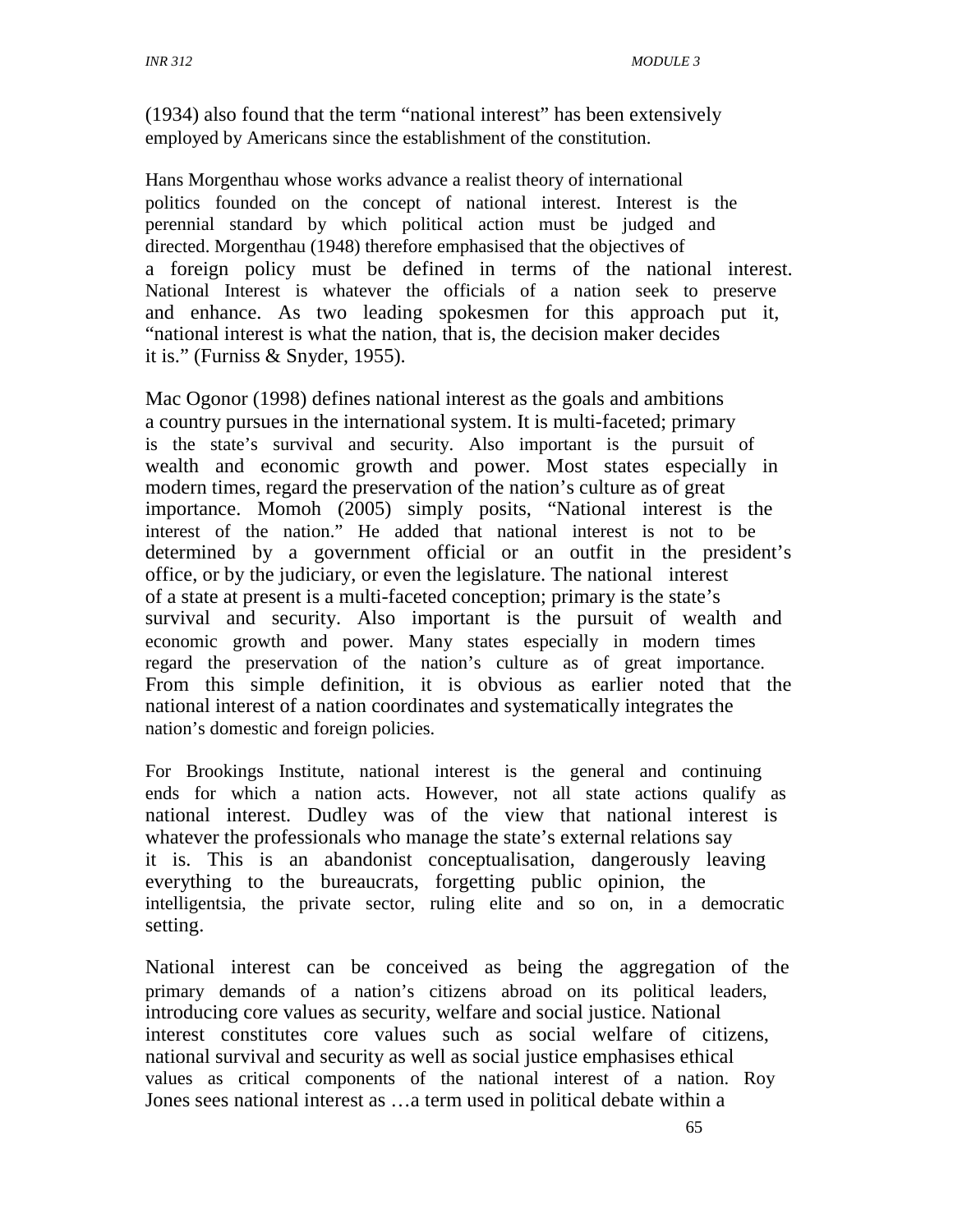country to signal the case that the item of policy suggested will bring benefits not merely of its proponents but also to its opponents. The message in Jones' definition is that national interest must benefit both the domestic and foreign environments.

A foreign policy geared towards pursuing the national interest is the foundation of the realist school of international relations. The realist school reached its greatest heights with the practice of the balance of powers, which amounted to balancing the national interest of several great and lesser powers. The global structure of any nation's foreign relations reveals, in a more concrete manner, the relationship between foreign policy and international relations. The global structure lays down the blue print of the nation's national interest as they exist in different nations and regions of the world.

It is believed that nation state must serve its national interest even as other states are also seeking to do the same. An extreme view of fact is that the service of the national interest is a zero sum game, which global resources are evenly and totally divided up among the states in the international community. States can only rise on their shares at the expense of another. This view also puts one state or group of likely situated states against each other, which is "us" against "them"-a necessary conflict or competitive systems. This can be viewed in another way. The satisfaction of all national interests may be pursued in a positive sum-game, that is, all nations can share equally the surplus global resources since there is enough to go round. This view leads to the perception of a "one for all" and "all for one" position, which is the basis for friendship and cooperation.

Morgenthau (1948) believes that the argument concerning the national interest is vague and encompasses the whole world of nations. In an age of total war he said the national interest of a nation must be defined in terms compatible with other nations within the global community of nations. The concept of national interest pre-supposes neither a naturally harmonious peaceful world nor the inevitability of war because of the pursuit by all nations of their national interest. Quite to the contrary, Morgenthau argued that national interest assumes a continuous conflict and threats of war to be minimised through the continuous adjustment of conflicting interests by diplomatic action.

Examining it from the realist perspective, states are actors in global politics with separate national interests in a world without a central authority to regulate their activities. In such a world, states are often assumed rational or purposive actors pursuing various objectives understood to be consistent with their separate interests. The global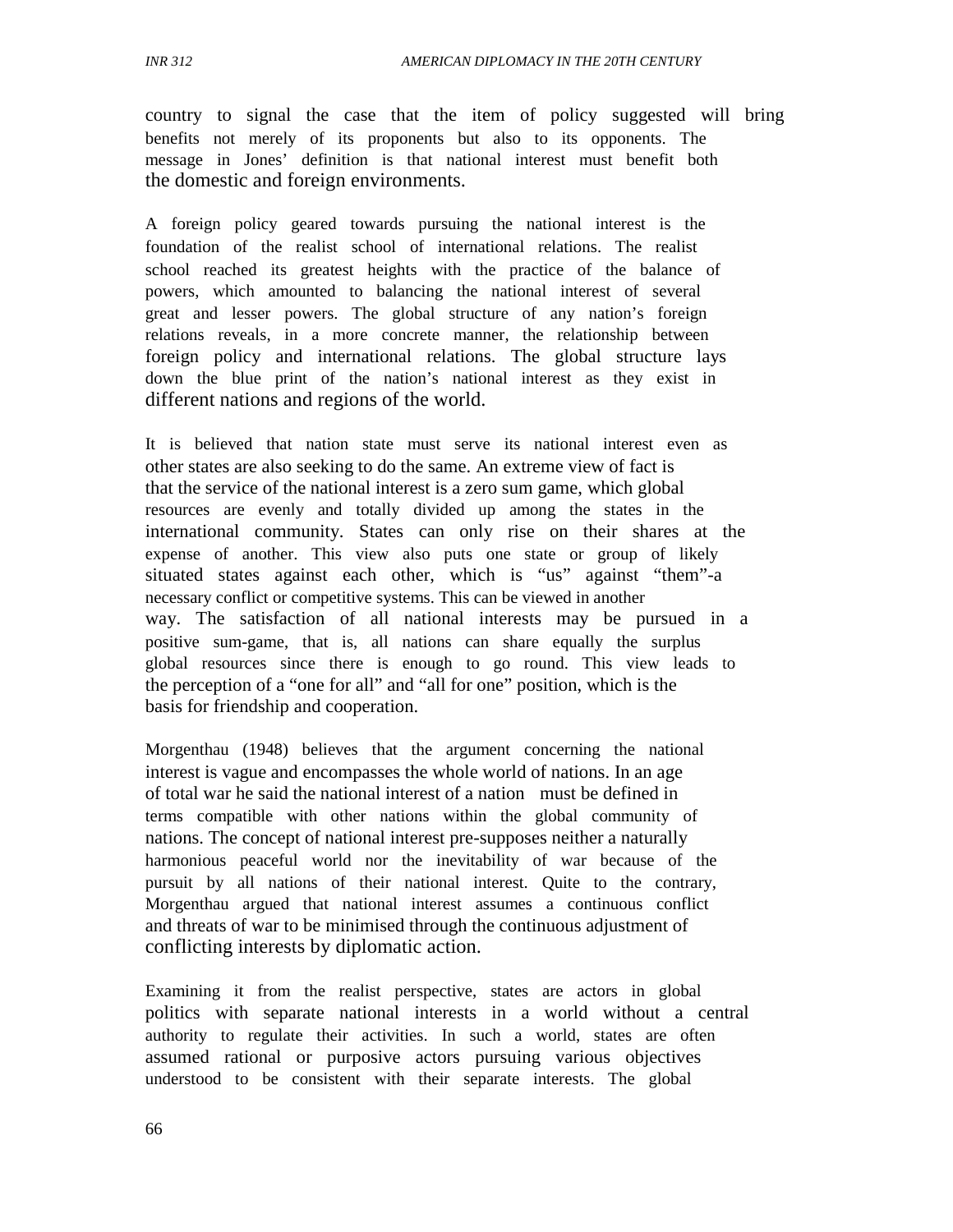*INR 312 MODULE 3* 

system presents opportunities for states to handle their job. It is a rhetorical device designed to justify the pursuit of a controversial policy.

National survival as a state is the minimum objective sometimes referred to as a core or vital interest common to all states. Survival as a state implies maintenance of its sovereign status. State is economic vitality and prosperity. In the world of fierce competition for scarce resources with emphasis on power politics and winner takes all tendencies, nations that do not in fact have robustly debated, well articulated and focused national interest have the course of being neglected in the scheme of things. These nations will actually lack the necessary focus and steam to excel vis-à-vis nations that laboured to put such corpus of national interest in place. However, Zimako rightly asserts that without national interest foreign policy is void. Economic prosperity is not only sought on behalf of citizens of a society, it is an important source of power in international affairs. Preservation of a society's core values can also be a vital interest in some nations. It could be democratic values .They are key elements of national identity. They not only reflect in the structure and functioning of the political system but also help in answering the question "who are we, and what do we stand for."

According to Zimako, national interest refers to the totality of interests of individuals and groups within a given nation… Even then, the impact of culture is highlighted either directly or indirectly. This mode of viewing national interest reminds us of two things. The first is that national interest cannot be the exclusive property of the political ruling elite, the incumbent chief Executive. Instead, it must accommodate the interest of all. The second is the role of (national) culture in national interest articulation.

From the above diverse definition, we can distil the meaning of national interest in these words: national interest comprises of the total gamut of those demo-based values articulated and pursued by a state to ensure, protect, and promote its survival, security, sovereign independence, peace, culture, development, power, and greatness. It also comprises the welfare and happiness of its people, while joining efforts and resources with other states to pursue mutually beneficial regional and global goals of peace, security, development and just order.

### **SELF-ASSESSMENT EXERCISE**

What are the primary motives of the states when pursuing their interest?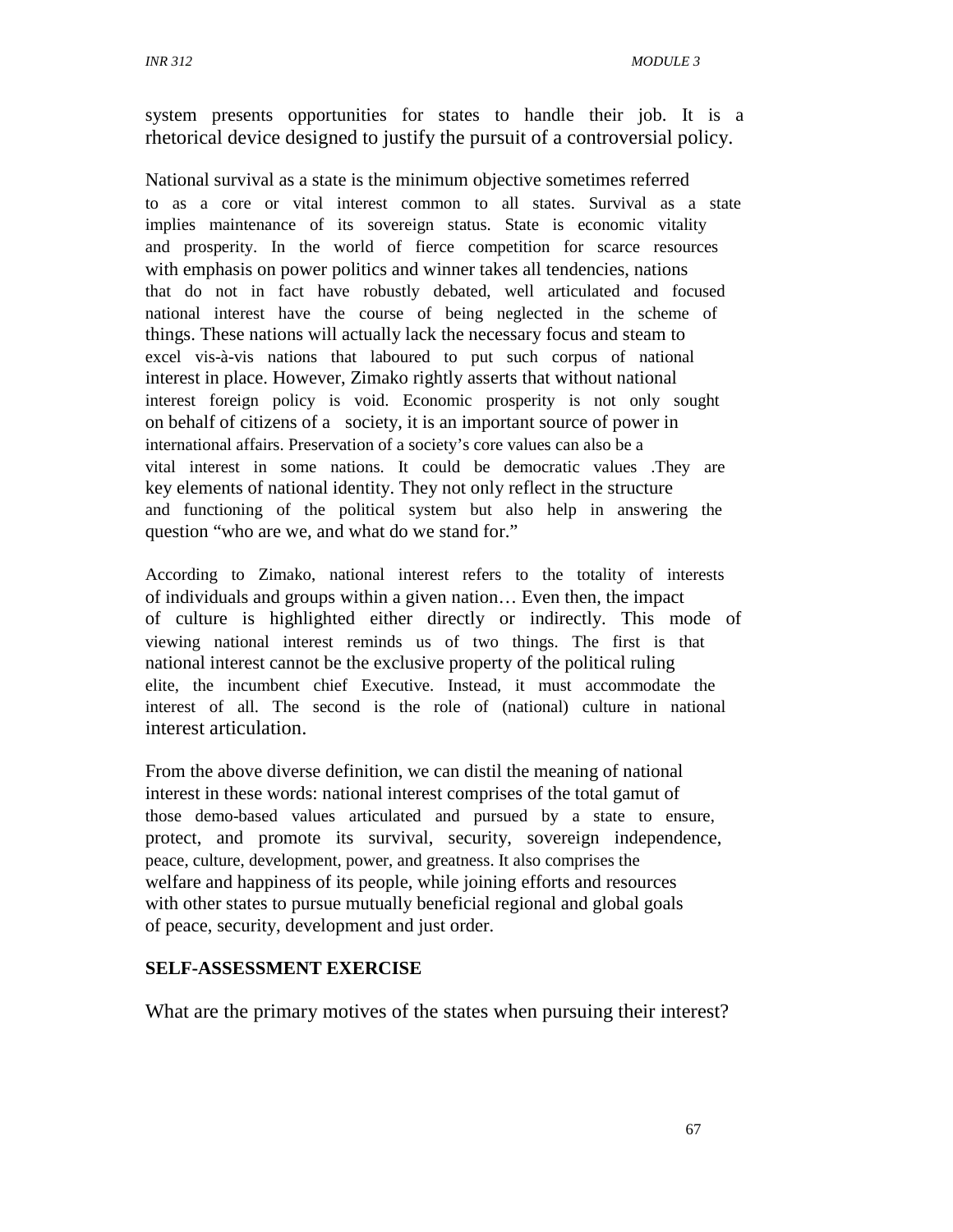# **4.0 CONCLUSION**

Even though we have not offered a concrete definition of national interest in this course, and we do not advocate for the best definition of national interest, it can still be said that national interest comprises of the total gamut of those demo-based values articulated and pursued by a state to ensure, protect and promote its survival, security, sovereign independence, peace culture, development power and greatness. It encompasses the welfare and happiness of its people, while joining efforts and resources with other states to pursue mutually beneficial regional and global goals of peace, security development and just order.

# **5.0 SUMMARY**

In this unit, you have been introduced to the concept of national interest. National interest is the guiding principle for the policy making behavior of the governing elite. It coordinates and systematically integrates domestic and foreign policies. It is central to the continued survival of a nation and its people. Nations premise their national peace, security, development, greatness as well as the welfare and happiness of their citizens on knowledge and research and in which governance draws its nutrients from knowledge and competence.

# **6.0 TUTOR-MARKED ASSIGNMENT**

Discuss the relevance of national interest in international politics.

# **7.0 REFERENCE/FURTHER READING**

- Beard, A. (1934). *The Idea of National Interest: An Analytical Study in American Foreign Policy*. New York: Macmillan.
- Church, W.F. (1973) *Richelieu and Reason of State*. Princeton: Princeton University Press.
- Furniss, E. S. & Snyder, R. C. (1955). *An Introduction to American Foreign Policy*. New York: Rinehart.
- Harrington, F. (1950). "Bend's idea of National Interest and New Interpretations." *American Perspective* IV, 345.
- James, D. (1985). *The Politics of American Foreign Policy*. New Jersey, Englewood Cliff: Prentice-Hall Inc.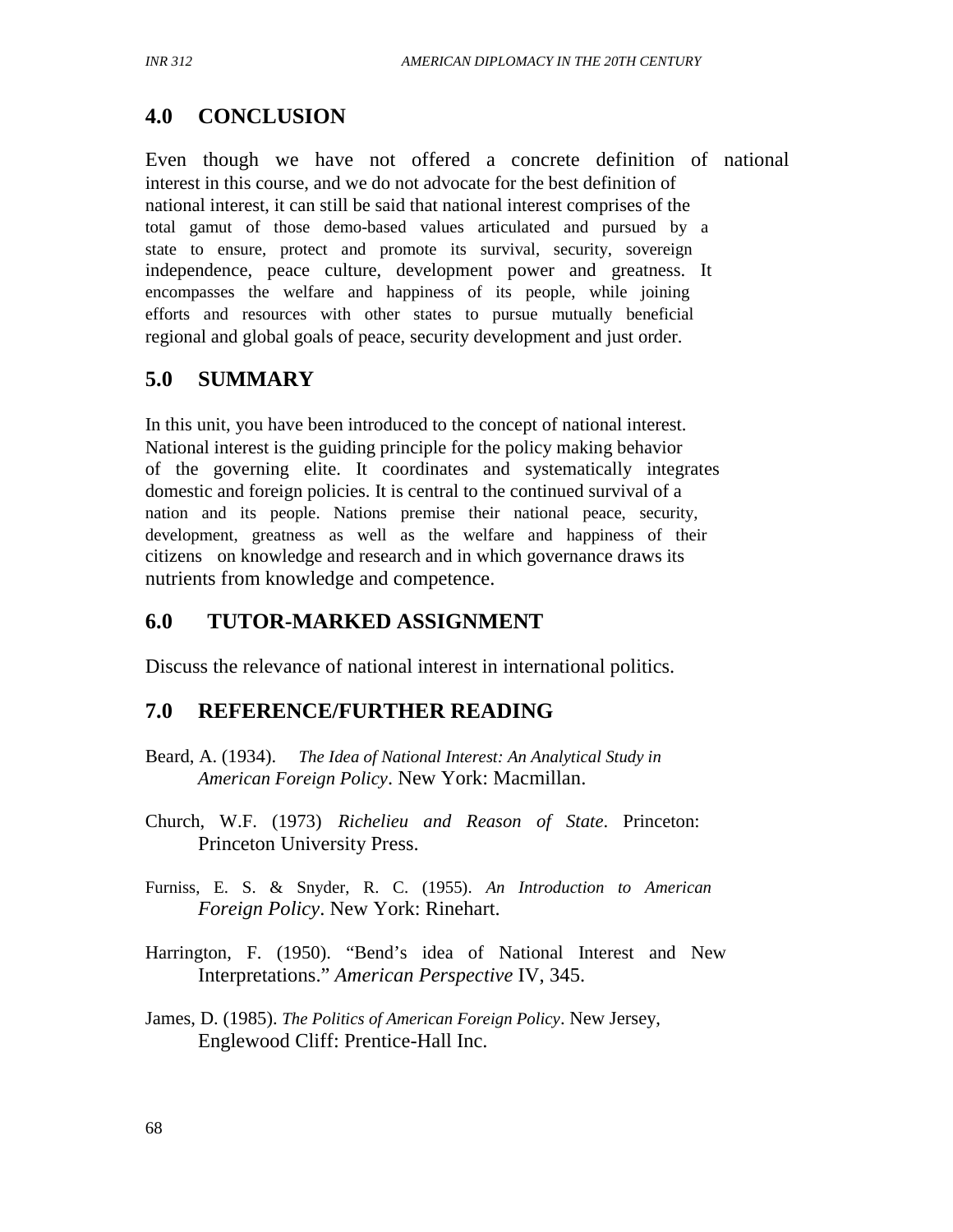- Marshall, C. (1959). "The National Interest." In Robert A. Goldwin et al, (Eds.) *Readings in American Foreign Policy.* New York: Oxford University.
- Morgenthau, H, (1952). "Another Great Debate: The National Interest of the United States American." *Political Science*, Vol. 66 (4): 961- 98.
- Morgenthau, H. (1948). *1954 Politics among Nations: The Struggle for Power and Peace.* New York.
- *The Concise Oxford Dictionary of Politics*. Oxford University Press.
- Walter C. T. (Ed). (2003). *A Handbook of International Relations*. London: Simmons Sage Publications.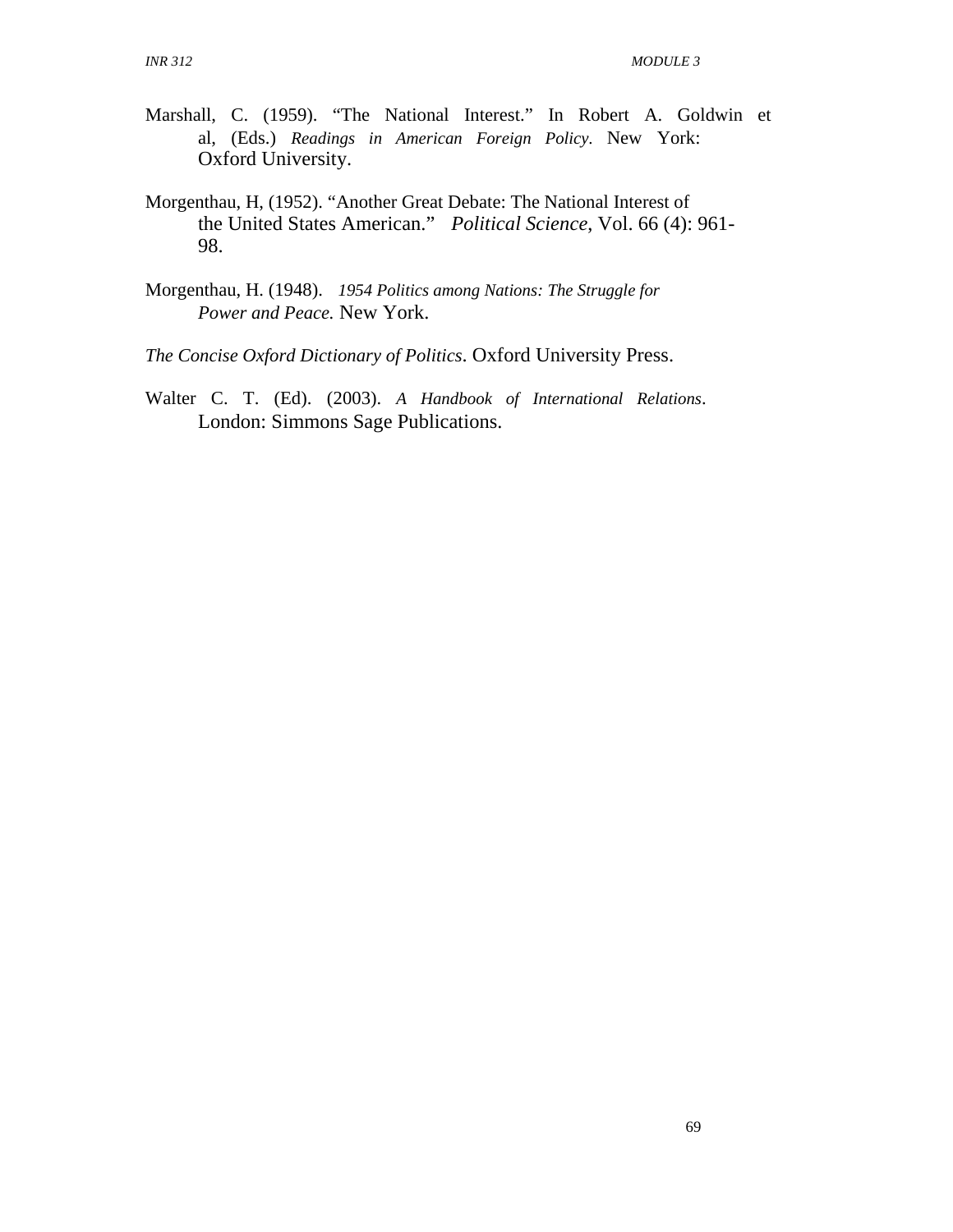# **UNIT 2 NATIONAL INTEREST AND AMERICAN DIPLOMACY IN THE VIETNAM WAR**

### **CONTENTS**

- 1.0 Introduction
- 2.0 Objectives
- 3.0 Main Content
	- 3.1 The Vietnam War

3.2 The Aftermath of the Vietnam War on the Domestic Policy of the United States of America

- 4.0 Conclusion
- 5.0 Summary
- 6.0 Tutor- Marked Assignment
- 7.0 References/Further Reading

# **1.0 INTRODUCTION**

In this unit, attempt will be made to introduce you to the role of the United States of America (US) in the Vietnam War. The Vietnam War was a cold war era military conflict that occurred in Vietnam, Laos, and Cambodia from 1 November 1955 to the fall of Saigon on 30 April 1975. This war followed the First Indochina War and was fought between North Vietnam, supported by its communist allies, and the government of South Vietnam supported by the US and other anticommunist nations. The Viet Cong, a lightly armed South Vietnamese communist-controlled common front largely fought a guerrilla war against anti-communist forces in the region. The Vietnam People's Army (North Vietnamese Army) engaged in a more conventional war at times committing large units into battle. The US and South Vietnamese forces relied on air superiority and overwhelming firepower to search and destroy operations involving ground forces, artillery and airstrikes. The US government involvement in the war was seen as a way to prevent a communist takeover of South Vietnam and part of their wider strategy of containment. The North Vietnamese government viewed the war as a colonial war, fought initially against France, backed by the US and later against South Vietnam, which it regarded as a US puppet state. In this unit, we shall discuss how the US got involved in the Second World War.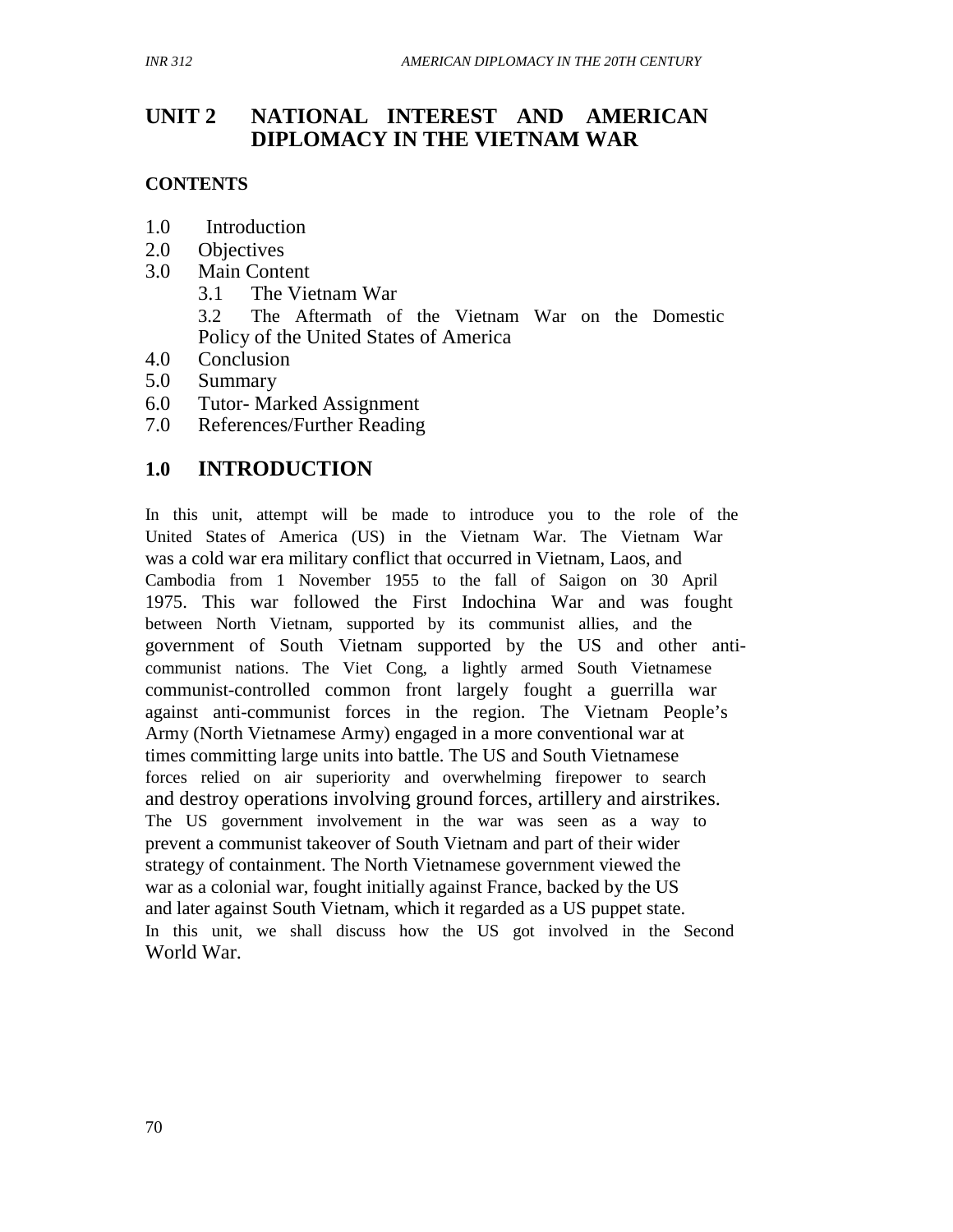# **2.0 OBJECTIVES**

At the end of this unit, you should be able to:

- discuss the US foreign policy-making process and how this affects foreign policy output
- analyse news reports and official US government statements regarding the US foreign policy
- discuss the US foreign policy during notable global events.

# **3.0 MAIN CONTENT**

# **3.1 The Vietnam War**

The involvement of the US in the Vietnam War began at the end of the World War II and lasted for almost 30 years with the evacuation of American embassy personnel from Saigon at the end of April 1975. It covered six administrations from Truman's to Ford's. It produced a foreign policy to defeat for the US.

President Roosevelt gave the first hint of American interest in Indochina with his preference for an international trusteeship arrangement over the countries that today are Cambodia, Laos, and Vietnam near the end of World War II. The events of the immediate postwar years and rise of the Cold War propelled the US in a different direction.

The Truman administration had serious reservations about identifying itself with colonialism. However, the Soviet actions towards Eastern Europe, Communist success in China and uncertainty of the political leanings of Ho Chi Mini-the leader of the Vietnamese independence movement, the US had to assume distinctly pro-French neutrality. As a result, Truman began providing clandestine economic and military assistance to France in the late 40s in the war against the Vietminh (followers of Ho Chi Minh).

With the outbreak of the Korean War, (this seemed to confirm Washington's suspicions about soviet global intentions), American involvement deepened. \$133 million of military hardware was committed to the French for Indochina and another \$50million was sent in economic and technical assistance to the governments that they had established. Throughout his administration, the US provided more and more military and economic assistance until America aid constituted 40 per cent of the War's total cost.

The Eisenhower administration took the rationale for American involvement one step further by invoking much of the language of the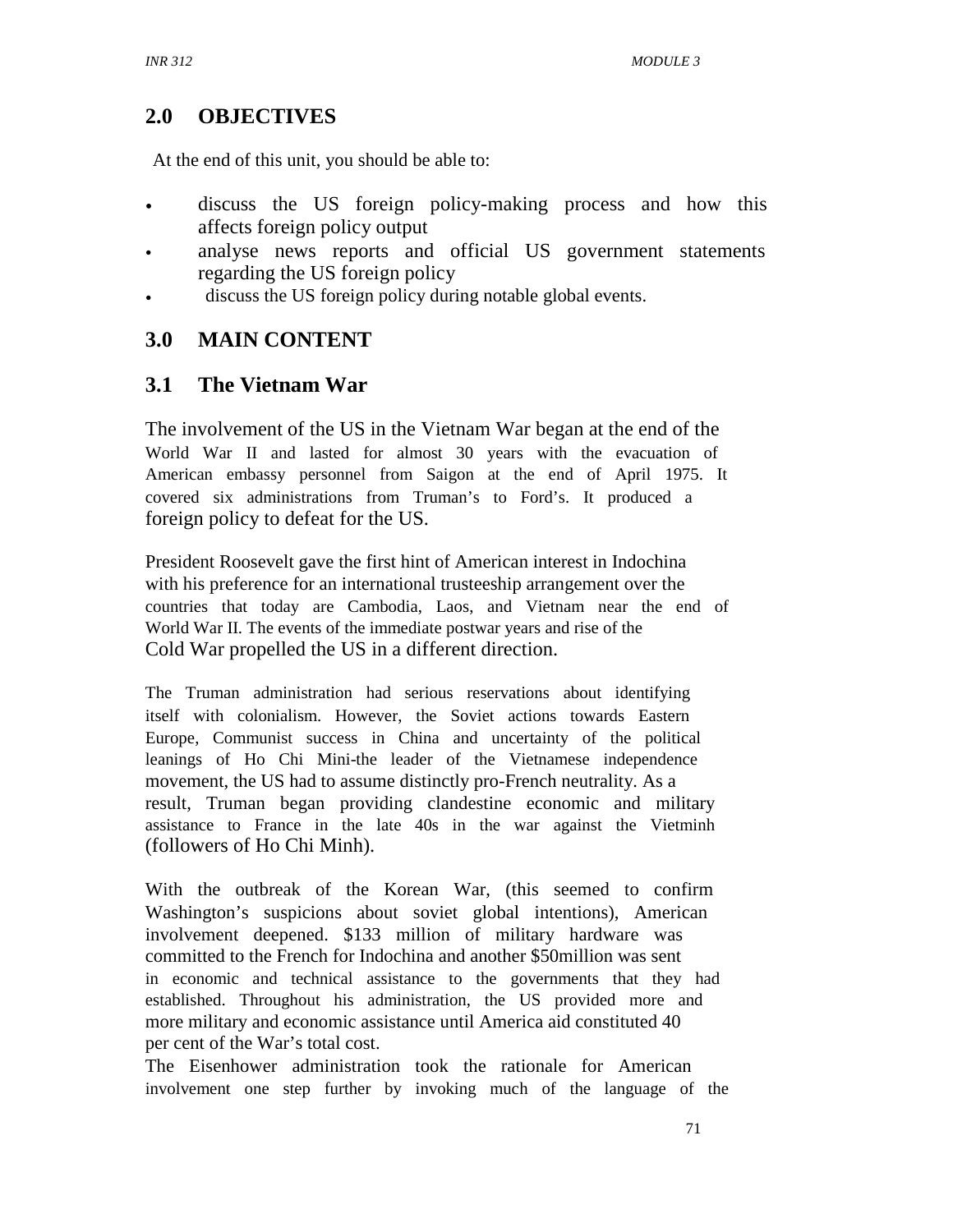Cold War and by continuing to increase assistance to the noncommunist, French –backed Vietnamese government. In a 1954 news conference, Eisenhower referred to the "falling dominoes" in Southeast Asia, and the Secretary of the State, John Foster Dulles, hinted the role of the Chinese Communists in causing the unrest. Yet, the administration did not do much beyond providing economic and military assistance and in fact explicitly ruled out the use of American forces to rescue the French from defeat at the decisive battle of Dien Bien Phu with the Vietminh in 1954. It sought a negotiated outcome at a 1954 Geneva Conference on Indochina.

The conference called for an armistice between the parties, a temporary division of the country at the 17th parallel, and elections in 1956 to decide on reunification. The US neither actively participated in this conference nor did it sign the accords or endorse them. The proposed all -Vietnam election scheduled for 1956 was never held. The US quickly became the principal support of the noncommunist South Vietnamese government of Premier (later President) Ngo Dinh Diem, who came to be identified as "America's Mandarin" he sought to replace French influence with close American ties. Moreover, President Eisenhower and Secretary of State, Dulles believed that Ngo Dinh Diem represented the best prospect for developing a non-communist Vietnam. In 1955 and 1961, the US provided \$1 billion in aid to Diem and by 1961, South Vietnam was the fifth largest recipient of US foreign assistance.

In 1961, President Kennedy expanded this military and economic assistance and contemplated sending in American military forces to prevent the fall of South Vietnam. He increased the number of American military "advisors" from 685 when he took office to about 16,000 by the time of his death. On one account, Kennedy did not give an unqualified commitment to the goal of saving South Vietnam from communism. His action took the US further down the path to military involvement, and Kennedy may well have continued in that direction had he lived to remain in office.

President Lyndon Johnson fully transformed US involvement in South Vietnam from a political to a military one. He broadened and deepened America's commitment to preserve a non-communist South Vietnam and it was ultimately he who decided to send in American combat forces. There was a coup against President Ngo Dinh Diem in November 1963 until February 1965). In addition, as North Vietnamese and Vietcong successes increased, the Johnson administration sought a new strategy .In early February 1964 American Clandestine operations were under -way against North Vietnam .These operations led to attacks by the North Vietnamese on two American destroyers, the Maddox and Turner Joy in the Gulf of Tonkin in North Vietnam in Aug 1964.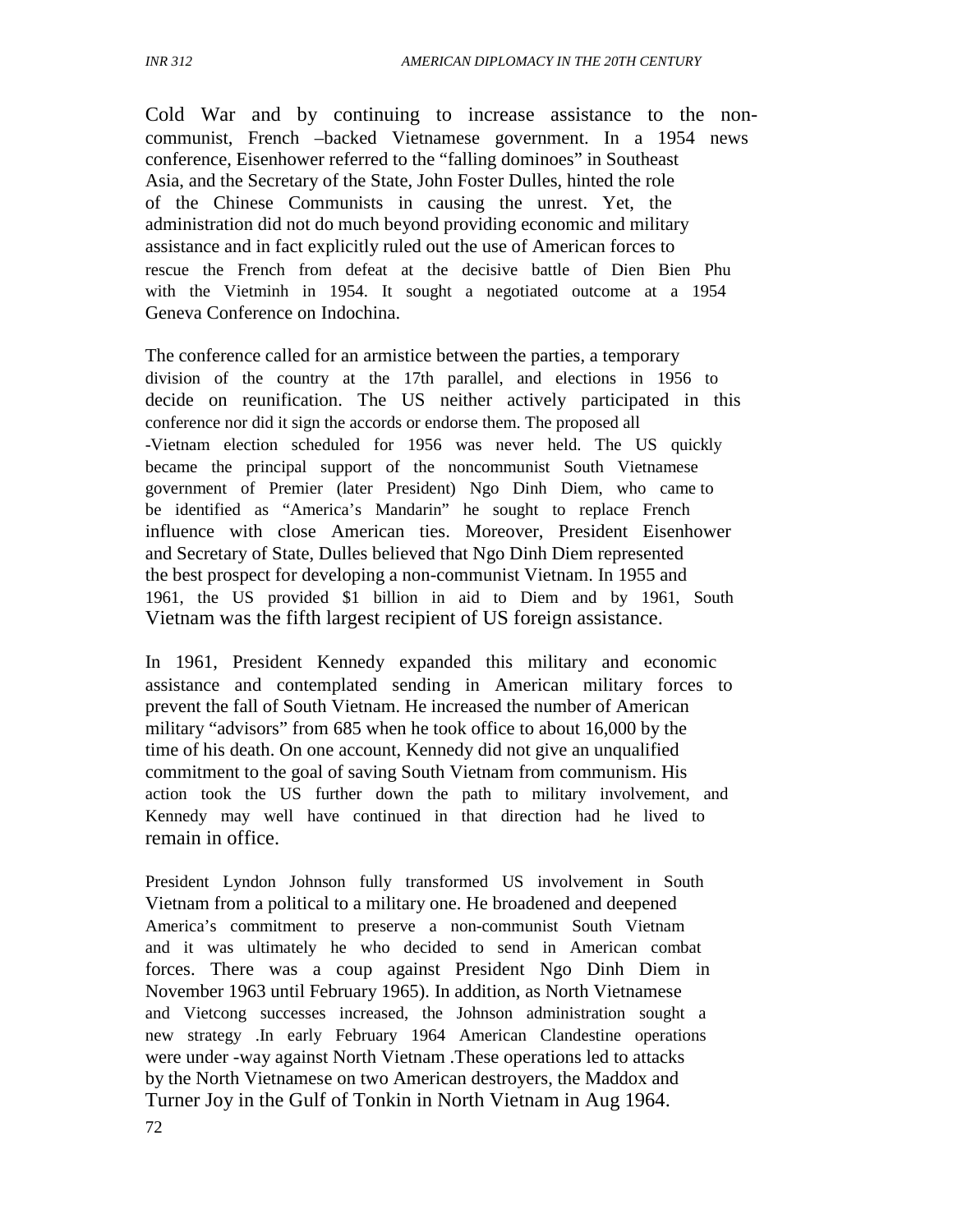These attacks were used by the Johnson administration to seek congressional approval of an American military presence in Southeast Asia. In a matter of hours, the Congress approved the Gulf of Tonkin resolution, which authorised the president to take all necessary measures in Southeast Asia. His impact within the US was immediate causing a sharp drop in American optimism. Indeed, the political pressure on President Johnson was severe in that in March 1968, he voluntarily withdrew from consideration as a candidate for reelection

President Richard Nixon adopted a different strategy. He began to decrease American military involvement through a policy of Vietnamisation where by South Vietnamese military would replace American soldiers and he pursued peace negotiations (began originally in mid 1968 in Paris) through both open and secret channels.

With Vietnamisation, America forces in Vietnam were reduced from about 543,000 after Nixon took office to about 25,000 by the end of his first term. As part of this strategy, the US invaded Cambodia in April 1970 with the express purpose of wiping out its North Vietnamese sanctuaries and safe havens. To many Americans, this action appeared to be a widening of the war.

The agreement on ending the war and restoring the peace was signed on Jan 27, 1973 with the loss of 58,000 American soldiers and countless Vietnamese lives. The ceasefire called for withdrawal of all American troops and return of prisoners of war. Although it reduced the level of fighting and gave room for US to bring its troops home, it did not end the war or US involvement in the war.

### **SELF-ASSESSMENT EXERCISE 1**

Discuss the Vietnam War.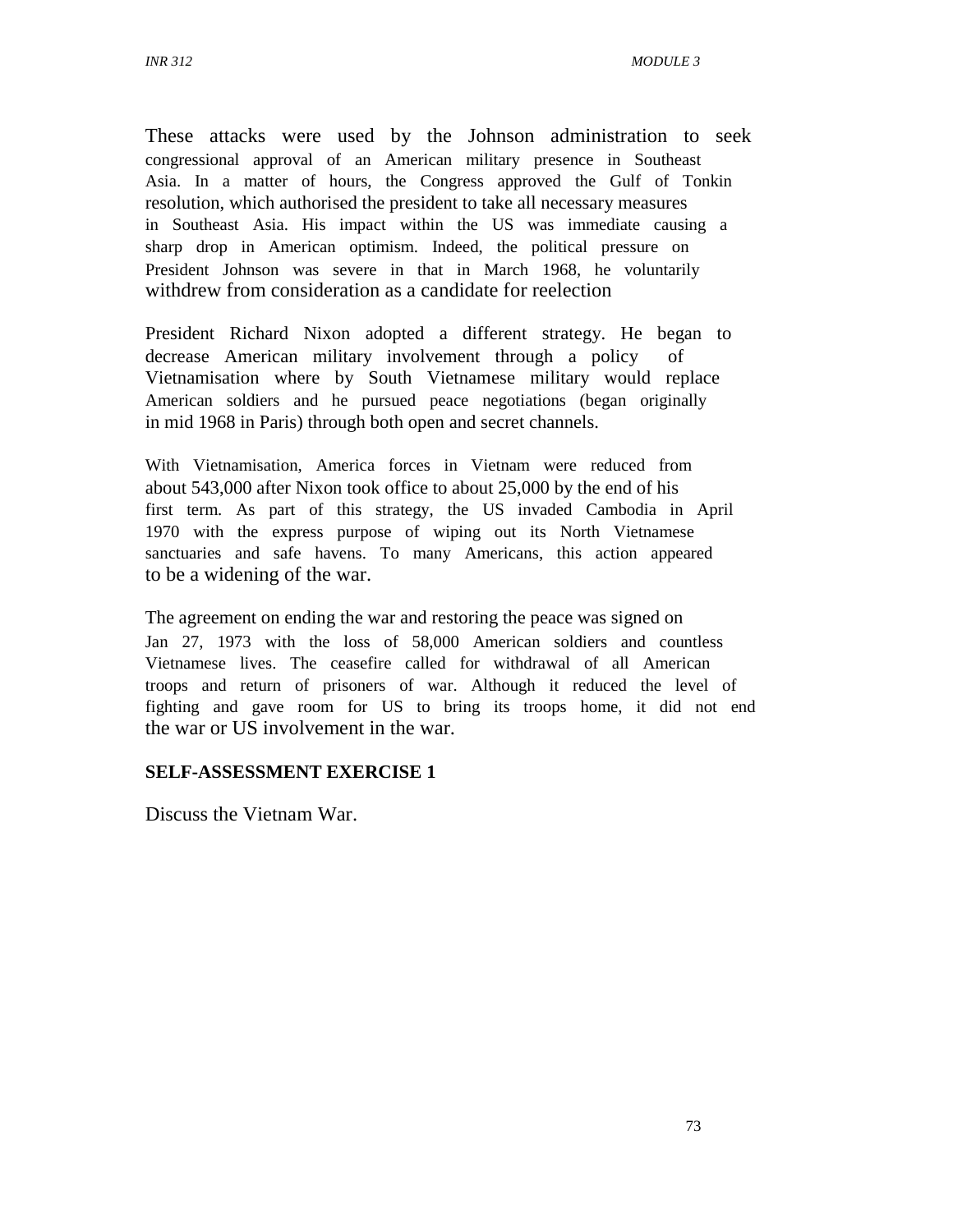# **3.2 The Aftermath of the Vietnam War on the Domestic Policy of the United States of America**

At the end of the Vietnam War, Americans struggled to absorb lessons of military interventions. As General Maxwell Taylor one of the principal architects of the war, noted "First, we didn't know ourselves. We thought that we were going into another Korean War, but this was a different country. Secondly, we didn't know our South Vietnamese allies …And we knew less about North Vietnam .Who was Ho Chi Minh? Nobody really knew. So, until we know the enemy and know our allies and know ourselves, we'd better keep out of this kind dirty business. It's very dangerous" (Griffith, 1963). The former US Secretary of the State, Henry Kissinger wrote in a secret memo to President Gerald Ford that "in terms of military tactics, we cannot help draw the conclusion that our armed forces are not suited to this kind of war. Even the Special Forces who had been designed for it could not prevail. Even the Secretary of Defence, Robert McNamara concluded that the achievement of a military victory by US forces in Vietnam was indeed a dangerous illusion.

Between 1965 and 1975, the US had spent \$111 billion on the war (\$686 billion in FY2008 dollars) this resulted in a large federal budget deficit. More than three million Americans served in the Vietnam War, some 1.5 million of whom actually saw combat in Vietnam. Entrance into the US Army had been controlled by the president since World War II, but ended in 1973. By the time the war ended, 58,220 soldiers were killed, more than 150,000 were wounded, and at least 21,000 were permanently disabled. According to Kueter (2007), 61 per cent of those killed were age 21 or younger. Of those killed in combat, 86.3 percent were white, 12.5 percent were black and the remainder from other races.

The decline in support for American policies in Vietnam has led to a perception that the war changed American public attitudes to foreign policy. Before the war, it seemed that a consensus existed among the populace concerning the Cold War threats that gave the president freedom of action in committing American troops abroad. The lasting lesson from the Vietnam War that the American public will not stand for foreign military ventures-while misleading-has been highly influential. Since the Vietnam War, policymakers have considered popular views much more carefully when committing American troops abroad and this has often determined their approach to particular issues.

The constraining effects of public opinion has undoubtedly been important as a result of Vietnam War; its greatest impact has been in making presidents and other leading policymakers fearful that there will be a public backlash against troops commitment abroad. Successive 74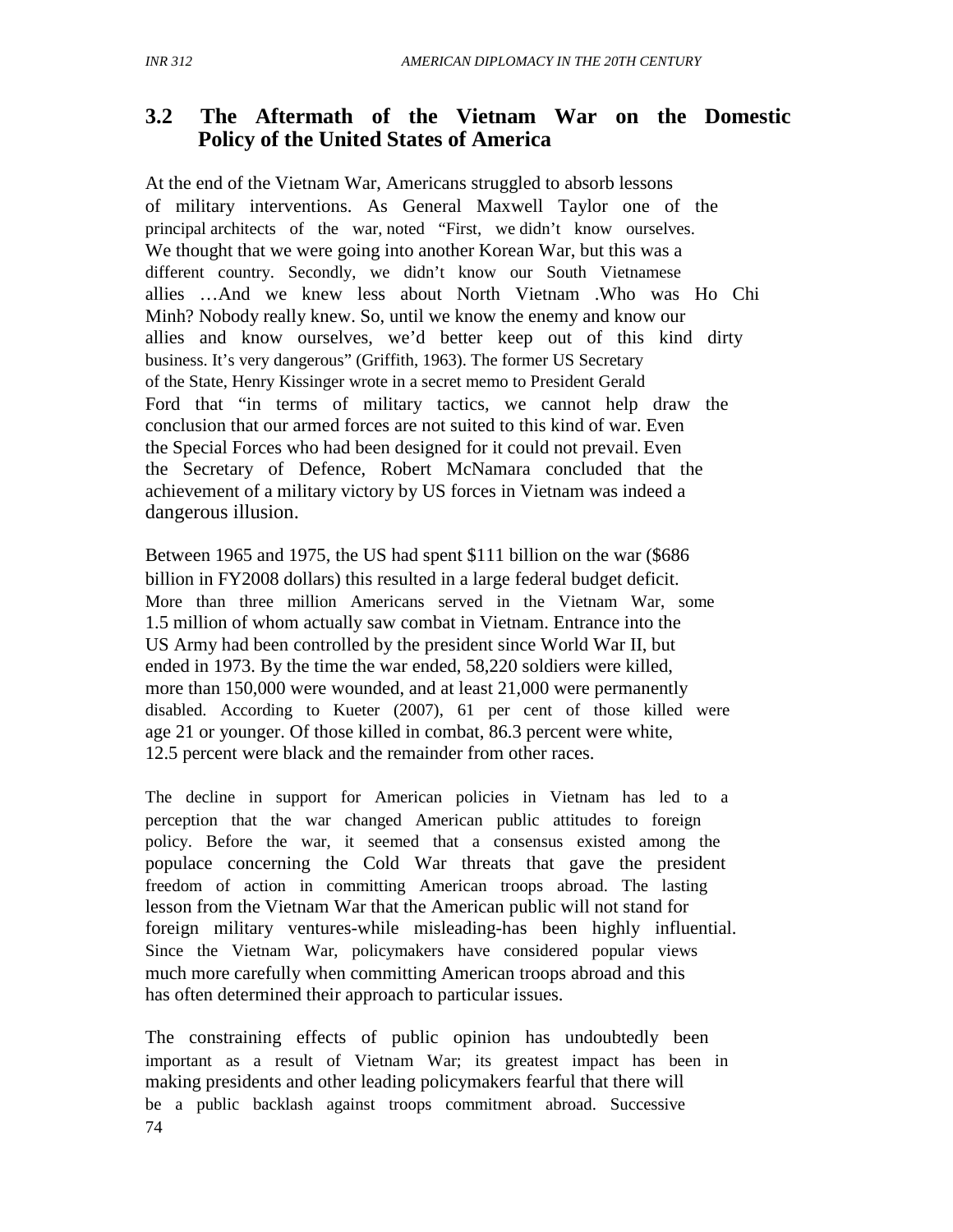presidents have followed an unwritten rule that the American people will not allow the US to become engaged in long-term conflicts in foreign countries where the risks to American soldier's lives outweigh any threat to US national security, as this is likely to lead to disaffection and call for withdrawal.

As Lunch and Sperlich succinctly put it:

No matter what the actual predisposition of public opinion about foreign policy, élites may constrain themselves if they believe a negative public reaction would be registered at the next election.

From Ronald Reagan's policies in the 1980s to George Bush's actions in the Gulf in the early 1990s and Bill Clinton's approach to crises in East Africa and the Balkans, all presidents felt the need to balance possible military actions in foreign lands with potentially negative reactions of domestic audience.

## **SELF-ASSESSMENT EXERCISE 2**

Discuss John Kennedy's role in the America's commitment to Vietnam?

# **4.0 CONCLUSION**

While it is impossible to ascertain the full impact of the American public on Vietnam policy, it is clear that it was significant; however, this significance has been consistently misinterpreted. Support for withdrawal was low for much of the war, support for escalation was often high and the activities of antiwar protesters had a largely negative impact. The majority of the Americans wanted the US to win or at least see that the government was achieving its goals. The United States of America reduced their troops support in South Vietnam during the final years of "vietnamisation." Many US troops were removed from the region .Under the Paris Peace Accords between North Vietnamese Foreign Minister Le Tho and the US Secretary of the State Henry Kissinger and signed by South Vietnamese President, US military forces withdrew from South Vietnam, and prisoners were exchanged.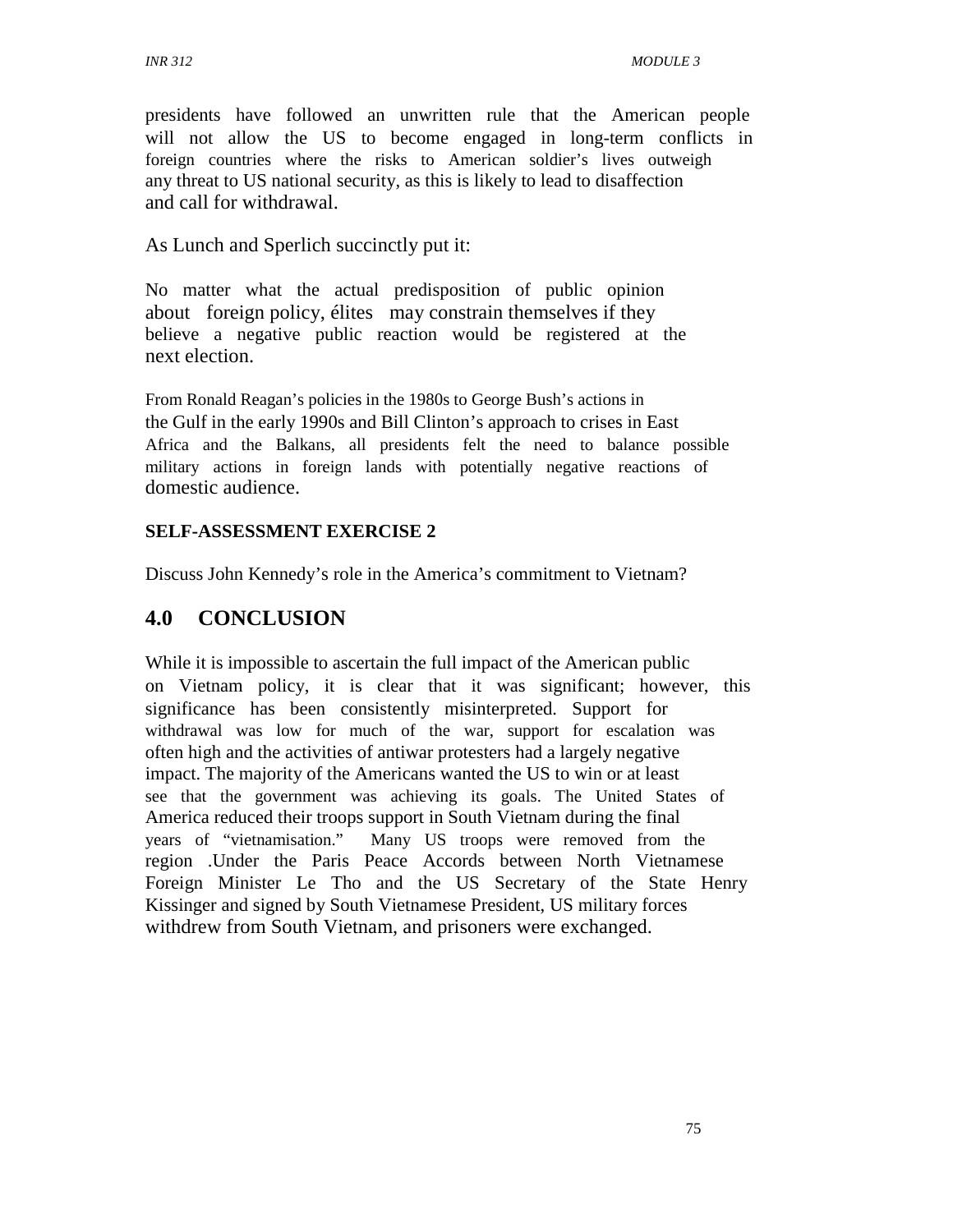# **5.0 SUMMARY**

In this unit, you have been introduced to what the Vietnam War was. It was a military conflict, which occurred in the cold war era in Vietnam, Laos and Cambodia from November 1, 1955 to April 30, 1975. The reasons for the US involvement were to prevent a communist takeover of South Vietnam. The US involvement started after the Second World War. It covered six administrations from Truman to Ford. It produced a foreign policy defeat for the United States of America. The North Vietnamese viewed the war as a colonial war, fought against France backed by the US and later against South Vietnam, which it regarded as a US puppet state

# **6.0 TUTOR-MARKED ASSIGNMENT**

Richard Nixon came to office in 1968-69 promising "peace with honour" through his policy of "vietnamisation." What does this mean in reality?

# **7.0 REFERENCES/FURTHER READING**

- George, C. (1986). *America's Longest War. The United States and Vietnam, 1952-1975.* Philadelphia: Temple University.
- James, M. (Ed.). (1986). *A Reader in American Foreign Policy.* Itasca: Peacock Publishers Inc.
- Kueter, D. (2007). Vietnam Sons: For Some the War Never Ended. Author House: USA.
- Lawrence, A. T. (2009). *Crucible Vietnam: Memoir of an Infantry Lieutenant*. McFarland: Princeton Publisher.
- Leslie, H., et al. (1979). *The Irony of Vietnam: The Worked.* Washington DC: The Brookings Institution.
- Morton, B., et al. (1977). *The Pentagon Papers.* Englewood Cliffs, NJ: Prentice Hall.
- Moyar, M. (2006) .*Triumph Forsaken: the Vietnam War–1965.* Cambridge: Cambridge University Press.
- Schlesinger, R. (1997). *A Time for War: The United States and Vietnam, 1941–1975*. Princeton: Princeton University. Stanley, K. (1983). *Vietnam: A History*. New York: Viking Press.

Stanton, S. L. (2003). *Vietnam Order of Battle.* Stack Pole Book. 76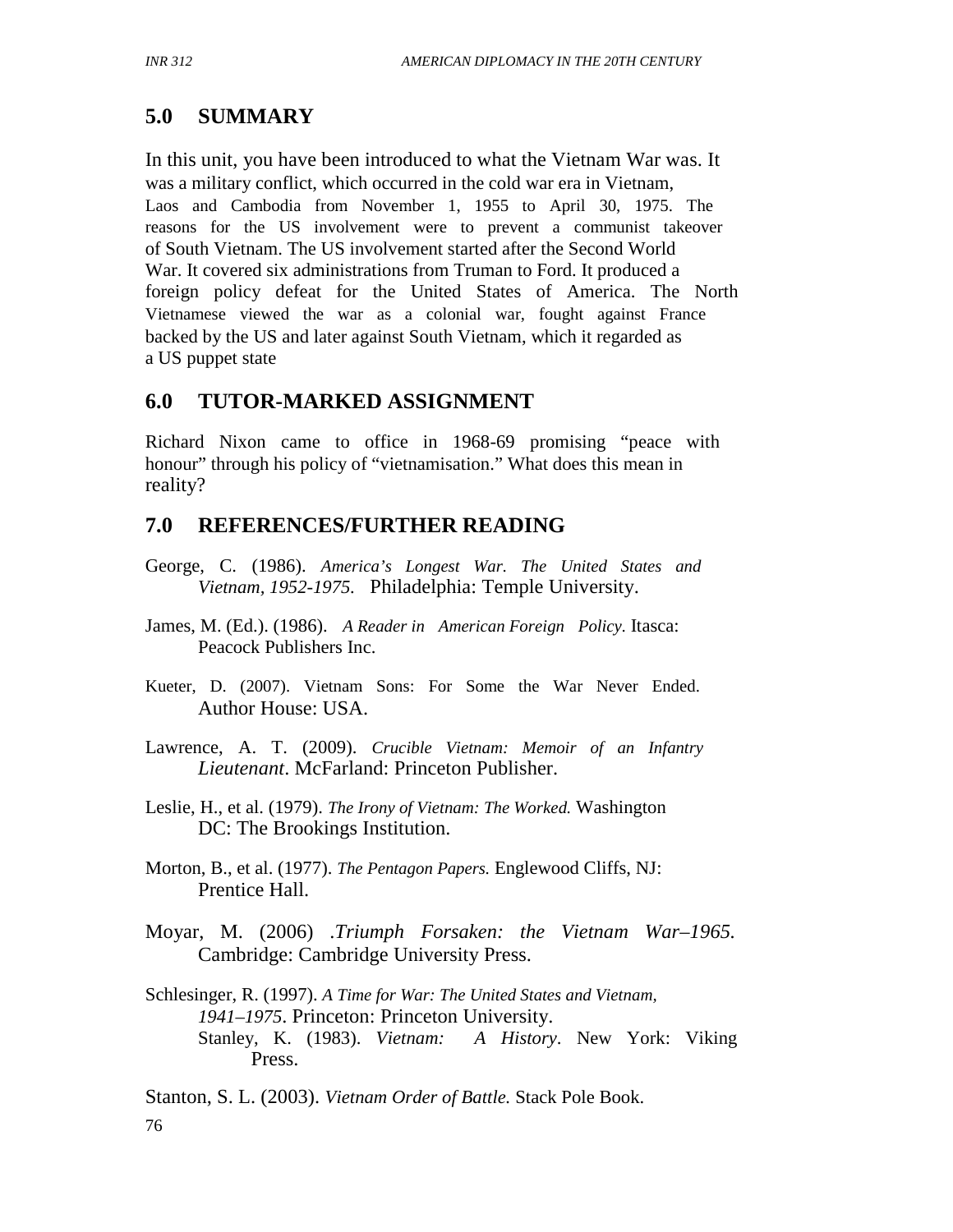### **UNIT 3 NATIONAL INTEREST AND AMERICAN DIPLOMACY IN AFGHANISTAN WAR**

## **CONTENTS**

- 1.0 Introduction
- 2.0 Objectives
- 3.0 Main Content
	- 3.1 Afghanistan War
	- 3.2 Effect of Afghanistan War on the US Foreign Policy
- 4.0 Conclusion
- 5.0 Summary
- 6.0 Tutor-Marked Assignment
- 7.0 References/Further Reading

# **1.0 INTRODUCTION**

In this unit, attempt is made to see how the United States of America (US) was able to protect her interest in the Afghanistan war. The Soviet War was a nine-year conflict involving the Soviet Union ,supporting the Marxist-Leninist government of the Democratic Republic of Afghanistan against the indigenous Afghan Mujahedeen and foreign "Arab –Afghan" volunteers. The mujahedeen found other support from a variety of sources including the US, Saudi Arabia, the United Kingdom (UK), Pakistan, Egypt, China and other nations. In this unit, we shall examine the role of the US in the Afghanistan War.

# **2.0 OBJECTIVES**

At the end of this unit, you should be able to:

- analyse international relations in terms of values
- discuss the reasoning of international actors and in the justification of international action in the war
- highlight the roles of the countries that took part in the war
- explain force as a political instrument and its limitation.

# **3.0 MAIN CONTENT**

# **3.1 The Afghanistan War**

The Democratic Republic of Afghanistan was created after the Saur Revolution on April 27, 1978. The government had a socialistic agenda. It had close relations with the Soviet Union. On December 5, 1978, a friendship treaty was signed with the Soviet Union. The US who was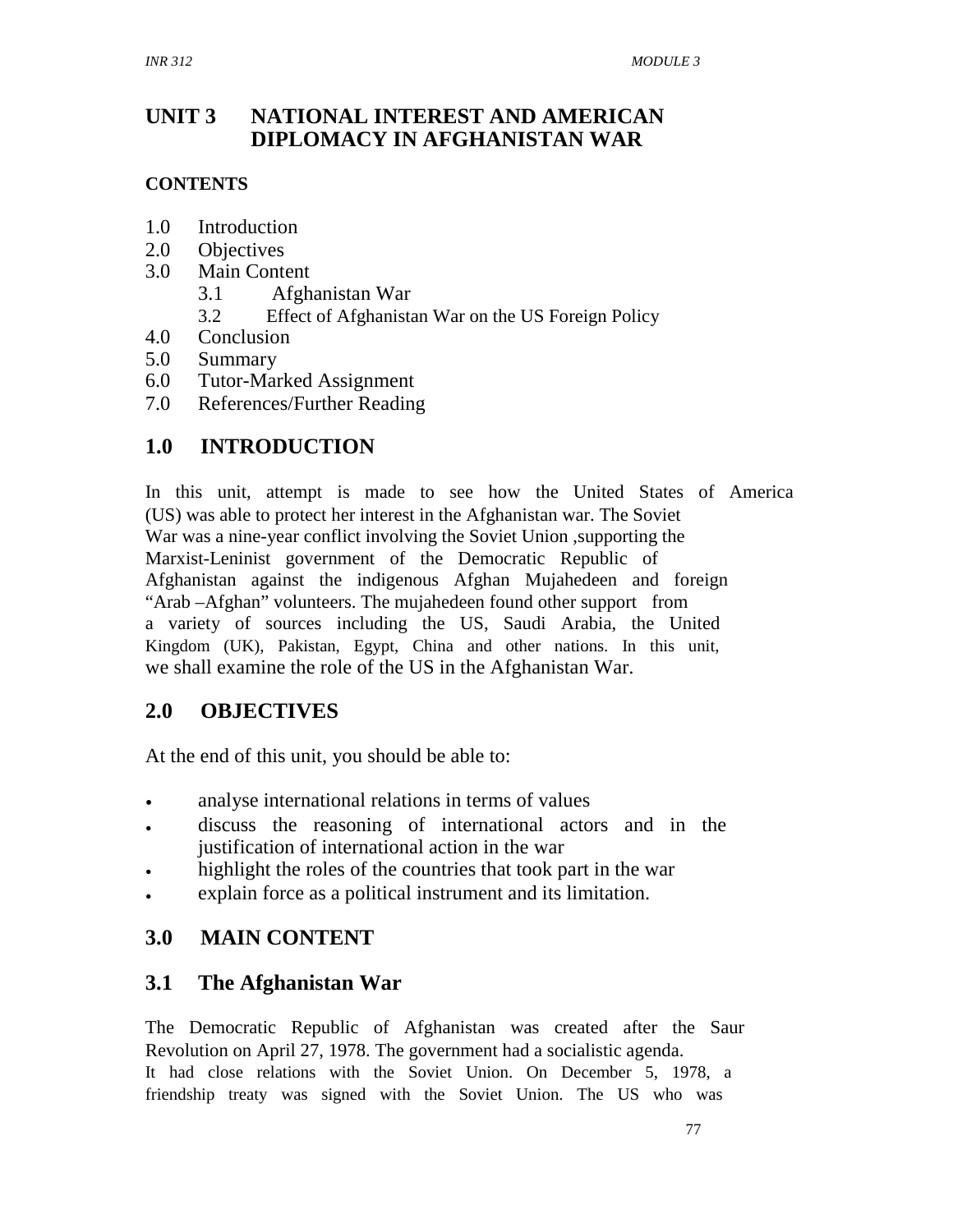aware of this alliance started conspiring to oust this government. On July 3, 1979, the US President Jimmy Carter signed the first directive for secret aid to the opponents of the pro-Soviet regime in Kabul. The aim of the US was to drag the Soviet Union into the "Afghan trap" as the US Secretary of the State Zbiginiev Brezezinski termed it.

Russian military involvement in Afghanistan has a long history, dates back to Tsarist expansions in the so-called "Great Game" between Russia and Britain. This began in the 19th century with the Panjdeh incident, a military skirmish that occurred in 1885 when Russian forces seized Afghan territory south of the Oxus River around an oasis at Panjdeh. This interest in the region continued through the Soviet era, with billions in economic and military aid sent to Afghanistan between 1955 and 1978. In February 1979, the Islamic Revolution removed the American-backed Shan from Afghanistan's neighbour Iran and the US Ambassador to Afghanistan was kidnapped by Setami Milli militants, and was later killed during an assault carried out by the Afghan police, assisted by Soviet advisers.

The death of Ambassador Adolph Dubs ruined the Afghanistan. The US then deployed 20 ships to the Persian Gulf and the Arabian Sea including two aircraft carriers and there was a constant stream of threats of warfare between US and Iran. The anti-communist rebels gained support from the US. According to Former CIA director and Secretary of Defence in his memoirs *From the Shadows* that the US intelligence services provided financial aid to the rebel factions in Afghanistan six months before the Soviet deployment. On July 3, 1979, President Jimmy Carter signed an executive order authorising the CIA to conduct covert propaganda operations against the communist regime. Based on information from the KGB; Soviet leaders felt that Amin destabilised the situation in Afghanistan. Following Amin's initial coup against and killing of President Taraki, the KGB station in Kabul warned that his leadership would lead to "harsh repressions, and as a result, the activation and consolidation of the opposition."

The Soviets established a special commission on Afghanistan, of KGB chairman Yuri Andropov, Boris Ponomarev from the Central Committee and Dmitry Ustinov, the Minister of Defence. In late April 1978, they reported that Amin was purging his opponents, including Soviet loyalists; his loyalty to Moscow was in question; and that he was seeking diplomatic links with Pakistan and the People's Republic of China. Of specific concern were Amin's secret meetings with the US chargé d'affaires J. Bruce Amstutz, which, while never amounting to any agreement between Amin and the United States, sowed suspicion in the Kremlin.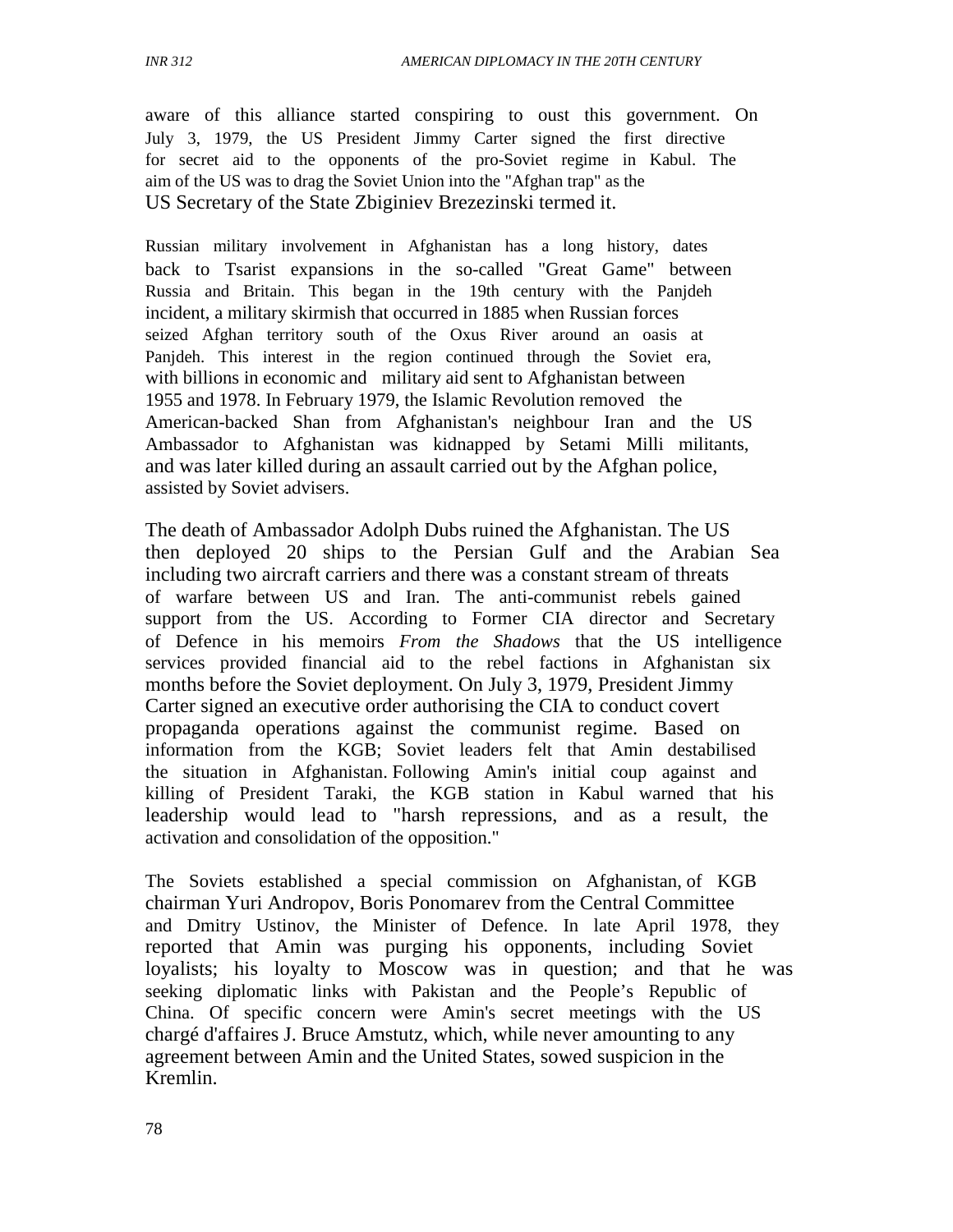The US started training insurgents in, and directing propaganda broadcasts into Afghanistan from Pakistan in 1978. According to Brzezinski, CIA financial aid to the insurgents within Afghanistan was approved in July 1979, six months before the Soviet invasion, though after the Soviets were already covertly engaged there. Arms were sent after the formal invasion. The US President Jimmy Carter insisted that what he termed "Soviet aggression" could not be viewed as an isolated event of limited geographical importance but had to be contested as a potential threat to US influence in the Persian Gulf region.

The US was also worried about the USSR gaining access on the Indian Ocean by coming to an arrangement with Pakistan. After the Soviet deployment, Pakistan's military ruler General Muhammad Zia-ul-Haq accepted financial aid from the western powers to aid the mujahedeen. In 1981, with the election of the US President Ronald Reagan aid for the mujahedeen through Zia's Pakistan increased, it was due to the efforts of Texas Congressman Charlie Wilson and CIA Officer Gust Avrakotos. Michael Pillsbury; a senior Pentagon overcame bureaucratic resistances in 1985-1986 and persuades President Reagan to provide hundreds of Stinger missiles.

The US, the UK, and Saudi Arabia were major financial contributors. US donated \$600 million in aid per year, with a matching amount coming from the Persian Gulf states. The People's Republic of China also sold Type 59 tanks, Type 68 assault rifles, Type 56 assault rifles, Type 69 RPGs, and much more to mujahedeen in co-operation with the CIA, as did Egypt with assault rifles. The donation of US-made FIM-92 Stinger anti-aircraft missile systems caused a notable increase in aircraft losses of the Soviet Air Force. The impact that it made, however, was the change it led in Soviet tactics – helicopters increasingly stayed over friendly forces and limited daytime flights, jet craft were forced to fly higher, and other contingency measures were put in place.

In March 1985, the US government adopted National Security Decision Directive (NSDD) 166, which set a goal of military victory for the Mujahedeen. After 1985, the CIA and Inter-services Intelligence (ISI) placed greater pressure on the Mujahedeen to attack government strongholds. The CIA initiated programs for training Afghans in techniques such as car bombs and assassinations and in engaging in cross-border raids into the USSR. Pakistan's ISI and Special Service Group (SSG) were actively involved in the conflict, and in cooperation with the CIA and the US Army Special Forces as well as the British Special Air Service supported the mujahedeen.

The stealing of large sums of aid and weapons spurred Pakistan's economic growth, but along with the war in general had devastating side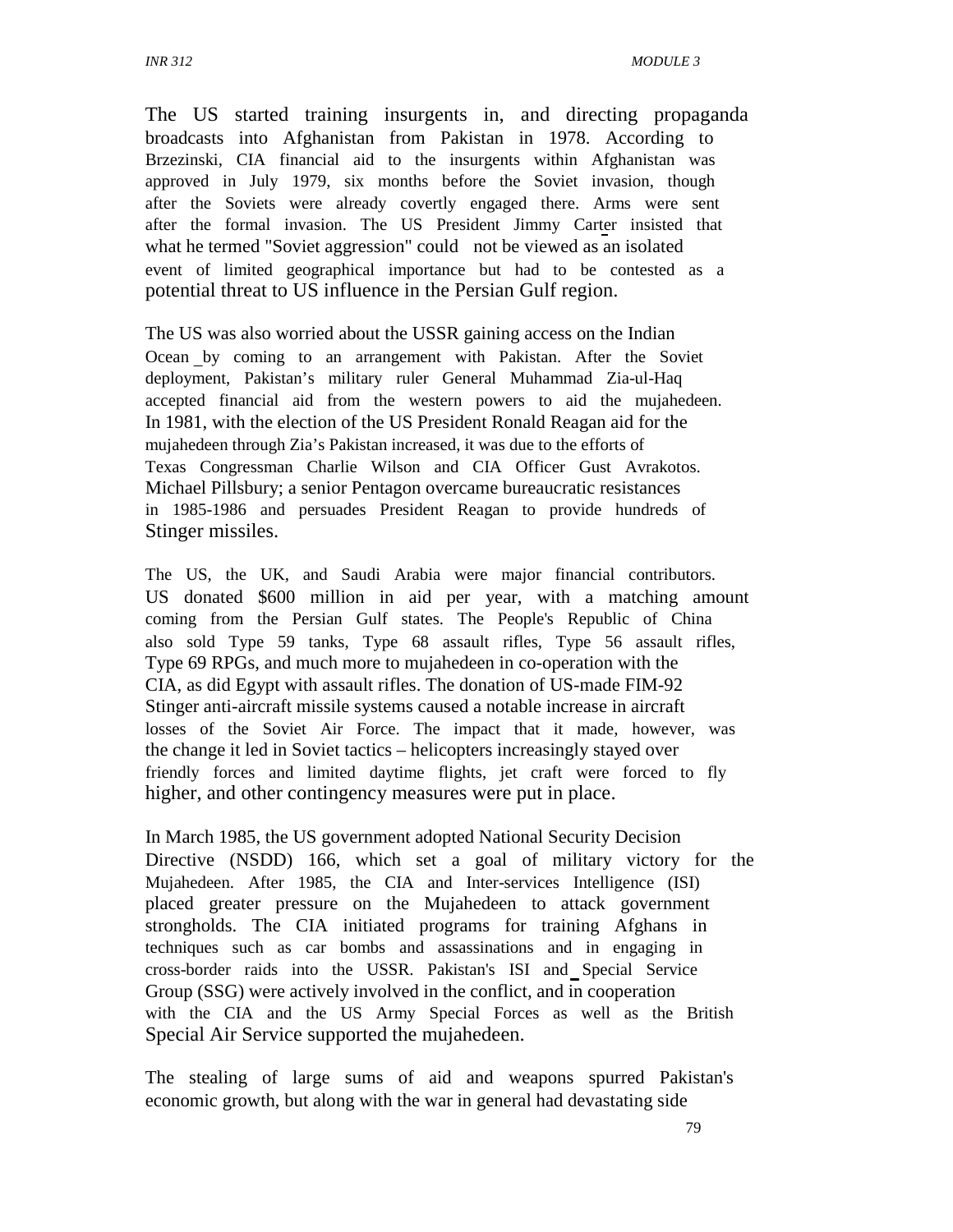effects on the country. The siphoning of aid weapons in the port city of Karachi contributed to disorder and violence while heroin entering from Afghanistan to pay for arms contributed to addiction problems. In revenge for Pakistan's assistance to the insurgents, the KHAD Afghan security service, under leader Mohammad Najibullah carried out (according to the Mitrokhin archives and other sources) a large number of operations against Pakistan. In 1987, 127 incidents resulted in 234 deaths in Pakistan. In April 1988, an ammunition depot outside the Pakistani capital of Islamabad was blown up killing 100 and injuring more than 1000 people. The KHAD and KGB were suspected in the perpetration of these acts.

Pakistan took in millions of Afghan refugees mostly Pashtun fleeing the soviet occupation. However, the refugees were controlled within Pakistan's largest province, Baluchistan under then- martial law ruler General Rahimuddin Khan. The influx of so many refugees was believed to be the largest refugee population in the world as at then. All of this had a great impact on Pakistan and its effects continued to this day. Pakistan, through its support for the mujahedeen, played a significant role in the eventual withdrawal of Soviet military personnel from Afghanistan. Pakistan went to the point of maintaining a limited air war against Afghan/Soviet forces,

In 1989 the Soviets withdrew and the US interest in Afghanistan ceased. The US decided not to help with reconstruction of the country and instead they handed over the interests of the country to US allies, Saudi Arabia and Pakistan. Pakistan quickly took advantage of this opportunity and forged relations with warlords and later the Taliban, to secure trade interests and routes.

### **SELF-ASSESSMENT EXERCISE**

What was the Afghanistan War all about?

# **3.2 Effect of Afghanistan War on the US Foreign Policy**

The US President Jimmy Carter maintained that the Soviet invasion was the most serious incursion, the most serious threat to peace since the Second World War..He placed a trade embargo against the Soviet Union on shipments of commodities such as grain and weapons. The international diplomatic response was severe, ranging from stern warnings to a US- led boycott of the 1980 Olympics in Moscow.

The invasion along with other events such as Iranian revolution and the US hostage and standoff that accompanied it, the Iran-Iraq war, the 1982 Israel –Lebanon war contributed to making the Middle East an 80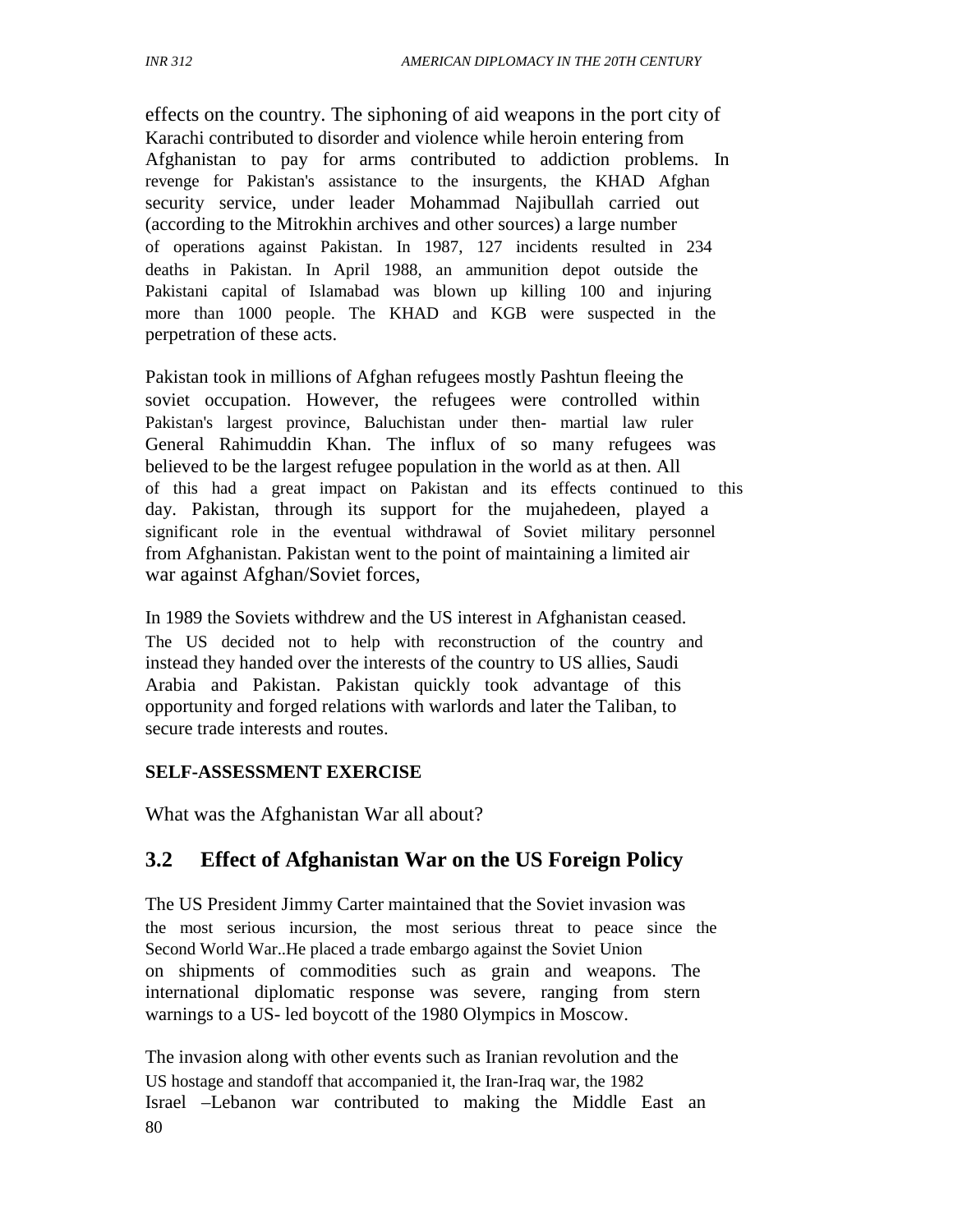extremely violent and turbulent during the 1980s. The non-aligned movement was divided between those who supported that soviet deployment was legal and others considered it an illegal invasion.

### **SELF-ASSESSMENT EXERCISE**

Discuss the reason of America's involvement in the Afghanistan War.

# **4.0 CONCLUSION**

The withdrawal of the Soviet Union from the Afghan war made the US to follow suit. The US decided not to help with the rebuilding of the country and handed over the interests of the country to her allies in Saudi Arabia and Pakistan. The civil war continued despite the withdrawal of both countries. This has affected Afghanistan in term of political and economic development to this day.

# **5.0 SUMMARY**

In this unit, you have learnt that the US involvement in the Afghanistan War had to do with the death of her Ambassador by Setami Milli militants. This resulted to the breakdown of diplomatic relationship of both countries. At that time of the crisis there were two factions existing in the country. You also learnt that the US supported one faction against the other in terms of human and material resources. The US aim was to drag the Soviet Union into the Afghan trap. The reason was that the Soviet Union supported the Marxist Leninist government against the other faction.

# **6.0 TUTOR- MARKED ASSIGNMENT**

Examine the reason for the America's involvement in the war.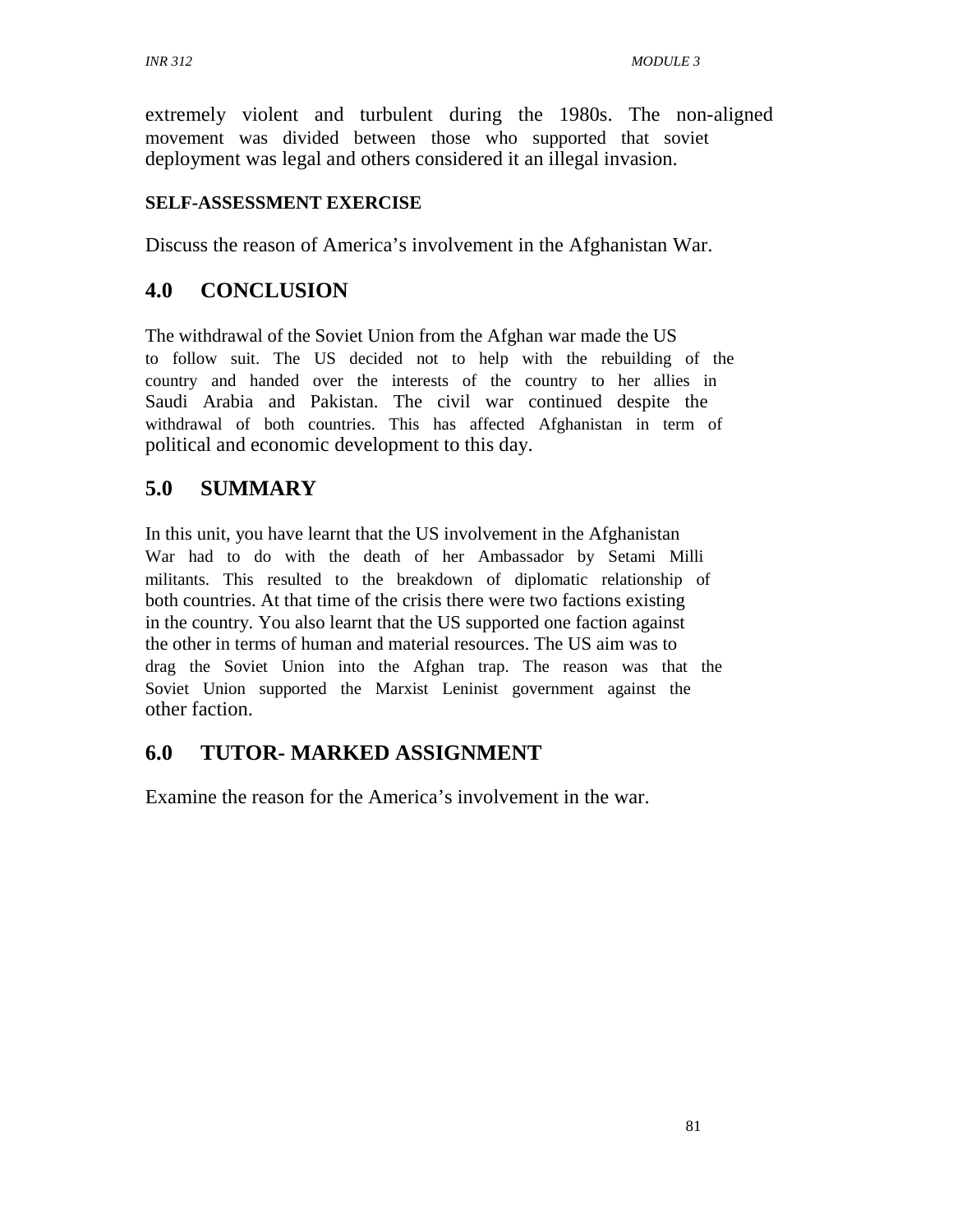### **7.0 REFERENCE/FURTHER READING**

- Andrew, C., et al. (1999). *The Sword and the Shield: The Mitrokhin Archive and the Secret History of the KGB*. New York: Basic Books.
- Coll, S. (2004). *Ghost Wars: The Secret History of the CIA, Afghanistan, and Bin Laden, from the Soviet Invasion to September 10, 2001*. New York: Penguin Press.
- Crile, G. (2003). *Charlie Wilson's War: the extraordinary story of the largest covert operation in history*. New York: Atlantic Monthly Press.
- Galeotti, M. (1995). *Afghanistan: The Soviet Union's Last War*. London: Frank Cass.
- Gates, R. (1997). *From the Shadows: The Ultimate Insider's Story of Five Presidents and How They Won the Cold War*. USA: Simon & Schuster.
- Harrison, S., et al. (1995). *Out of Afghanistan: The Inside Story of the Soviet withdrawal*. New York: Oxford University Press.
- Heymann, P. (2008). *Living the Policy Process*. Oxford: Oxford University Press.

Kepel, G. (2002). *Jihad*. Cambridge: Belknap.

- Kuperman, A. (1999). "The Stinger Missile and U.S. Intervention in Afghanistan." *Political Science Quarterly* 114 (2): 219–263.
- Lohbeck, K. (1993). *Holy War, Unholy Victory: Eyewitness to the CIA's Secret War in Afghanistan*. Washington: Regnery Publishing.
- Maley, W., et al. (1989). *The Soviet Withdrawal from Afghanistan*. Cambridge: Cambridge University Press.
- Prados, J. (1996). *Presidents' Secret Wars: CIA and Pentagon covert operations from World War II through the Persian Gulf*. Chicago.
- Robert, K. (2000). *Soldiers of God with Islamic Warriors in Afghanistan and Pakistan* New York: Vintage Books.
- Rubin, R. (1995). *The Fragmentation of Afghanistan.* New Haven: Yale University Press.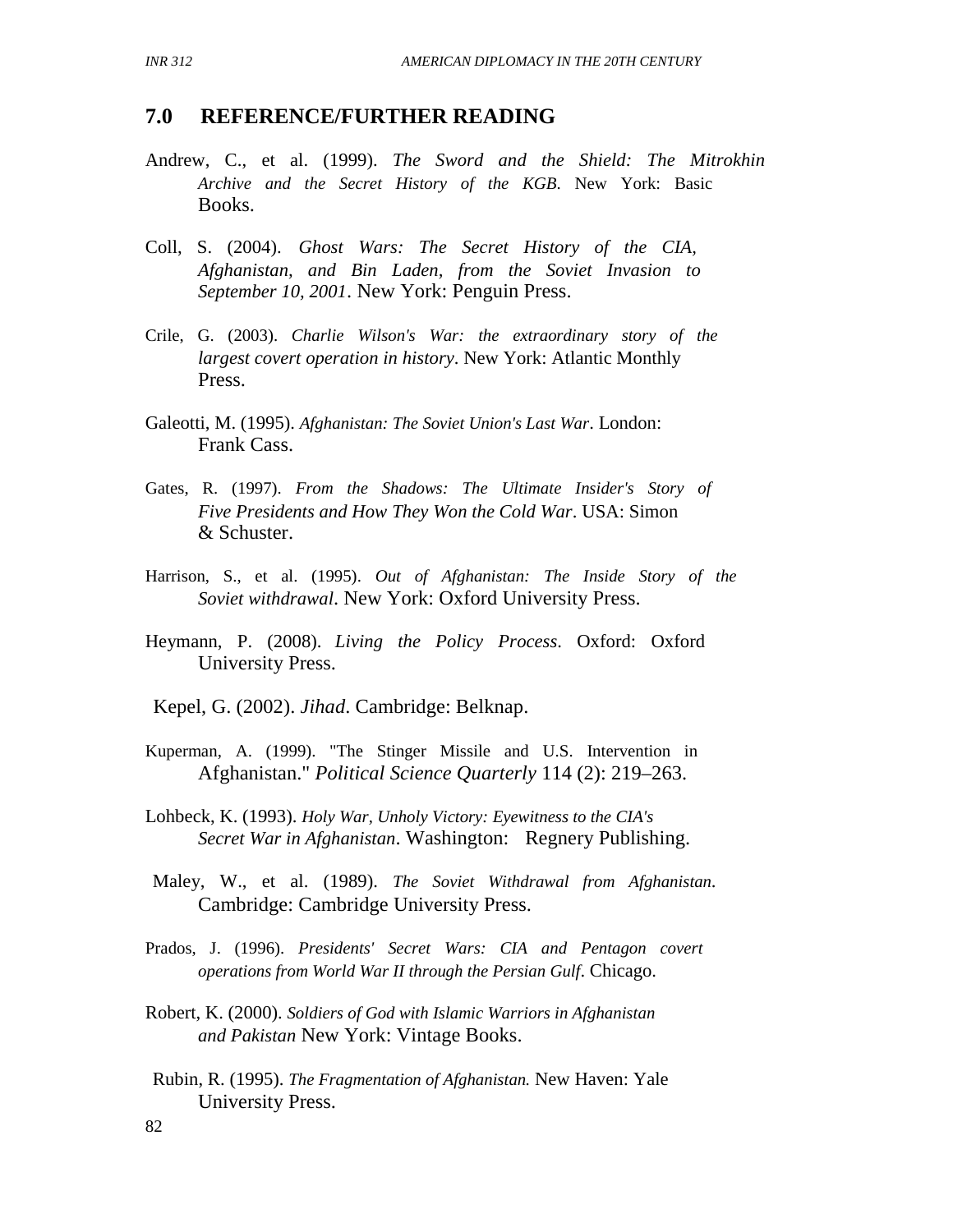- Valenta, J. (1980). "From Prague to Kabul: The Soviet Style of Invasion." *International Security Fall*, Vol 5 (2).
- Vincent J, (1998). "Interview with Brzezinski." *La Nouvelle Observateur*, 15–21:76.
- Walker, M. (1994). *The Cold War A History*. Toronto, Canada: Stoddart.
- Weiner, T. (1990). *Blank Check: The Pentagon's Black Budget*. New York: Warner Books.
- Weisman, S. (1987). "Afghans down a Pakistani F-16, Saying Fighter Jet Crossed Border". *The New York Time.*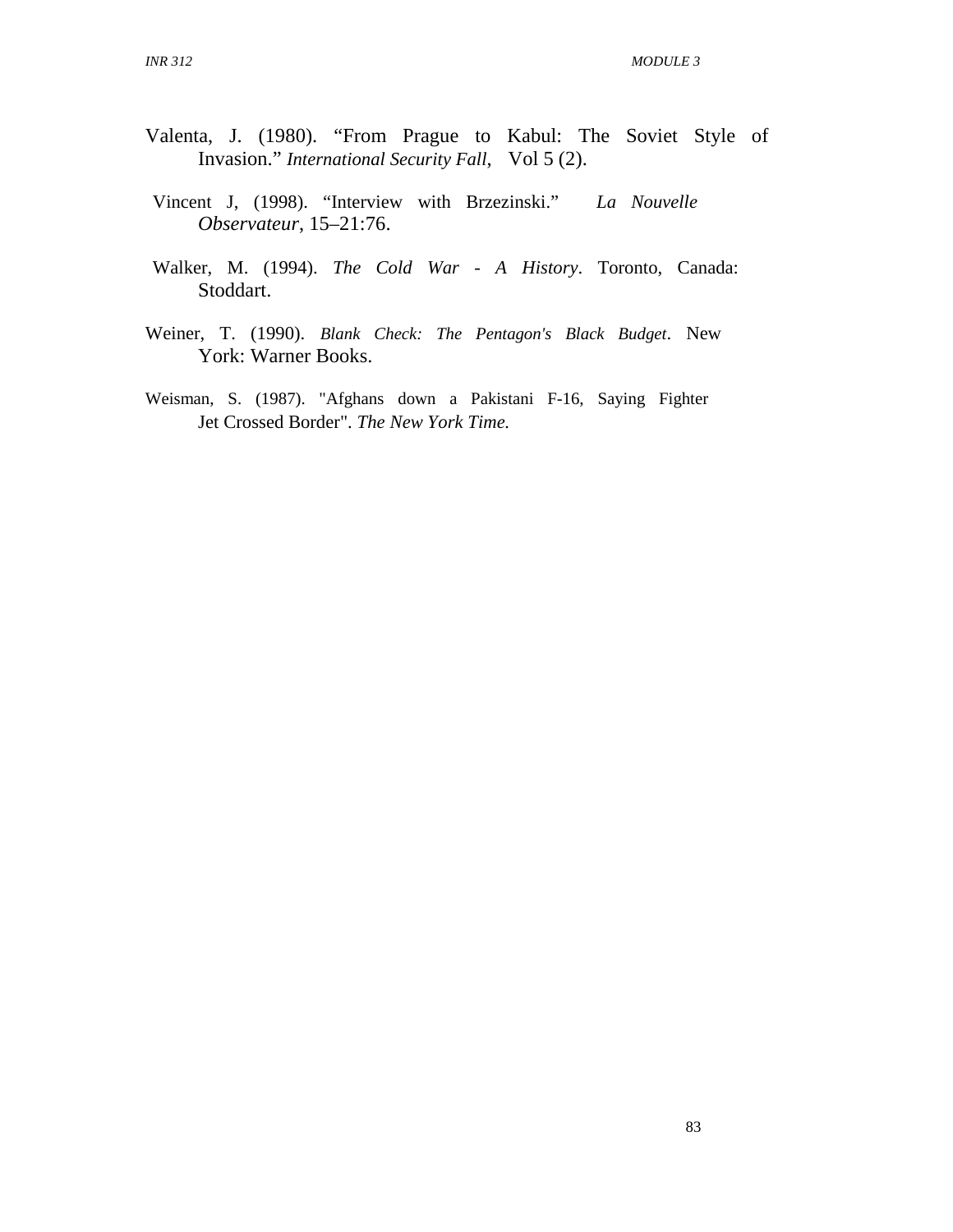# **UNIT 4 NATIONAL INTEREST AND AMERICAN DIPLOMACY IN THE CUBAN MISSILE CRISIS**

## **CONTENTS**

- 1.0 Introduction
- 2.0 Objectives
- 3.0 Main Content
	- 3.1 The Cuba Missile Crisis
	- 3.2 Aftermath of the Cuba Missile Crisis
- 4.0 Conclusion
- 5.0 Summary
- 6.0 Tutor- Marked Assignment
- 7.0 References/Further Reading

# **1.0 INTRODUCTION**

In this unit, we will be looking at how the Cuba missile crisis held the international community to a standstill. The Cuban missile crisis known as The October Crisis was a confrontation among the Soviet Union, Cuba and the United States of America (US) in October 1962, during the Cold War. In September 1962, after some unsuccessful operations by the US to overthrow the Cuban regime (Bay of Pigs, Operation Mongoose), the Cuban and Soviet governments began to secretly build bases in Cuba for a number of medium-range and intermediate-range ballistic nuclear missiles (MRBMs and IRBMs) with the ability to strike most of the continental US. This action followed the 1958 deployment of Thor IRBMs in the United Kingdom (UK) (Project Emily) and Jupiter IRBMs to Italy and Turkey in 1961 – more than 100 US.-built missiles having the capability to strike Moscow with nuclear warheads. On October 14, 1962, a United States Air Force U-2 plane on a photoreconnaissance mission captured photographic proof of Soviet missile bases under construction in Cuba. In this unit, we will look at the how the US got involved in the Cuba missile crisis.

# **2.0 OBJECTIVES**

At the end of this unit, you should be able to:

- discuss both the Cuban missile crisis and a host of other foreign policy dilemmas
- explain force as a political instrument and its limitation
- analyse the threat of the Cuban missile crisis and the use of force in the international system.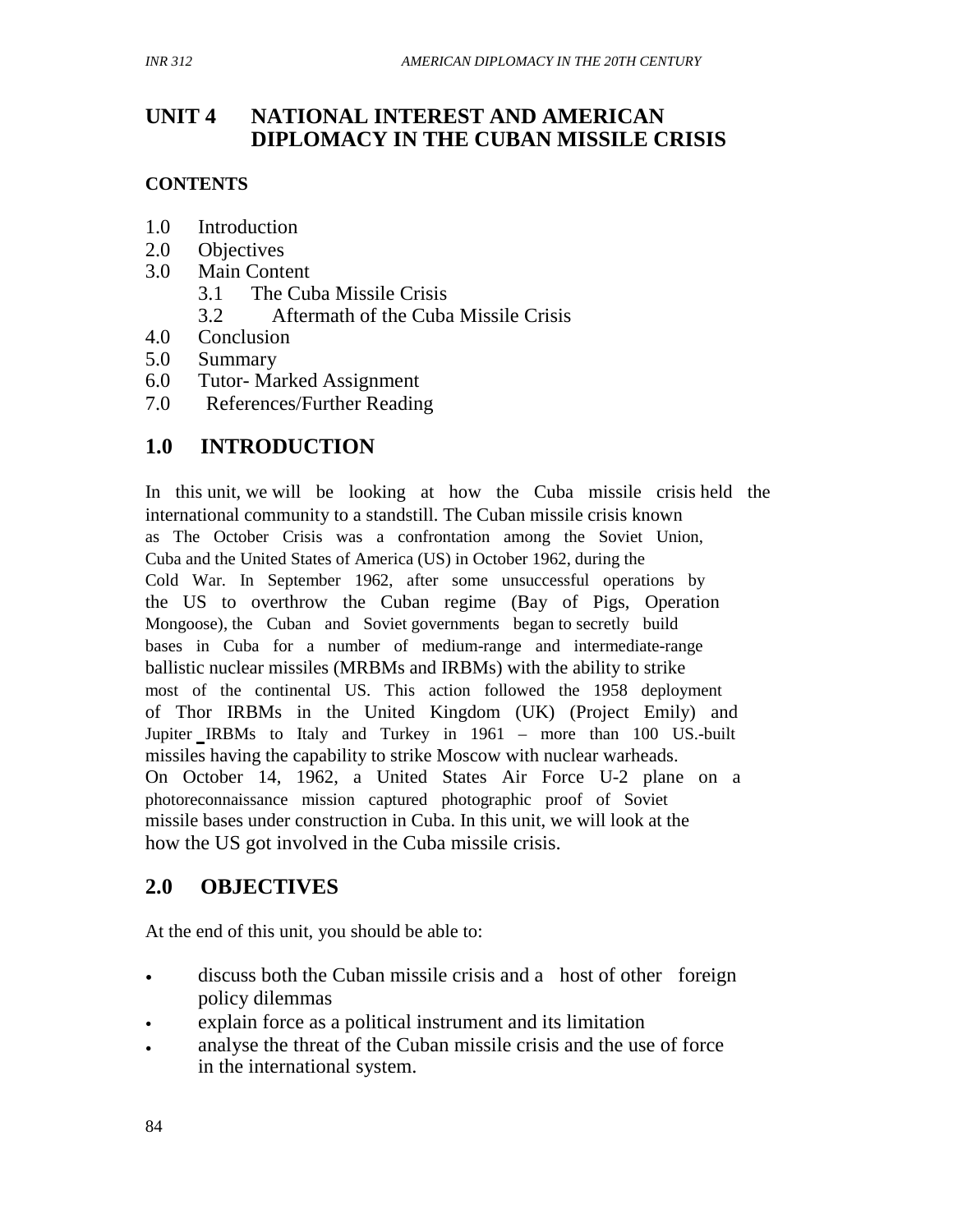# **3.0 MAIN CONTENT**

# **3.1 The Cuba Missile Crisis**

The Cuban missile crisis stands as a seminal event people will not forget 13th October 1962 when the US and the Soviet Union paused at the nuclear Precipice. Never before would one have expected a high probability that so many lives would have been lost. Had war come, it would have meant the death of 100 million Americans and more than 100 million Russians and millions of Europeans as well. Other catastrophes and inhumanities of history would have faded into insignificance. President Kennedy estimated as between one out of three and even our escape is staggering (Steel 1969; 22).

For thirteen days both countries stood eyeball to eyeball each with the power of mutual distribution in hand. The Soviet Government provided arms to Cuba in the autumn of 1959.The Soviets and Cubans negotiated the next phase of military assistance in early 1962 .The Soviet presidium approved Cuban requests for additional weapons in April 1962 and the soviets resumed arms shipments at a markedly increase pace in late July. By September 1, Soviet arms in Cuba included surface to air missiles coastal defence 'spoke' cruise missiles, patrol boats armed with antiship missiles and more than 5,000 Soviet technicians and military personnel.

The first Soviet nuclear ballistic missiles reached Cuban soil on September 8, 1962. The medium range ballistic missiles (MRBMs) were secretly transported to Cuba. Beneath the decks of Soviet ships additional MRBMs, missile trailers fuelling trucks, special radar vans, missile erectors and nuclear warhead storage bunkers arrived and were rushed to construction sites. Unknown to the US, Cuba received nuclear warheads for the MRBMs on October 4, along with dozens of nuclear warheads for the Sopka coastal defence cruise missiles, six nuclear bombs for 11-28 medium jet bombers, and 12 nuclear warheads for short range tactical nuclear rockets.

However, one of the Soviet Union staff planners, Gribkov, on arrival in Cuba to inspect work on October 18, Gen Issa Pliyau, the group force commander received bad news: the Americans have discovered the missiles. A U-2 had flown over the areas where the missiles were deployed. On October 14, Soviet air defences had observed the over flights but not taken action. There had been more over flights on 15 and 17 October, which presumably were observed too.

On October 15-16, 1962, American President Kennedy and his advisers were informed that the US had discovered Soviet ballistic missiles in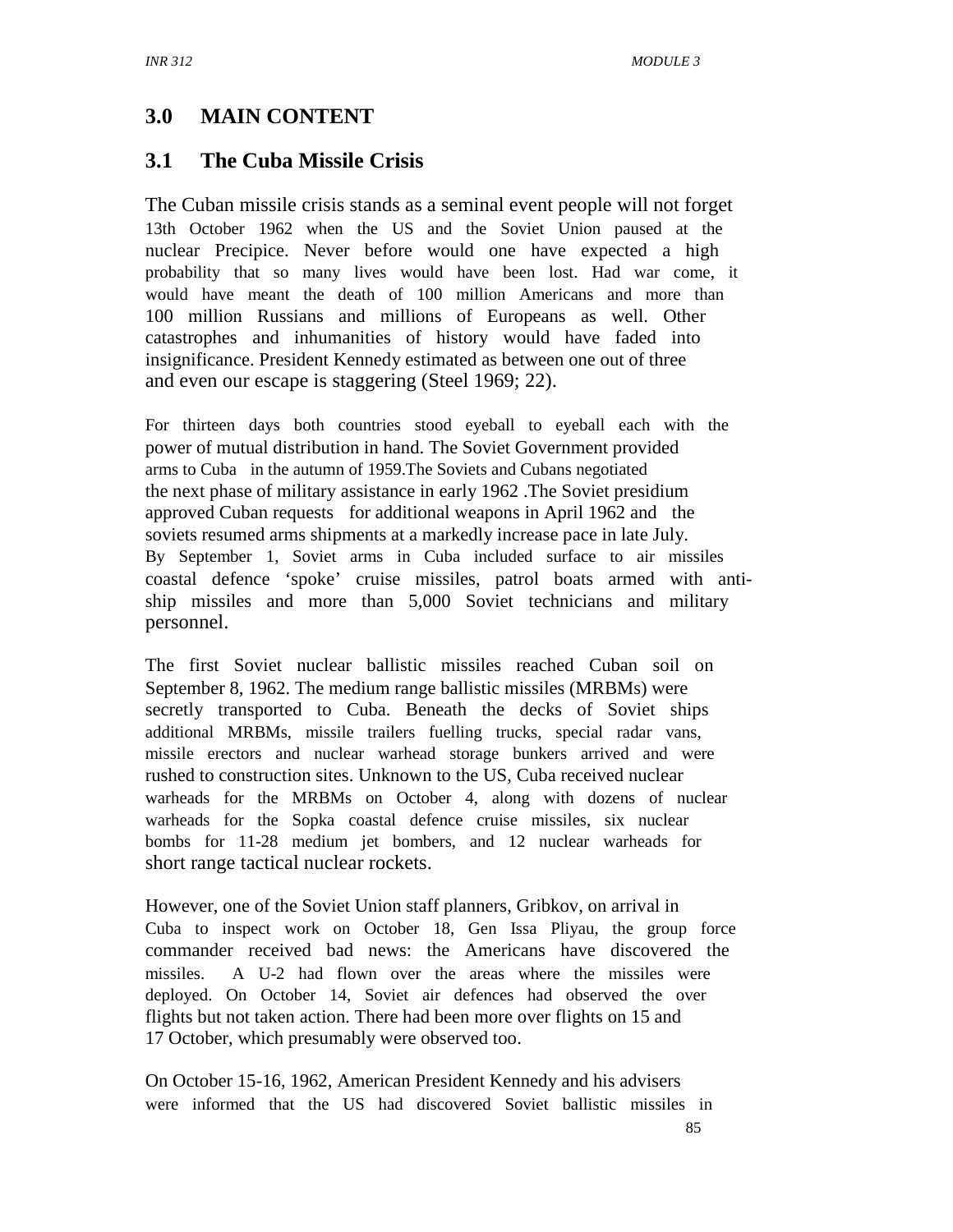Cuba. The president and most of his advisers were shocked at what Kennedy called "this secret swift and extraordinary build up of communist missiles" which posed troubling questions. The Soviet Union as a powerful country and one of its allies, Cuba, faces the risk of attack by a powerful country. One of the first memos the CIA produced after the discovery of missiles in Cuba explained: The Soviet leaders decision to deploy ballistic missiles to Cuba testifies to their determination to deter any active US intervention to weaken or remove the Fidel Castro regime, which they apparently regard as likely and imminent. However, because the 1961 effort to invade Cuba with a force of CIA trained Cuban exiles had failed disastrously, the Soviet Union had substantial reason to believe that the United States might return to do the job right.

If the US accepted the build–up, it would lose the confidence of its allies in Latin America and around the world. Secretary of State Dean Rusk concluded that the "hardliner boys have moved into the ascendancy – so one of the things that we have to be concerned about is not just the missiles, but the entire development of Soviet policy as it affects our situation around the globe." (May and Zelikow 1997:255). After discovering ballistic missiles in Cuba, the America government organised its crisis decision-making around an informed ally selected inner circle of advisers, which met either at the White House or at the State Department from 16 October to 19 October 1962.

On Monday, October 15, the Cuban President delivered a speech to the National Press club addressing the Soviet activity in Cuba and arguing that the build-up was defensive in character. Kennedy was determined to stand fast. To fail to act forcibly could produce a number of undesirable outcomes. First, it would undermine the confidence of the members of his administration; especially those who in previous weeks had so firmly defended his policy towards Cuba. Second, it would convince the rest of the government that the administration had no leader, encouraging others to challenge his policies and destroy his reputation in Congress.

Weakness in the face of the crisis would cut the ground out from under fellow democrats who were standing for re-election on Kennedy's Cuban policy. Failing to act forcibly would also drive the public to doubt Kennedy's words and this will shake Kennedy's confidence in his own leadership.

On October 22, 1962, President Kennedy delivered the major foreign policy address of his career. Disclosing the American discovery of the presence of the Soviet strategic missiles in Cuba, the president declared strict quarantine on all offensive military equipment under shipment to Cuba and demanded that chairman Khrushchev halt and eliminate this clandestine reckless and provocative threat to world peace.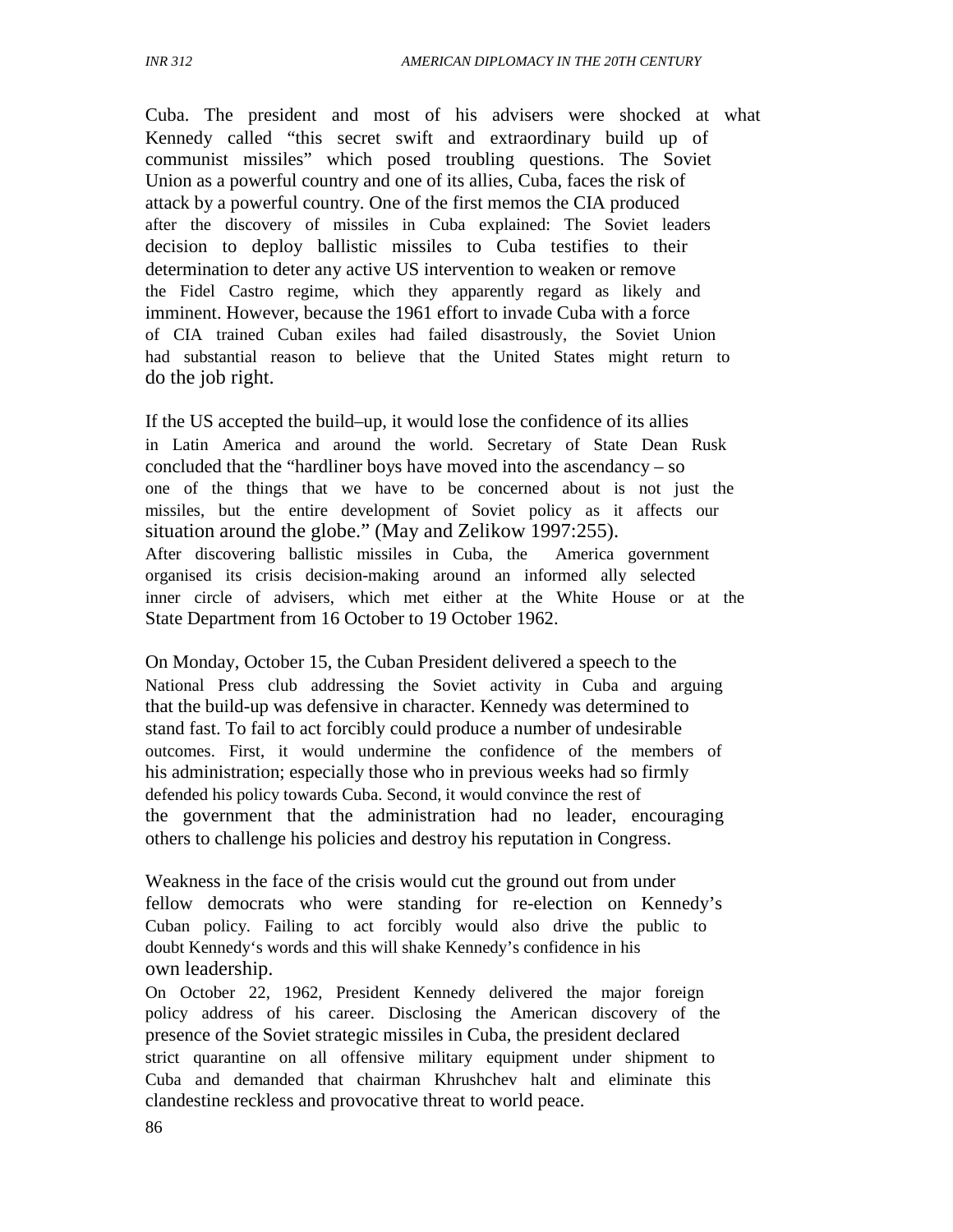The blockade began on the morning of October 24, 500 miles off the coast of Cuba. The first Soviet ships carrying weapons would pass that line during the night of October 23-24 and under this plan, they would be intercepted at dawn so the American navy could conduct operations in daylight. The first Soviet ships approached the quarantine line on Wednesday, October 24 but halted and turned around just before challenging it.

Khrushchev opened the presidium session on Sunday, morning of October 28 with yet another about face in his assessment of the American danger. This time he told his presidium colleague that they were face-to-face with the danger of war and of nuclear catastrophe with the possible result of destroying the human race. He went on, "In order to save the world, we must retreat."

On Sunday, October 28, Soviet leaders broadcast an urgent message over the radio, announcing that they would withdraw their missiles from Cuba. In summary, the blockade did not change Khrushchev's mind. Only when coupled with the threat of further action in the form of alternatives did it succeed in forcing Soviet withdrawal of the missiles?

### **SELF-ASSESSMENT EXERCISE**

Discuss the Cuban Missile Crisis.

# **3.1 The Aftermath of the Cuba Missile Crisis**

The compromise was a sharp embarrassment for Khrushchev and the Soviet Union because the withdrawal of the US missiles from Italy and Turkey was made public. It was a secret deal between Kennedy and Khrushchev. The Soviets were seen as retreating from circumstances that they had started – if played well, it could have looked just the opposite. Khrushchev's fall from power two years after the crisis can be linked to Soviet Politburo embarrassment at both his eventual concessions to the US and his ineptitude in precipitating the crisis in the first place.

 Cuba saw it as a partial betrayal by the Soviets; given that decisions on how to resolve the crisis had been made exclusively by Kennedy and Khrushchev. Castro was especially upset that certain issues of interest to Cuba such as the status of Guantanamo Bay were not addressed. This led Cuban-Soviet relations to deteriorate for years to come. However, on the other hand Cuba continued to be protected from invasion. One US military commander was not happy with the result either. General Lemay told the president that it was "the greatest defeat in our history" and that the US should have immediately invaded Cuba.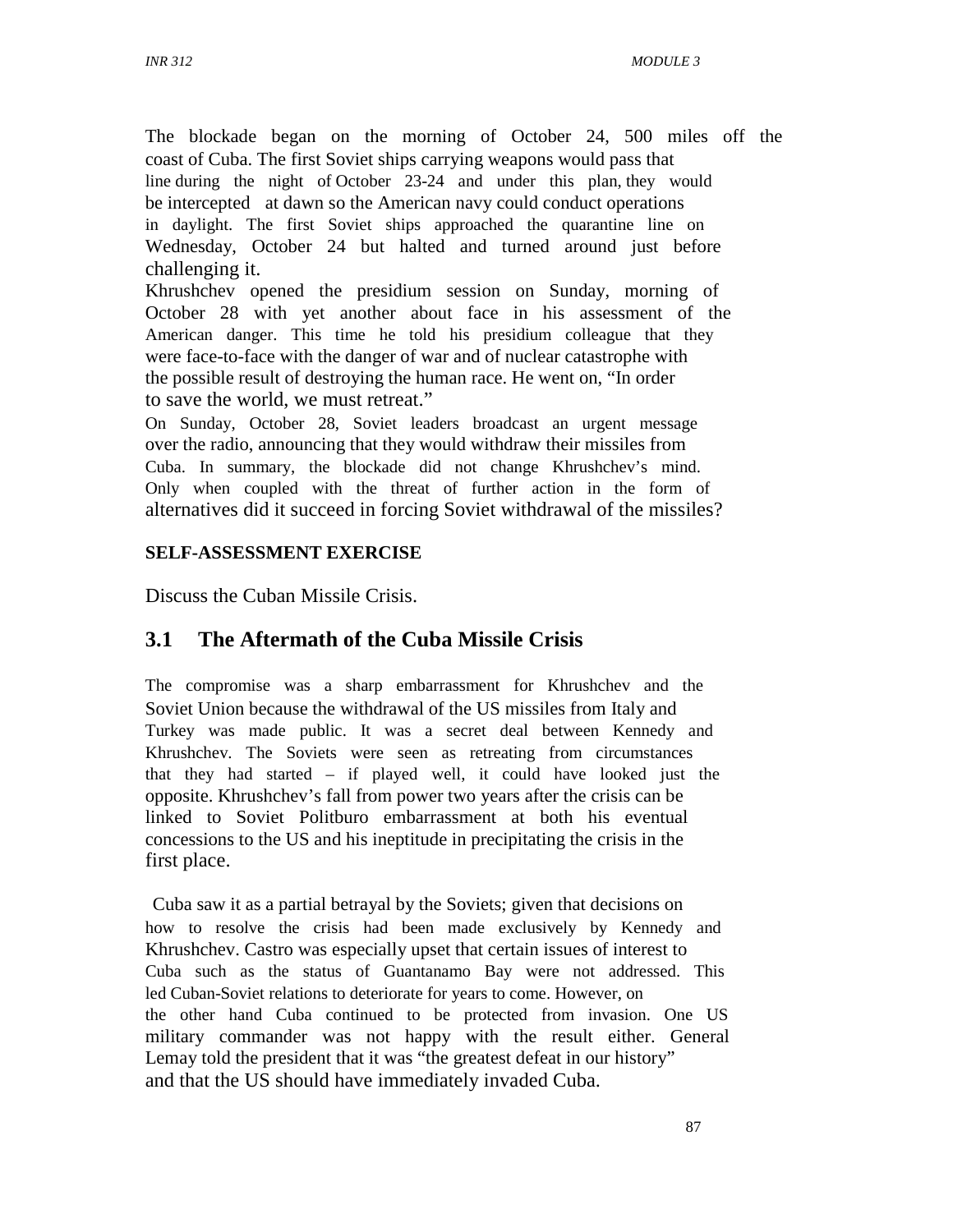Critics including Seymour Melman and Seymour Hersh suggested that the Cuban missile crisis encouraged US use of military means, such as in the Vietnam War. The Russo-American confrontations were happening at the same time with Sino-Indian War, dating from the US military quarantine of Cuba.

### **SELF-ASSESSMENT EXERCISE**

What role did the Soviet Union play in the Cuba crisis?

## **4.0 CONCLUSION**

The Cuban missile crisis exerted a significant influence on the minds of all Americans. It lent a dramatic vividness to the fact that a nuclear war could happen. This "eyeball -to-eyeball" strategic confrontation suggested that nuclear that the nation was actively deterrence might not always deter an aggressor, that it was possible for the leader of a nuclear power to embark on a course of action that could rapidly propel the US into a nuclear war, the kind of war that the nation was actively attempting to avert through the acquisition of more and more arms. There was a terrifying iron in the fact that, in a crisis situation, actions that were taken to maintain the credibility of nuclear deterrence could generate a momentum toward war that it might be impossible to restrain. In October 1962, the unthinkable suddenly became thinkable because for 13 days, it looked like nuclear deterrence might fail to deter. Following the missile crisis, American's strategic nuclear arms continued to be considered an important military resource, but the assurance that weapons enhanced security suddenly became alarming less certain. The US armed forces were at their highest state of readiness and Soviet field commanders in Cuba were prepared to use battlefield nuclear weapons to defend the island if it was invaded. However, President Kennedy and Premier Nikita Khrushchev averted the war.

## **5.0 SUMMARY**

In this unit, you have learnt that the Cuban missile crisis was a confrontation among the Soviet Union, Cuba and the US in October 1962. You also learnt that if wars were to occur, that would mean the death of 100 million Americans and more than 100 million Russians and millions of Europeans as well. Other catastrophes and inhumanities of history would have faded into insignificance.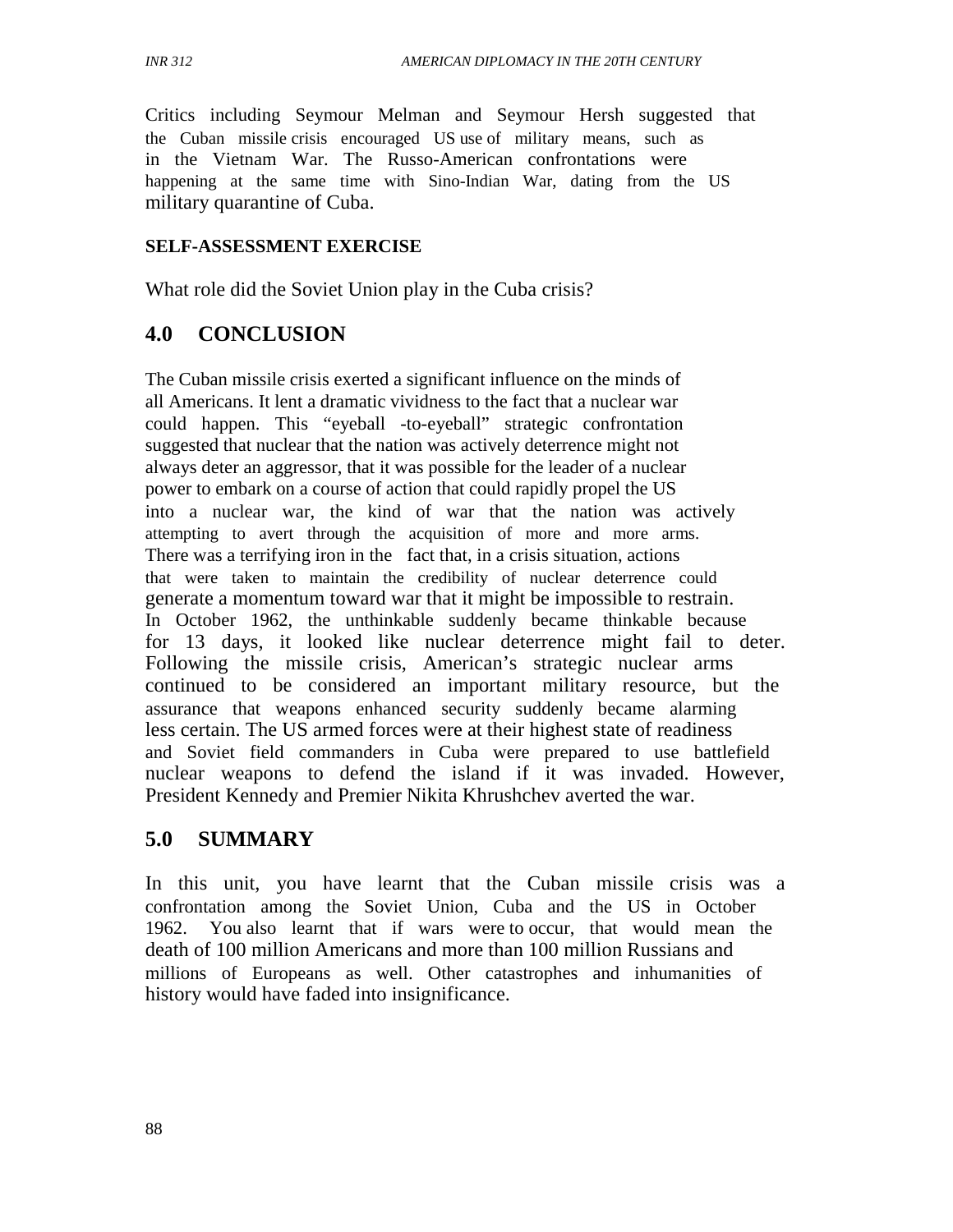## **6.0 TUTOR-MARKED ASSIGNMENT**

Put yourself in the position of the American president: How would you have acted to resolve the Cuban missile crisis?

### **7.0 REFERNCES/FURTHER READING**

- Blight, J. (1990). *On the Brink: Americans and Soviets Reexamine the Cuban Missile Crisis.* Noonday Press.
- Blight, J., et al. (2002). *Cuba on the Brink Lanham.* Maryland: Rowland and Littlefield Publishers, Inc.
- Chang, L., et al. (Eds). (1998). "Introduction." The Cuban Missile Crisis, 1962: A National Security Archive Documents Reader (2nd ed.). New York: New Press.
- Dobbs, M. (2008). *One Minute to Midnight: Kennedy, Khrushchev, and Castro on the Brink of Nuclear War.* New York: Alfred A.Knopf.
- Glantz, D.M. (2001). *The Military Strategy of the Soviet Union: A History*. London: Rutledge.
- Ignacio, R. (2007). *Fidel Castro: My Life*. United Kingdom: Penguin Books.
- Kennedy, R. F. (1969). *Thirteen days: A Memoir of the Cuban Missile Crisis*. New York: W.W. Norton.
- Melman, S. (1988). *The Demilitarised Society: Disarmament and Conversion*. Montreal: Harvest House.
- Nathan, J.A. (Ed.). *1992 The Cuban Missile Crisis Revisited*. New York: St. Martins Press.
- Stern, S. (2003). *Averting the Final Failure: John F. Kennedy and the Secret Cuban Missile Crisis Meetings.* Stanford: Stanford University Press.
- Weldes, J. (1999). Constructing National Interests: The United States and the Cuban Missile Crisis Minnesota: University of Minnesota Press.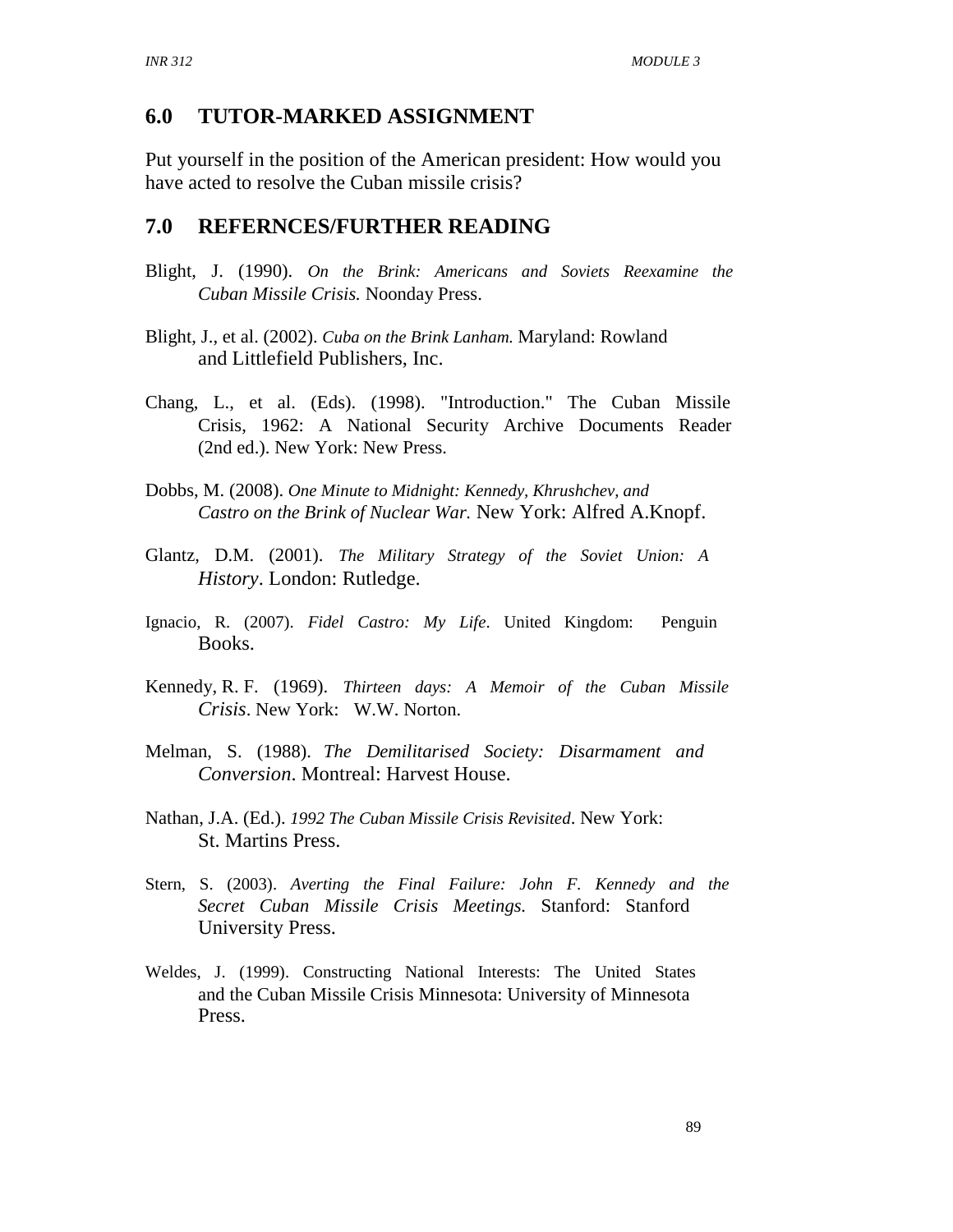### **UNIT 5 THE UNITED STATES OF AMERICA AND THE COLD WAR ERA**

## **CONTENTS**

- 1.0 Introduction
- 2.0 Objectives
- 3.0 Main Content
	- 3.1 The Meaning of the Cold War
		- 3.1.2 Background of the Cold War
		- 3.1.3 The Aftermath of the Cold war
	- 3.2 The Relevance of American Diplomacy in the 20th **Century**
- 4.0 Conclusion
- 5.0 Summary
- 6.0 Tutor-Marked Assignment
- 7.0 References/Further Reading

# **1.0 INTRODUCTION**

The Cold War was the continuing state of political conflict ,military tension ,proxy wars economic competition between the communist world -primarily the soviet union and its satellite states and the powers of the western world ,primarily the United States and its allies. However the primary participants' military force never officially clashed directly, they expressed the conflict through military coalitions, strategic conventional force deployments, extensive aid to states deemed vulnerable, proxy wars ,espionage ,propaganda, conventional and nuclear arms races ,appeals to neutral nations, rivalry at sports events, and technological competitions such as the Space Race. The Cold War did not result in a major war but rather increased a lot of tension in the international system at that time. As one writer put it, War is an extension of peace using other means." This could be said about the Cold War, which was one of the critical aftermaths of the Second World War.

# **2.0 OBJECTIVES**

At the end of this unit, you should be able to:

- define the Cold War
- discuss the recurring political patterns that dominate politics in the international arena at that time
- distinguish American relationship with other nations
- analyse the framework of the US foreign policy.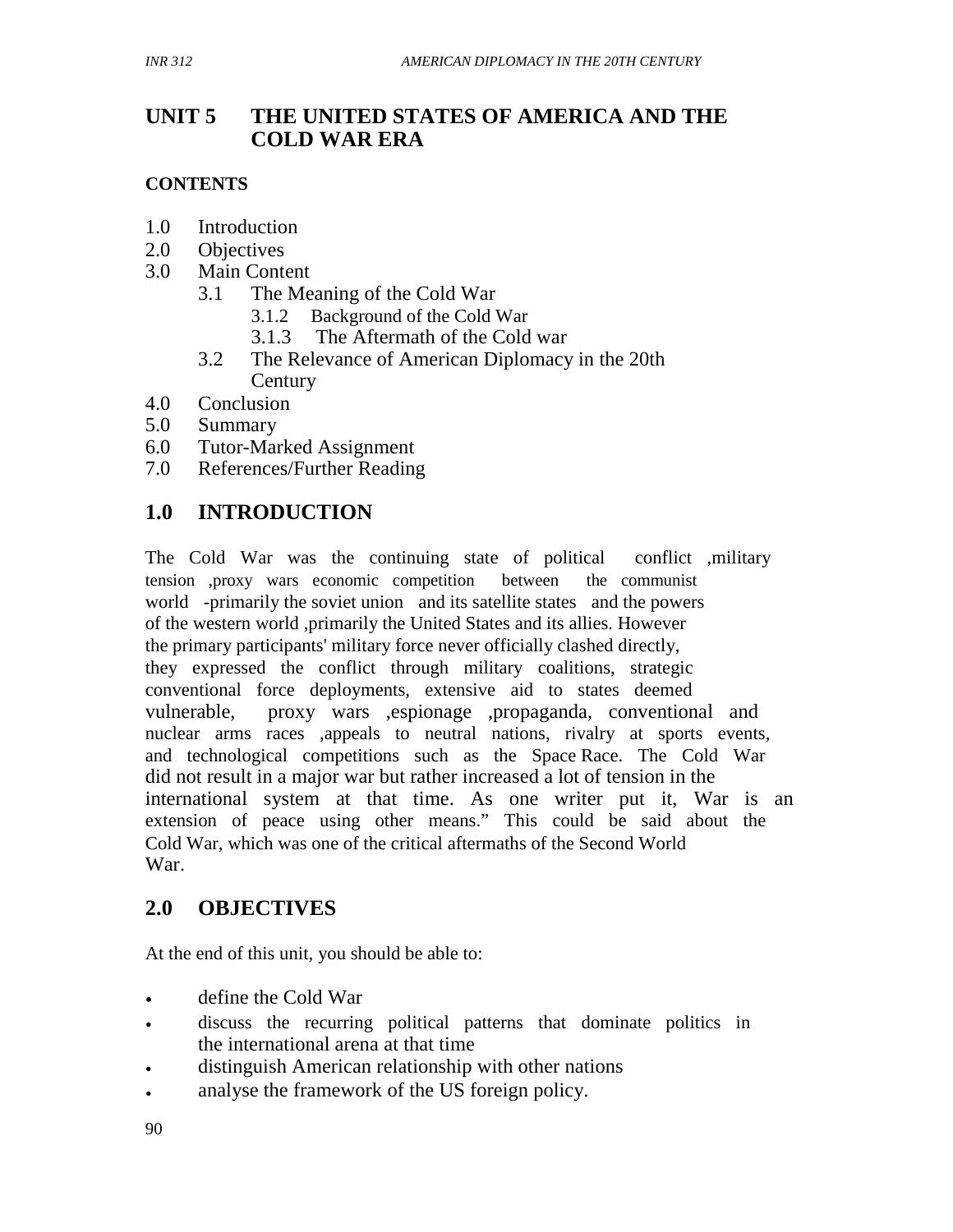# **3.0 MAIN CONTENT**

# **3.1 The Meaning of the Cold War**

An English author and journalist George Orwell used the term "Cold War" in his essay "You and the Atomic Bomb," Published October 19, 1945, in the *British Tribune Newspaper*. Contemplating a world living in the shadow of the threat of nuclear warfare, he warned of a "Peace that is no peace," which he called a permanent "Cold War." Orwell referred to the war as the ideological confrontation between the Soviet Union and the Western Powers (Geiger, 2004). Moreover, in *The Observer* of March 10, 1946, Orwell wrote, "after the Moscow conference last December, Russia began to make a 'Cold War' on Britain and the British Empire." In South Carolina on April 16 1947, he delivered a speech (by journalist Herbert Bayard Swope (Safire William October 1 2006) saying, "Let us not be deceived: We are today in the midst of a Cold War." Newspaper reporter-columnist Walter Lippmann gave the term wide currency, with the book Cold War 1947.

# **3.2 Background of the Cold War**

The end of the Second World War emerged a bipolar world in which the power shifted to the US and Soviet Union. After the war, there existed suspicion and envy between the Soviet Union and the US. This was ironic in the view that they both belonged to the coalition force (allied force) but were unable to agree on many issues resulting from post war settlement. As a result of this, they became passively antagonistic of one another and were sharply divided over major post war issues. It led to a sharp division of Europe and indeed the whole world into ideological camps. The first of the camp was started by the US with Capitalism as its foundation, while on the other hand the Soviet Union with "Socialism/Communism" as its underlining political and economic philosophy .These two camps started to make allies. The Soviet Union is made up of Eastern Europe such as Bulgaria, Chez Republic, East Germany, Poland, Ukraine, Yugoslavia; Cuba. The United States on the other hand had major allies in Western Europe, Britain, France, West Germany, Belgium, and Spain. The cold war did not result in a major war, but it led to crisis that could have been averted such as Berlin Crisis of 1948, the Cuba Missile Crisis, Afghanistan Crisis, the Vietnam War, Korean War between the North and South. In spite of the fact that both the Soviet Union and the US were allies against the Axis powers in the Second World War, they disagreed about political philosophy and the configuration of the post-war world while occupying most of Europe. The Soviet Union formed the Eastern Bloc with the Eastern European countries it occupied, annexing some and maintaining others as satellite states, some of which were later consolidated as the Warsaw Pact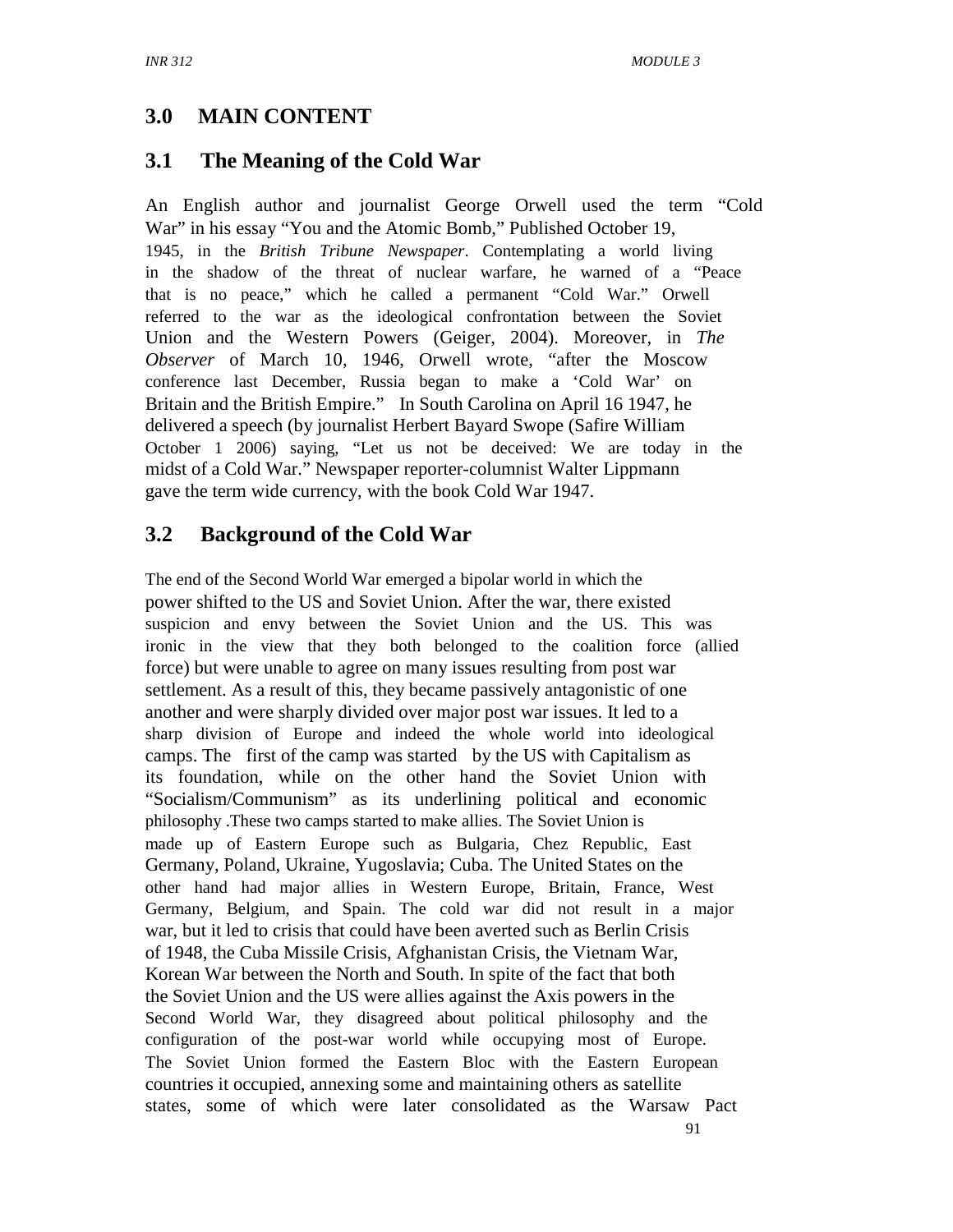(1955–1991). The US and its allies used containment of communism as a main strategy, establishing alliances such as NATO to that end.

The Cold war can be identified from five major phases.

**Post World War Two Phase (1945-1953)**: This represents the most aggressive era in the history of the Cold War. The reason being that it was the immediate post Second World War period when tension, bitterness, suspicion were still raging in the hearts of all warring parties. The major actors in the war such as Stalin, Mussolini were still alive. These men pursued post world war politics with the same haste and devastating frame of mind with which they led the world into the war. It reduced with the death of Stalin in 1955. He was the brain behind the Berlin crisis in which he erected the "Berlin Wall" to prevent West Germany from getting food supplies from East Germany.

**Post Stalin Phase (1953-1968)**: This period witnessed less aggression because the leaders in Soviet Union and the US were not ready to create unnecessary tension in world politics. This was the era of conscious approach. The Cuban missile crisis of 1962 also occurred during this period.

**Détente Phase (1968-1982):** This was the era where the two super powers decided to embark on dialogue with each other. They agreed to increase trade with each other and work on scientific and cultural projects. Most importantly, they agreed to arms control, or limiting the number of weapons that each nation could have. The agreement signed by Richard Nixon and Brezhnev of Soviet Union limited the number of nuclear, or atomic, missiles on each side. This marked the beginning of the period of détente or easing of tensions between the super powers.

**The Era of the Arms Race (1982-1989)**: This period observed the resurgence of tension in the system. The US and Soviet Union tried to build more weapons. Leaders of each country believed that having more weapons and being the most powerful would keep their country safe. It started with the atom bombs. The Soviet Union knew what atom bombs had done to the Japanese cities of Hiroshima and Nagasaki. It feared the power of the US to destroy a whole city with one bomb. Soon the Soviet Union was building its own atom bombs.

After the Soviet Union had the atom bomb, the US made an even more powerful bomb. Scientists said that the hydrogen bomb or the H-bomb was a thousand times more powerful than the atom bomb dropped on Japan during the World War Two. Other atomic bombs were made too. By the 1960s the superpowers had missiles that could carry bombs to target half way around the world. Both the Americans and the Soviets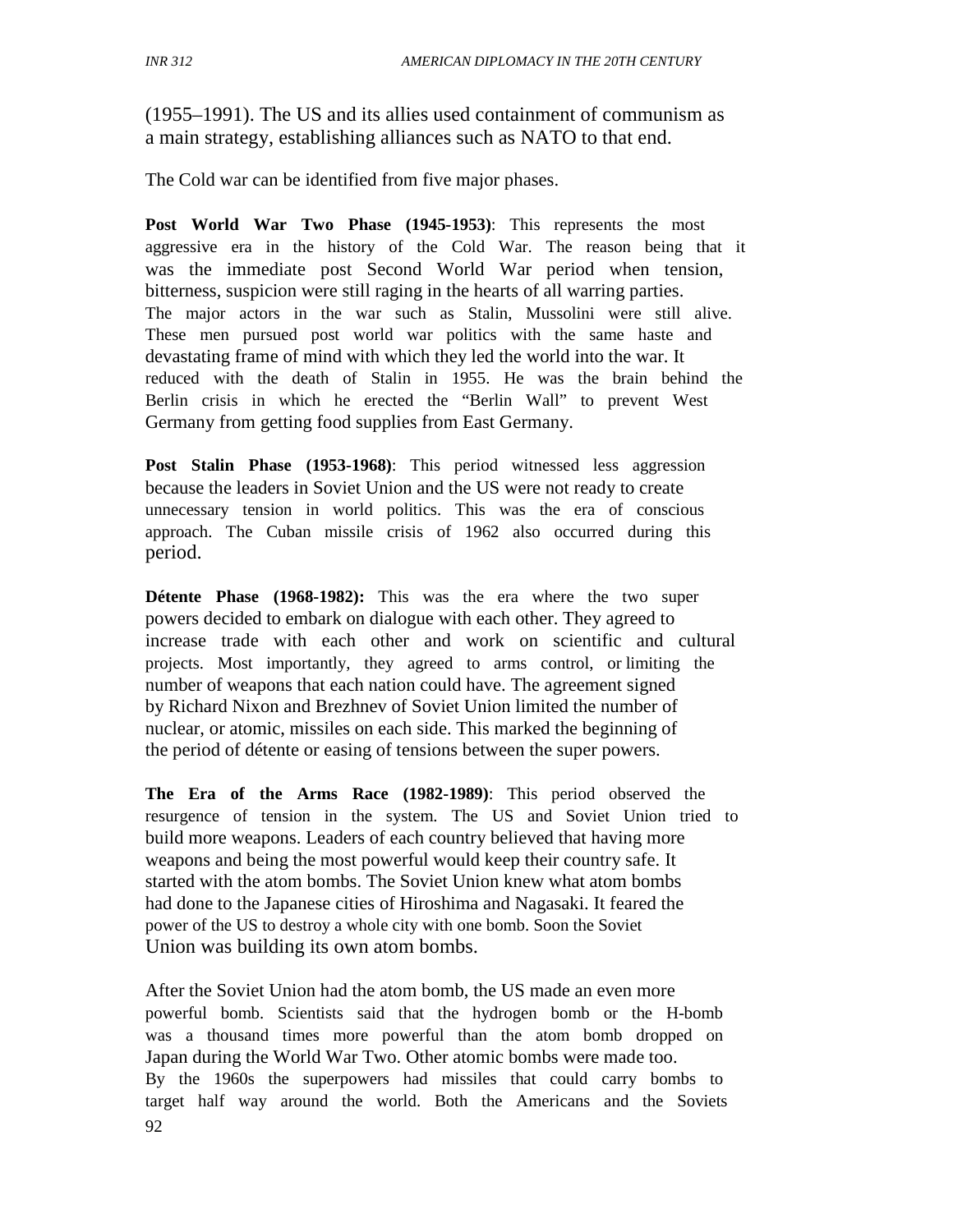lived in fear during the Cold War. Some Americans built special shelters below ground as protection in case of an attack.

**The End of Cold War and collapse of the Soviet Union (1990):** At this, a young dynamic and visionary leader had emerged as the Russian leader. His name, Mikhail Gorbachev. He wanted a change in Russia's political and economic philosophy. Socialism was no longer a viable option as seen with the heavy debt incurred by the Russian government. He called for "perestroika" or "reconstructing" and "glasnost" or "openness" of the Soviet government and economy. In 1989, the new President of the US, George Bush, met Gorbachev and after discussing about the changes in Europe and Soviet Union, they left amicably and signaled the end of the war. The Cold War ended after the Soviet Union collapsed in 1991, leaving the US as the dominant military power, and Russia possessing most of the Soviet Union's nuclear arsenal. The Cold War and its events have had a significant impact on the world today, and it is commonly referred to in popular culture.

## **SELF-ASSESSMENT EXERCISE**

Discuss the Cold War.

# **3.2 Aftermath of the Cold War**

The aftermath of the Cold War did influence world affairs. After the dissolution of the Soviet Union, the post Cold War is widely seen as unipolarity with the US. The Cold War also marked the apex of peacetime military–industrial complexes, especially in the USA, and large-scale military funding of science. These complexes, though their origins may be found as early as the 19th Century, have grown considerably during the Cold War. The military-industrial complexes have great impact on their countries and help shape their society, policy and foreign relation. Military expenditures by the US during the Cold War years were estimated to have been \$8 trillion, while nearly 100,000 Americans lost their lives in the Korean War and Vietnam War.

However, the loss of lives among Soviet soldiers is difficult to estimate, as a share of their gross national product the financial cost for the Soviet Union was far higher than that incurred by the US. In addition to the loss of lives by uniformed soldiers, millions died in the superpowers' proxy wars around the globe, most notably in Southeast Asia . Most of the proxy wars and subsidies for local conflicts ended along with the Cold War; interstate wars, ethnic wars, revolutionary wars, as well as refugee and displaced persons crises have declined sharply in the post– Cold War years.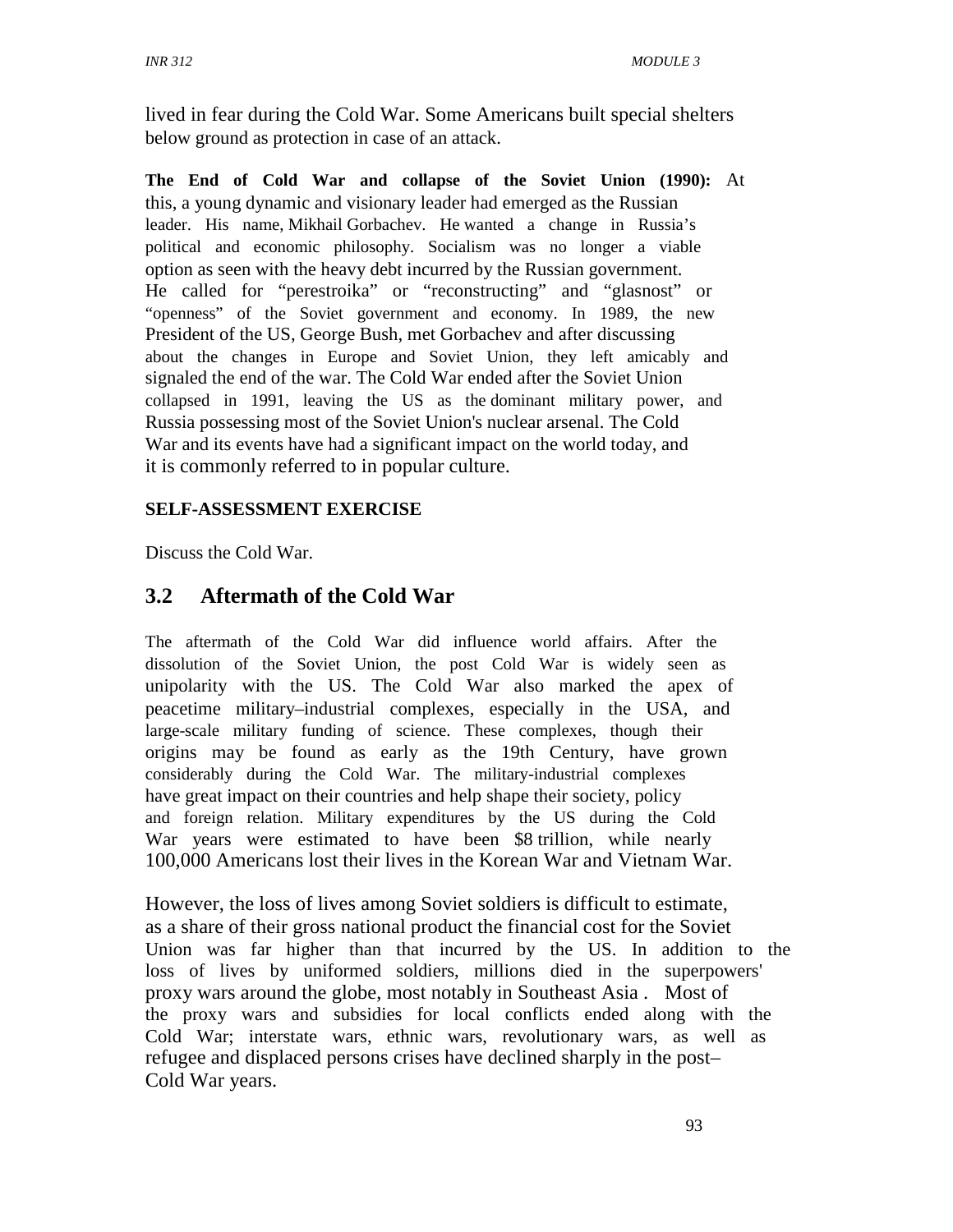The aftermath of Cold War conflict, however, is not always easy to forget, as many of the economic and social tensions that were exploited to fuel Cold War competition in parts of the Third World remain acute. The breakdown of state control in a number of areas formerly ruled by Communist governments has produced new civil and ethnic conflicts, particularly in the former Yugoslavia. In Eastern Europe, the end of the Cold War has ushered in an era of economic growth and a large increase in the number of liberal democracies, while in other parts of the world, such as Afghanistan, independence was accompanied by state failure.

### **SELF-ASSESSMENT EXERCISE**

Examine the factors that led to the Cold War.

## **3.2 The Relevance of American Diplomacy in the 20th Century**

The US has proven to the world that she has the strength and dynamism to shape the world. The US like all countries carries primary responsibility for its own welfare. Americans like to think of their country as the goddess of liberty, holding high the torch of freedom as a beacon light to all the peoples of the world. Communist propagandists see America as a ruthless imperialist power trying to prop up her rotten system by exporting her troubles to the rest of the world and to force all other nations to accept her dictates. Some friendlier critics speak of her as a reluctant dragon with brute strength but with little mind. The interesting thing about them is not that they misrepresent or obscure the real US but they all appraise her in terms of foreign policy.

Beyond that, little in history tells a great power, even a super power, how to behave, except that it must always define and defend its interests, precisely and historically calculated. In the words of Roosevelt, the presidency is a "bully pulpit." When the president speaks just about everybody listens. A US president who understands opportunities available can explain to the American people and the world in general. This has put America in a leadership position. It is a source of pride to the Americans that their President can appeal to and lead other nations.

Throughout the 20th Century, the US conducted her diplomacy through the using her political, economic, technological power. As a result, the US exercised her power with the creation of multilateral institutions to support the maintenance and facilitation of the public good of free trade. That period saw the creation of such institutions as the Bretton Woods system such as the World Bank, International Monetary Fund and the General Agreement on Tariffs and Trade, all which supported balance of payments, free trade, and reserve currency stability. 94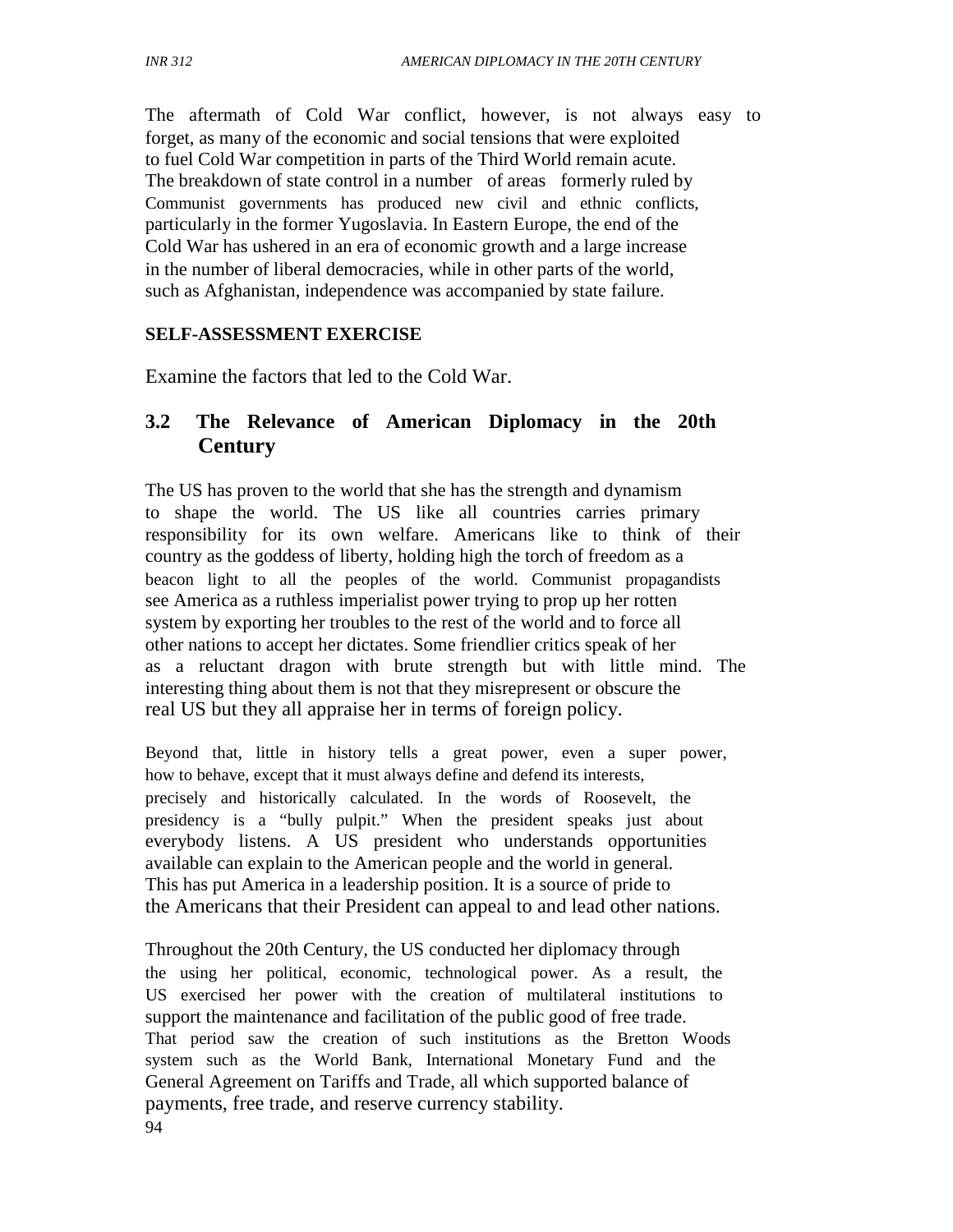The fall of the Soviet Union in 1991 saw the replacement of a bipolar international system with an American–led one. As such, this emphasis on exercising American leadership through multilateralism, collective action, and international institutions has increased. She has been able to exercise her power internationally by linking leadership to methods of coercion that are both intellectual and moral in character.

### **SELF-ASSESSMENT EXERCISE**

Is America still a super power? Discuss.

### **3.2.1 The United States of America's Cooperation with Other Nations**

The US unique quality is that she takes into account each country, her problems, her developments or underdevelopments and the political tensions amongst other countries. She has supported countries in trouble as history depicts. She has also participated in issues and conflict areas of other countries such as Japan in relation to China, Pakistan in respect to India and Saudi Arabia in relation to Iran. She has served other countries to maintain peaceful cooperative relationship. The works of the US and the dedication of Americans towards maintaining global peace show how willing her leaders were to support the international communities. At the initial stage, the US is seen as the leaders of other nations as it is more powerful and stronger as compared with other countries of the world. The world when faced by crisis whether politically, socially or economically, search for an alternative solution and refer to the authorities of the US. American leaders do welcome them, participate in their issues, and provide alternative solutions for them to act on.

### **SELF-ASSESSMENT EXERCISE**

Has unipolarity affected American diplomacy in the 20th Century? Explain.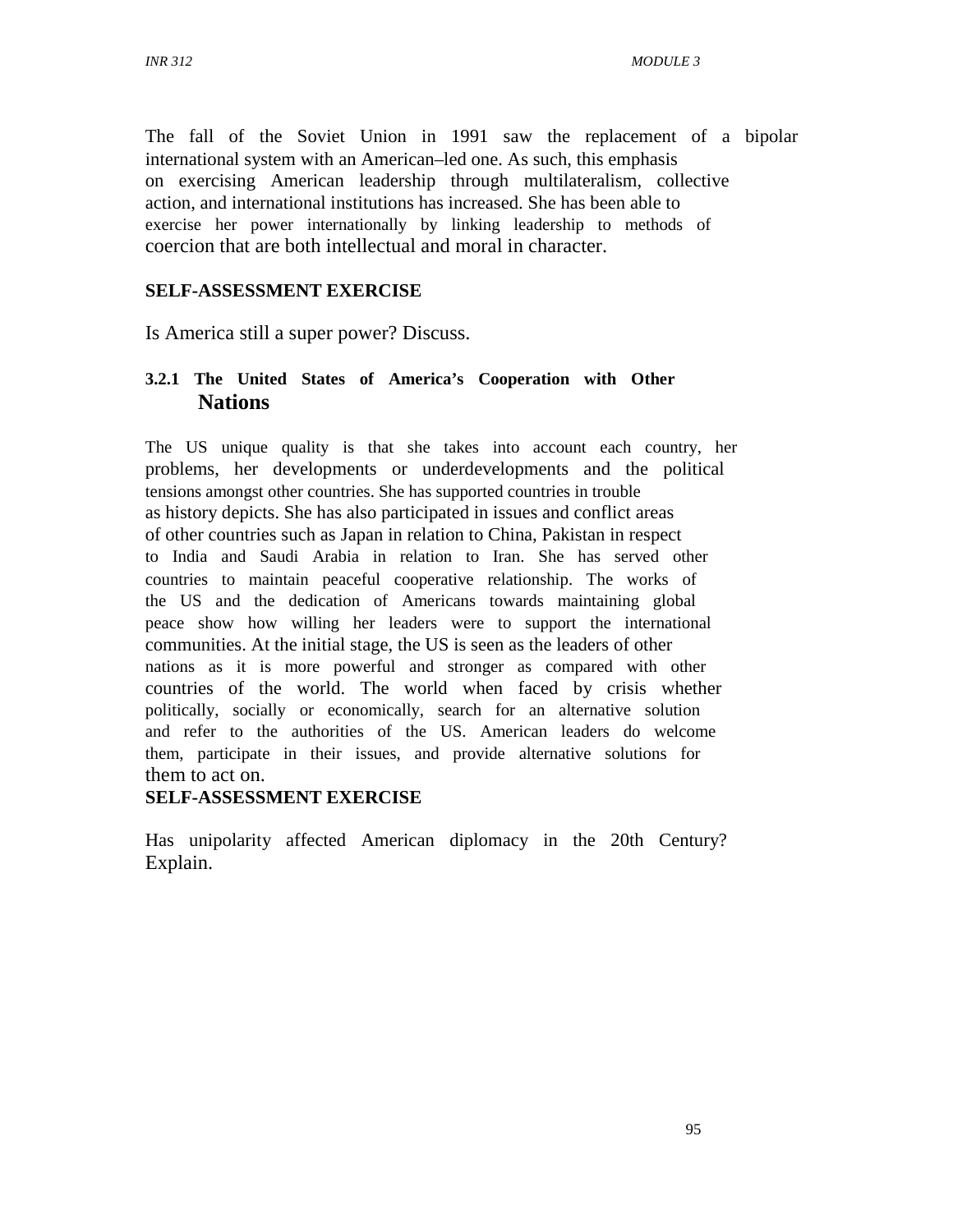# **4.0 CONCLUSION**

During the Cold War, two different objectives of the US - first making the world safe for capitalism, and second, ensuring its hegemony with the capitalist world - reinforced one another. This was possible because Western European governments and Japan shared a common perception that the Soviet Union and 'evil' communism presented a mutual threat that could be contained only with US leadership. It also provided the US the ample opportunity to consider her interest first, sufficient benefits flowed to the propertied class in enough countries in making the US to be acting in the interest of other countries. Thus, as a student of American diplomacy, you must be able to adapt to the changes of events in international politics.

# **5.0 SUMMARY**

In this unit, you learnt that the US has been able to influence the world with her political, economic, social, technological goals. You also learnt that the US helped sharpen ideals and aspirations in international politics. She has been able to exercise her power internationally by linking her leadership to methods of coercion that are both intellectual and moral in character. The end of the Cold War created an opportunity for the US to organise international politics around its preferred choices with the removal of coercive effects of the East-west contest for world influence.

# **6.0 TUTOR-MARKED ASSIGNMENT**

Would you describe the new world order as a positive development for Africa?

# **7.0 REFERENCES/FURTHER READING**

- Arthur, A. (1966). *Ideas, Ideas and American Diplomacy: A History of Their Growth and Interaction.* New York: Meredith Publishing Co.
- Christopher, L. (2006). *The Peace of illusions: America Grand Strategy from 1940 to the Present Ithaca*. New York: Cornell University Press.
- Craig, G., et al. (1995*). Force and Statecraft: Diplomatic Problems of our Time*. (3rd ed.). New York: Oxford University Press.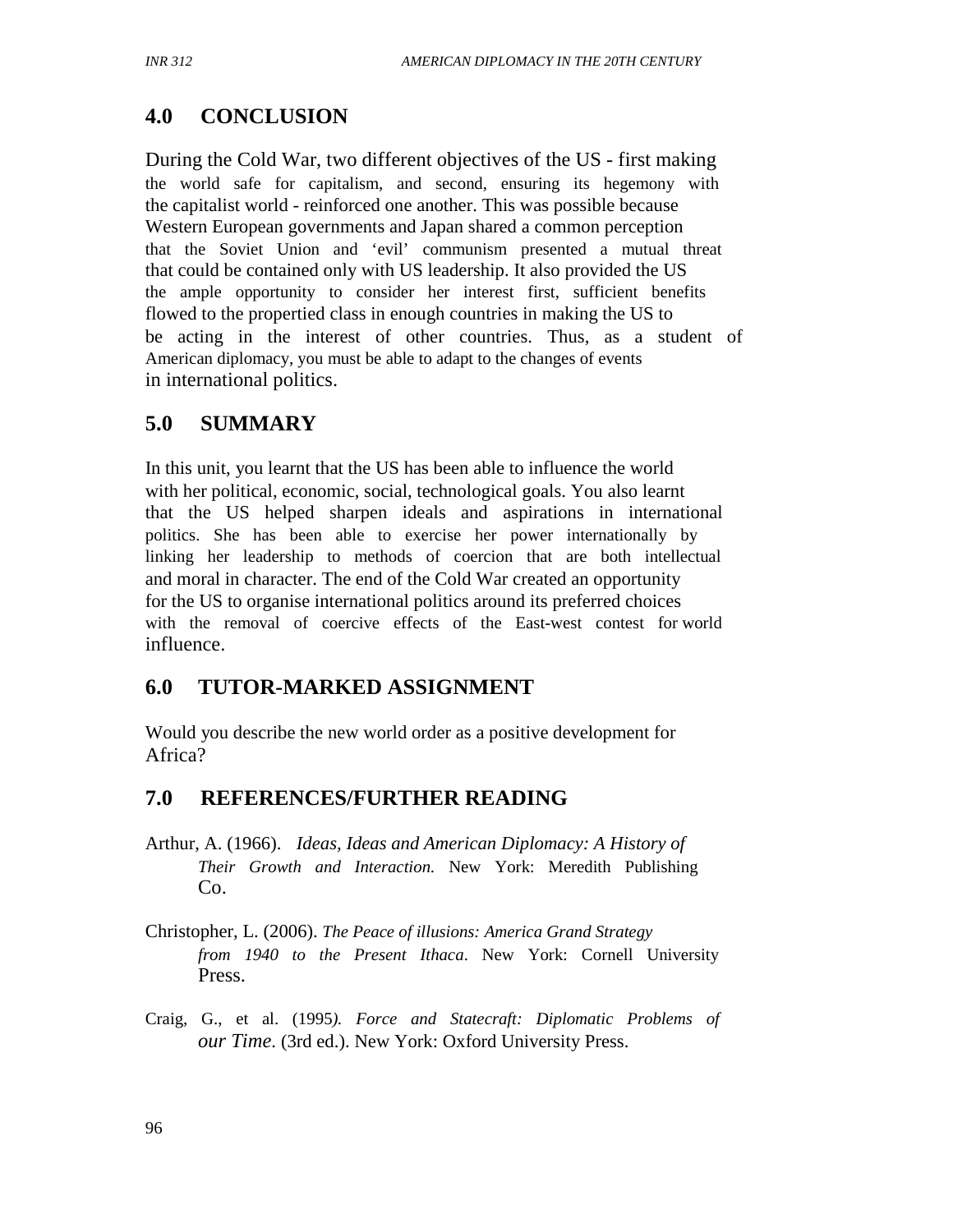- Diehl, P, (Ed.). (1996). *The Politics of Global Governance: International Organisations in an Interdependent World*. Boulder, Co: Lynne Rienner.
- Fareed, Z. (1999). *From Wealth to Power: The Unusual origins of America's World Role.* Princeton: Princeton University Press.
- Friedman, N. (2007). *The Fifty-Year War: Conflict and Strategy in the Cold War*. USA: Naval Institute Press.
- Gaddis, J. (1997). *We Now Know: Rethinking Cold War History*. Oxford: Oxford University Press.
- Gaddis, J. (1990). *Russia, the Soviet Union and the United States. An Interpretative History*.USA: McGraw-Hill.
- Gaddis, J. (2005). *The Cold War: A New History*. London: Penguin Press.
- Garthoff, R (1994). *Détente and Confrontation: American-Soviet Relations from Nixon to Reagan*. Washington D.C: Brookings Institution Press.
- Geiger, T. (2004). *Britain and the Economic Problem of the Cold War*. London: Ashgate Publishing.
- Glenn, P. (1996). *American Foreign Policy: Past, Present, Future*. (3rd ed.). USA: Prentice –Hall.
- Kort, M. (2001). *The Columbia Guide to the Cold War*. New York: Columbia University Press.
- Leffler, M. (1992). *A Preponderance of Power: National Security, the Truman Administration, and the Cold War*. USA: Stanford University Press.
- Lundestad, G. (2005). "East, West, North, South: Major Developments in International Politics since *1945*." Orwell, G, *The Observer*, March 10, 1946.
- Rourke, J. (2001). *International Politics on the World Stage*. (8th ed.). USA: McGraw-Hill Dushkin.
- Sharp, P. (1999) "For Diplomacy: Representation and the Study of International Relations." *International Studies Review* 1:33-58.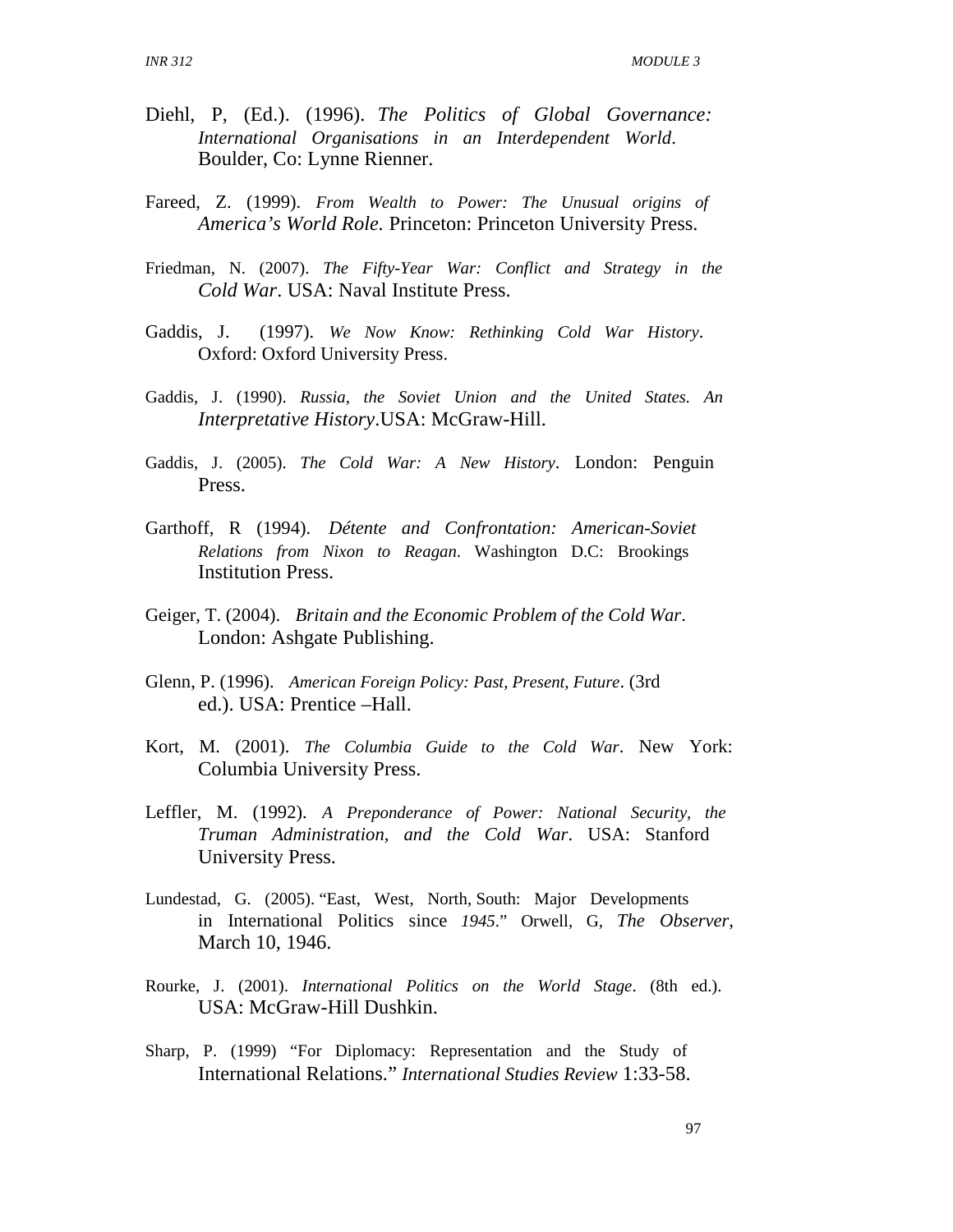#### **MODULE 4 THE ROLE OF THE UNITED STATES OF AMERICA IN INTERNATIONAL ORGANISATIONS**

- Unit 1 The Contribution of the United States of America in the Formation of International Organisations
- Unit 2 Global Institutions
- Unit 3 Regional Institution<br>Unit 4 Sub-regional Institut
- Sub-regional Institution

### **UNIT 1 CONTRIBUTION OF THE UNITED STATES OF AMERICA IN THE FORMATION OF INTERNATIONAL ORGANISATIONS**

#### **CONTENTS**

- 1.0 Introduction
- 2.0 Objectives
- 3.0 Main Content
	- 3.1 The Concept of International Organisation
	- 3.2 The Contribution of the United States of America in the Formation of International organisations
	- 3.3 Reasons for the Creation of International Organisations
- 4.0 Conclusion
- 5.0 Summary
- 6.0 Tutor-Marked Assignment
- 7.0 References/Further Reading

## **1.0 INTRODUCTION**

The US is a primary actor in world politics and she understands the relevance of international organisations. Many observers believe that global, regional and specialised international organisations can and should begin to authoritatively regulate the behaviour of states. Advocates of strengthened international organisation believe that it is time to address world problems by working towards global solutions through global organizations. Those who take this view would join in the counsel given by Shakespeare in Henry VI Part III: "now join your hands and with your hands and with your hands your hearts." However, people see the relevance of international organisation in the development of relations among nations .In this unit, we shall examine the contribution of the US in the emergence of international organisations.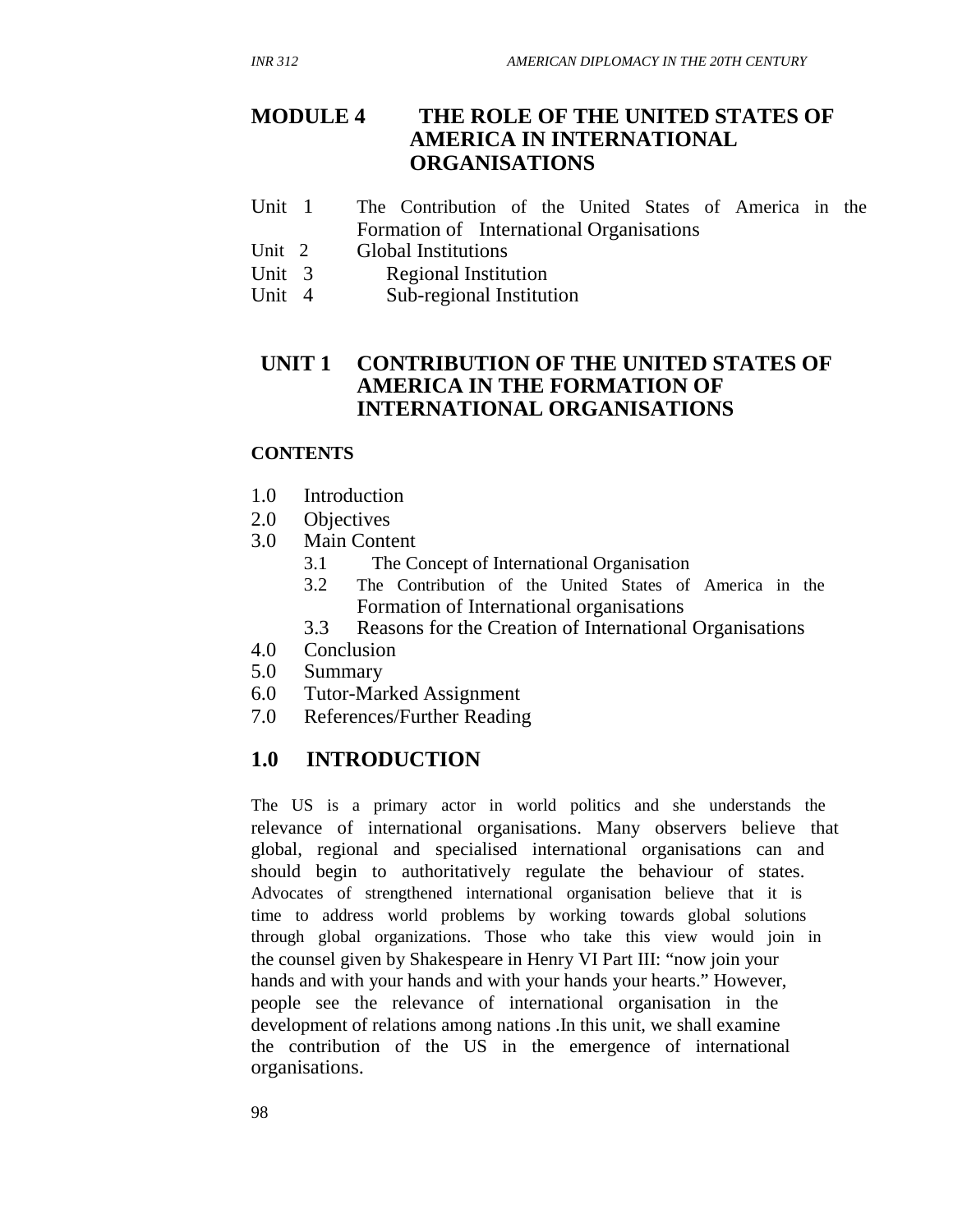## **2.0 OBJECTIVES**

At the end of this unit, you should be able to:

- identify the governments and politics of American states
- discuss the roles of non- state actor play in international politics
- define international organisation
- explain the functions of international organisation.

## **3.0 MAIN CONTENT**

## **3.1 The Concept of International Organisation**

One of the promising developments of the 20th century in interstate relations has been the proliferation of international organisations. For the first time in history, permanent organisations of a nearly universal type emerge. Professor Pitman B. Potter distinguished six special forms of international organisation, namely, diplomacy, treaty negotiations, international law, conference, administration and adjudication-one general form, international federation. The classification relates more to procedure in international intercourse than to varieties of international organisations. The term "international organisation" is defined as "any cooperative arrangement instituted among states, usually by a basic agreement to perform some mutually advantageous functions implemented through periodic meetings and state activities."

According to Prof Potter's conception, international organisation has existed in at least primitive form through most of recorded history. There are many lesser international organisation associated with today's general international organisation. Some of these are specialised agencies, which are equally broad in membership but more limited in function. Outside the United Nations (UN) structure, there are regional organisation of a general character, the Organisation of American States and the North Atlantic Treaty Organisation (NATO) - Sub regional structure of a character North American Free Trade Agreement (NAFTA).

International organisations are transnational organisations created by two or more sovereign states represented by the accredited representatives of member states when they meet. Member states meet regularly to discuss issues of common interests to them and agree on resolutions, which constitute policy measure by member states. However, membership in an international organisation is voluntary; decisions once taken are expected to be respected by members.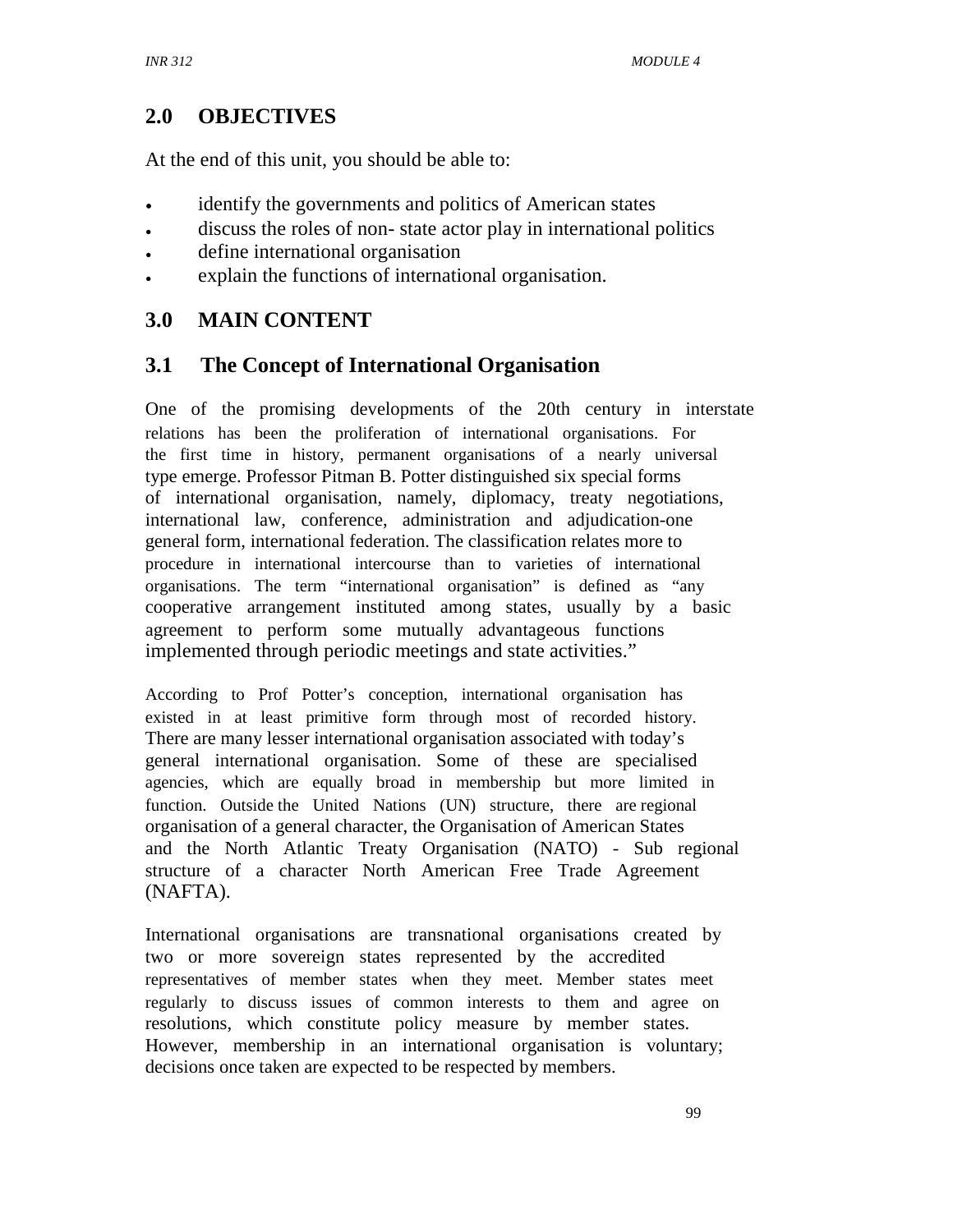According to Godspeed (1967), international organisations are not created to threaten the sovereignty of member states, in practice by belonging to an international organisation; a state has by implication restricted the full extent of its sovereignty. However, membership in an international organisation is voluntary; decisions once taken are expected to be binding on member states. In practice, by becoming a member of an international organisation, a state has by implication restricted the full extent of its sovereignty.

The creation of international organisations was the expanding governmental functions are being dealt with by international organisations. If you review the major departments and ministries of your national government and the subjects they address, it is almost certain that you would be able to find one or two dealing with international level. According to Abbot et al. (1998:29), states take advantage of international organisations; states are able to achieve goals that they cannot accomplish alone.

#### **SELF-ASSESSMENT EXERCISE**

Discuss the concept of international organisation.

### **3. 2 The Contribution of the United States of America in the Formation of International Organisations**

International affairs are seen as the choice of method that can serve to advertise a country's good faith or disinterestedness. Most states act both unilaterally and multilaterally at times: the former in defence of their national security or in their immediate backyard, the latter in pursuit of global causes. The larger a country's backyard, however, the greater the temptation to act unilaterally across .It is a problem most acute in the case of the US; hence, the need for international organisation, which the US government recognised.

"All the world is a stage and all the men and women merely players." William Shakespeare (1564-1616). These lines are used here to help us convey how international organisations came into existence. The US after the Second World War saw the need to establish international organisations in dealing with problems among nations.

The 20th century experience of growth in international organisations both in number and in scope of activity is the result of a number of forces. These forces were summarised by two scholars who examined why states act through international organisations. Their conclusion was that "by taking advantage of international organisation states are able to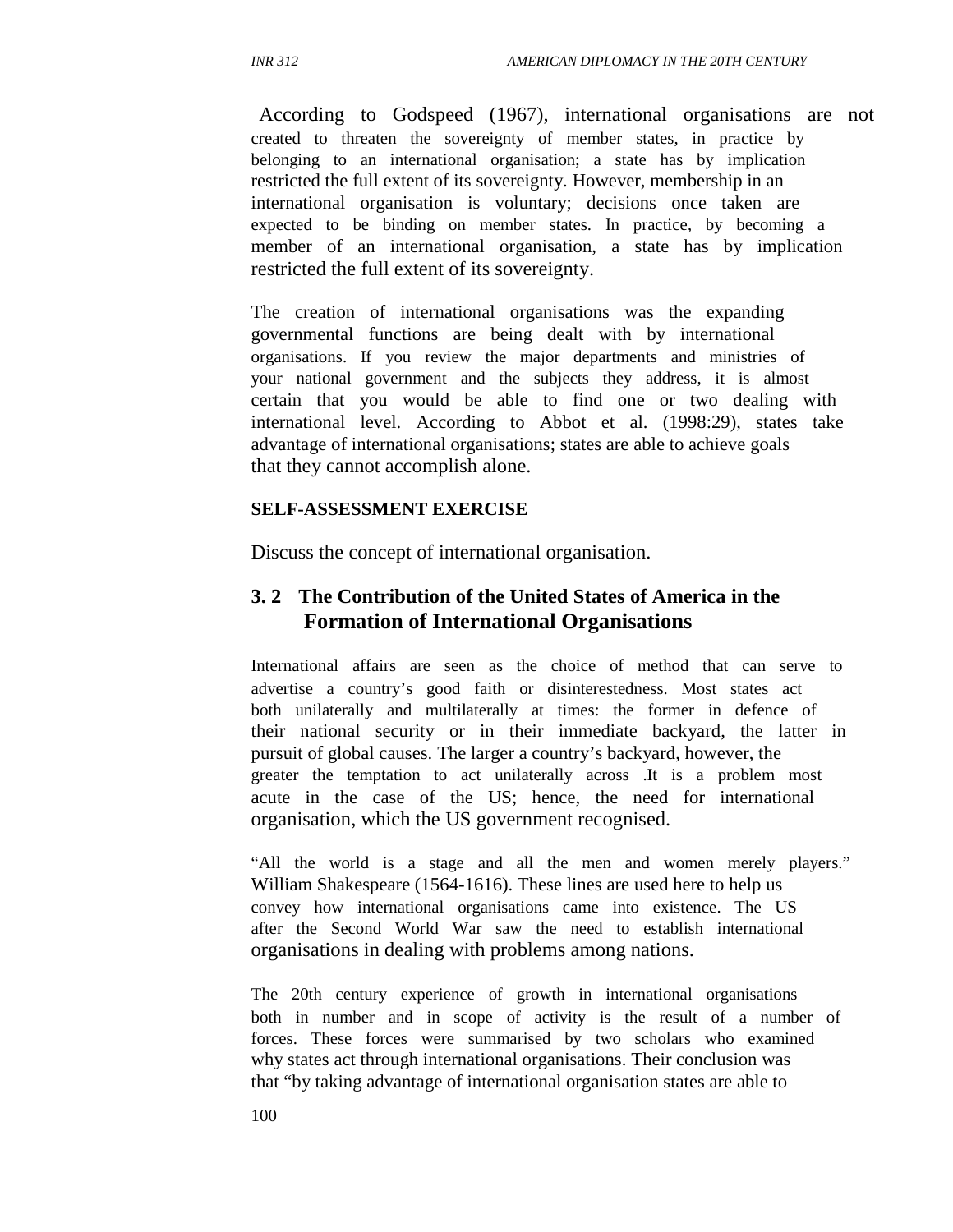achieve goals that they cannot accomplish alone" (Abbot et al., 1998:29). In other words, the growth of international organisations has occurred because countries have found that they need them and that they work.

The two schools of thought as one realist scholar puts it "international organisations (IGOs) are basically a reflection of the distribution of power in the world. They are based on the self-interested calculations of the great powers…have no independent effects on state behaviour … (and) therefore… are not an important cause of peace" (Mearsheimer, 1995:7). Further, idealist contend that IGOs are "essential if states are to have any hope of sustained cooperation and that "international" institution …will be components of any lasting peace" (Keohane, et al., 1995:47, 50).

#### **SELF-ASSESSMENT EXERCISE**

Examine the role the US played in the formation of international organisations.

### **3.3 Reasons for the Creation of International Organisations**

The following factors were responsible for the creation of international organisation by the US:

- The world's increased interdependence especially in the economic sphere, which led to the creation of the International Monetary Fund and World Bank are two examples, regional trade and monetary organisations, cartels and to a degree multinational corporations are other examples. This was expected to bring solutions to states.
- The failure of state to provide security: The agony of two world wars for instance convinced many nations that peace was not safe in the hands of nation states .The continuing problems in health, food, human rights and other areas have spurred the role of the US.
- Small states will be able to gain strength through joint action, especially with the concentration of military and economic power in a handful of countries has led less powerful actors to join coalitions in an attempt to influence events.

Thus, the US foreign policy has become as much a matter of managing global issues as managing bilateral ones. At the same time, the concept of nation state as self- sufficient is also weakening. However, state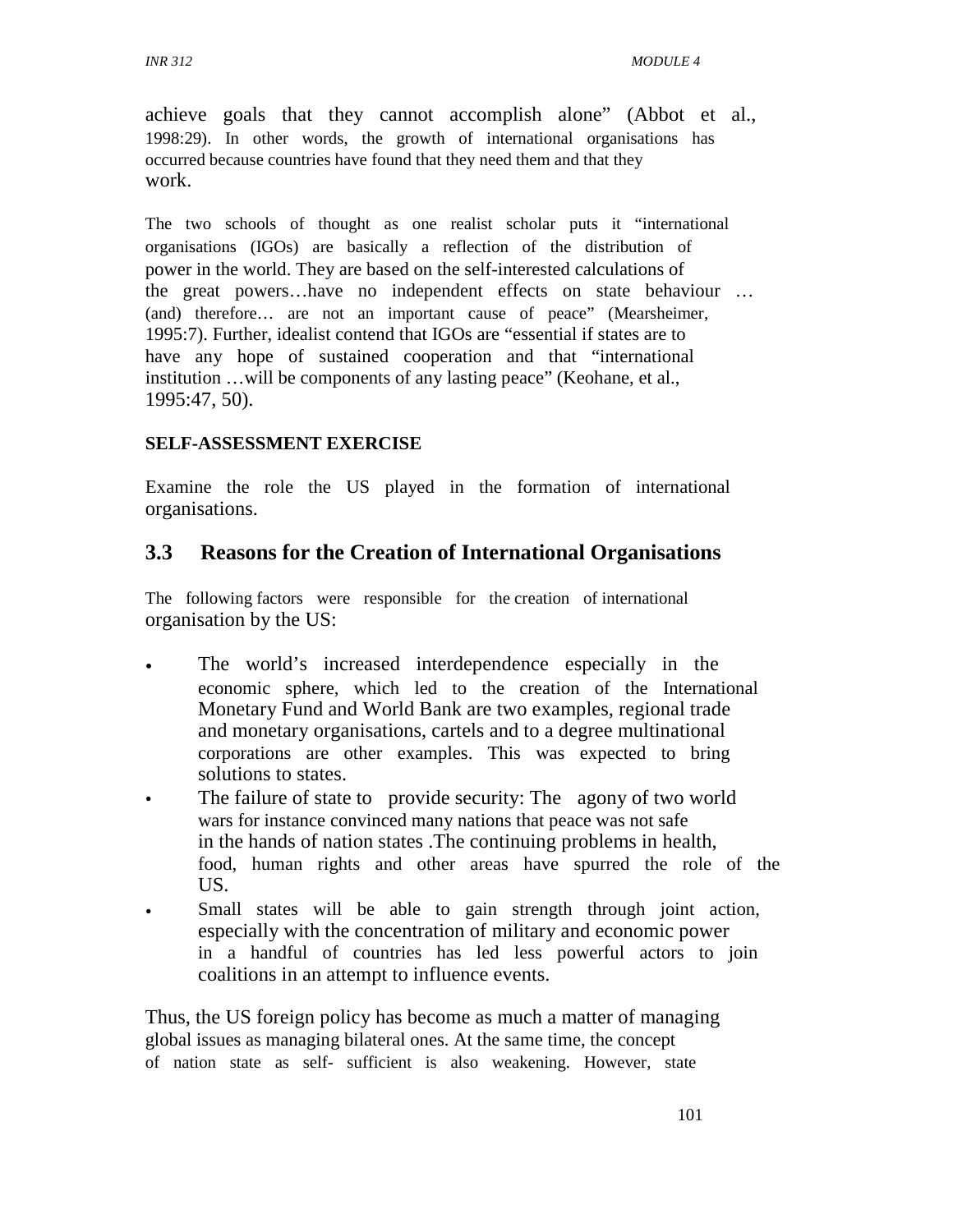remains the primary political unit; most citizens understand that it cannot do everything on its own.

To function in the world, people have to deal with institutions and individuals beyond their country's borders. American jobs depend not only on local firms and factories, but also on faraway markets, grants of licenses and access from foreign governments, international trade rules that ensure the free movement of goods and persons, and international financial institutions that ensure stability. These led to the establishment of the UN and a host of other international organisations, which will be discussed in details in subsequent units.

#### **SELF-ASSESSMENT EXERCISE**

Can states be independent without international organisations? Discuss.

#### **4.0 CONCLUSION**

The US understands the importance of international organisations. Many scholars assert that global regional and specialised international organisations can authoritatively address world problems by working towards global solutions through global organisations. Moreover, people acknowledge the need for international organisation in the development of relations among nations. The US foreign policy has however become as much a matter of managing global issues as managing bilateral ones. At the same time, the concept of nation state as self-sufficient is also weakening. Nevertheless, the state remains the primary political unit; most citizens understand that it cannot do everything on its own.

#### **5.0 SUMMARY**

In this unit, you have learnt that the US after the Second World War saw the need for international organisations in addressing problems of nations. You also learnt that the growth of international organisations in the 20th century has increased both in number and in activity. States have been able to conduct their activities through the help of international organisations.

#### **6.0 TUTOR- MARKED ASSIGNMENT**

Has international organisations solved problems of nation states? Discuss.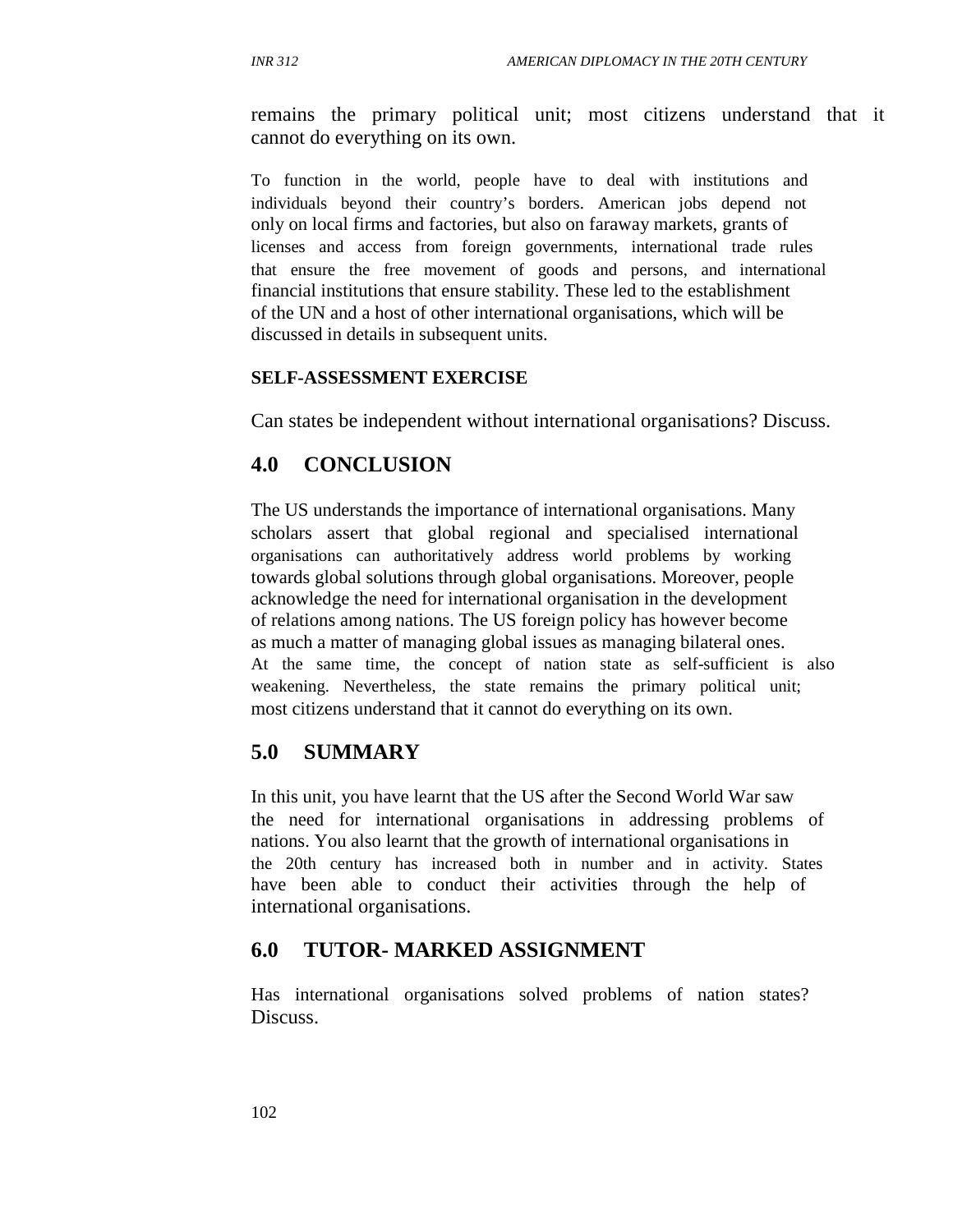#### **6.0 REFERENCES/FURTHER READING**

- Abbot, K., et al. (1998). "Why States Act through Formal International Organisation." *Journal of Conflict Resolution*, 42 (1).
- Allulis, J., et al. (1996). *Shakespeare's Political Pageant: Essays in Politics and Literature.* Boulder: Rowman &Littlefield.
- Barnett M., et al. (1999). "The Politics, Power and Pathologies of International Organisations." *International Organisation*, 53 (4).
- Fareed, Z. (1999). *From Wealth to Power: The Unusual origins of America's World Role.* Princeton: Princeton University Press.
- James, D. (1985). The Politics of American Foreign Policy. New Jersey: Englewood Cliff Prentice-Hall Inc.
- Krasner, S. (1991). "Global Communications and National Power: Life on the Pareto frontier." *World Politics*, 43 (3): 336-66.
- Michael, G.R., et al. (2008). *The New World of International Relations*. (7th ed.). New Jersey: Pearson Hall.
- Mitchell, R., et al. (2001). "Reciprocity Coercion or Exchange Symmetry Asymmetry and Power in Institutional Design." *International Organisation*, 55 (4).
- Young, R. (1999) .*Governance in World Affairs.* Ithaca, New York: Cornell University Press.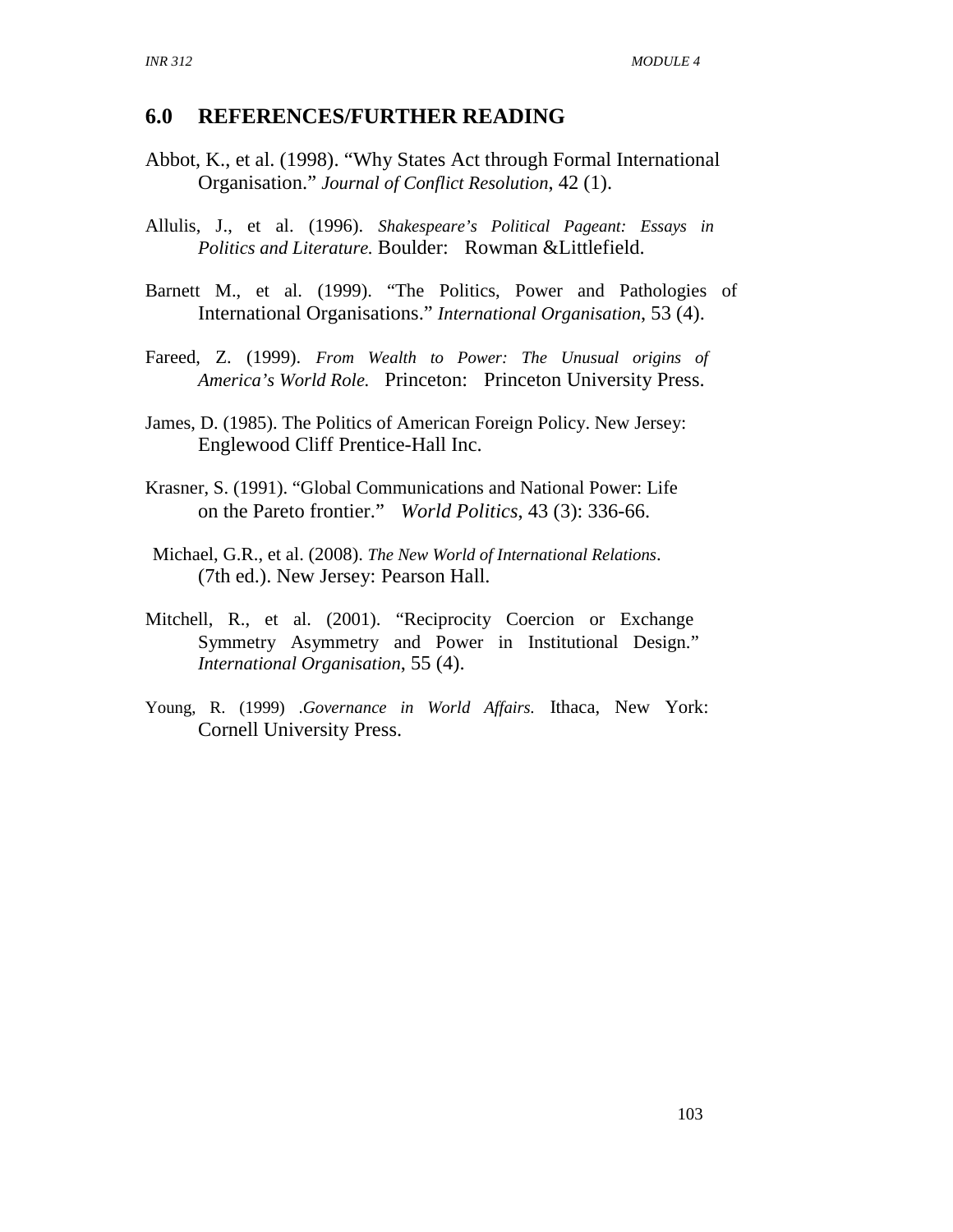## U**NIT 2 GLOBAL INSTITUTIONS**

#### **CONTENTS**

- 1.0 Introduction
- 2.0 Objectives
- 3.0 Main Content
	- 3.1 The United Nations
		- 3.3.1 The General Assembly
		- 3.3.2 The Security Council
		- 3.3.3 The Secretariat
		- 3.2 The International Monetary Fund (MF) 3.2.1 Membership
		- 3.3 The World Bank
			- - 3.3.1 Membership
					- 3.3.2 The Secretariat
					- 3.3.3 Voting Powers
- 4.0 Conclusion
- 5.0 Summary
- 6.0 Tutor- Marked Assignment
- 7.0 References/Further Reading

### **1.0 INTRODUCTION**

In the previous unit, we talked about the role the United States of America (US) played in the creation of international organisations. In this unit, you will be introduced to how the United Nations (UN), International Monetary Fund (IMF) and the World Bank were formed as global institutions. The UN was established to replace the flawed League of Nations in 1945 to maintain international peace and promote cooperation in solving international economic, social and humanitarian problems. The earlier concrete plan for a new world organisation started under the aegis of the US State Department in 1939. Franklin D. Roosevelt first coined the term 'United Nations' as a term to describe the Allied countries. This term was officially used on January 1, 1942 where 26 governments signed the Atlantic Charter, pledging to continue the war effort.

On April 25, 1945, the UN Conference on International Organisation held in San Francisco which was attended by 50 governments and a number of non-governmental organisations were involved in the drafting of the charter of the UN. The UN officially came into existence on October 4, 1945 upon ratification of the charter by the five permanent members of the Security Council France, the Republic of China, the Soviet Union, the United Kingdom (UK) and the US and by a majority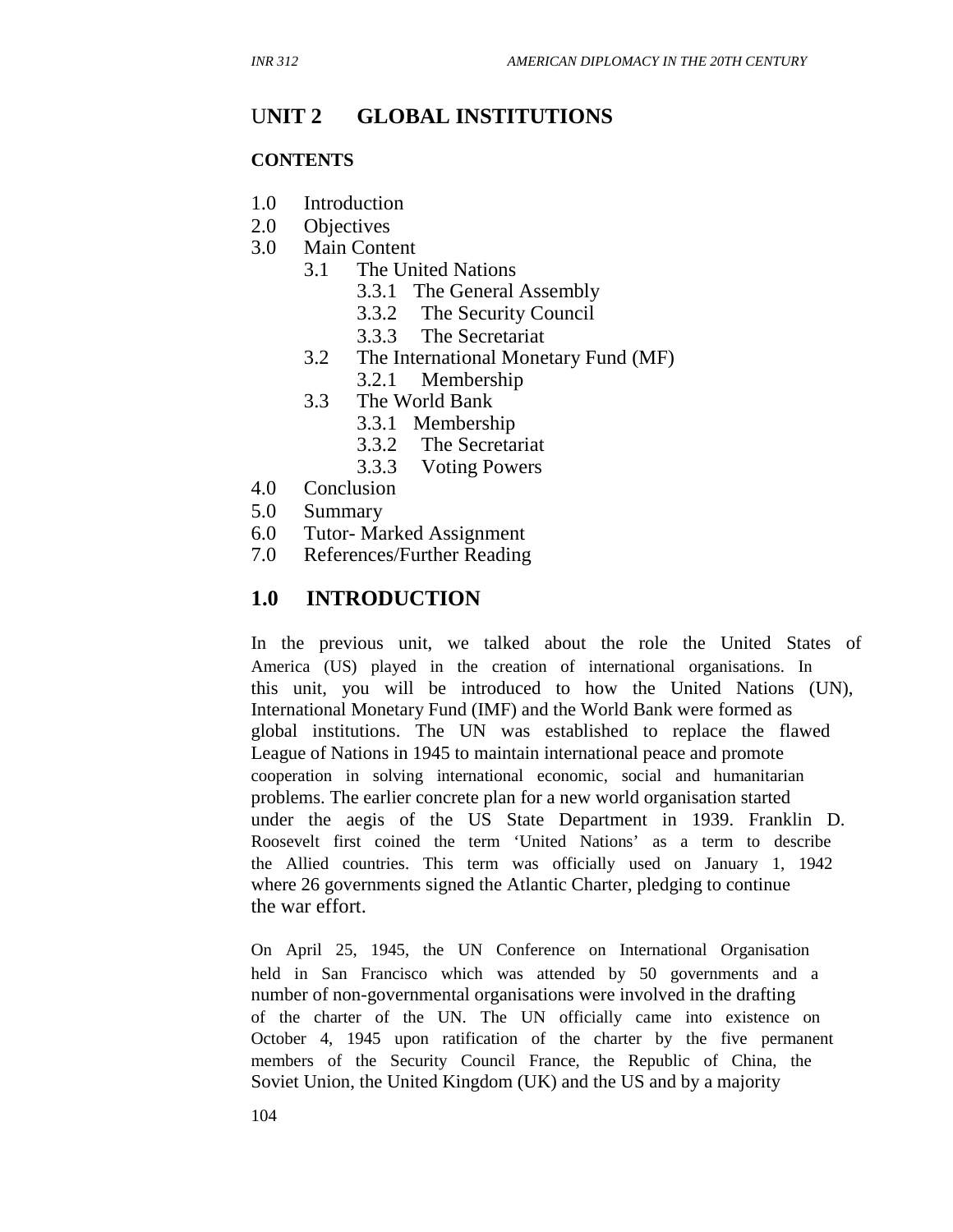of the 46 signatories. The first meeting of the General Assembly with 51 nations represented and the Security Council took place in Westminster Central Hall in London in January 1946.

The IMF is an intergovernmental organisation that oversees the global financial system by adopting the macroeconomic policies of its member countries; in particular, those with an impact on exchange rate and the balance of payments. Its objectives are to stabilise international exchange rates and facilitate development through the encouragement of liberalising economic policies in other countries as a condition of loans, debt relief, and aid. It also offers loans with varying levels of conditionality, mainly to poorer countries. Its headquarters is in Washington, DC. The IMF's relatively high influence in world affairs and development has drawn heavy criticism from some sources.

The World Bank was founded in 1944 at the Bretton Woods meetings, New Hampshire in the US as part of a new world financial and economic system. It is worth noting that at the meeting, the two major multilateral financial institutions were established- the World Bank and IMF. The World Bank was established to give aid to European countries to enable them come out from the ruins of the first and the second world wars, in terms of reconstructing their economies. The World Bank was to assist finance antipoverty projects such as agriculture, rural development, energy development, health, industry, mining, population planning, technical assistance, transportation, telecommunications, urban development and water supply.

## **2.0 OBJECTIVES**

At the end of this unit, you should be able to:

- analyse the role of international organisations in the world
- discuss the relations between government and international organisations
- define the role of domestic politics among countries in the creation of international organisations
- identify the promotion of international peace and economic development as exemplified by the UN, IMF and the World bank.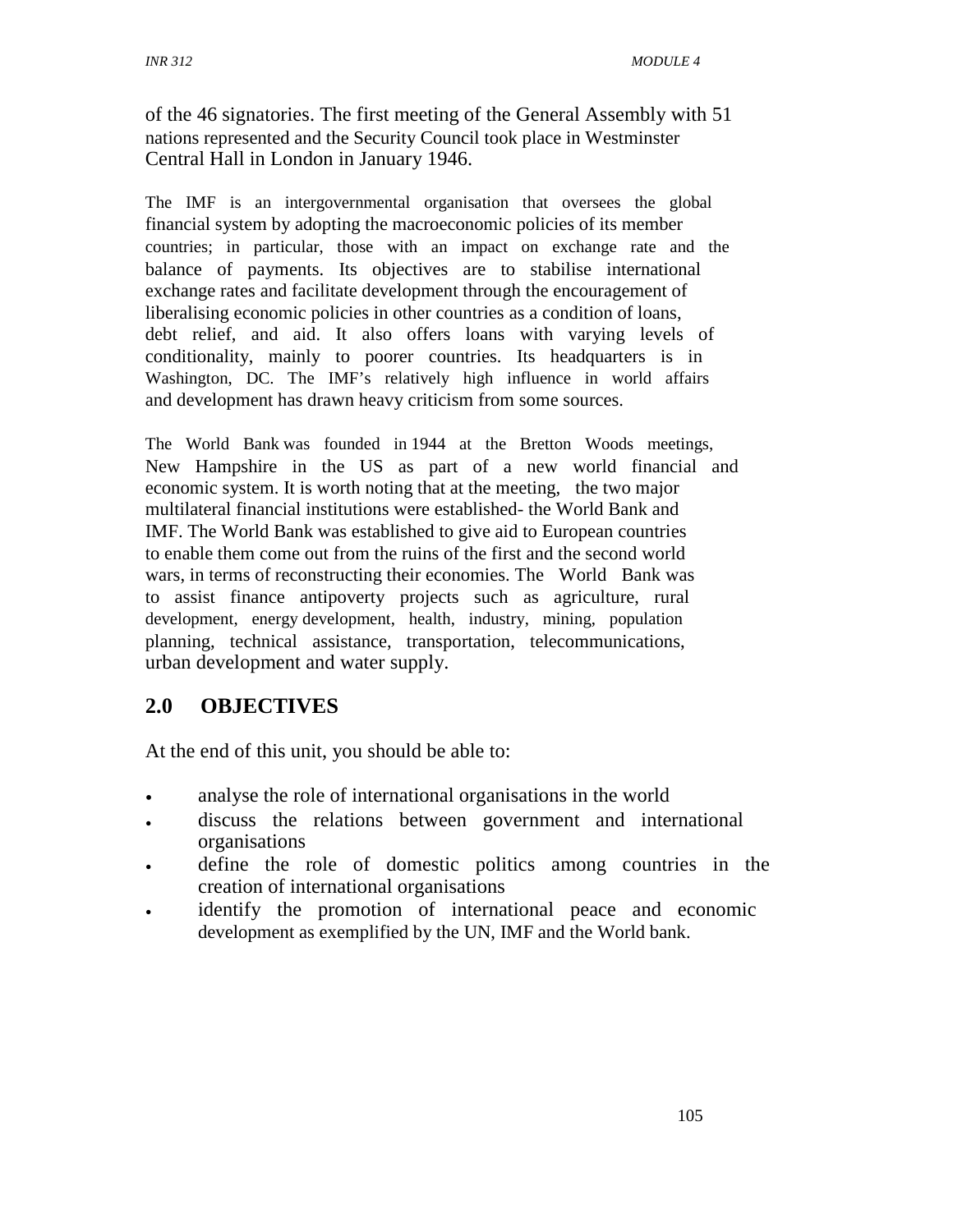## **3.0 MAIN CONTENT**

### **3.1 The United Nations**

The United Nations (UN) was an outgrowth of the Atlantic Charter; it appeared in the Declaration by the United Nations on January 1, 1942, which 26 nations pledged to continue to fight the axis powers. Their main inspiration was the League of Nations; however, their goals were to rectify the League's imperfections to create an organisation that would be "the primary vehicle for maintaining peace and stability."

Roosevelt's main role was to persuade the different allies, especially Winston Churchill of the UK and Joseph Stalin of the Soviet Union to join the new organisation. The negotiations took place during the Dumbarton Oaks Conference and the Yalta Conference where the three world leaders tried to reach an agreement concerning the UN structure, purposes and principles. It will interest you to note that Roosevelt saw the UN as the crowning achievement of his political career.

In 1945, representatives from 50 countries met in San Francisco for the United Nations Conference on International Organisation. They discuss on proposals that had been drafted by representatives of the Republic of China, the Soviet Union, the UK and the UN at the Dumbarton Oaks Conference between August and October of 1944. Roosevelt, Churchill and Stalin reviewed the Dumbarton Oaks proposal during the Yalta Conference in February 1945. The goal of the conference was to discuss post-war settlements and to reach a final agreement concerning the UN's structure and membership and set the date of the San Francisco organising conference.

The world leaders accepted Roosevelt's proposal to give certain members a veto power so that the organisation could take no important action without their joint consent. Though the veto power question created a lot of disagreement among the different signatories, its inclusion in the charter was never a matter of negotiation for Roosevelt and his allies.

Finally, during the Yalta conference, Stalin agreed to make the USSR a member of the UN. The UN was the first international organisation to receive significant support from the US. Its forerunner, the League of Nations, had been championed by Woodrow Wilson after World War I to prevent future conflicts. While it was supported by most European nations, it was never ratified by the Hitchcock Reservations.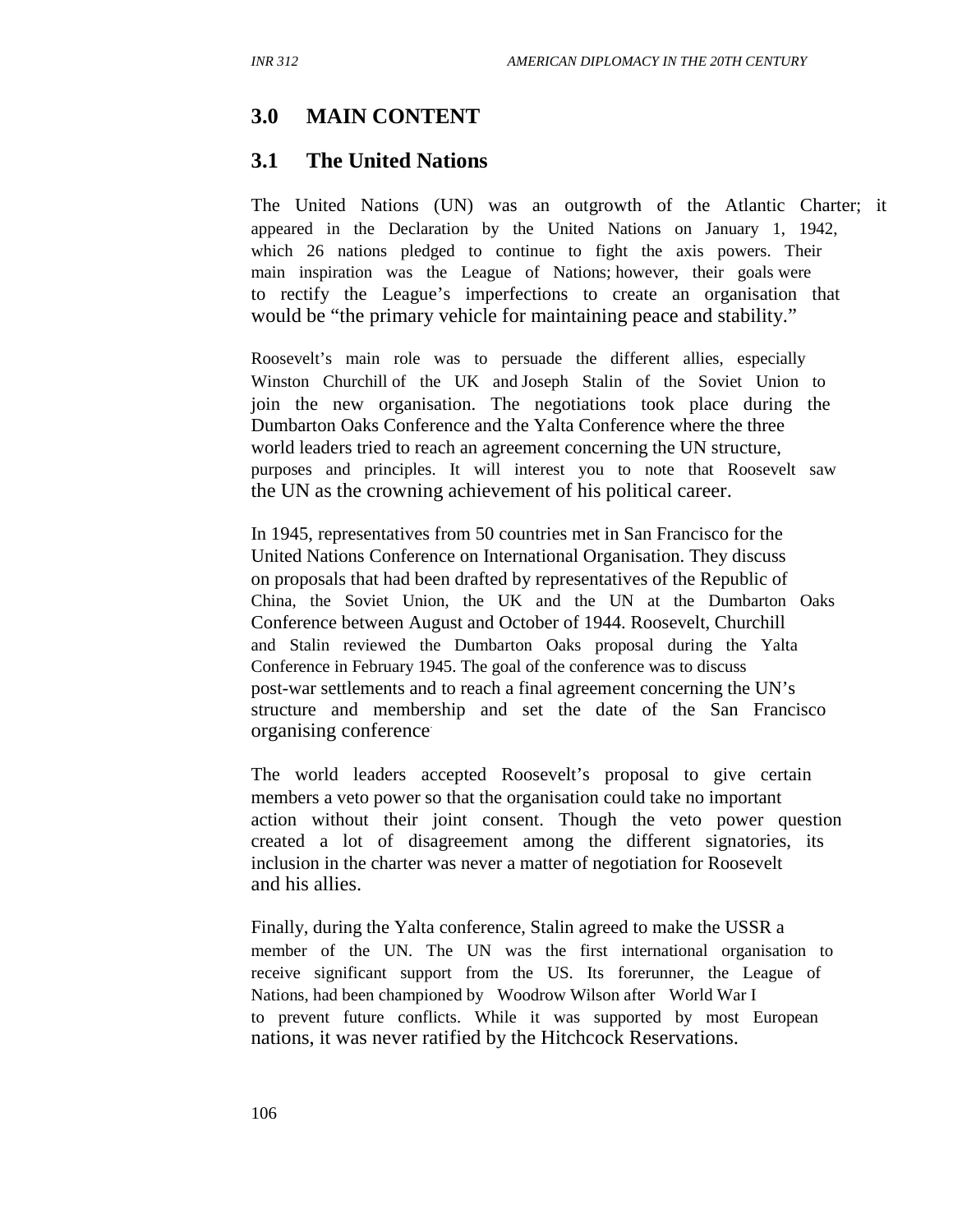The UN system is based on five principal organs, namely, General Assembly, the Security Council, the Economic and Social Council (ECOSOC), the Secretariat and the International Court of Justice, the Trusteeship Council, which has suspended operations in 1994 upon independence of Palau .However, four of the five principal organs are located at UN headquarters in New York. The International Court of Justice is located in The Hague.

## **3.2.1 The General Assembly**

Membership of the UN is open to all peace-loving nations, which accept the obligations of the charter and are willing and able to carry out these obligations. The General Assembly admits new member states on the recommendation of the Security Council. General Assembly is the main deliberative of the UN. It composed of all UN member states; the assembly meets in regular yearly sessions under a president elected from among member states.

Over a two-week period at the start of each session, all members have the opportunity to address the Assembly. Traditionally, the Secretary-General makes the first statement, followed by the president of the Assembly. The first session was convened on January 10, 1946 in the Westminster Hall, London and included representatives of 51 nations.

The General Assembly votes on important questions, two-thirds of the majority of those present and voting is required. Examples of important questions include recommendations on peace and security; election of members to organs; admission, suspension, and expulsion of members; and, budgetary matters. All other questions are decided by the majority vote. Each member country has one vote. Apart from approval of budgetary matters, resolutions are not binding on the members. The Assembly may make recommendations on any matters within the scope of the UN, except matters of peace and security that are under Security Council consideration. The one state, one vote power structure could enable states comprising just 80 per cent of the world population to pass a resolution by a two-third vote. However, as no more than recommendations, it is difficult to imagine a situation in which a recommendation.

## **3.2.2 The Security Council**

The Security Council is responsible for the maintenance of peace and security among countries. While other organs of the UN can only make 'recommendations' to member governments, the Security Council has the power to make binding decisions that member governments have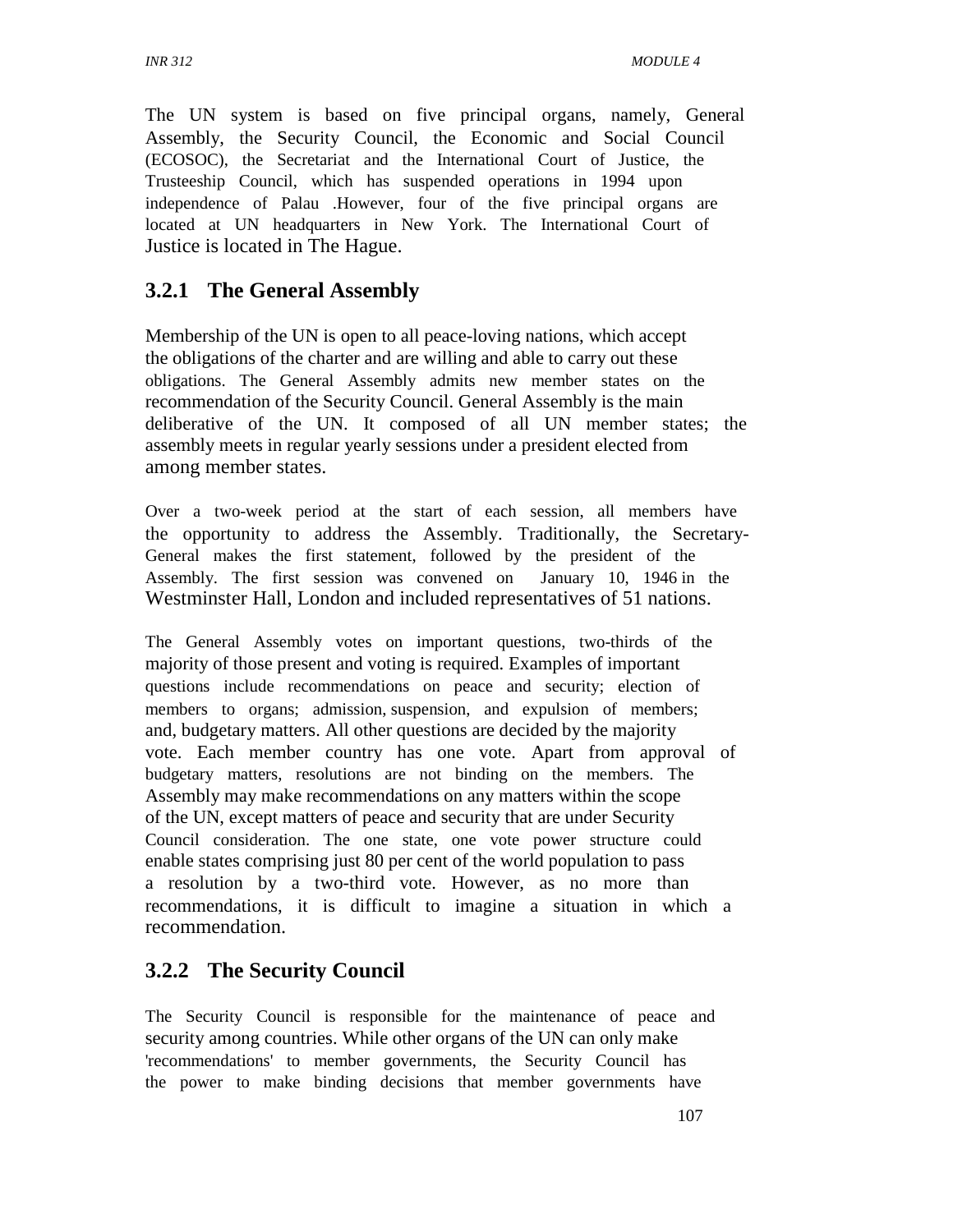agreed to carry out, under the terms of Charter Article 25(UN Charter :Chapter V). The decisions of the Council are known as United Security Council resolutions.

The Security Council is made up of 15 member states, consisting of five permanent members: China, France, Russia, the UK and the US -and 10 non-permanent members, currently- Bosnia and Herzegovina, Brazil, Colombia, Gabon, Germany, India, Lebanon, Nigeria, Portugal, South Africa. The five permanent members hold veto power over substantive but not procedural resolutions allowing a permanent member to block adoption but not to block the debate of a resolution unacceptable to it. The 10 temporary seats are held for two-year terms with member states voted in by the General Assembly on a regional basis. The presidency of the Security Council is rotated alphabetically each month.

### **3.3.3 The Secretariat**

The UN Secretariat is headed by the Secretary General assisted by a staff of international civil servants worldwide. It provides studies, information, and facilities needed by the UN bodies for their meetings. It also carries out tasks as directed by the UN Security Council, the UN General Assembly, the UN Economic and Social Council, and other UN bodies. The UN Charter provides that the staff be chosen by application of the highest standards of efficiency, competence, and integrity, with due regard for the importance of recruiting on a wide geographical basis.

The Charter provides that the staff shall not seek or receive instructions from any authority other than the UN. Each UN member country is enjoined to respect the international character of the Secretariat and not seek to influence its staff. The Secretary-General alone is responsible for staff selection.

The Secretary-General's duties include helping resolve international disputes, administering peacekeeping operations, organising international conferences, gathering information on the implementation of Security Council decisions, and consulting with member governments regarding various initiatives. Key Secretariat offices in this area include the Office of the Coordinator of Humanitarian Affairs and the Department of Peacekeeping Operations. The Secretary-General may bring to the attention of the Security Council any matter that, in his or her opinion, may threaten international peace and security.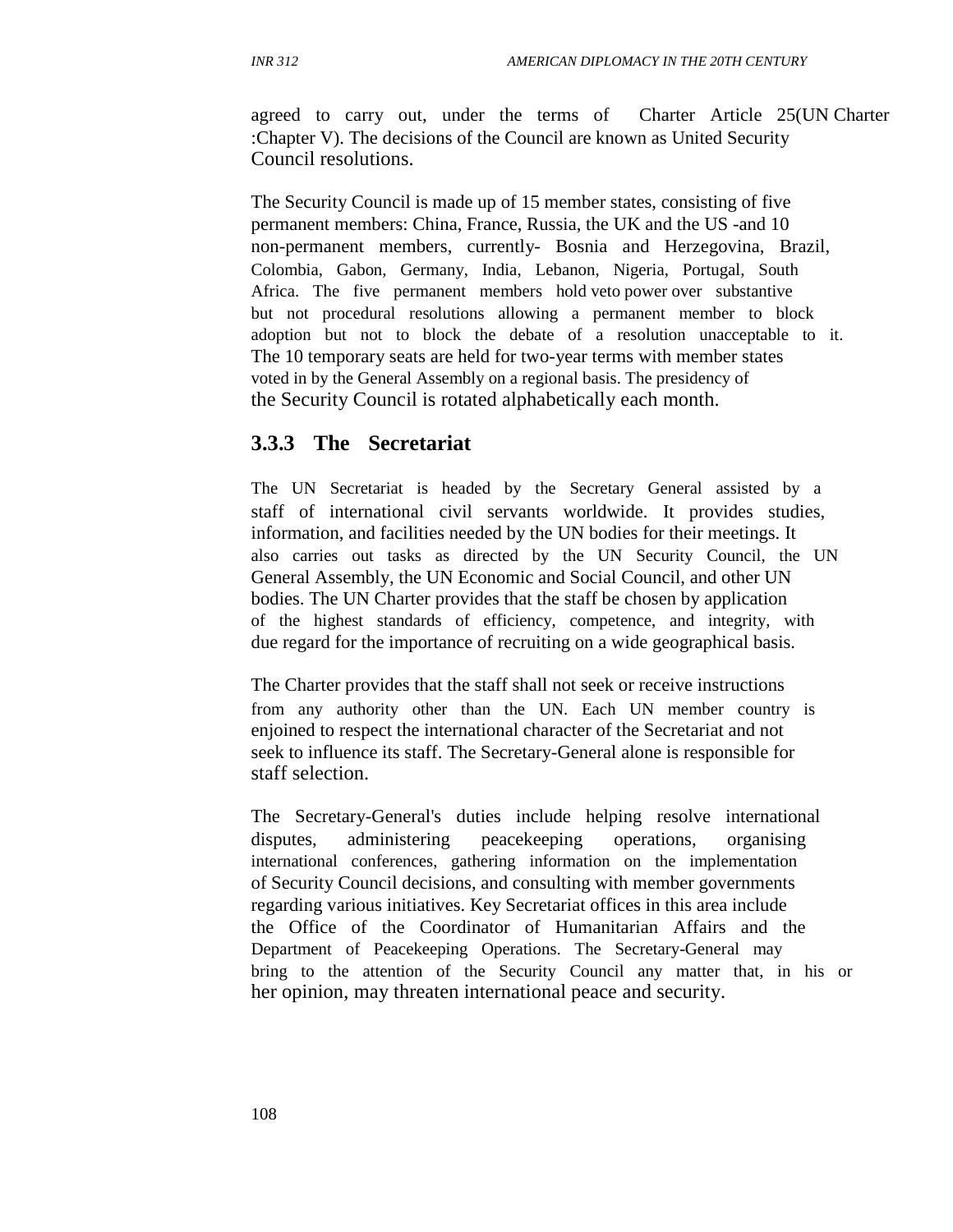#### **SELF-ASSESSMENT EXERCISE**

Discuss the role of the Security Council.

## **3.2 The International Monetary Fund (IMF)**

At the end of the Second World War, many trading nations in Western Europe and Northern America were forced by the global depression to introduce trade restrictions. Some restricted imports and controlled the use of foreign exchange, while others devalued their currencies. Taken together, the restrictions on trade caused further economic decline in terms of world trade, output and employment. It is important to note that dollar hegemony had been strategic to the future of American global dominance, which was made possible by the twin disasters of the great depression and the war, which forced a reconstruction of the world's economy. This gave a new life to capitalism and placed the US at the centre of affairs both in political and economic leadership and to dictate how the world order would be organised. The IMF met in July 1944 during the United Nations Monetary and Financial Conference. The representatives of 45 governments met in Mount Washington Hotel in the area of Bretton Woods, New Hampshire. The US along with delegates to the conference agreed on a framework for international economic cooperation, designed in part, to prevent the mutually destructive policies that prevailed in the 1930s.

The IMF was formally organised on December 27, 1945, when the first 29 countries signed its Articles of Agreement. It came up with a goal to stabilise exchange rates and assist the reconstruction of the world's international payment system. Its influence in the global economy steadily increased as it accumulated more members. It began operations on March 1, 1947 later that year; France became the first country to borrow from the IMF. Between 1945 and 1971, the IMF promoted exchange rate stability under the Bretton Woods arrangement under which the US guaranteed the value of the dollar in terms of gold, while other countries pegged their currencies to the dollar.

In support of this goal, the Bank for International Settlements (BIS) focused on implementing and defending the Bretton Woods systems. The IMF managing director has been European. Executive directors, who confirm the managing director, are voted in by finance ministers from countries they represent. The first deputy managing director of the IMF, the second in command has traditionally been (and is today) an American.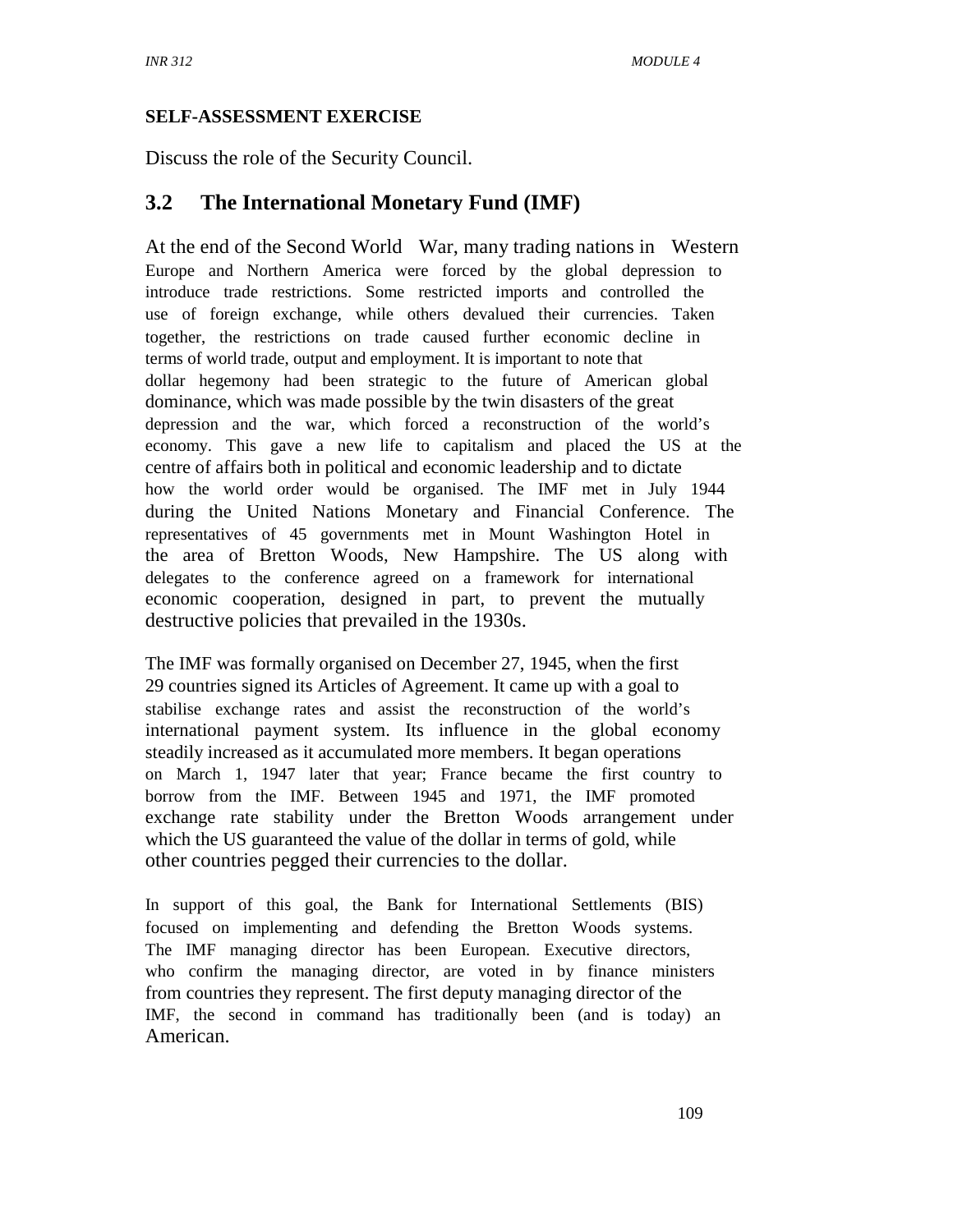The primary mission of the IMF is to provide financial assistance to countries that experience serious financial and economic difficulties using funds deposited with the IMF from the institution's 187 member countries. Member states with balance of payments problems, which often arise from these difficulties, may request loans to help fill gaps between what countries earn and or are able to borrow from other official lenders and what countries must spend to operate, including covering the cost of importing basic goods and services. In return, countries are usually required to launch certain reforms, which have often been dubbed by the Washington consensus.

These reforms are thought to be beneficial to countries with fixed exchange rate policies that may engage in fiscal, monetary, and political practices that may lead to the crisis itself. For example, nations with severe budget deficits, rampant inflation, strict price controls, or significantly overvalued or undervalued currencies run the risk of facing balance-of-payment crises. Thus, the structural adjustment programs are at least ostensibly intended to ensure that the IMF is actually helping to prevent financial crises rather than merely funding financial recklessness.

The IMF is for the most part controlled by the major Western powers with voting rights on the executive board based on a quota derived from the relative size of a country in the global economy. Critics claim that the board rarely votes and passes issues contradicting the will of the US or Europeans, which combined represent the largest bloc of shareholders in the IMF. By contrast, executive directors that represent emerging and developing countries have many times strongly defended the group of nations in their constituency.

### **3.2.1 Membership**

For a state to become a member of the IMF, her application will be considered first by the IMF's executive board. After its consideration, the board will submit a report to the board of governors of the IMF with recommendations in the form of a membership resolution. These recommendations cover the amount of quota in the IMF, the form of payment of the subscription, and other customary terms and conditions of membership. After the board of governors has adopted the membership resolution, the applicant state needs to take the legal steps required under its own law to enable it to sign the IMF's Articles of Agreement and to fulfill the obligations of the IMF membership.

The expansion of the IMF membership, together with the changes in the world economy, has required the IMF to adapt in a variety of ways to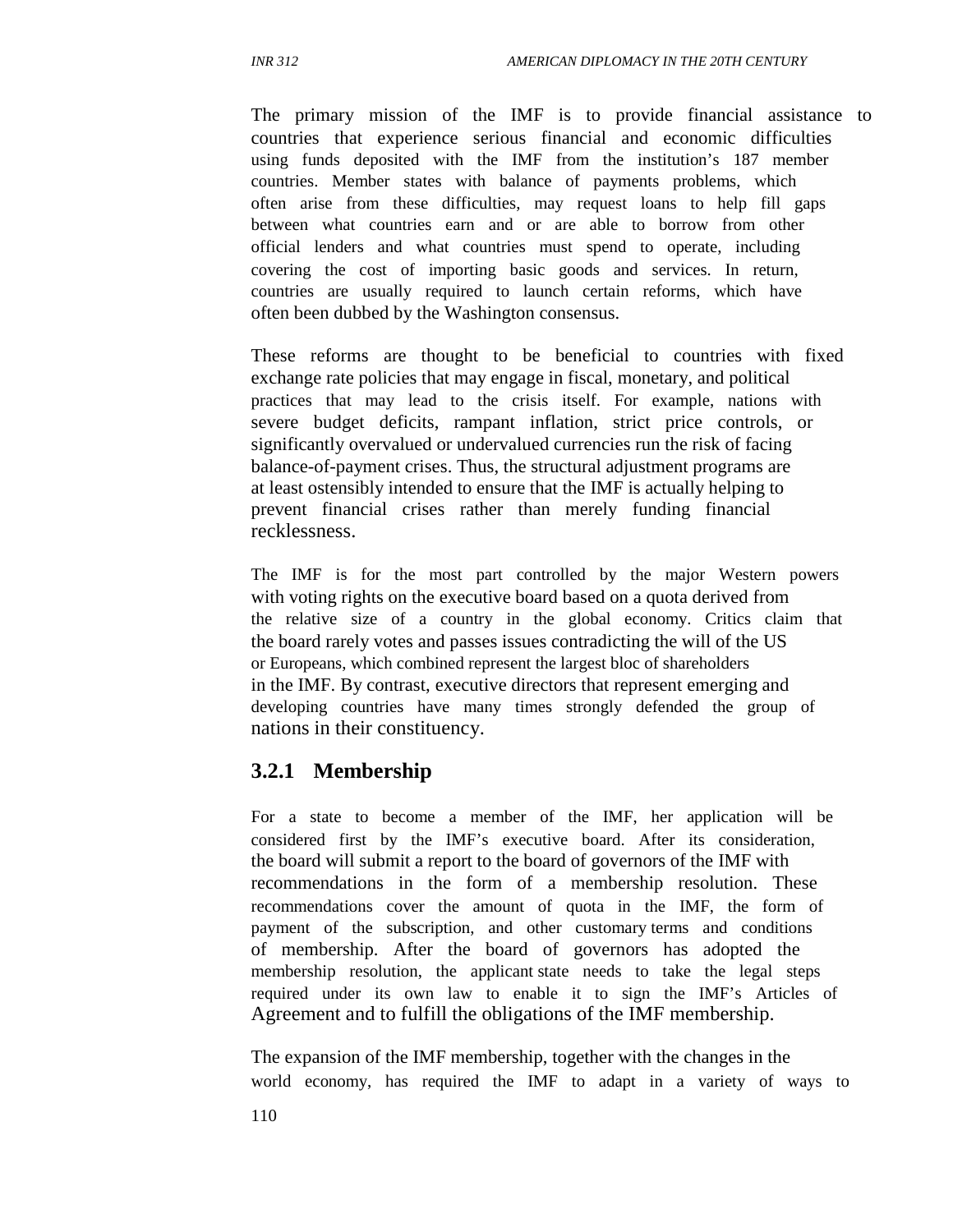continue serving its purposes effectively. All member states participate directly in the IMF. Member states are represented on a 24-member executive board (five executive directors are appointed by the five members with the largest quotas, nineteen executive directors are elected by the remaining members), and all members appoint a governor to the IMF's board of governors. A member's quota in the IMF determines the amount of its subscription, its voting weight, its access to IMF financing, and its allocation of Special Drawing Rights (SDR) A member state cannot unilaterally increase its quota—increases must be approved by the Executive Board of IMF and are linked to formulas that include many variables such as the size of a country in the world economy.

#### **SELF-ASSESSMENT EXERCISE**

Explain the role of the IMF in the 20th Century.

### **3.3 The World Bank**

The Bretton Woods Conference in 1944 deliberated on the organisation of post-war international economic relations. Its most important recommendation was the creation of the three international institutions. These are: the World Bank, to perform the role of a development bank in the development and restructuring of war ravaged and underdeveloped countries; the IMF, to play the role of short term lender to member countries experiencing balance of payment deficits and adviser on exchange rate matters and the International Trade Organisation to promote orderly development of international trade and employment.

Our focus here is the World Bank. The World Bank is an international financial institution that provides loans to developing countries for capital programmes. The World Bank official goal is the reduction of poverty. By law, all of its decisions are guided by a commitment to promote foreign investment, international trade and facilitate capital investment. The World Bank is by custom headed by an American. Its headquarters is based in Washington. For the poorest in the world, the bank's assistance plans are based on poverty reduction strategies. By combining a cross-section of local groups with an extensive analysis of the country's financial and economic situation, the World Bank develops a strategy pertaining uniquely to the country in question. The government then identifies the country's priorities and targets for the reduction of poverty, and the World Bank aligns its aid efforts correspondingly.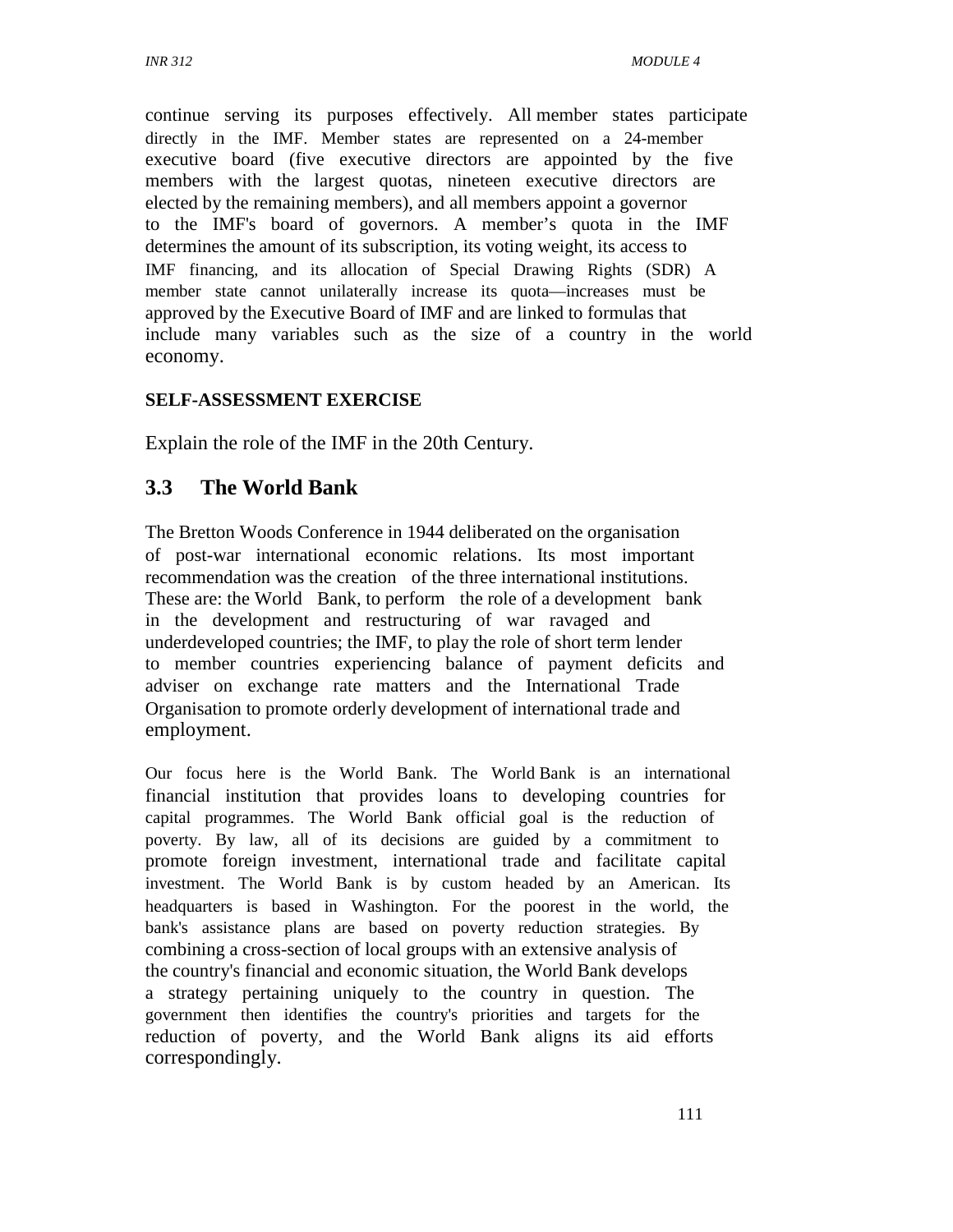The World Bank is seen as a political organisation that must meet the demands of donor and borrowing governments, private capital markets, and other international organisations. In the 1990s, the World Bank and the IMF adopted the Washington Consensus policies, which included deregulation and liberalisation of markets, privatisation and the downscaling of government. Though the Washington Consensus was conceived as a policy that would best promote development, it was criticized for ignoring equity, employment and how reforms like privatisation were carried out. Many now agree that the Washington Consensus placed too much emphasis on the growth of GDP, and not enough on the permanence of growth or on whether growth contributed to better living standards.

## **3.3.1 Membership**

The organisation that make up the World Bank are owned by the governments of member nations, which have the ultimate decision making power within the organisations on all matters including policy, financial issues. Member countries govern the World Bank Group the Board of Governors and the Boards of Executive Directors. They make all major decisions for the organisation. For a country to become a member of the World Bank, she must first be a member of the IMF. Member countries govern the World Bank Group through the Board of Governors and the Boards of Executive Directors. These bodies make all major decisions for the organisations.

#### **3.3.2 The Secretariat**

The President of the World Bank is responsible for chairing the meetings of the Boards of Directors and for overall management of the World Bank. Traditionally, the World Bank President has always been a US citizen nominated by the US government, the largest shareholder in the bank. The nominee is subject to confirmation by the Board of Governors, to serve for a five-year, renewable term. The Executive Directors, representing the World Bank member countries, make up the Board of Directors, usually meeting twice a week to oversee activities such as the approval of loans and guarantees, new policies, the administrative budget, country assistance strategies and borrowing and financing decisions.

The Vice Presidents of the World Bank are its principal managers, in charge of regions, sectors, networks and functions. There are 24 Vice-Presidents, three Senior Vice Presidents and two Executive Vice Presidents.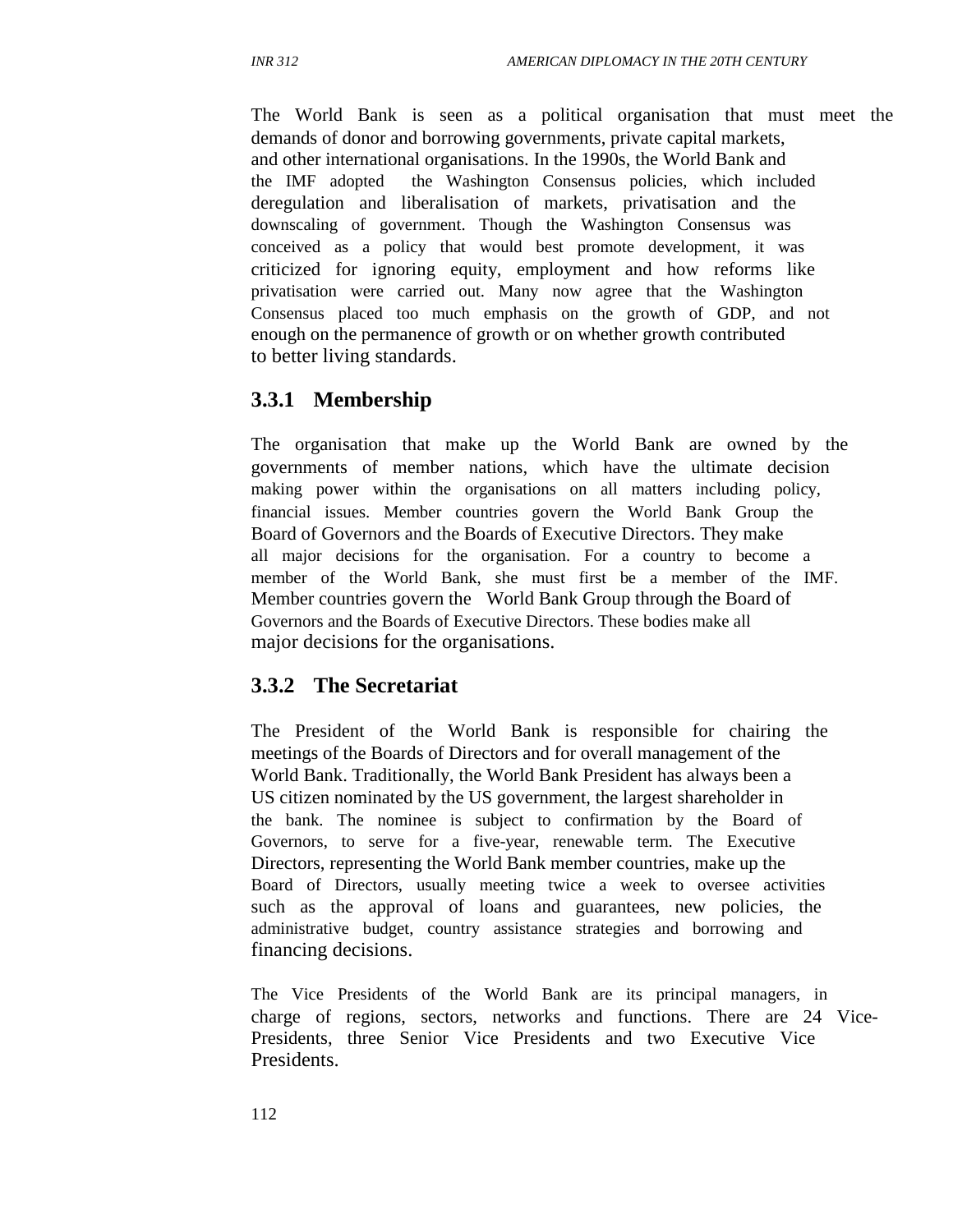# **3.3.3 Voting Powers**

The World Bank adopted a weighted system of voting. According to IBRD Articles of Agreement, membership in the World Bank is open to all members of the IMF. A country applying for membership in the IMF is required to supply data on its economy, which are compared with data from other member countries whose economies are similar in size. A quota is assigned which is closed to the country's subscription to the IMF, and it determines its voting power in the fund. Each new member country of the World Bank is allotted 250 votes plus one additional vote for each share it holds in the World Bank capital stock. The quota assigned by the IMF is used to determine the number of shares allotted to each new member country of the World Bank.

Five Executive Directors are appointed by the members with the five largest numbers of shares (currently the US, Japan, Germany, France and the UK). China, the Russian Federation, and Saudi Arabia each elect its own Executive Director. The other Executive Directors are elected by the other members. The voting power distribution differs from agency to agency within the World Bank Group.

#### **SELF-ASSESSMENT EXERCISE**

Discuss the role the US played in the formation of the World Bank.

## **4.0 CONCLUSION**

The founding fathers of these institutions believe that the institutions would help in the promotion of peace and economic development; however, the outbreak of the Cold War made peacekeeping agreements extremely difficult because of the division of the world into hostile camps. Following the end of the Cold War, there were renewed calls for the UN to become the agency for achieving world peace, as there are several dozen ongoing conflicts that continue to rage around the globe. The UN has also drawn criticism for failures. The World Bank played a big role in the post war period contributing significantly to the reconstruction and development of member states. Critics claim that IMF is run solely by the US and Europeans countries and other developing countries are not given the privilege to participate.

## **5.0 SUMMARY**

In this unit, you have learnt that the UN, IMF and the World Bank are global institutions whose stated aims are to facilitate cooperation in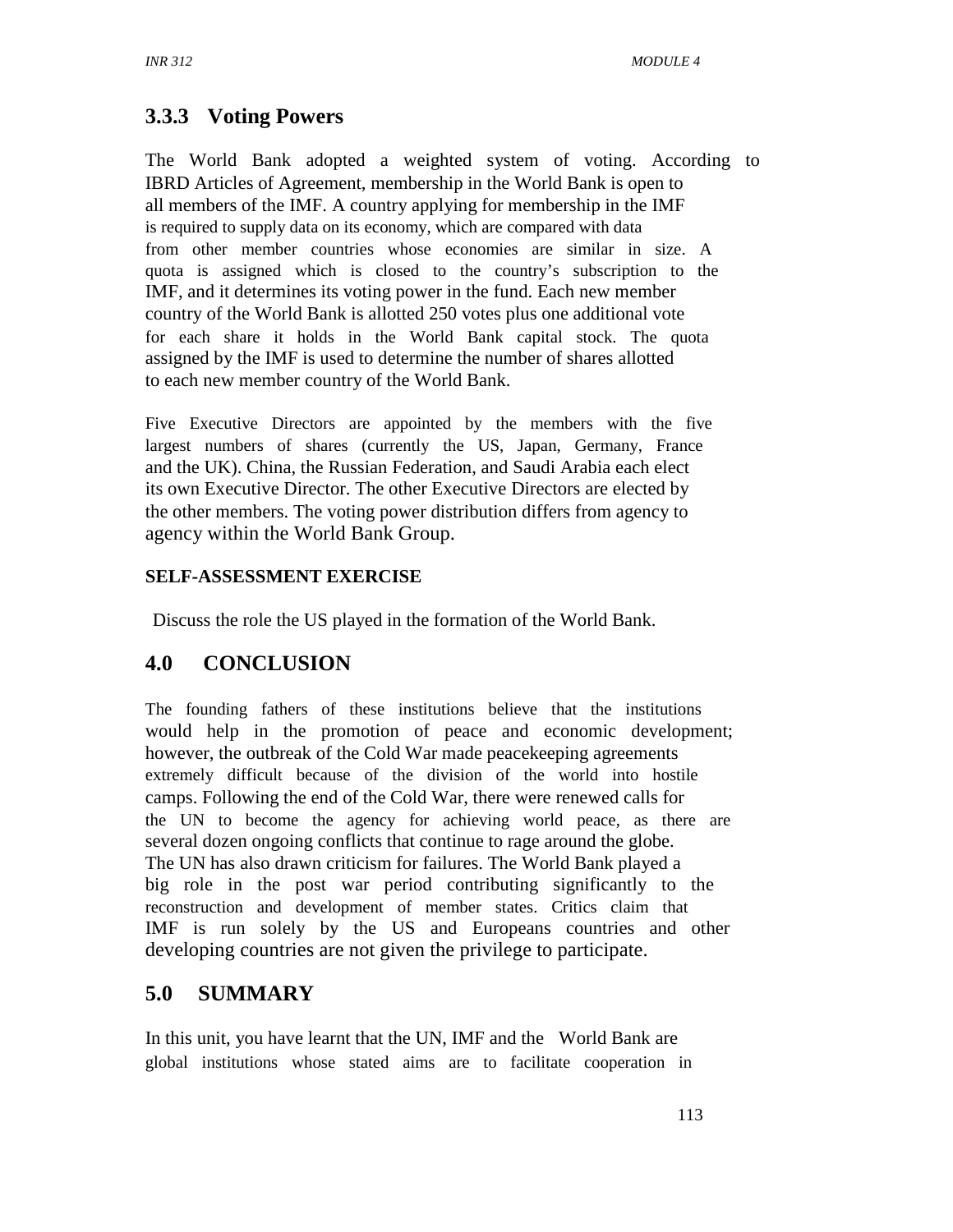international law, international security, economic development, social progress, human rights, and achievements of world peace.

#### **6.0 TUTOR-MARKED ASSIGNMENT**

Discuss American influence in the United Nations.

#### **7.0 REFERENCES/FURTHER READING**

- Berch, B. (2003). "Globalisation of Capital and the Nation State: Imperialism, Class struggle and the State in the age of global Capitalism."
- Cyle, D. (1969). *The United Nations and How It Works*. New York: Colombia University Press.
- Devesh, K., et al. (1997). *The World Bank: Its First half Century, Volume 2 Perspectives*. Washington DC: Brookings Institution Press.
- Graham, R. (2003). *The IMF and the Future: Issues and Options Facing the Fund. London: Routledge.*
- Gustav, R., et al. (2006). *Globalisation and the Nation State: The Impact of the Impact of the IMF and the World Bank*. London: Routledge.
- Hertz, N. (2004). *I.O.U.: The Debt Threat and Why We Must Defuse It.*  London: Harper Perennial.
- Morrison, J.R. (1998). "Financial Organisation and Operations of the IMF." Issue 45 of Pamphlet Series.
- Vreeland, J. R. (2003). *The IMF and Economic Development.* Cambridge: Cambridge University Press.
- Jean, K. (1990). "Beyond the Cold War Foreign Affairs." Vol. 69, N0.1.
- Keith, S. (1986). "Reshaping the Global Agenda." The United Nations at Forty United Nations Association of Australia.
- Leon, G. (Ed). (1978). *The United Nations in International Politics*. Princeton: Princeton University Press.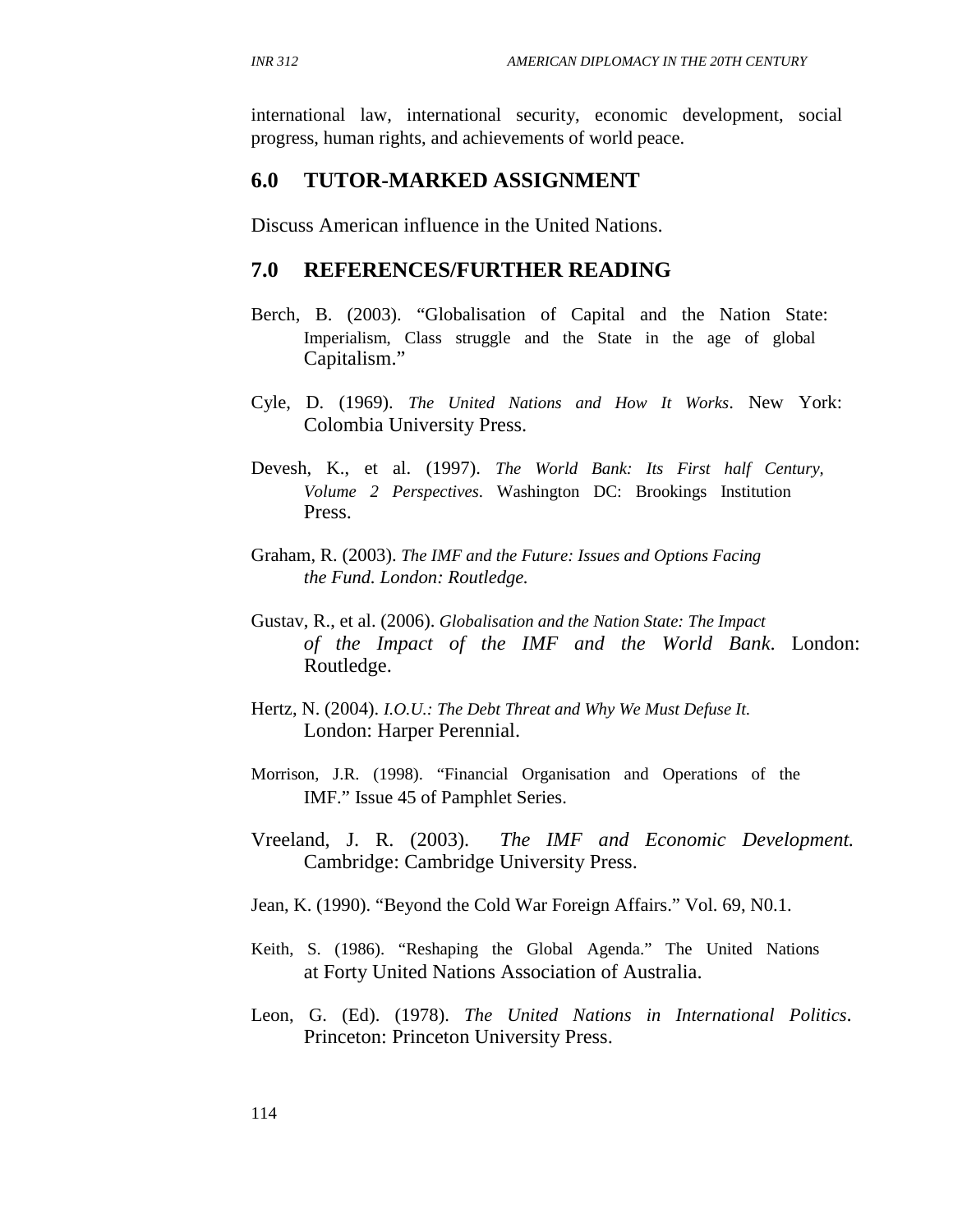- Maurice, B. (1997). *The United Nations: Past, Present and Future*. Martinis Nijhoff Publishers.
- Michael, G. (2006). *Imperial Nature: The World Bank and Struggles for Social Justice in the Age of Globalisation*. Yale: Yale University Press.
- Miles, C. (1969). *The Game of Nations*. New York: Simon and Schuster.
- Monbiot, G. (2004) .*The Age of Consent*. London: Harper Perennial.
- Mosley, P., et al. (1991). *Aid and Power: The World Bank and Policy-Based Lending*. London: Routledge.
- Stiglitz, J. (2006). *Making Globalisation Work.* New York and London: W.W. Norton & Company.
- Stone, D. (Ed.). (2006). *The World Bank and Governance: A Decade of Reform and Reaction.* Rutledge.
- Sullivan, A. (2003). *Economics: Principles in action*. Upper Saddle River, New Jersey: Pearson Prentice Hall.
- "The United Nations at Forty (1985) –A Foundation to Build on United Nations Publication."
- Toussaint, E. (1998). *Your Money or Your Life! The Tyranny of Global Finance*. London: Pluto Press.
- Townsend, H., et al. (1997). *FDR and the Creation of the UN.* New Haven: Yale University Press.
- Weaver, C. (2004). *Hypocrisy Trap: The World Bank and the Poverty of Reform.* Princeton and Oxford: Princeton University Press.
- Woods, N. (2006). *The Globalisers: The IMF, the World Bank, and Their Borrowers.* Ithaca and London: Cornell University Press.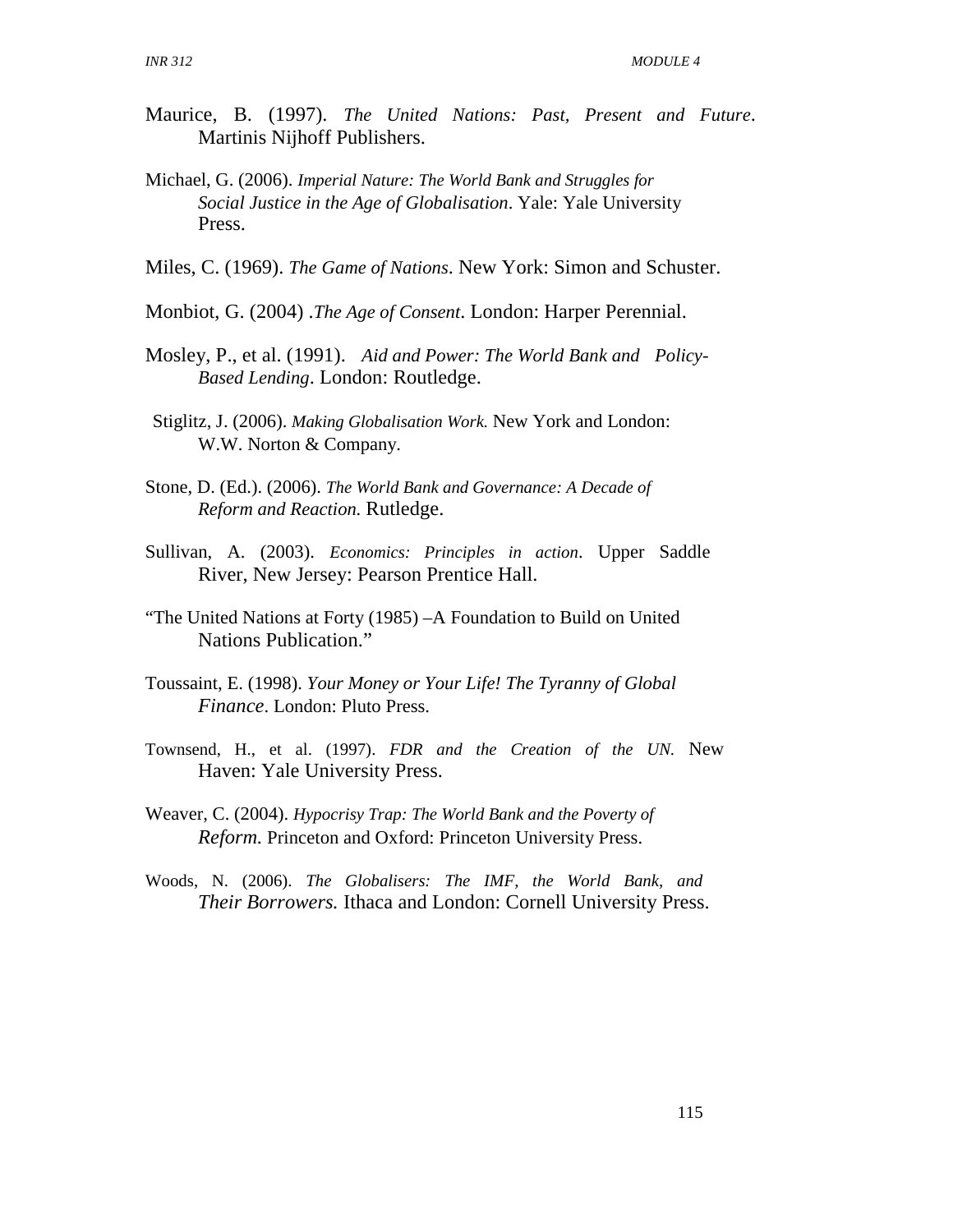#### **UNIT 3 REGIONAL INSTITUTIONS**

#### **CONTENTS**

- 1.0 Introduction
- 2.0 Objectives
- 3.0 Main Content
	- 3.1 Organisation of American States
		- 3.1.1 The General Assembly
		- 3.1.2 The Permanent Council
		- 3.1.3 The Inter American Council for Integral Development
	- 3.2 The North Atlantic Treaty Organisation
		- 3.2.1 The Secretariat
		- 3.2.2 The NATO Council
		- 3.2.3 The NATO Parliamentary Assembly
		- 3.2.4 Military Structures
- 4.0 Conclusion
- 5.0 Summary
- 6.0 Tutor-Marked Assignment
- 7.0 References/Further Reading

## **1.0 INTRODUCTION**

The previous unit sought to introduce you to how the United Nations (UN) was established as a global institution .In this unit, you will again be introduced to how the Organization of American States and North Atlantic Treaty Organisation was formed as a regional institution. The formation of Organisation of American states dates back to the First International Conference of American States, held in Washington, DC from October 1889 to April 1890. The meeting approved the establishment of the International Union of American Republics, and the stage was set for the weaving of a web of provisions and institutions that came to be known as the inter-American system, the oldest international institutional system.

### **2.0 OBJECTIVES**

At the end of this unit, you should be able:

- explain the roles regional organisations play in global politics
- discuss how regional organisation shape some aspect of transnational relations
- distinguish how states and non-state actors create institutions that help them achieve their interests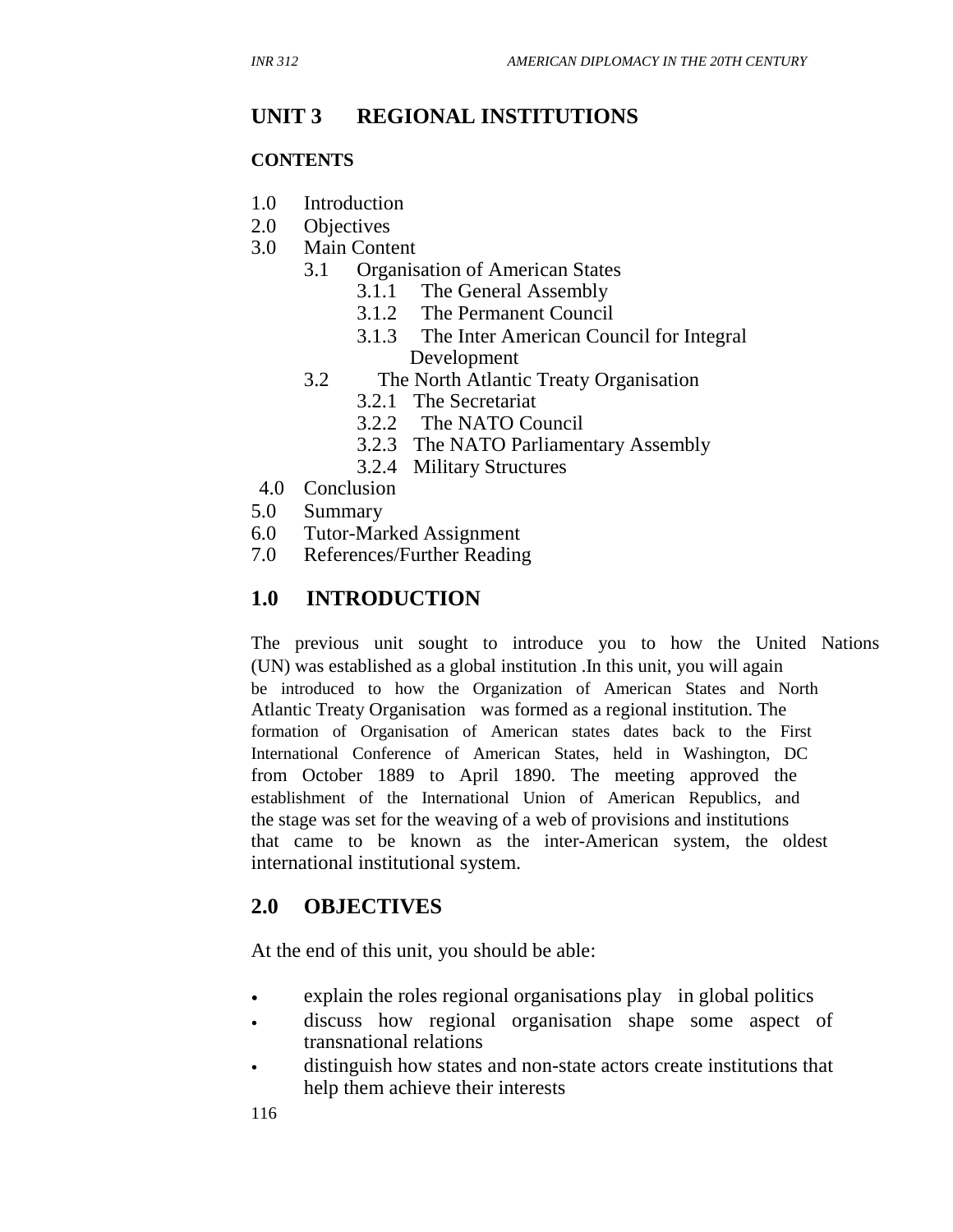discuss the ideas and norms in international politics which influence the creation of regional organisations.

# **3.0 MAIN CONTENT**

## **3.1 Organisation of American States**

The formation of Organisation of American States (OAS) dates back to the First International Conference of American States, held in Washington, DC from October 1889 to April 1890. The meeting approved the establishment of the International Union of American Republics. The stage was set for the weaving of a web of provisions and institutions that came to be known as the inter-American system, the oldest international institutional system.

The OAS came into being in 1948 with the signing in Bogotá, Colombia, of the Charter of the OAS, which entered into force in December 1951. The Organisation was established to achieve among its member states—as stipulated in Article 1 of the Charter—"an order of peace and justice, to promote their solidarity, to strengthen their collaboration, and to defend their sovereignty, their territorial integrity, and their independence."

Today, the OAS brings together all 35 independent states of the America and constitutes the main political, juridical, and social governmental forum in the Hemisphere. In addition, it has granted observer status to 67 states, as well as to the **European** Union (EU).

The OAS uses a four-pronged approach to effectively implement its essential purposes, based on its main pillars: democracy, human rights, security, and development.

## **3.1.1 The General Assembly**

The General Assembly is the supreme organ of the OAS. It is comprised of delegations of the member states, usually headed by the 34 ministers of foreign affairs of the nations of the America. The General Assembly convenes once a year in regular session, and in special sessions, which are convoked by the Permanent Council of the Organisation.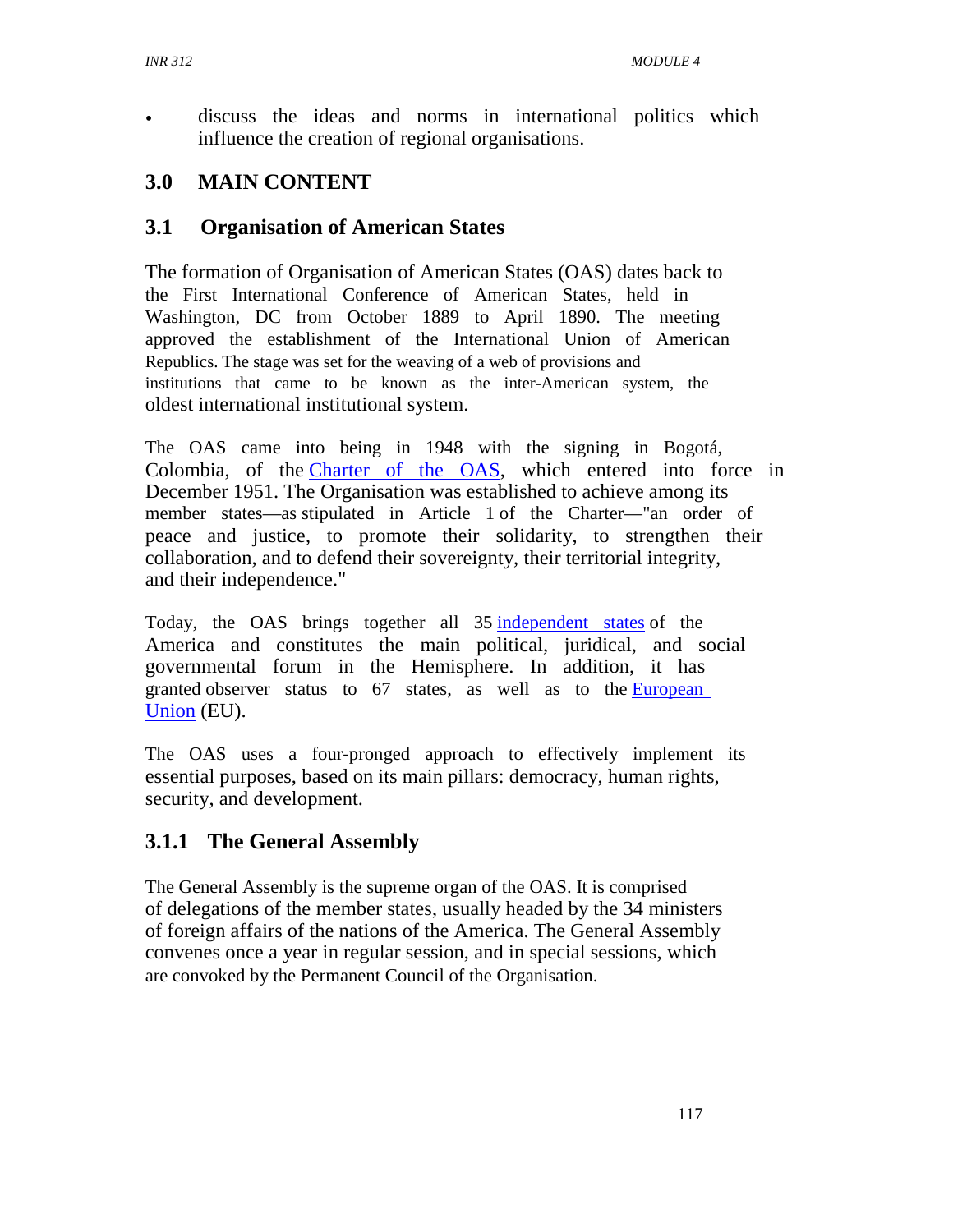### **3.1.2 The Permanent Council**

The Permanent Council of the Organisation has the powers assigned to it in Chapter XII of the OAS Charter and the other inter-American instruments, as well as the functions entrusted to it by the General Assembly and the Meeting of Consultation of Foreign Ministers.

Article 84 of the OAS Charter states that the Permanent Council shall keep vigilance over the maintenance of friendly relations among the member states and assist them in the peaceful settlement of their disputes. The Council carries out the mandates of the General Assembly or of the Meeting of Consultation of Ministers of Foreign Affairs whose implementation has not been assigned to any other body. The Council also serves as the Preparatory Committee to the General Assembly.

At the request of member states, the Permanent Council prepares draft agreements to promote and facilitate cooperation between the OAS, the United Nations, and other inter-American institutions. The Council considers the reports of the organs, agencies, and entities of the inter-American system and presents to the General Assembly any observations and recommendations it deems necessary.

The Council ensures that the general standards to govern the operations of the General Secretariat are observed and applied, and when the General Assembly is not in session, the Council approves regulatory provisions that enable the General Secretariat carry out its administrative functions.

### **3.1.3 The Inter-American Council for Integral Development**

It is an organ of the OAS that reports directly to the General Assembly. It was established when the Protocol of Managua entered into force on January 29, 1996, and it has decision-making authority in matters related to partnership for development. Its functions are detailed in Chapter XIII of the OAS Charter. Its subsidiary bodies are the Permanent Executive Committee of the Inter-American Council for Integral Development (CEPCIDI), the Inter-American Agency for Cooperation and Development (IACD), the Nonpermanent Specialized Committees (CENPES), and the Inter-American Committees.

#### **SELF-ASSESSMENT EXERCISE**

Has OAS been alive to its responsibility in the 20th century? Discuss.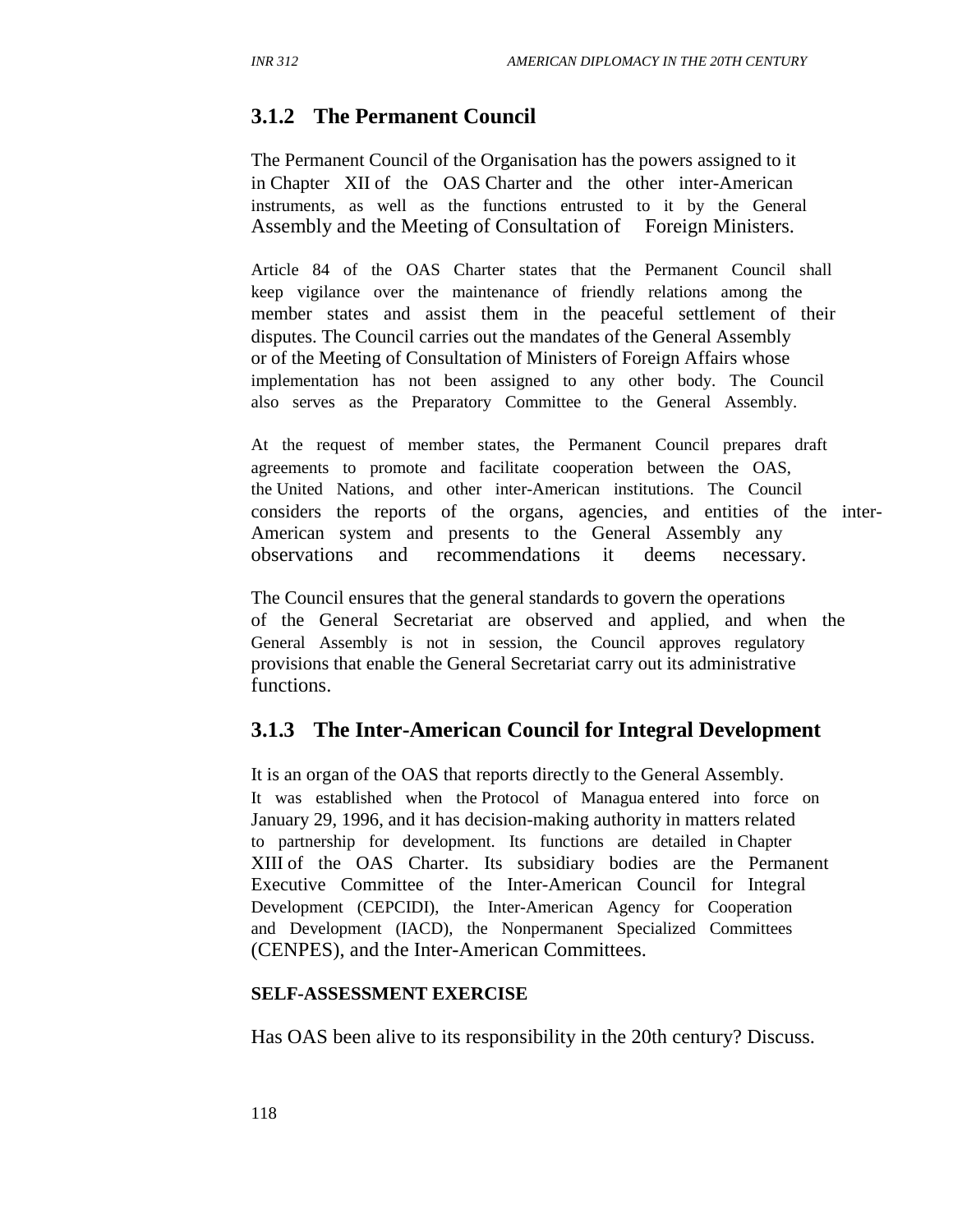## **3.2 The North Atlantic Treaty Organisation (NATO)**

The North Atlantic Treaty Organisation (NATO) is an intergovernmental military alliance based on the North Atlantic Treaty, which was signed on April 4, 1949. The NATO headquarters is based in Brussels. The organisation constitutes a system of collective defence whereby its member states agree on mutual defence in response to an attack by an external party. The alliance includes 28 members in North America and Europe, with most recent being Albania and Croatia who joined in April 2009. An additional 122 countries participate in NATO's partnership for peace while 15 other countries engage in institutionalised dialogue programs.

For its first few years, NATO was not much more than a political association. However, the Korean War galvanised the member states, and an integrated military structure was built up under the direction of the two US supreme commanders. The course of the Cold War lead to a rivalry with nations of the Warsaw pact, formed in 1955. The first NATO Secretary General Lord Ismay famously stated that the organisation's initial goal was "to keep the Russians out, the Americans in, and the German down. Doubts over the strength of the relationship between the European states and the United States ebbed and flowed, along with doubts over credibility of the NATO defense against a prospective soviet invasion-doubt that led to the development of the independent French nuclear deterrent and the withdrawal of the French from NATO's military structure in 1966.

NATO has added new members seven times since first forming in 1949 (the last two in 2009). NATO comprises 28 members: Albania, Belgium, Bulgaria, Canada, Croatia, Czech Republic, Denmark, Estonia, France, Germany, Greece, Hungary, Iceland, Italy, Latvia, Lithuania, Luxembourg, Netherlands, Norway, Poland, Portugal, Romania, Slovakia, Slovenia, Spain, Turkey, the UK, and the US. New membership in the alliance has been largely from Eastern and the Balkans including former members of the Warsaw pact. At the 2008 summit in Bucharest, three countries were promised future invitations: Republic of Macedonia, Georgia and Ukraine.

## **3.2.1 The Secretariat**

The main headquarters of NATO is located in Brussels, Belgium. The staff at the headquarters is composed of national delegations of member countries; it includes civilian and military liaison offices and officers or diplomatic missions and diplomats of partner countries as well as the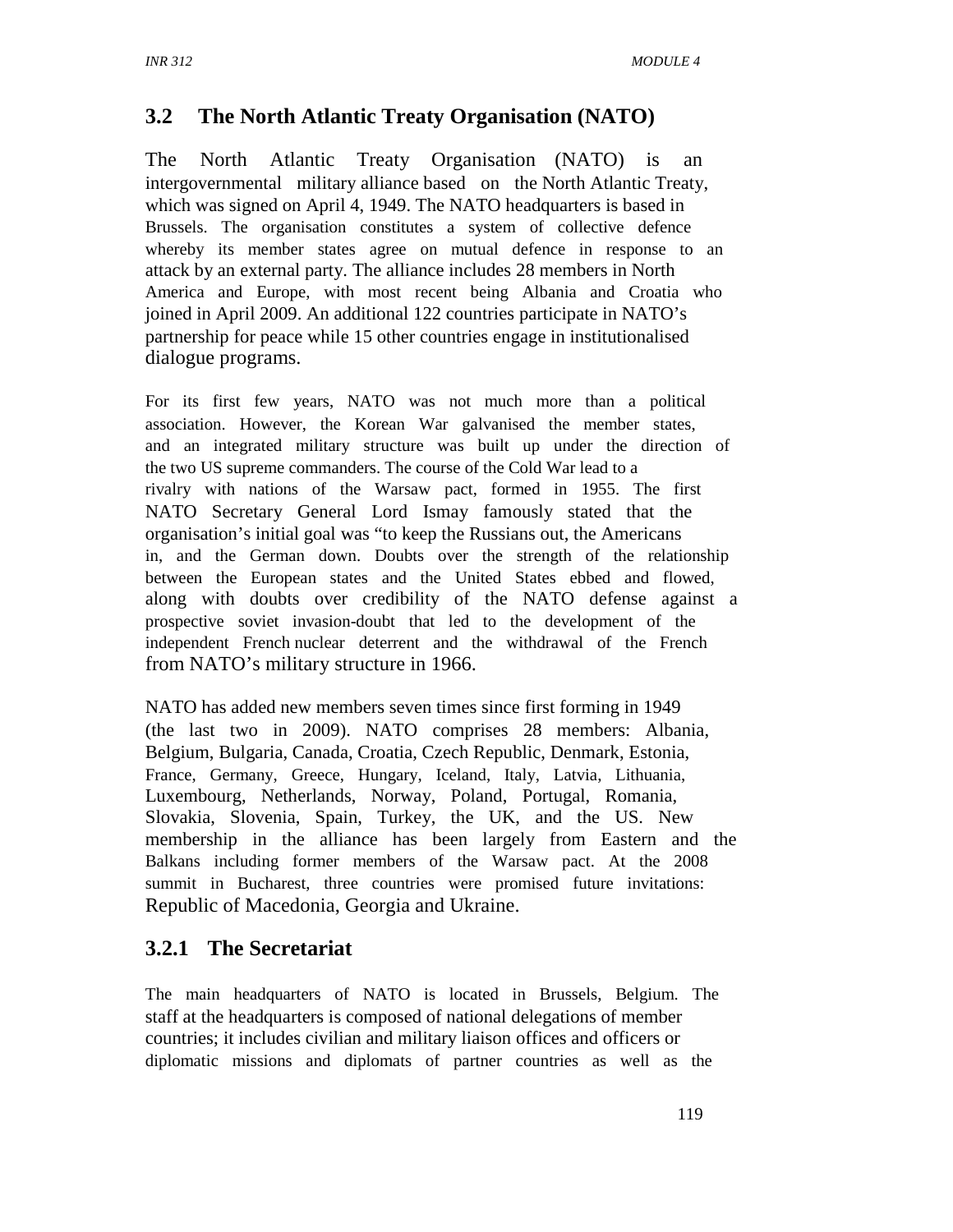international staff and international military staff filled from serving members of the armed forces of member states.

## **3.2.2 The NATO Council**

Like any alliance, NATO is ultimately governed by its 28-member state. However, the North Atlantic Treaty and other agreements outline how decisions are to be made within NATO. Each of the 28 members sends a delegation or mission to NATO's headquarters or mission to NATO's headquarters in Brussels, Belgium. The senior permanent member of each delegation is known as the permanent representative and is generally a senior civil servant or an experienced ambassador (and holding that diplomatic rank). Several countries have diplomatic mission to NATO through embassies in Belgium.

The NATO together with the permanent members form the North Atlantic Council (NAC) a body which meets together at least once a week and has effective governance authority and powers of decision in NATO. From time to time, the Council also meets at higher-level meetings involving foreign ministers, defence ministers or heads of state or government (HOSG). It is at these meetings that major decisions regarding NATO's policies are taken. However, it is worth noting that the council has the same authority and powers of decision-making and its decisions have the same status and validity at whatever levels. It meets NATO's summits also form a further venue for decisions on complex issues such as enlargement.

The meetings of the NAC are chaired by the Secretary General of NATO and when decisions have to be made; action is agreed upon based on unanimity and common accord. There is no voting or decision by majority. Each nation represented at council table or on any of its subordinate committees retains complete sovereignty and responsibility for its own decision.

### **3.2.3 The NATO Parliamentary Assembly**

The NATO ministers of defence and of foreign affairs meet at NATO headquarters in Brussels. The body that sets broad strategic goals for NATO is the NATO parliamentary Assembly which meets at the annual session, and one other during the year, and is the organ that directly interacts with the parliamentary structures of national government of the member states which appoint permanent members or ambassadors to NATO. It is however officially a different structure from NATO, and has as aim to join deputies of NATO countries to discuss security policies on the NATO Council.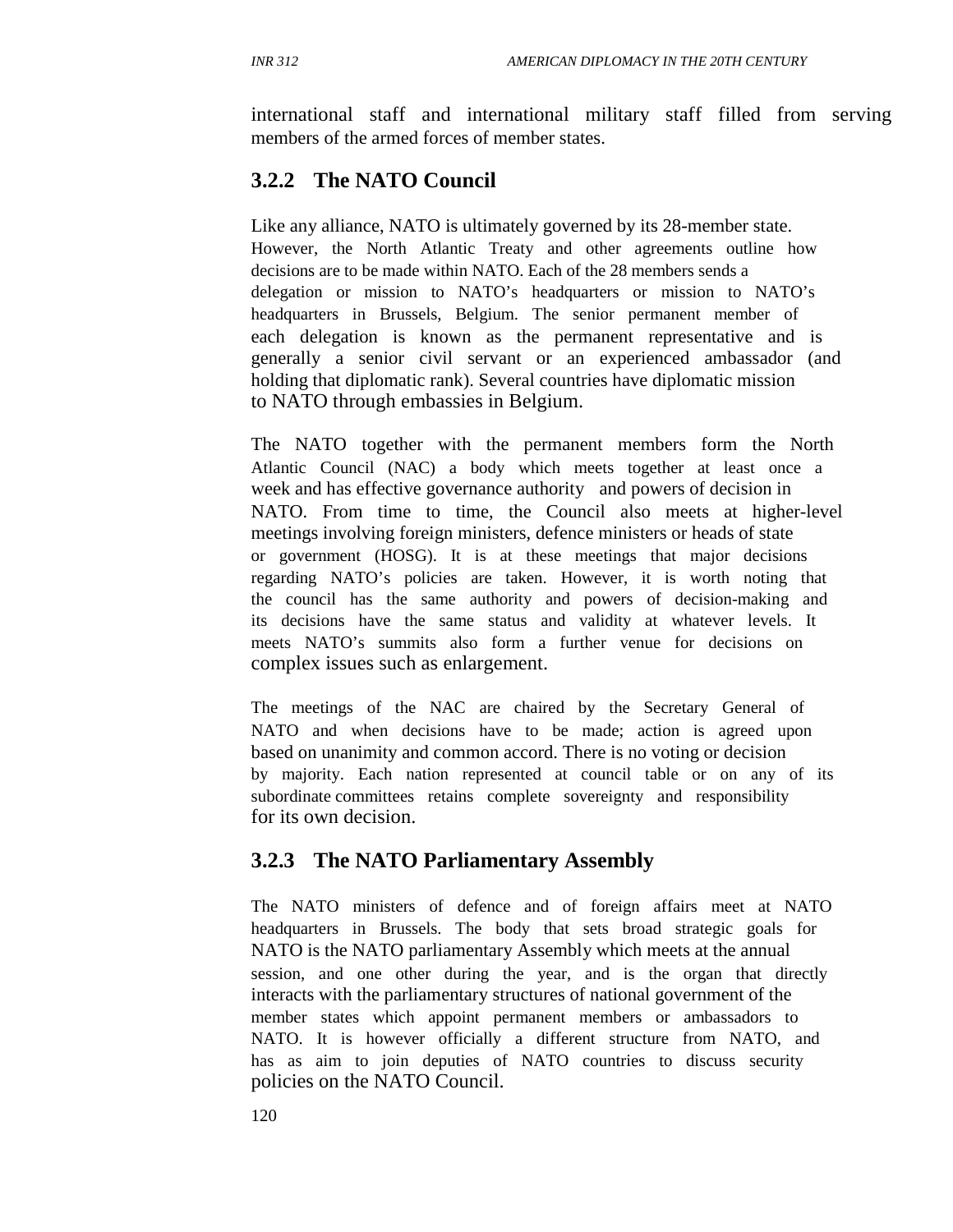The Assembly is the political integration body of NATO that generates political policy agenda setting for the NATO Council via reports of its five committees:

- Committee on Civil Dimension of Security
- Defense and Security Committee
- Economic and Security Committee
- Political Committee
- Science and Technology Committee

These reports provide impetus and direction as agreed upon by the national governments of the member states through their own national political processes and influences to the administrative and executive organizational entities.

# **3.2.4 Military Structures**

The second pivotal member of each country's delegation is the military representative, a senior officer from each country's armed forces, supported by the international military staff. Together with the military representative forms the military committee, a body responsible for recommending to NATO's political authorities those measures considered necessary for the common defense of the NATO area. Its principal role is to provide direction and advice on military policy and strategy. It provided guidance on military matters to the NATO strategic commanders, whose representative attend its meetings, and is responsible for the overall conduct of military affairs of the alliance under the authority of the council. Like the council, from time to time the military committee also meets at higher level, namely at the level of chiefs of defence, the most senior military officers in each nation's armed forces.

NATO's military operations are directed by the chairman of the NATO military committee and split into two strategic commands commanded by a senior US officer and a senior French Officer assisted by a staff drawn from across NATO. The strategic commander is responsible to the military committee for the overall direction and conduct of all alliance military matters within their areas of command. The military committee in turn directs two principal NATO organisations: the allied command operations responsible for the strategic, operational and tactical management of combat and combat support forces of NATO members, and the allied command transformation organisation is responsible for the induction of the new member states forces in NATO forces research and training capacity.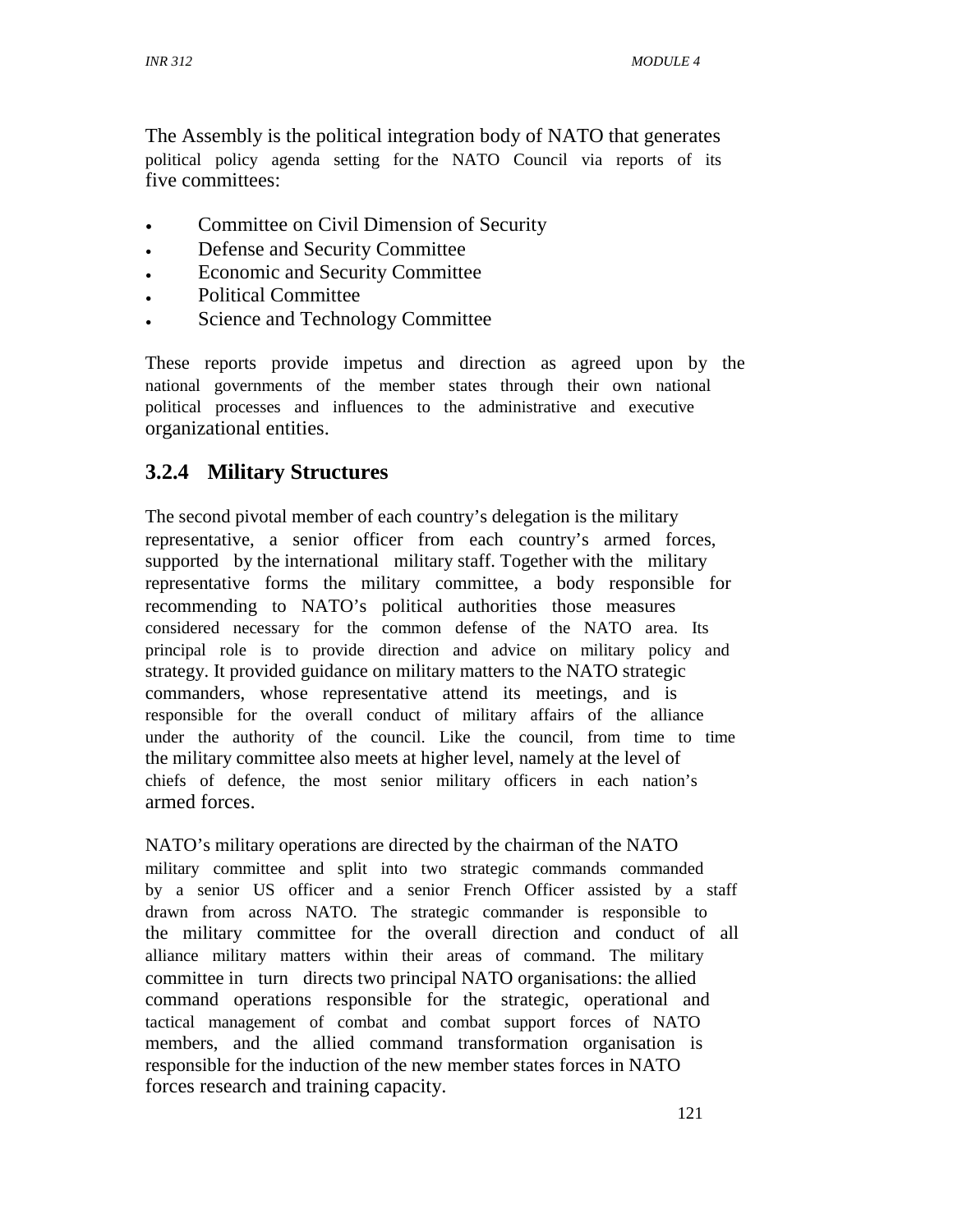#### **SELF-ASSESSMENT EXERCISE**

Discuss the role of NATO.

#### **4.0 CONCLUSION**

The US understood that OAS was the best solution to address challenges it was facing at the regional level, although there is an increasing perception that the OAS is biased towards US concerns and influences in non- US states and countries.

#### **5.0 SUMMARY**

In this unit, you have learnt the purpose of OAS. It was to strengthen the peace and security of the continent. It was to promote and consolidate representative democracy with due respect for the principal of nonintervention. You will agree with me that it gave a new life to capitalism and placed the US at the centre of affairs, both of political and economic leadership in the continent.

#### **6.0 TUTOR-MARKED ASSIGNMENT**

Discuss the US interest in the formation of the NATO.

#### **7.0 REFERENCES/FURTHER READING**

- Abbot, K et al. (1998). "Why States Act through Formal International Organisation." *Journal of Conflict Resolution,* 42 (1).
- Allulis, J. (Ed.). (1996) *Shakespeare's Political Pageant: Essays in Politics and Literature*. Boulder: Rowman & Littlefield.
- Barnett, M. (1999). "The Politics, Power and Pathologies of International Organisations." *International Organization*, 53 (4).
- Espen, B., et al. (Spring 2005). "Should NATO Play a more political role?" *NATO Review.*
- Fareed, Z. (1999). *From Wealth to Power: The Unusual origins of America's World Role.* Princeton: Princeton University Press.
- Gearson, J. (2002). *The Berlin Wall Crisis: Perspective on Cold War Alliances.* Palgrave: Macmillan.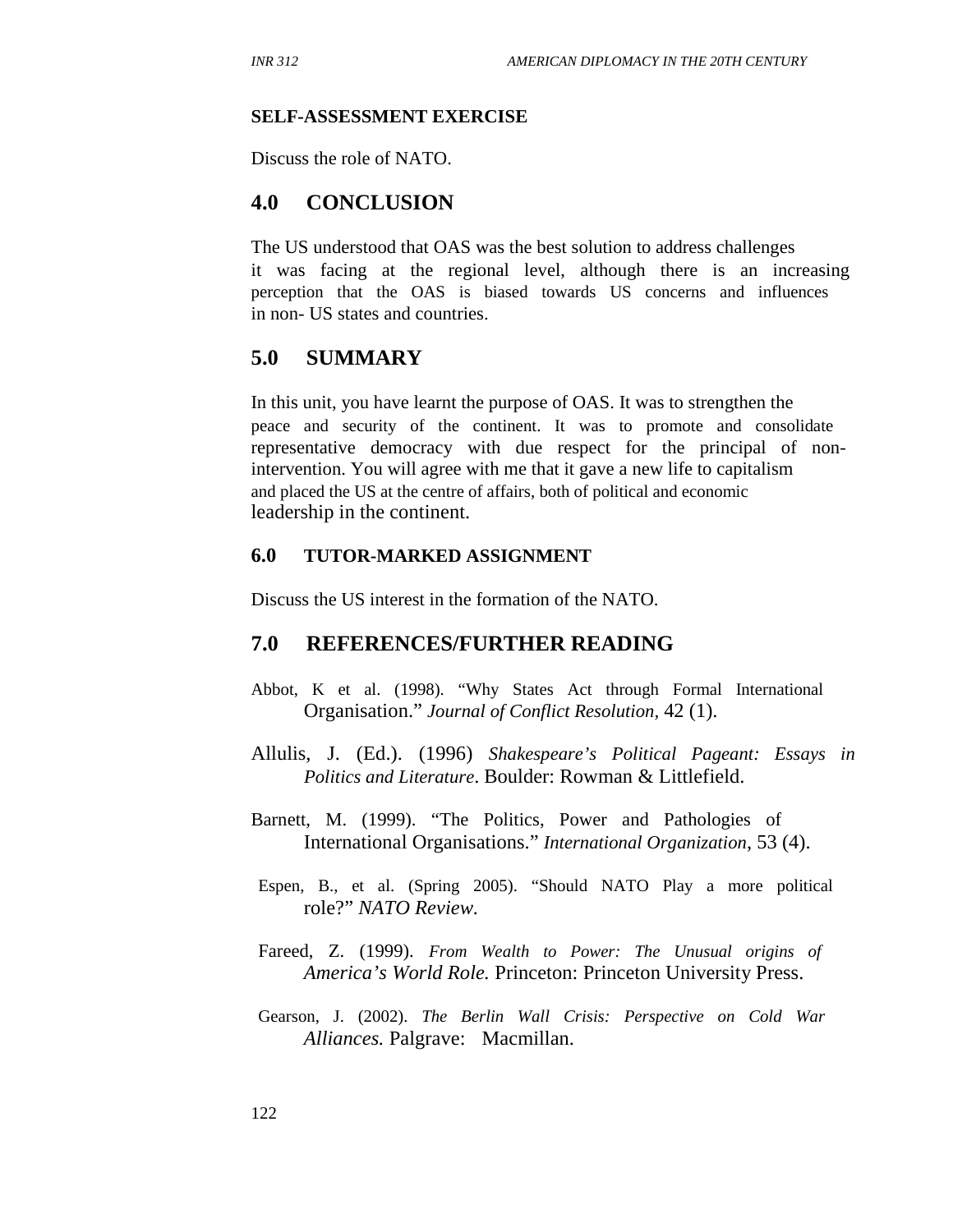- Gheciu, A. (2005) *NATO in the New Europe*. Stanford: Stanford University.
- Gordon, M. (1996). *Foreign Policy and Regionalism in the Americas*. Boulder: Lynnne Rienner.
- James, D. (1985). *The Politics of American Foreign Policy.* New Jersey: Englewood Cliff Prentice-Hall Inc.
- Krasner, S. (1991). "Global Communications and National Power: Life on the Pareto Frontier." *World Politics*.43 (3) 336-66.
- Mansfield, D, et al. (1999). "The New wave of Regionalism." *International Organisation,* 53: 589-628.
- Michael, G., et al. (2008). *The New World of International Relations*. (7th ed.). New Jersey: Pearson.
- Oggood, R. (1962). NATO: The Entangling Alliance University of Chicago Press.
- Park, W. (1986). *Defending the West: A history of NATO*. Westview Press.
- Smith, J. (Ed.). (1990). *The Origins of the Cold War in Europe: International Perspective.* Yale University.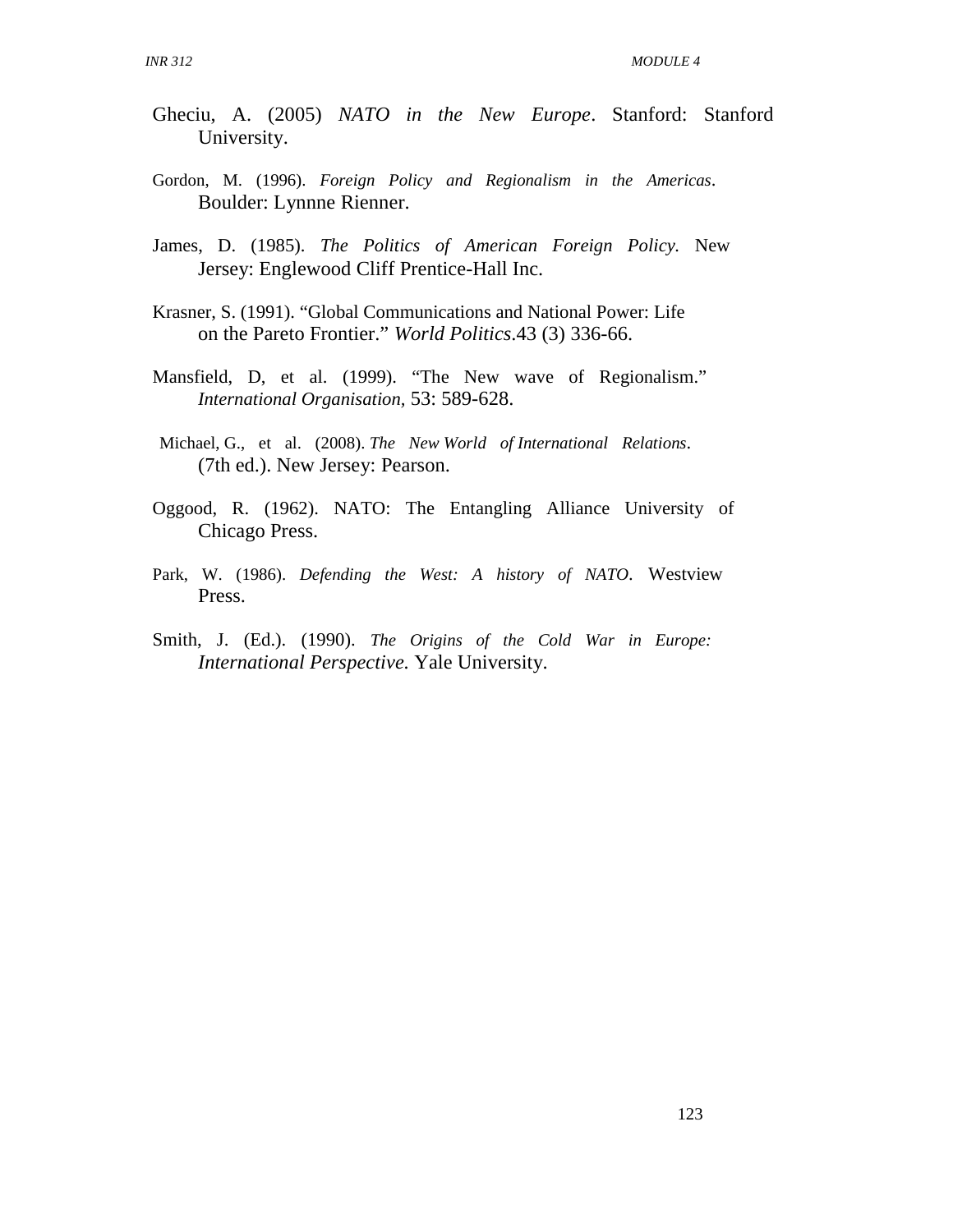## **UNIT 4 SUB REGIONAL INSTITUTION**

#### **CONTENTS**

- 1.0 Introduction
- 2.0 Objectives
- 3.0 Main Content
	- 3.1 The Meaning of North American Free Trade Agreement (NAFTA)
	- 3.2 Membership
	- 3.3 The Secretariat
	- 3.4 The NAFTA Working Group and Committee
	- 3.5 The NAFTA Trade Commission
- 4.0 Conclusion
- 5.0 Summary
- 6.0 Tutor-Marked Assignment
- 7.0 References/Further Reading

## **1.0 INTRODUCTION**

The previous unit sought to introduce you to how Organisation of American States was established as a regional institution. In this unit, you will again be introduced to how the North American Free Trade Agreement (NAFTA) was formed. The NAFTA is an agreement signed by the governments of Canada, México, and the US, creating a trilateral trade bloc in North America. The agreement was enforce on January 1, 1994.

### **2.0 OBJECTIVES**

At the end of this unit, you should be able to:

- analyse the role of sub regional organisation
- discuss the relations between government and sub regional organisations
- define the role of domestic politics among countries in the creation of sub regional organisation
- identify the promotion of trade as exemplified by the NAFTA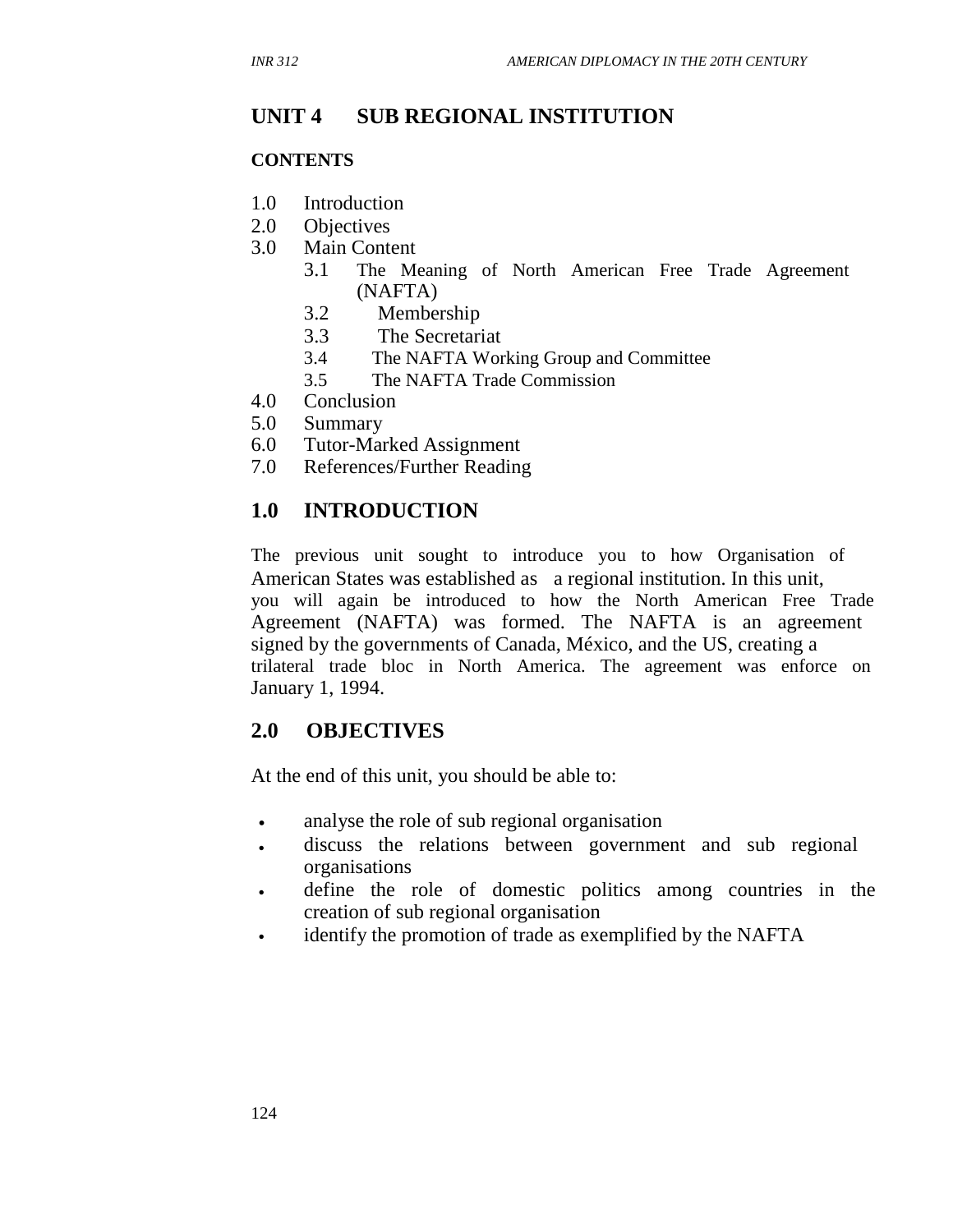## **3.0 MAIN CONTENT**

## **3.1 The Meaning of North American Free Trade Agreement (NAFTA)**

Three leaders met in San Antonio Texas based on diplomatic negotiations on December 17, 1992 to sign NAFTA dating back to 1986. The US President, George Bush, Canadian Prime Minister, Brian Mulroney and Mexican President Carlos Salinas, each responsible for spearheading and promoting the agreement, ceremonially signed it. The agreement then needed to be ratified by each nation's legislative or parliamentary branch. Before the negotiations were finalised, Bill Clinton came into office in the US, and Kim Campbell in Canada and before the agreement became law, Jean Chrétien had taken office in Canada.

The proposed Canada-US trade agreement had been extremely controversial and divisive in Canada, and the 1988 Canadian election was fought almost exclusively on that issue. In that election, more Canadians voted for anti-free trade parties (the Liberals and the New Democrats) but more seats in parliament were won by the profree trade Progressive Conservatives (PCs). Mulroney and the PCs had a parliamentary majority and were able to easily pass the Canada-US FTA and NAFTA bills. However, Mulroney himself had become deeply unpopular and resigned on June 25, 1993. He was replaced as conservative leader and prime minister by Kim Campbell, who then led the PC party into the 1993 election where they were decimated by the Liberal Party under Jean Chrétien. Chrétien had campaigned on a promise to renegotiate or abrogate NAFTA, but instead negotiated the two supplemental agreements with the new US president. In the US, President George Bush, who had worked to "fast track" the signing prior to the end of his term, ran out of time, and had to pass the required ratification and signing into law to incoming president Bill Clinton.

 Prior to sending it to the US Senate, Bill Clinton introduced clauses to protect American workers and allay the concerns of many House members. It also required US partners to adhere to environmental practices and regulations similar to its own. With much consideration and emotional discussion, the House of Representatives approved NAFTA on November 17, 1993, by a vote of 234 to 200. The agreement's supporters included 132 Republicans and 102 Democrats. NAFTA passed the Senate 61-38. Senate supporters were 34 Republicans and 27 Democrats. Bill Clinton signed it into law on December 8, 1993; it went into effect on January 1, 1994. Bill Clinton while signing the NAFTA bill stated: "...NAFTA means jobs- American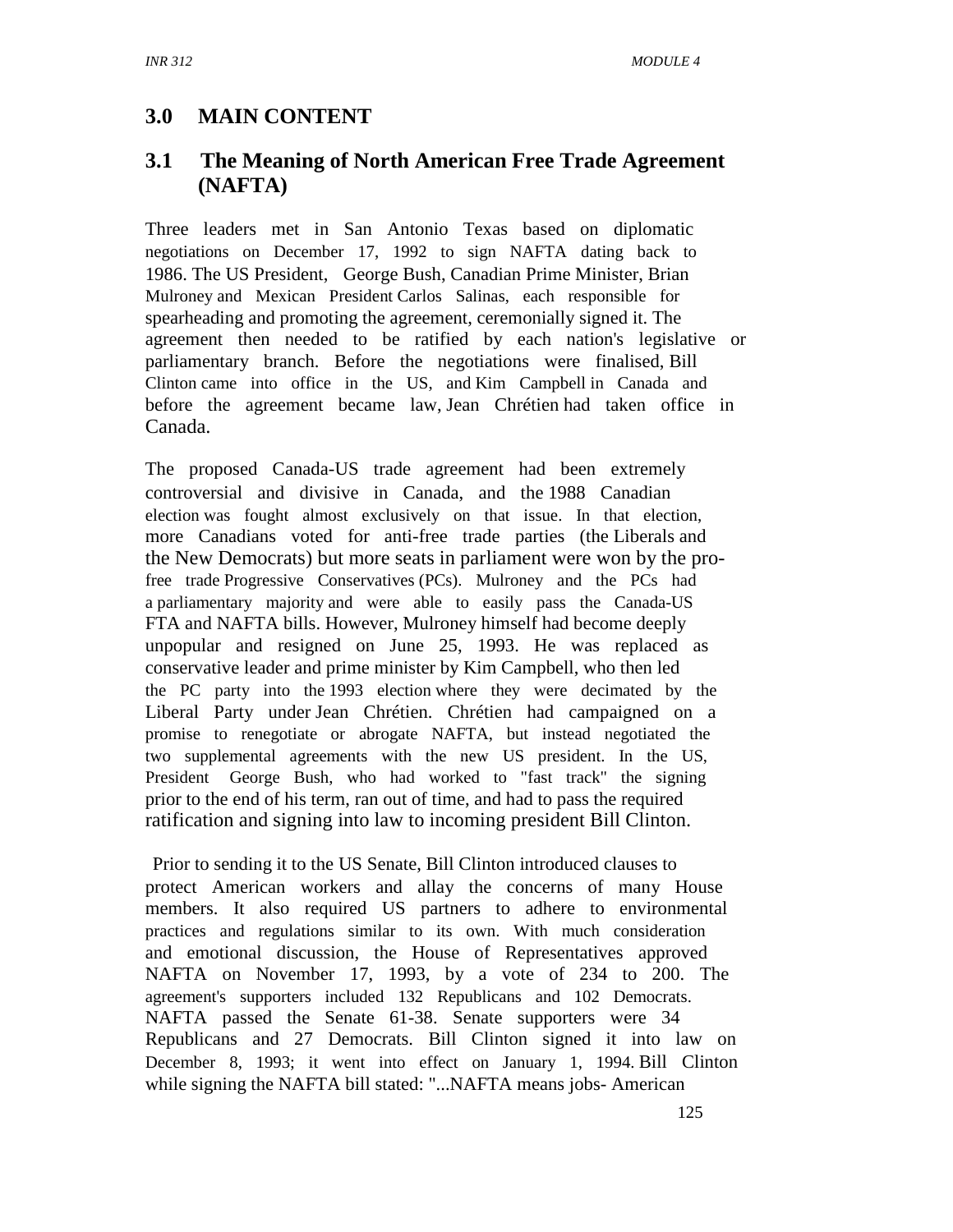jobs and good-paying American jobs. If I didn't believe that, I wouldn't support this agreement."

#### **Provisions**

The goal of NAFTA was to eliminate barriers to trade and investment between the US, Canada, and Mexico. The implementation of NAFTA on January 1, 1994 brought the immediate elimination of tariffs on more than one-half of the US imports from Mexico and more than one-third of the US exports to Mexico. Within 10 years of implementation of the agreement, all US-Mexico tariffs would be removed except for some US agricultural exports to Mexico that were to be phased out within 15 years. Most US-Canada trade was already duty free. NAFTA also seeks to eliminate non-tariff trade barriers.

#### **Mechanism**

Chapter 20 made provisions for interstate resolution of dispute over the application and interpretation of the NAFTA. It was modelled after Chapter 18 of the Canada United States Free Trade agreement.

Investor State Dispute Settlement obligations contained in Chapter 11 of the NAFTA. Chapter 11 allows corporations or individuals to sue Mexico, Canada or the US for compensation when actions taken by those governments (or by those for whom they are responsible at international law, such as provincial, state or municipal governments) have adversely affected their investments. However, this Chapter has been invoked in cases where governments have passed laws or regulations with intent to protect their constituents and their resident businesses profits. Language in the chapter defining its scope states that it cannot be used to "to prevent a party from providing a service or performing a function such as law enforcement, correctional services, income security or insurance, social security, social welfare, public education public training health, and child care in a manner that is not inconsistent with this chapter.

Chapter 19 is also contended is NAFTA's chapter 19, which subjects antidumping and countervailing duty (AD/CVD) determinations with binational panel review instead of, or in addition to, conventional judicial review. For example, in the United States, review of agency decisions imposing antidumping and countervailing duties are normally heard before the U.S court of international trade and Article 111 court.

The NAFTA parties however have the option of appealing the decisions of bi-national panels composed of five citizens from the two relevant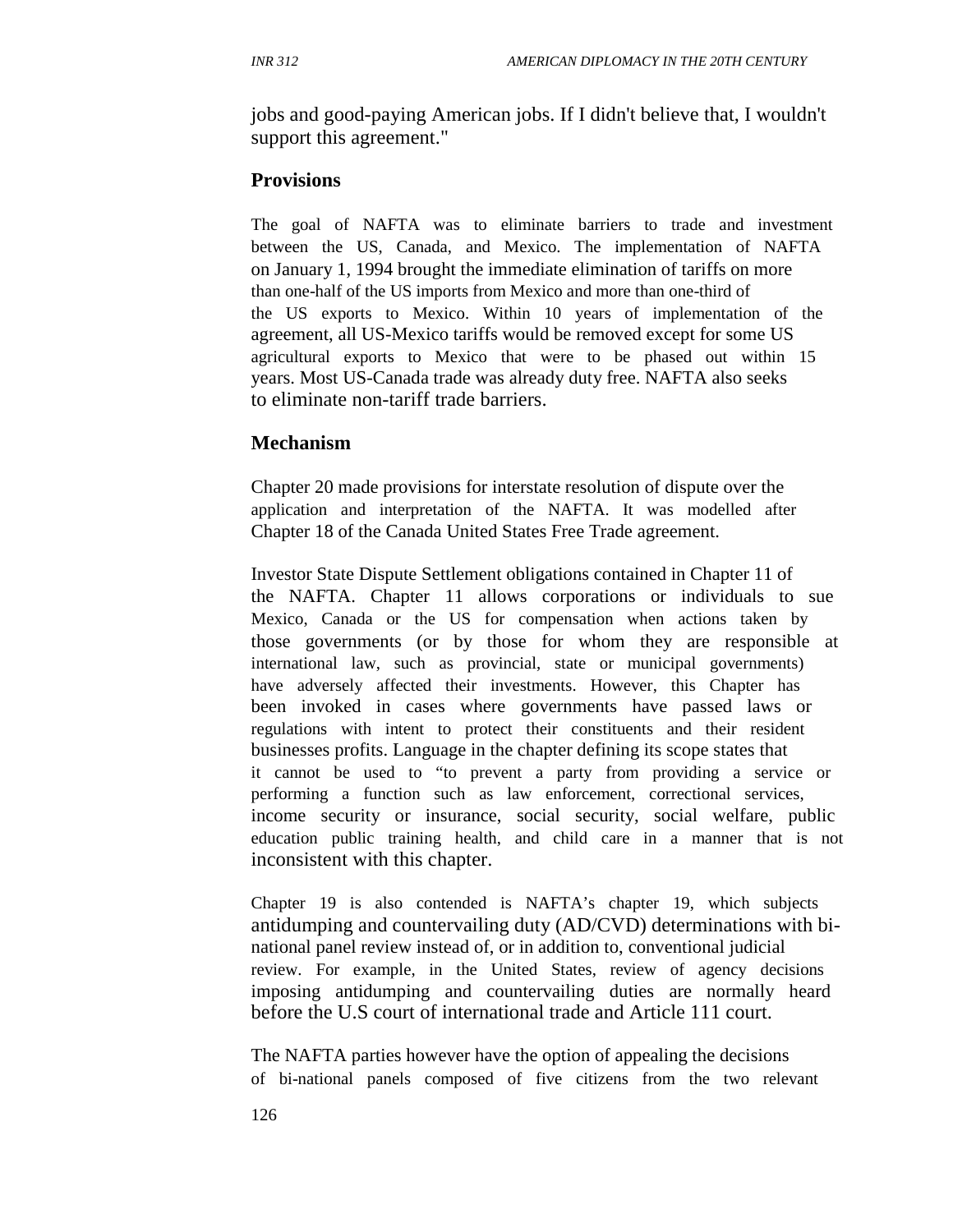NAFTA countries. The panelists are generally lawyers experienced in international trade law. Since the NAFTA does not include substantive provisions concerning AD/CVD, the panel is charged with determining whether final agency determinations involving AD/CVD conform to the country's domestic law.

The specific areas raised earlier became early subjects of NAFTA concern. One of these was the environmental impact of the agreement and the result was a supplement to the NAFTA accord, the North American Agreement for Environmental Cooperation (NAAEC), which sought to mollify environmentalists by creating several mechanisms to deal with environmental concerns: a North American Commission for Environmental Cooperation (NAAEC),which sought to mollify environmentalist by creating several mechanisms to deal with environmental concerns a North American Development Bank(NADBank) to fund investments in pollution reduction and a border.

## **3.2 Membership of NAFTA**

Membership of NAFTA comprises of Canada, Mexico, and the US.

## **3.3 The Secretariat**

The NAFTA Secretariat is an independent agency that is responsible for the impartial administration of the dispute settlement provisions of the NAFTA. It has a Canadian, a Mexican, and a US section, each headed by a national secretary with offices in each national capital. The Secretariat is accountable to the NAFTA Free Trade Commission, which comprises the ministers responsible for international trade in the three NAFTA partner countries.

## **3.4 NAFTA Working Group and Committees**

Over 30 working groups and committees have been established to facilitate trade and investment and to ensure the effective implementation and administration of NAFTA key areas of work include trade in goods, rules of origin, customs, agricultural trade and subsidies, standards, government procurement investment and services, cross-border movement of business people and alternative dispute resolution.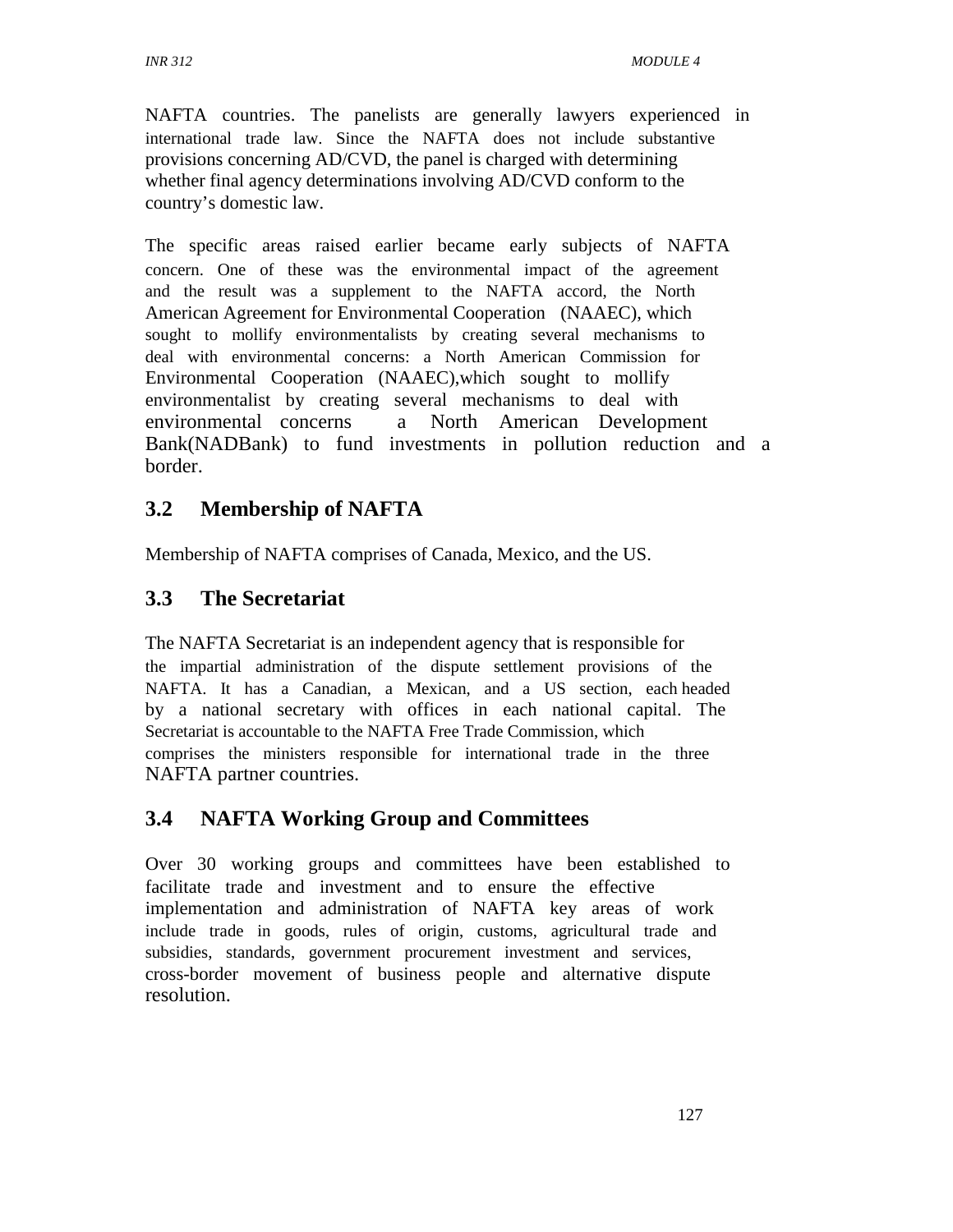#### **3.5 NAFTA Trade Commission**

It is made up of ministerial representatives from NAFTA partners. They supervise the implementation and further elaboration of the agreement and helps resolve dispute arising from its interpretation.

#### **SELF-ASSEMENT EXERCISE**

Discuss and assess the general arguments about free trade. How has the NAFTA debate reflected the general debate?

#### **4.0 CONCLUSION**

The US understood the importance of NAFTA, which has helped to eliminate tariff and non-tariff barriers to trade and investment between Canada, the US, and México. It has established a strong and reliable framework for investment; it has helped in creating environment of confidence and stability required for long term investment.

#### **5.0 SUMMARY**

In this unit, you have learnt that the NAFTA is best suited to promoting cooperation among states rather than trying to replace state centered system. Still others contend that sub regional organisation should concentrate on performing limited functional activities with the hope of building a habit of cooperation and trust can be built upon.

#### **6.0 TUTOR- MARKED ASSIGNMENT**

Discuss America role in the creation of the NAFTA.

#### **7.0 REFERENCES/FURTHER READING**

- Angeles, V. (2010). "NAFTA *and the Mexican Economy* Congressional Research Service." RL34733.
- Clyde, H. (2005). *NAFTA Revisited: Achievements and Challenges*. Washington, DC: Institute for International Economics.
- David, B. (2004). *The Children of NAFTA: Labor wars on the U.S./Mexico Border*. Berkeley: University of California Press.
- Gantz, D. A. (1999). "Dispute Settlement under the NAFTA and the WTO: Choice of Forum Opportunities and Risks for the NAFTA